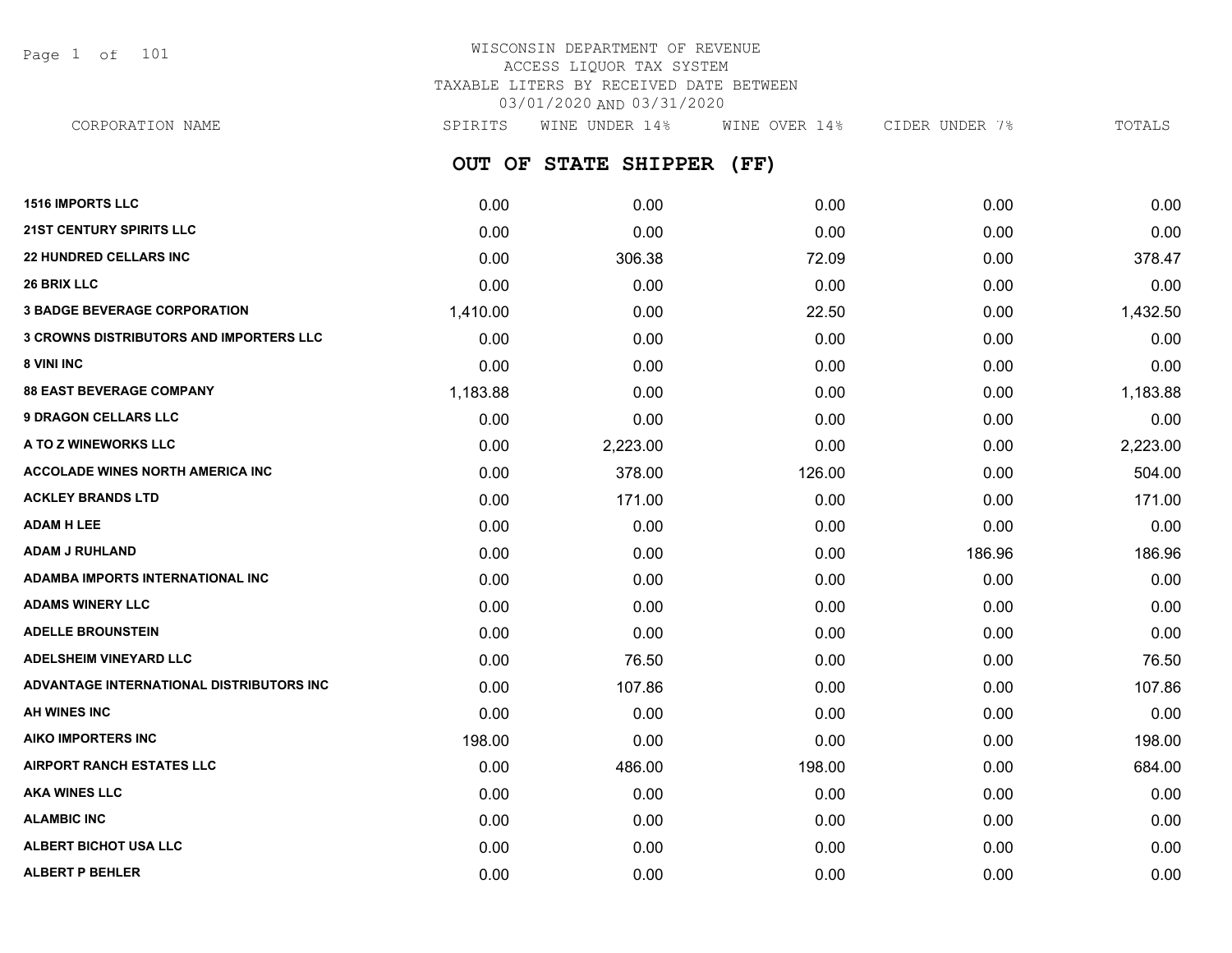Page 2 of 101

| CORPORATION NAME                    | SPIRITS | WINE UNDER 14% | WINE OVER 14% | CIDER UNDER 7% | TOTALS   |
|-------------------------------------|---------|----------------|---------------|----------------|----------|
| <b>ALBERT P BEHLER</b>              | 0.00    | 0.00           | 0.00          | 0.00           | 0.00     |
| ALEJANDRO BULGHERONI ESTATE LLC     | 0.00    | 0.00           | 0.00          | 0.00           | 0.00     |
| ALEXANDRIA NICOLE CELLARS LLC       | 0.00    | 0.00           | 0.00          | 0.00           | 0.00     |
| ALL BRAZILIAN IMPORT & EXPORT INC   | 0.00    | 0.00           | 0.00          | 0.00           | 0.00     |
| <b>ALLIED IMPORTERS USA LTD</b>     | 0.00    | 315.00         | 0.00          | 0.00           | 315.00   |
| <b>ALLORO VINEYARD INC</b>          | 0.00    | 0.00           | 0.00          | 0.00           | 0.00     |
| ALLTECH'S BEVERAGE DIVISION LLC     | 256.50  | 0.00           | 0.00          | 0.00           | 256.50   |
| <b>ALPHA &amp; OMEGA WINERY LLC</b> | 0.00    | 0.00           | 18.00         | 0.00           | 18.00    |
| ALPHA MARKETING NETWORK INC         | 0.00    | 0.00           | 0.00          | 0.00           | 0.00     |
| <b>ALTAMAR BRANDS LLC</b>           | 0.00    | 0.00           | 0.00          | 0.00           | 0.00     |
| <b>ALTAMURA WINERY INC</b>          | 0.00    | 0.00           | 0.00          | 0.00           | 0.00     |
| <b>AMAVI CELLARS LLC</b>            | 0.00    | 0.00           | 0.00          | 0.00           | 0.00     |
| <b>AMBRABEV LLC</b>                 | 0.00    | 0.00           | 0.00          | 0.00           | 0.00     |
| <b>AMERICAN BEVERAGE CORP</b>       | 0.00    | 8,321.99       | 0.00          | 0.00           | 8,321.99 |
| <b>AMERICAN ESTATES WINES INC</b>   | 0.00    | 0.00           | 0.00          | 0.00           | 0.00     |
| AMERICAN NORTHWEST DISTRIBUTORS INC | 0.00    | 0.00           | 0.00          | 0.00           | 0.00     |
| AMERICAN VINTAGE BEVERAGE INC.      | 945.00  | 0.00           | 0.00          | 0.00           | 945.00   |
| <b>AMERICAN VINTNERS LLC</b>        | 0.00    | 0.00           | 351.00        | 0.00           | 351.00   |
| <b>AMERICAN WINE TRADE INC</b>      | 0.00    | 378.00         | 0.00          | 0.00           | 378.00   |
| <b>AMIR PEAY</b>                    | 0.00    | 0.00           | 0.00          | 0.00           | 0.00     |
| AMRUSS, INC.                        | 0.00    | 0.00           | 0.00          | 0.00           | 0.00     |
| <b>AMUSE BOUCHE LLC</b>             | 0.00    | 0.00           | 0.00          | 0.00           | 0.00     |
| <b>ANCIEN WINES INC</b>             | 0.00    | 252.00         | 162.00        | 0.00           | 414.00   |
| <b>ANCIENT PEAK INC</b>             | 0.00    | 0.00           | 0.00          | 0.00           | 0.00     |
| ANDERSONS CONN VALLEY WINERY INC    | 0.00    | 0.00           | 0.00          | 0.00           | 0.00     |
| <b>ANDIS WINES LLC</b>              | 0.00    | 0.00           | 54.00         | 0.00           | 54.00    |
| <b>ANDREW FOX</b>                   | 0.00    | 0.00           | 0.00          | 0.00           | 0.00     |
| <b>ANDREW T BECKSTOFFER</b>         | 0.00    | 0.00           | 567.00        | 0.00           | 567.00   |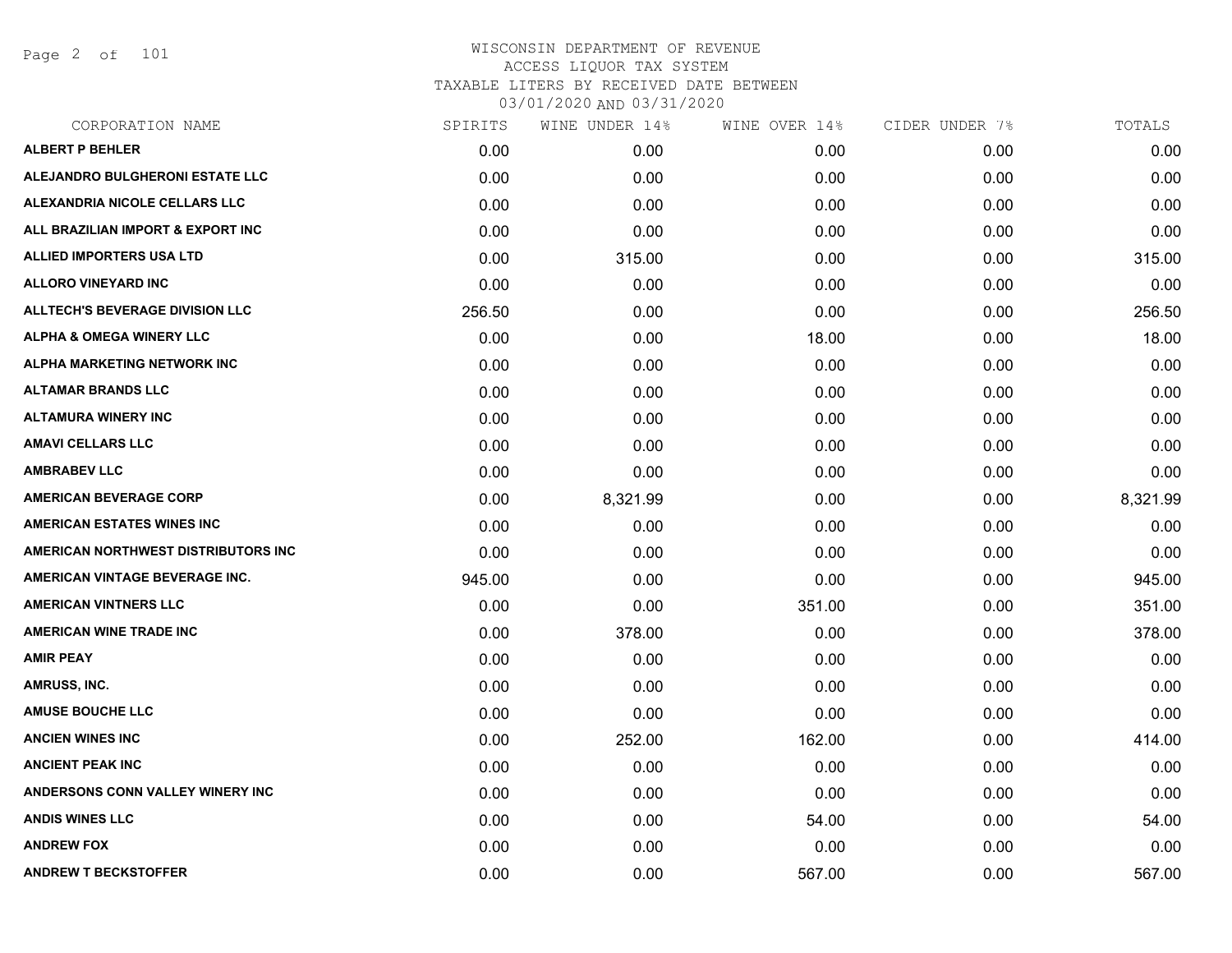Page 3 of 101

| CORPORATION NAME                                | SPIRITS   | WINE UNDER 14% | WINE OVER 14% | CIDER UNDER 7% | TOTALS    |
|-------------------------------------------------|-----------|----------------|---------------|----------------|-----------|
| <b>ANGELA OSBORNE</b>                           | 0.00      | 0.00           | 0.00          | 0.00           | 0.00      |
| <b>ANHEUSER-BUSCH COMPANIES LLC</b>             | 0.00      | 0.00           | 0.00          | 15,521.71      | 15,521.71 |
| <b>ANNE HUBATCH</b>                             | 0.00      | 0.00           | 0.00          | 0.00           | 0.00      |
| <b>ANTHONY BOZZANO</b>                          | 0.00      | 0.00           | 0.00          | 0.00           | 0.00      |
| <b>ANTHONY M TRUCHARD</b>                       | 0.00      | 0.00           | 0.00          | 0.00           | 0.00      |
| <b>ANTIPODEAN WINES LLC</b>                     | 0.00      | 396.00         | 0.00          | 0.00           | 396.00    |
| <b>APOLOGUE LLC</b>                             | 0.00      | 0.00           | 0.00          | 0.00           | 0.00      |
| <b>APOSTROPHE BRANDS LLC</b>                    | 0.00      | 0.00           | 0.00          | 0.00           | 0.00      |
| <b>APPELLATION TRADING COMPANY LLC</b>          | 0.00      | 0.00           | 0.00          | 0.00           | 0.00      |
| <b>APPELLATIONS LP</b>                          | 0.00      | 0.00           | 0.00          | 0.00           | 0.00      |
| <b>ARANO LLC</b>                                | 0.00      | 378.00         | 1,512.00      | 0.00           | 1,890.00  |
| <b>ARCHANA A DAVE</b>                           | 0.00      | 0.00           | 0.00          | 0.00           | 0.00      |
| <b>ARCHER ROOSE INC</b>                         | 0.00      | 0.00           | 0.00          | 0.00           | 0.00      |
| <b>AREL GROUP WINE &amp; SPIRITS INC</b>        | 0.00      | 200.00         | 0.00          | 0.00           | 200.00    |
| <b>ARETE WINES LLC</b>                          | 0.00      | 0.00           | 0.00          | 0.00           | 0.00      |
| <b>ARIETTA INC</b>                              | 0.00      | 0.00           | 0.00          | 0.00           | 0.00      |
| <b>ARNOLD ANTON CARLSON</b>                     | 0.00      | 882.00         | 252.00        | 0.00           | 1,134.00  |
| <b>ARNOT-ROBERTS LLC</b>                        | 0.00      | 0.00           | 0.00          | 0.00           | 0.00      |
| <b>ARPENT LLC</b>                               | 0.00      | 0.00           | 0.00          | 0.00           | 0.00      |
| <b>ARTISANAL DISTILLATES INC.</b>               | 0.00      | 0.00           | 0.00          | 0.00           | 0.00      |
| <b>ARTISANAL IMPORTS INC</b>                    | 0.00      | 0.00           | 0.00          | 0.00           | 0.00      |
| <b>ASAP IMPORTS CO.</b>                         | 63.01     | 45.00          | 0.00          | 0.00           | 108.01    |
| <b>ASCENT WINES INC</b>                         | 0.00      | 126.00         | 0.00          | 0.00           | 126.00    |
| <b>ASSOCIATED BREWING COMPANY</b>               | 0.00      | 0.00           | 0.00          | 0.00           | 0.00      |
| <b>ASV WINES INC</b>                            | 0.00      | 567.00         | 0.00          | 0.00           | 567.00    |
| <b>ATHENEE IMPORTERS &amp; DISTRIBUTORS LTD</b> | 0.00      | 0.00           | 0.00          | 0.00           | 0.00      |
| <b>ATLAS WINE COMPANY LLC</b>                   | 0.00      | 0.00           | 0.00          | 0.00           | 0.00      |
| <b>ATOMIC BRANDS INC</b>                        | 12,401.01 | 0.00           | 0.00          | 0.00           | 12,401.01 |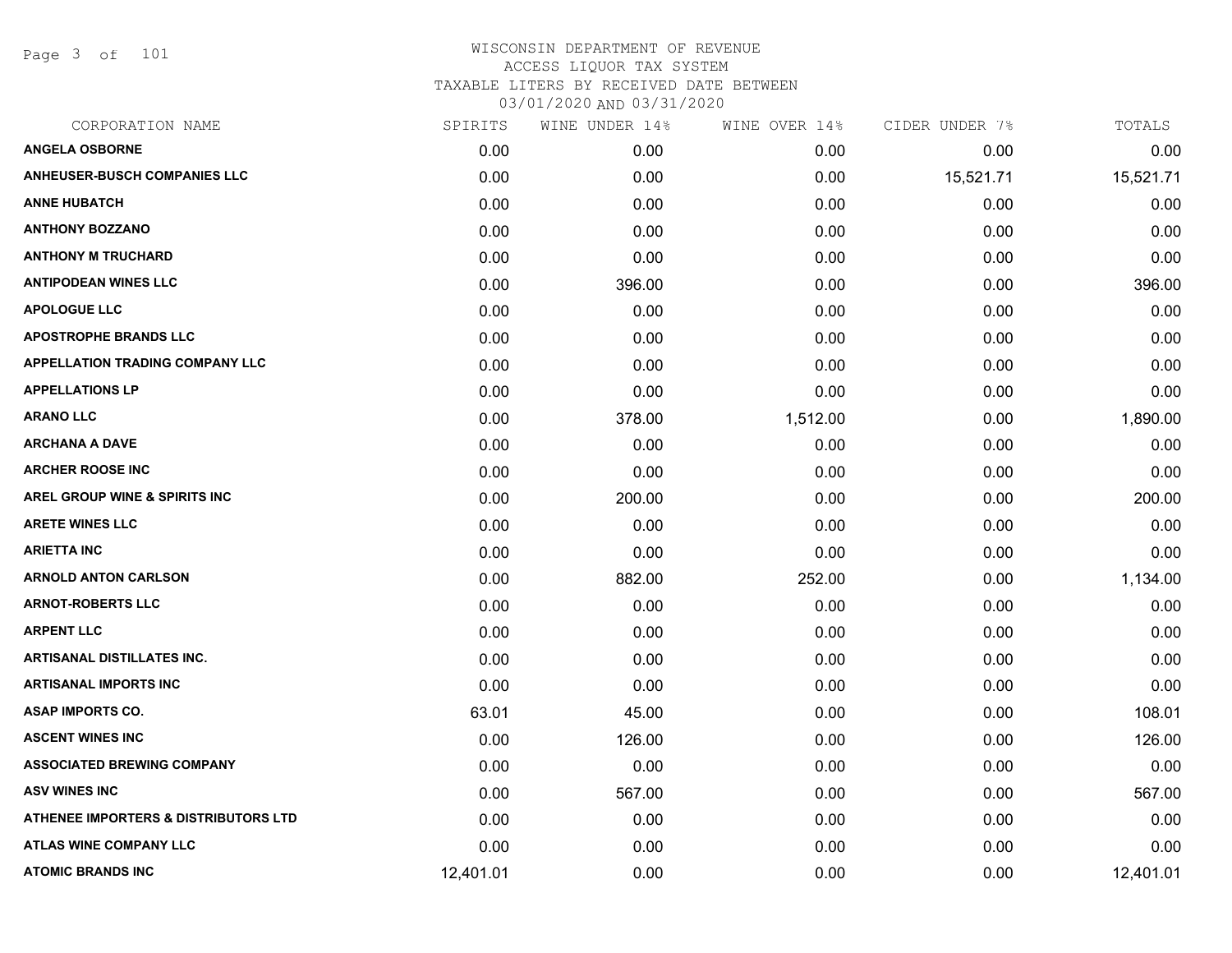Page 4 of 101

## WISCONSIN DEPARTMENT OF REVENUE ACCESS LIQUOR TAX SYSTEM

TAXABLE LITERS BY RECEIVED DATE BETWEEN

| CORPORATION NAME                           | SPIRITS    | WINE UNDER 14% | WINE OVER 14% | CIDER UNDER 7% | TOTALS     |
|--------------------------------------------|------------|----------------|---------------|----------------|------------|
| <b>AUGUST WINE GROUP LLC</b>               | 0.00       | 3,793.08       | 0.00          | 0.00           | 3,793.08   |
| <b>AUSTIN VODKA COMPANY LLC</b>            | 0.00       | 0.00           | 0.00          | 0.00           | 0.00       |
| AUSTIN WHISKEY COMPANY, LLC                | 0.00       | 0.00           | 0.00          | 0.00           | 0.00       |
| <b>AUSTRAL WINES LLC</b>                   | 0.00       | 0.00           | 0.00          | 0.00           | 0.00       |
| <b>AV BRANDS INC</b>                       | 0.00       | 832.48         | 252.00        | 0.00           | 1,084.48   |
| AVA FOOD LABS, INC                         | 0.00       | 0.00           | 0.00          | 0.00           | 0.00       |
| AVV WINERY CO LLC                          | 0.00       | 585.00         | 18.00         | 0.00           | 603.00     |
| <b>AXIOS INC</b>                           | 0.00       | 0.00           | 0.00          | 0.00           | 0.00       |
| <b>AZAR DISTILLING LLC</b>                 | 0.00       | 0.00           | 0.00          | 0.00           | 0.00       |
| <b>AZZURRE SPIRITS CORPORATION</b>         | 0.00       | 0.00           | 0.00          | 0.00           | 0.00       |
| <b>B &amp; I OVERSEAS TRADING INC</b>      | 0.00       | 0.00           | 0.00          | 0.00           | 0.00       |
| <b>B UNITED INTERNATIONAL INC</b>          | 0.00       | 0.00           | 270.48        | 0.00           | 270.48     |
| <b>B. NEKTAR LLC</b>                       | 0.00       | 0.00           | 0.00          | 820.00         | 820.00     |
| <b>BACARDI U.S.A., INC.</b>                | 159,376.05 | 823.36         | 3,846.00      | 0.00           | 164,045.41 |
| <b>BACCHUS TECHNOLOGIES LLC</b>            | 0.00       | 360.00         | 270.00        | 0.00           | 630.00     |
| <b>BACIO DIVINO CELLARS LLC</b>            | 0.00       | 0.00           | 0.00          | 0.00           | 0.00       |
| <b>BACKWARDS DISTILLING COMPANY, LLC</b>   | 54.00      | 0.00           | 0.00          | 0.00           | 54.00      |
| <b>BADGER MOUNTAIN INC</b>                 | 0.00       | 639.00         | 0.00          | 0.00           | 639.00     |
| <b>BALCONES DISTILLING LLC</b>             | 0.00       | 0.00           | 0.00          | 0.00           | 0.00       |
| <b>BANFI PRODUCTS CORPORATION</b>          | 9.00       | 2,106.00       | 0.00          | 0.00           | 2,115.00   |
| <b>BANVILLE &amp; JONES WINE MERCHANTS</b> | 9.00       | 1,498.00       | 9.00          | 0.00           | 1,516.00   |
| <b>BANZAI BEVERAGE CORPORATION</b>         | 0.00       | 0.00           | 0.00          | 0.00           | 0.00       |
| <b>BARGETTOS SANTA CRUZ WINERY INC</b>     | 0.00       | 0.00           | 0.00          | 0.00           | 0.00       |
| <b>BARLOW VINEYARDS LLC</b>                | 0.00       | 0.00           | 0.00          | 0.00           | 0.00       |
| <b>BARNARD GRIFFIN INC</b>                 | 0.00       | 0.00           | 0.00          | 0.00           | 0.00       |
| <b>BARNETT VINEYARDS LP</b>                | 0.00       | 0.00           | 0.00          | 0.00           | 0.00       |
| <b>BARON FRANCOIS LTD</b>                  | 0.00       | 0.00           | 0.00          | 0.00           | 0.00       |
| <b>BATTAGLIA DISTRIBUTING CORP INC</b>     | 0.00       | 0.00           | 0.00          | 0.00           | 0.00       |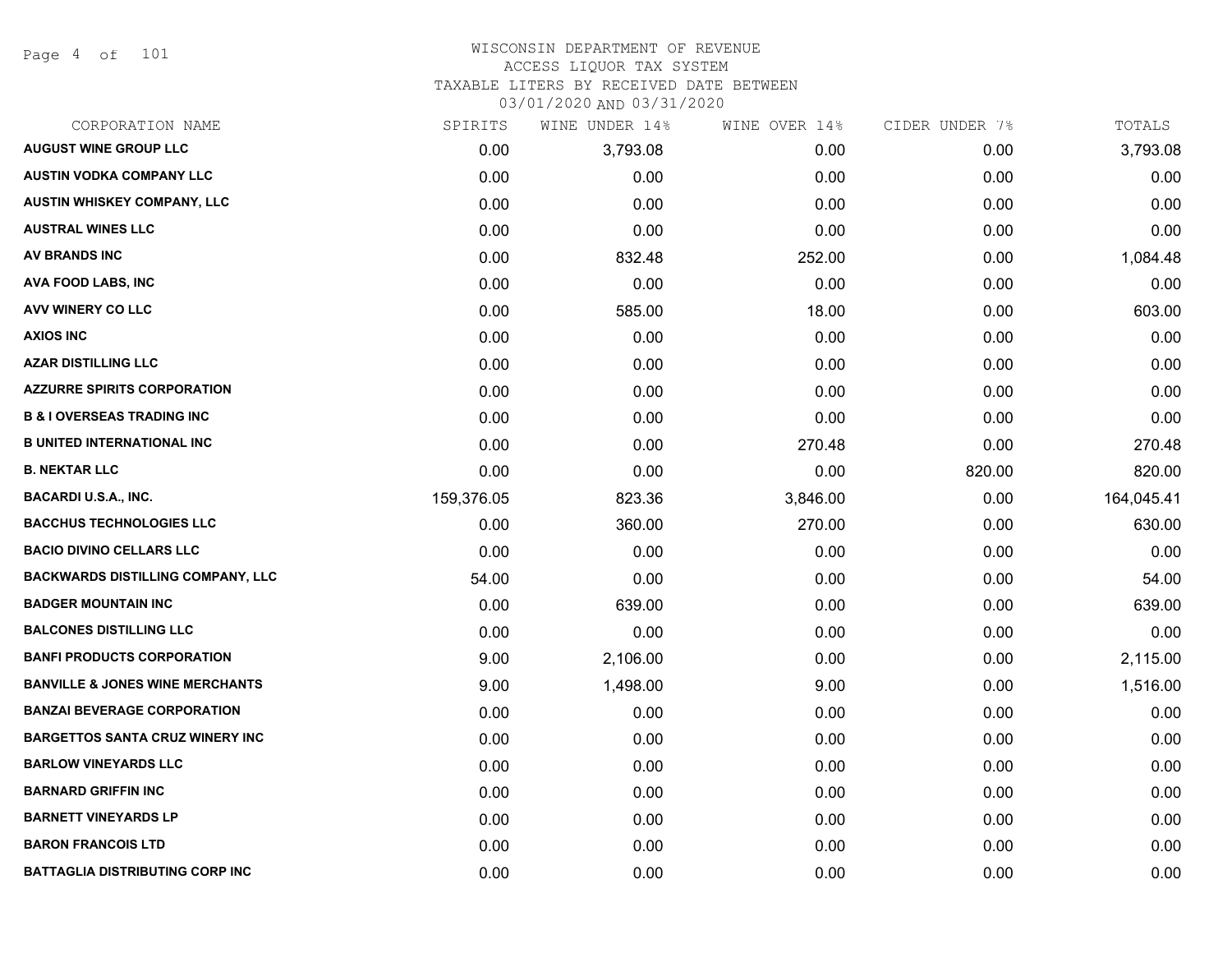Page 5 of 101

## WISCONSIN DEPARTMENT OF REVENUE ACCESS LIQUOR TAX SYSTEM

TAXABLE LITERS BY RECEIVED DATE BETWEEN

| CORPORATION NAME                                       | SPIRITS | WINE UNDER 14% | WINE OVER 14% | CIDER UNDER 7% | TOTALS   |
|--------------------------------------------------------|---------|----------------|---------------|----------------|----------|
| <b>BAUM WINE IMPORTS INC</b>                           | 48.75   | 2,890.50       | 412.50        | 0.00           | 3,351.75 |
| <b>BEATBOX BEVERAGES LLC</b>                           | 0.00    | 0.00           | 0.00          | 0.00           | 0.00     |
| <b>BEAUX FRERES LLC</b>                                | 0.00    | 0.00           | 0.00          | 0.00           | 0.00     |
| <b>BEDFORD &amp; GROVE LLC</b>                         | 0.00    | 0.00           | 0.00          | 0.00           | 0.00     |
| <b>BEDROCK WINE COMPANY LP</b>                         | 0.00    | 33.28          | 0.00          | 0.00           | 33.28    |
| <b>BENDISTILLERY INC</b>                               | 0.00    | 0.00           | 0.00          | 0.00           | 0.00     |
| <b>BENNETT LANE WINERY LLC</b>                         | 0.00    | 0.00           | 0.00          | 0.00           | 0.00     |
| <b>BENOVIA WINERY LLC</b>                              | 0.00    | 0.00           | 0.00          | 0.00           | 0.00     |
| <b>BEPPE &amp; THE ARCHITECT LLC</b>                   | 0.00    | 0.00           | 0.00          | 0.00           | 0.00     |
| <b>BERGSTROM WINES LLC</b>                             | 0.00    | 135.00         | 0.00          | 0.00           | 135.00   |
| <b>BERNARDUS LLC</b>                                   | 0.00    | 0.00           | 0.00          | 0.00           | 0.00     |
| BETHEL HEIGHTS VINEYARD INC                            | 0.00    | 0.00           | 0.00          | 0.00           | 0.00     |
| BETTER BRANDS INTERNATIONAL                            | 0.00    | 898.50         | 252.00        | 0.00           | 1,150.50 |
| <b>BETZ CELLARS LLC</b>                                | 0.00    | 0.00           | 0.00          | 0.00           | 0.00     |
| <b>BEVAN CELLARS, LLC</b>                              | 0.00    | 0.00           | 0.00          | 0.00           | 0.00     |
| <b>BEVERAGE BROTHERS INC</b>                           | 0.00    | 0.00           | 0.00          | 0.00           | 0.00     |
| BEVERAGE GROUP INTERNATIONAL LLC                       | 0.00    | 269.99         | 0.00          | 0.00           | 269.99   |
| <b>BEVERAGE SOLUTIONS &amp; LOGISTICS INC</b>          | 0.00    | 0.00           | 0.00          | 0.00           | 0.00     |
| <b>BIAGIO CRU &amp; ESTATE WINES LLC</b>               | 0.00    | 0.00           | 0.00          | 0.00           | 0.00     |
| BIEN NACIDO VINEYARDS OF RANCHO TEPUSQUET<br><b>LP</b> | 0.00    | 0.00           | 0.00          | 0.00           | 0.00     |
| <b>BIGHORN CELLARS LLC</b>                             | 0.00    | 0.00           | 0.00          | 0.00           | 0.00     |
| <b>BILTMORE ESTATE WINE COMPANY</b>                    | 0.00    | 0.00           | 0.00          | 0.00           | 0.00     |
| <b>BLACK ROCK SPIRITS LLC</b>                          | 0.00    | 0.00           | 0.00          | 0.00           | 0.00     |
| <b>BLACKBIRD VINEYARDS LLC</b>                         | 0.00    | 0.00           | 0.00          | 0.00           | 0.00     |
| <b>BLAKE FARMS HARD APPLE CIDER LLC</b>                | 0.00    | 0.00           | 0.00          | 3,208.45       | 3,208.45 |
| <b>BLAUM BROS DISTILLING CO LLC</b>                    | 0.00    | 0.00           | 0.00          | 0.00           | 0.00     |
| <b>BLUE RIDGE DISTILLING CO INC</b>                    | 0.00    | 0.00           | 0.00          | 0.00           | 0.00     |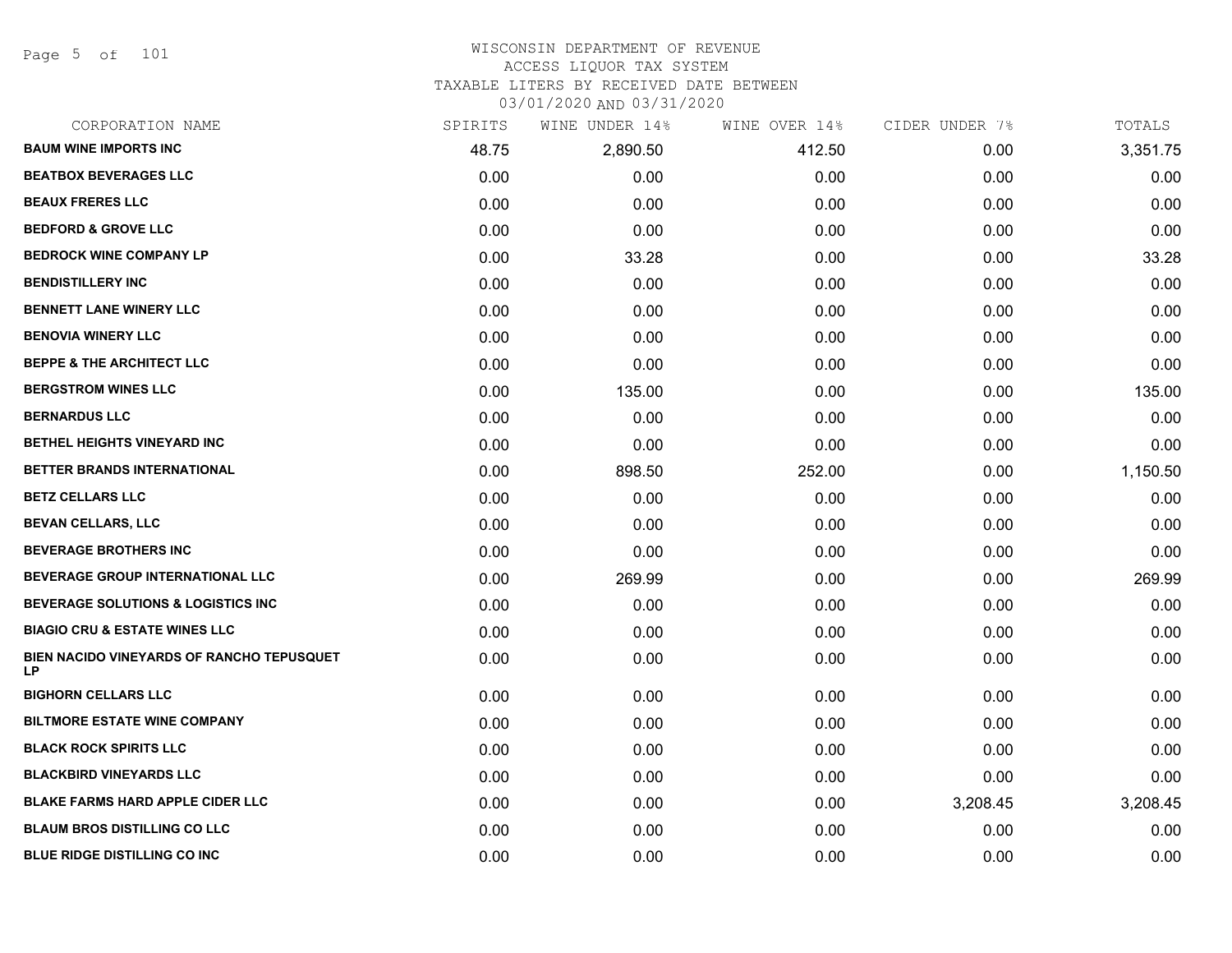Page 6 of 101

| CORPORATION NAME                        | SPIRITS    | WINE UNDER 14% | WINE OVER 14% | CIDER UNDER 7% | TOTALS     |
|-----------------------------------------|------------|----------------|---------------|----------------|------------|
| <b>BLUE ROCK VINEYARD LLC</b>           | 0.00       | 0.00           | 252.00        | 0.00           | 252.00     |
| <b>BNA WINE GROUP LLC</b>               | 0.00       | 814.50         | 249.00        | 0.00           | 1,063.50   |
| <b>BOEGER WINERY INC</b>                | 0.00       | 0.00           | 0.00          | 0.00           | 0.00       |
| <b>BOGLE VINEYARDS INC</b>              | 0.00       | 2,016.00       | 17,346.00     | 0.00           | 19,362.00  |
| <b>BONANNO VINTNERS LLC</b>             | 0.00       | 0.00           | 0.00          | 0.00           | 0.00       |
| <b>BONNY DOON WINERY INC</b>            | 0.00       | 0.00           | 0.00          | 0.00           | 0.00       |
| <b>BOOKER VINEYARD &amp; WINERY</b>     | 0.00       | 0.00           | 0.00          | 0.00           | 0.00       |
| <b>BOSTON BEER CORPORATION</b>          | 0.00       | 0.00           | 0.00          | 87,926.91      | 87,926.91  |
| <b>BOUCHAINE VINEYARDS INC</b>          | 0.00       | 0.00           | 0.00          | 0.00           | 0.00       |
| <b>BOUNDARY BREAKS LLC</b>              | 0.00       | 189.00         | 0.00          | 0.00           | 189.00     |
| <b>BOURGET IMPORTS LLC</b>              | 0.00       | 0.00           | 0.00          | 0.00           | 0.00       |
| <b>BOUTINOT USA INC</b>                 | 0.00       | 0.00           | 0.00          | 0.00           | 0.00       |
| <b>BOUTIQUE BEVERAGE CO</b>             | 0.00       | 0.00           | 0.00          | 0.00           | 0.00       |
| <b>BRASSFIELD ESTATE WINERY LLC</b>     | 0.00       | 0.00           | 576.00        | 0.00           | 576.00     |
| <b>BRAZOS WINE IMPORTS LLC</b>          | 0.00       | 576.00         | 18.00         | 0.00           | 594.00     |
| <b>BRIAN CARTER CELLARS LLC</b>         | 0.00       | 0.00           | 0.00          | 0.00           | 0.00       |
| <b>BRICKELL WINES LLC</b>               | 0.00       | 0.00           | 0.00          | 0.00           | 0.00       |
| <b>BRIDGEVIEW VINEYARDS INC</b>         | 0.00       | 0.00           | 0.00          | 0.00           | 0.00       |
| <b>BRIGHT CELLARS INC</b>               | 0.00       | 144.00         | 36.00         | 0.00           | 180.00     |
| <b>BROADBENT SELECTIONS INC</b>         | 0.00       | 342.00         | 1,228.50      | 0.00           | 1,570.50   |
| <b>BRONCO WINE COMPANY</b>              | 0.00       | 41,161.33      | 126.00        | 0.00           | 41,287.33  |
| BROTHERS INTERNATIONAL FOOD CORPORATION | 0.00       | 0.00           | 0.00          | 0.00           | 0.00       |
| <b>BROVO SPIRITS LLC</b>                | 0.00       | 0.00           | 0.00          | 0.00           | 0.00       |
| <b>BROWNE FAMILY WINES LLC</b>          | 0.00       | 0.00           | 0.00          | 0.00           | 0.00       |
| <b>BROWN-FORMAN CORPORATION</b>         | 201,230.10 | 2,888.86       | 0.00          | 0.00           | 204,118.96 |
| <b>BRUTOCAO CELLARS LP</b>              | 0.00       | 0.00           | 0.00          | 0.00           | 0.00       |
| <b>BRYN MAWR VINEYARDS INC</b>          | 0.00       | 0.00           | 0.00          | 0.00           | 0.00       |
| <b>BUCKLER FAMILY VINEYARDS LLC</b>     | 0.00       | 0.00           | 0.00          | 0.00           | 0.00       |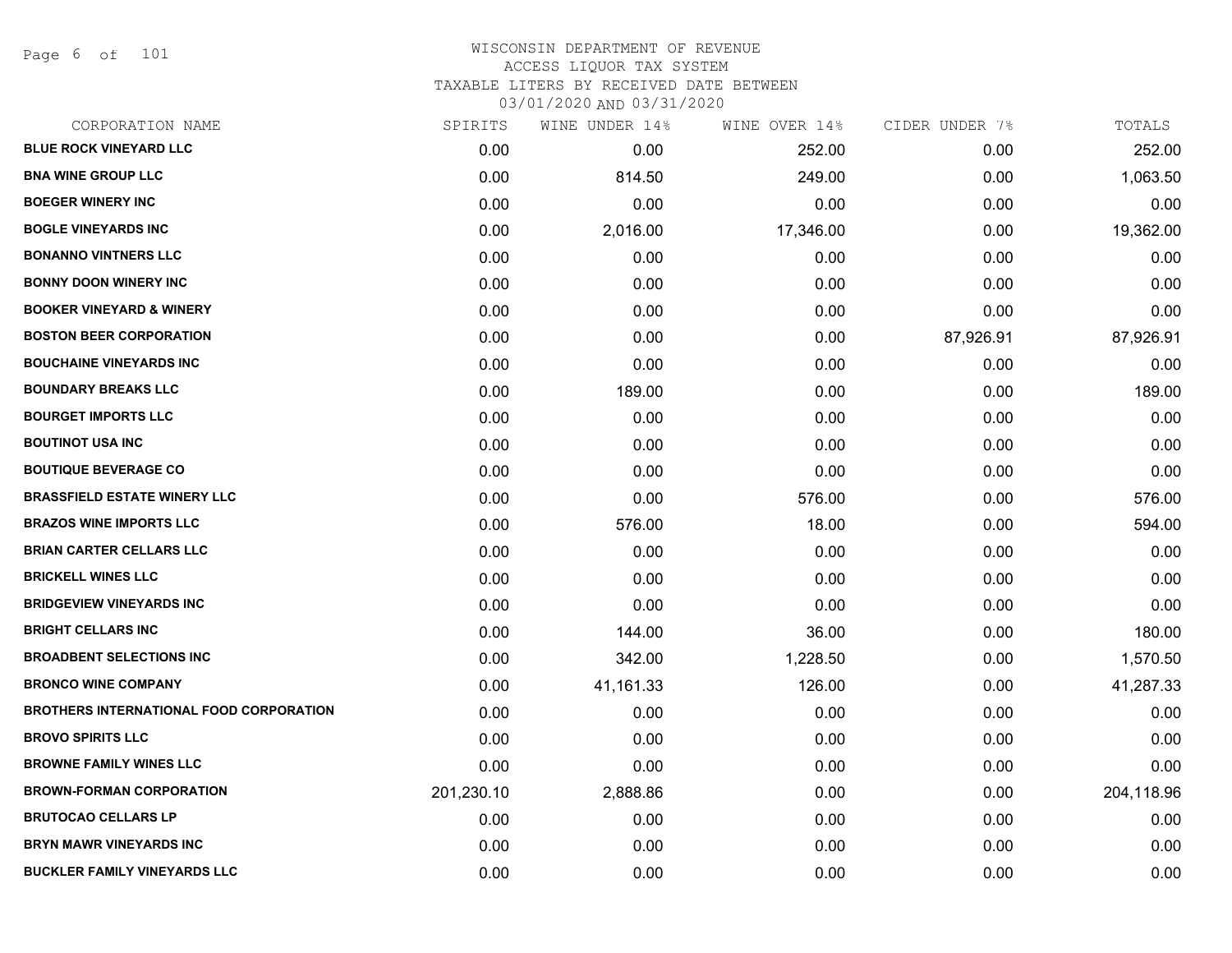Page 7 of 101

| SPIRITS   |          | WINE OVER 14% | CIDER UNDER 7% | TOTALS    |
|-----------|----------|---------------|----------------|-----------|
| 0.00      | 0.00     | 0.00          | 0.00           | 0.00      |
| 0.00      | 0.00     | 0.00          | 0.00           | 0.00      |
| 0.00      | 0.00     | 0.00          | 0.00           | 0.00      |
| 0.00      | 0.00     | 0.00          | 0.00           | 0.00      |
| 0.00      | 0.00     | 0.00          | 0.00           | 0.00      |
| 0.00      | 0.00     | 0.00          | 0.00           | 0.00      |
| 0.00      | 0.00     | 0.00          | 0.00           | 0.00      |
| 0.00      | 0.00     | 0.00          | 0.00           | 0.00      |
| 0.00      | 9,567.00 | 531.00        | 0.00           | 10,098.00 |
| 0.00      | 139.50   | 0.00          | 0.00           | 139.50    |
| 0.00      | 0.00     | 0.00          | 0.00           | 0.00      |
| 0.00      | 0.00     | 0.00          | 0.00           | 0.00      |
| 0.00      | 0.00     | 0.00          | 0.00           | 0.00      |
| 0.00      | 0.00     | 0.00          | 0.00           | 0.00      |
| 0.00      | 0.00     | 0.00          | 0.00           | 0.00      |
| 0.00      | 0.00     | 0.00          | 0.00           | 0.00      |
| 0.00      | 0.00     | 0.00          | 0.00           | 0.00      |
| 450.00    | 0.00     | 0.00          | 0.00           | 450.00    |
| 48,974.70 | 0.00     | 0.00          | 0.00           | 48,974.70 |
| 0.00      | 63.00    | 0.00          | 0.00           | 63.00     |
| 0.00      | 3,024.00 | 0.00          | 0.00           | 3,024.00  |
| 0.00      | 0.00     | 0.00          | 0.00           | 0.00      |
| 0.00      | 765.00   | 0.00          | 0.00           | 765.00    |
| 324.07    | 0.00     | 0.00          | 0.00           | 324.07    |
| 0.00      | 0.00     | 0.00          | 0.00           | 0.00      |
| 0.00      | 0.00     | 0.00          | 0.00           | 0.00      |
| 576.00    | 5,687.98 | 0.00          | 0.00           | 6,263.98  |
| 30.00     | 0.00     | 0.00          | 0.00           | 30.00     |
|           |          |               | WINE UNDER 14% |           |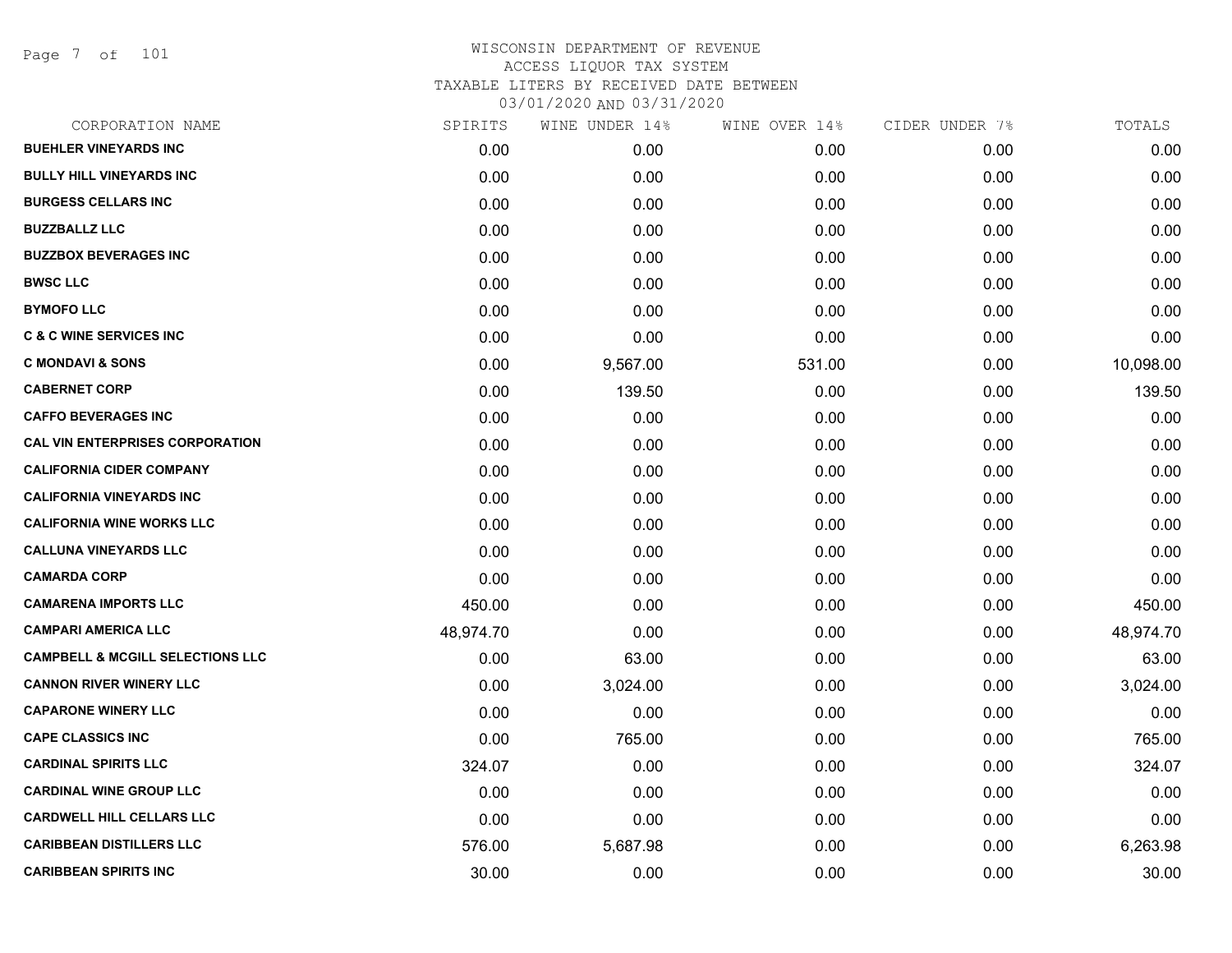Page 8 of 101

| CORPORATION NAME                            | SPIRITS   | WINE UNDER 14% | WINE OVER 14% | CIDER UNDER 7% | TOTALS    |
|---------------------------------------------|-----------|----------------|---------------|----------------|-----------|
| <b>CARL THOMA</b>                           | 0.00      | 513.00         | 0.00          | 0.00           | 513.00    |
| <b>CARLOS HUBNER-ARTETA</b>                 | 0.00      | 0.00           | 0.00          | 0.00           | 0.00      |
| <b>CARLSON VINEYARDS INC</b>                | 0.00      | 0.00           | 0.00          | 0.00           | 0.00      |
| <b>CAROLINA DISTRIBUTION LLC</b>            | 0.00      | 0.00           | 0.00          | 0.00           | 0.00      |
| <b>CARRIAGE HOUSE IMPORTS, LTD.</b>         | 180.00    | 0.00           | 0.00          | 0.00           | 180.00    |
| <b>CASTIEL ESTATE LLC</b>                   | 0.00      | 0.00           | 0.00          | 0.00           | 0.00      |
| <b>CASTLE BRANDS USA CORP</b>               | 3,297.00  | 0.00           | 0.00          | 0.00           | 3,297.00  |
| <b>CASTORO CELLARS</b>                      | 0.00      | 315.00         | 9.00          | 0.00           | 324.00    |
| <b>CAYMUS VINEYARDS INC</b>                 | 0.00      | 0.00           | 0.00          | 0.00           | 0.00      |
| <b>CEDAR KNOLL VINEYARDS INC</b>            | 0.00      | 0.00           | 0.00          | 0.00           | 0.00      |
| <b>CELEBRATION DISTILLATION CORPORATION</b> | 0.00      | 0.00           | 0.00          | 0.00           | 0.00      |
| <b>CELLARS INTERNATIONAL INC</b>            | 0.00      | 0.00           | 0.00          | 0.00           | 0.00      |
| <b>CELLIER WINES DISTRIBUTING INC</b>       | 0.00      | 504.00         | 0.00          | 0.00           | 504.00    |
| <b>CHAISE VENTURES INC</b>                  | 0.00      | 0.00           | 0.00          | 0.00           | 0.00      |
| <b>CHANNING DAUGHTERS WINERY LLC</b>        | 0.00      | 0.00           | 0.00          | 0.00           | 0.00      |
| <b>CHAPPELLET WINERY INC</b>                | 0.00      | 0.00           | 630.00        | 0.00           | 630.00    |
| <b>CHARBAUT AMERICA INC</b>                 | 0.00      | 0.00           | 0.00          | 0.00           | 0.00      |
| <b>CHARLES &amp; MARTHA BARRA</b>           | 0.00      | 54.00          | 117.00        | 0.00           | 171.00    |
| <b>CHARLES JACQUIN ET CIE INC</b>           | 19,455.89 | 0.00           | 224.95        | 0.00           | 19,680.84 |
| <b>CHARLES NEAL SELECTIONS INC</b>          | 0.00      | 0.00           | 0.00          | 0.00           | 0.00      |
| <b>CHARLES REININGER LLC</b>                | 0.00      | 9.00           | 3.00          | 0.00           | 12.00     |
| <b>CHATEAU BARNABY LLC</b>                  | 0.00      | 701.25         | 0.00          | 0.00           | 701.25    |
| <b>CHATEAU DIANA LLC</b>                    | 0.00      | 1,890.00       | 0.00          | 0.00           | 1,890.00  |
| <b>CHATEAU OPERATIONS, LTD.</b>             | 0.00      | 0.00           | 0.00          | 0.00           | 0.00      |
| <b>CHATHAM IMPORTS INC</b>                  | 742.50    | 0.00           | 0.00          | 0.00           | 742.50    |
| <b>CHEHALEM INC</b>                         | 0.00      | 0.00           | 0.00          | 0.00           | 0.00      |
| <b>CHICAGO DISTILLING COMPANY LLC</b>       | 0.00      | 0.00           | 0.00          | 0.00           | 0.00      |
| <b>CHOYA UMESHU USA INC</b>                 | 0.00      | 0.00           | 252.00        | 0.00           | 252.00    |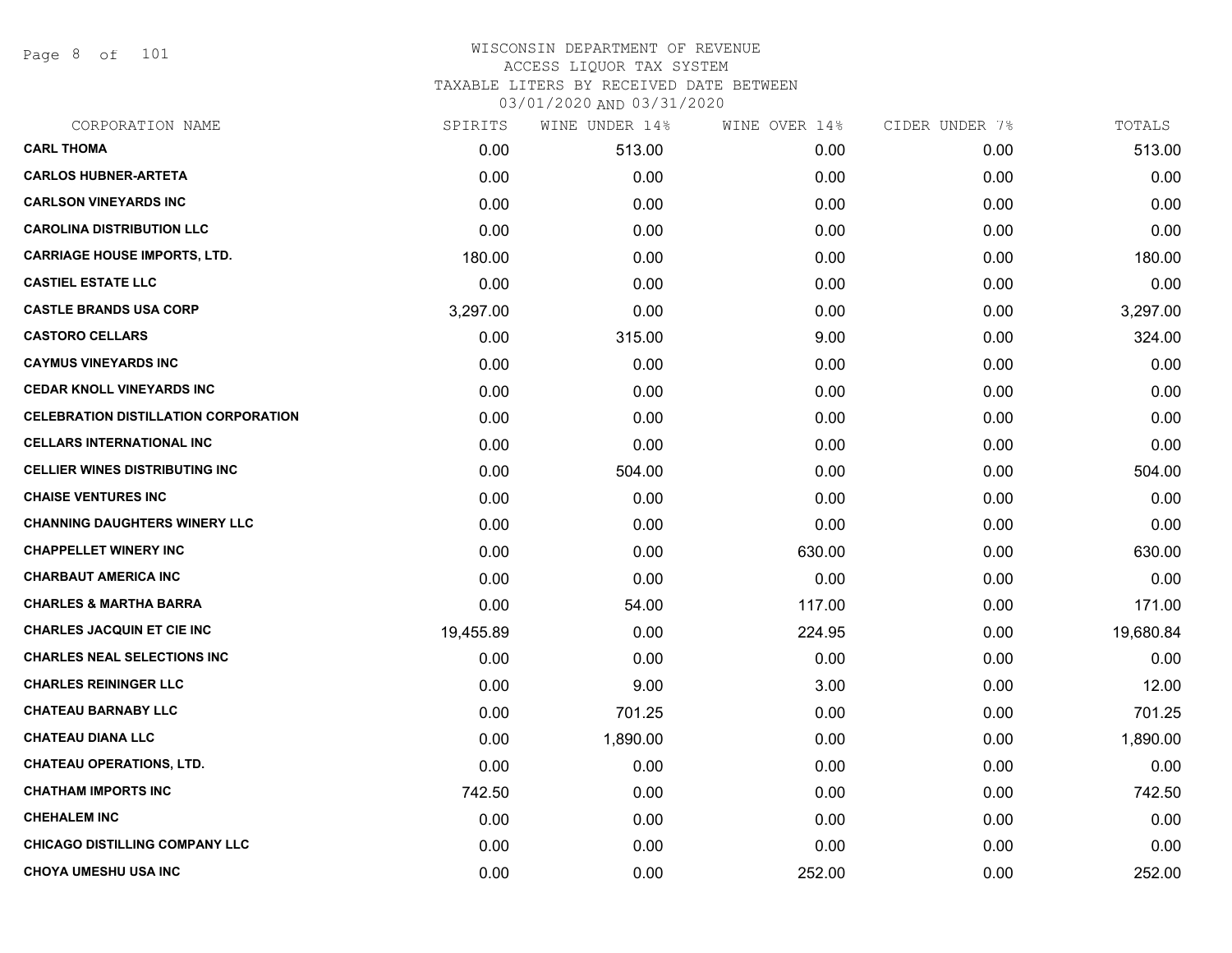Page 9 of 101

## WISCONSIN DEPARTMENT OF REVENUE ACCESS LIQUOR TAX SYSTEM

TAXABLE LITERS BY RECEIVED DATE BETWEEN

| CORPORATION NAME                             | SPIRITS | WINE UNDER 14% | WINE OVER 14% | CIDER UNDER 7% | TOTALS    |
|----------------------------------------------|---------|----------------|---------------|----------------|-----------|
| <b>CHRISTIAN P SCHAEFER</b>                  | 0.00    | 2,160.00       | 0.00          | 9,198.54       | 11,358.54 |
| <b>CHRISTOPHER F PITTENGER</b>               | 0.00    | 0.75           | 0.00          | 0.00           | 0.75      |
| <b>CHRISTOPHER FIGGINS</b>                   | 0.00    | 0.00           | 0.00          | 0.00           | 0.00      |
| <b>CHRISTOPHER J BROCKWAY</b>                | 0.00    | 504.00         | 0.00          | 0.00           | 504.00    |
| <b>CHRISTOPHER MICHAEL WINES LLC</b>         | 0.00    | 27.00          | 0.00          | 0.00           | 27.00     |
| CIV (USA) INC                                | 0.00    | 0.00           | 0.00          | 0.00           | 0.00      |
| <b>CLAAR CELLARS LLC</b>                     | 0.00    | 0.00           | 0.00          | 0.00           | 0.00      |
| <b>CLASSIC WINES INC</b>                     | 0.00    | 453.00         | 0.00          | 0.00           | 453.00    |
| <b>CLASSICAL WINES FROM SPAIN LTD</b>        | 0.00    | 0.00           | 0.00          | 0.00           | 0.00      |
| <b>CLENDENENLINDQUIST VINTNERS</b>           | 0.00    | 0.00           | 0.00          | 0.00           | 0.00      |
| <b>CLINE CELLARS INC</b>                     | 0.00    | 1,638.00       | 2,142.00      | 0.00           | 3,780.00  |
| <b>CLINE SISTERS IMPORTS LLC</b>             | 0.00    | 94.50          | 0.00          | 0.00           | 94.50     |
| <b>CLOS LACHANCE WINES LLC</b>               | 0.00    | 126.00         | 0.00          | 0.00           | 126.00    |
| <b>COCKERELL WINE CONSULTING LLC</b>         | 0.00    | 0.00           | 0.00          | 0.00           | 0.00      |
| <b>CODIPRAL, LLC</b>                         | 0.00    | 0.00           | 0.00          | 0.00           | 0.00      |
| <b>CODY T WRIGHT</b>                         | 0.00    | 0.00           | 0.00          | 0.00           | 0.00      |
| <b>COHO WINES LLC</b>                        | 0.00    | 0.00           | 0.00          | 0.00           | 0.00      |
| <b>COLORADO GOLD DISTILLERY LLC</b>          | 0.00    | 0.00           | 0.00          | 0.00           | 0.00      |
| <b>COMPASSPOINT IMPORTS</b>                  | 0.00    | 0.00           | 0.00          | 0.00           | 0.00      |
| <b>CONSTELLATION BRANDS, INC.</b>            | 0.00    | 0.00           | 0.00          | 0.00           | 0.00      |
| <b>COOL HAND VINEYARDS LLC</b>               | 0.00    | 0.00           | 0.00          | 0.00           | 0.00      |
| <b>COPA FINA WINE IMPORTS LLC</b>            | 0.00    | 132.33         | 0.00          | 0.00           | 132.33    |
| <b>COPPER &amp; KINGS AMERICAN BRANDY CO</b> | 562.50  | 0.00           | 0.00          | 0.00           | 562.50    |
| <b>COPPER CANE LLC</b>                       | 0.00    | 1,008.00       | 2,628.00      | 0.00           | 3,636.00  |
| <b>CORA IMPORTS LTD</b>                      | 0.00    | 0.00           | 0.00          | 0.00           | 0.00      |
| <b>CORDELINA WINE COMPANY LLC</b>            | 0.00    | 0.00           | 0.00          | 0.00           | 0.00      |
| <b>CORK ALLIANCE INC</b>                     | 0.00    | 378.00         | 0.00          | 0.00           | 378.00    |
| <b>CORNERSTONE CELLARS LLC</b>               | 0.00    | 0.00           | 0.00          | 0.00           | 0.00      |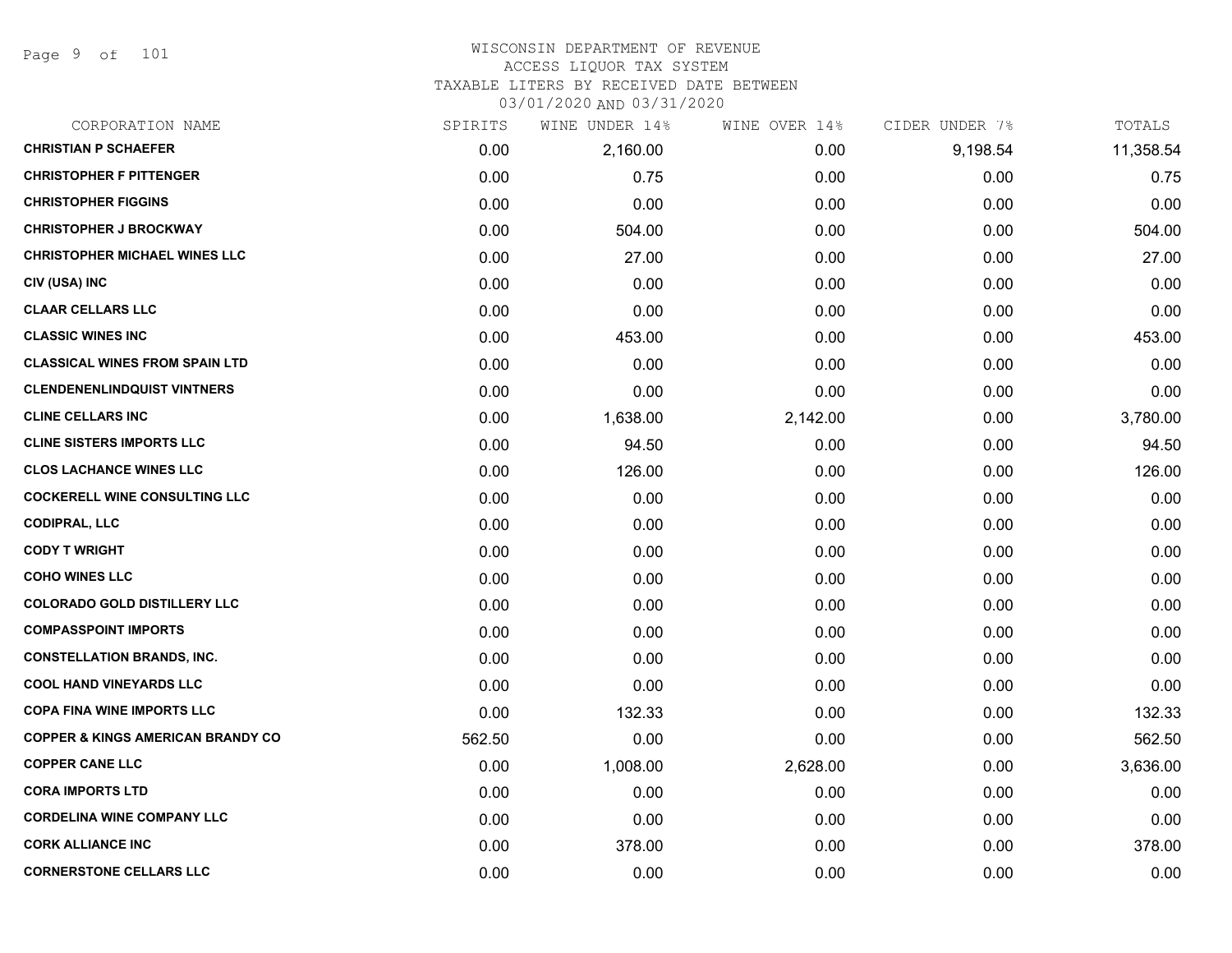Page 10 of 101

| CORPORATION NAME                                   | SPIRITS   | WINE UNDER 14% | WINE OVER 14% | CIDER UNDER 7% | TOTALS    |
|----------------------------------------------------|-----------|----------------|---------------|----------------|-----------|
| <b>CORNERSTONE U.S. WINE IMPORTS INC</b>           | 0.00      | 0.00           | 0.00          | 0.00           | 0.00      |
| <b>CORY J MICHAL</b>                               | 0.00      | 0.00           | 0.00          | 0.00           | 0.00      |
| <b>COUNTRY HERITAGE WINERY &amp; VINEYARD INC.</b> | 0.00      | 0.00           | 0.00          | 0.00           | 0.00      |
| <b>COUP DE FOUDRE LLC</b>                          | 0.00      | 0.00           | 0.00          | 0.00           | 0.00      |
| <b>COURAGEOUS INC</b>                              | 0.00      | 0.00           | 0.00          | 0.00           | 0.00      |
| <b>CRACOVIA BRANDS INC</b>                         | 27.00     | 0.00           | 45.00         | 0.00           | 72.00     |
| <b>CRAFTED ARTISAN MEADERY LLC</b>                 | 0.00      | 0.00           | 0.00          | 0.00           | 0.00      |
| <b>CRAIG S HANDLY</b>                              | 0.00      | 0.00           | 0.00          | 0.00           | 0.00      |
| <b>CREATIVE WINE CONCEPTS INC</b>                  | 0.00      | 0.00           | 0.00          | 0.00           | 0.00      |
| <b>CREW WINE COMPANY LLC</b>                       | 0.00      | 3,074.00       | 0.00          | 0.00           | 3,074.00  |
| <b>CRIBARI VINEYARDS INC</b>                       | 0.00      | 0.00           | 0.00          | 0.00           | 0.00      |
| <b>CRIMSON WINE GROUP LTD</b>                      | 0.00      | 0.00           | 0.00          | 0.00           | 0.00      |
| <b>CRISPIN CIDER COMPANY</b>                       | 0.00      | 0.00           | 0.00          | 0.00           | 0.00      |
| <b>CRISTOM VINEYARDS INC</b>                       | 0.00      | 0.00           | 0.00          | 0.00           | 0.00      |
| <b>CROSSLAND VINEYARDS</b>                         | 0.00      | 0.00           | 0.00          | 0.00           | 0.00      |
| <b>CROWN POINT WINERY LLC</b>                      | 0.00      | 0.00           | 0.00          | 0.00           | 0.00      |
| <b>CRUSE WINE COMPANY, LLC</b>                     | 0.00      | 0.00           | 0.00          | 0.00           | 0.00      |
| <b>CULT OF 8</b>                                   | 0.00      | 3,339.00       | 378.00        | 0.00           | 3,717.00  |
| <b>CUNAT PREMIUM VINEYARDS LLC</b>                 | 0.00      | 0.00           | 0.00          | 0.00           | 0.00      |
| <b>CUSHMAN WINERY CORPORATION</b>                  | 0.00      | 0.00           | 0.00          | 0.00           | 0.00      |
| <b>CUTWATER SPIRITS LLC</b>                        | 11,959.50 | 0.00           | 0.00          | 0.00           | 11,959.50 |
| <b>D &amp; D VINEYARDS INC</b>                     | 0.00      | 0.00           | 0.00          | 0.00           | 0.00      |
| <b>D MYERS LLC</b>                                 | 0.00      | 0.00           | 0.00          | 0.00           | 0.00      |
| <b>D&amp;V INTERNATIONAL INC</b>                   | 0.00      | 0.00           | 0.00          | 0.00           | 0.00      |
| <b>D.G.L. DISTRIBUTORS, INC.</b>                   | 0.00      | 0.00           | 0.00          | 0.00           | 0.00      |
| <b>DAEDALUS CELLARS CO</b>                         | 0.00      | 0.00           | 0.00          | 0.00           | 0.00      |
| <b>DAN CAREY</b>                                   | 0.00      | 0.00           | 0.00          | 0.00           | 0.00      |
| <b>DANCING COYOTE WINES</b>                        | 0.00      | 0.00           | 0.00          | 0.00           | 0.00      |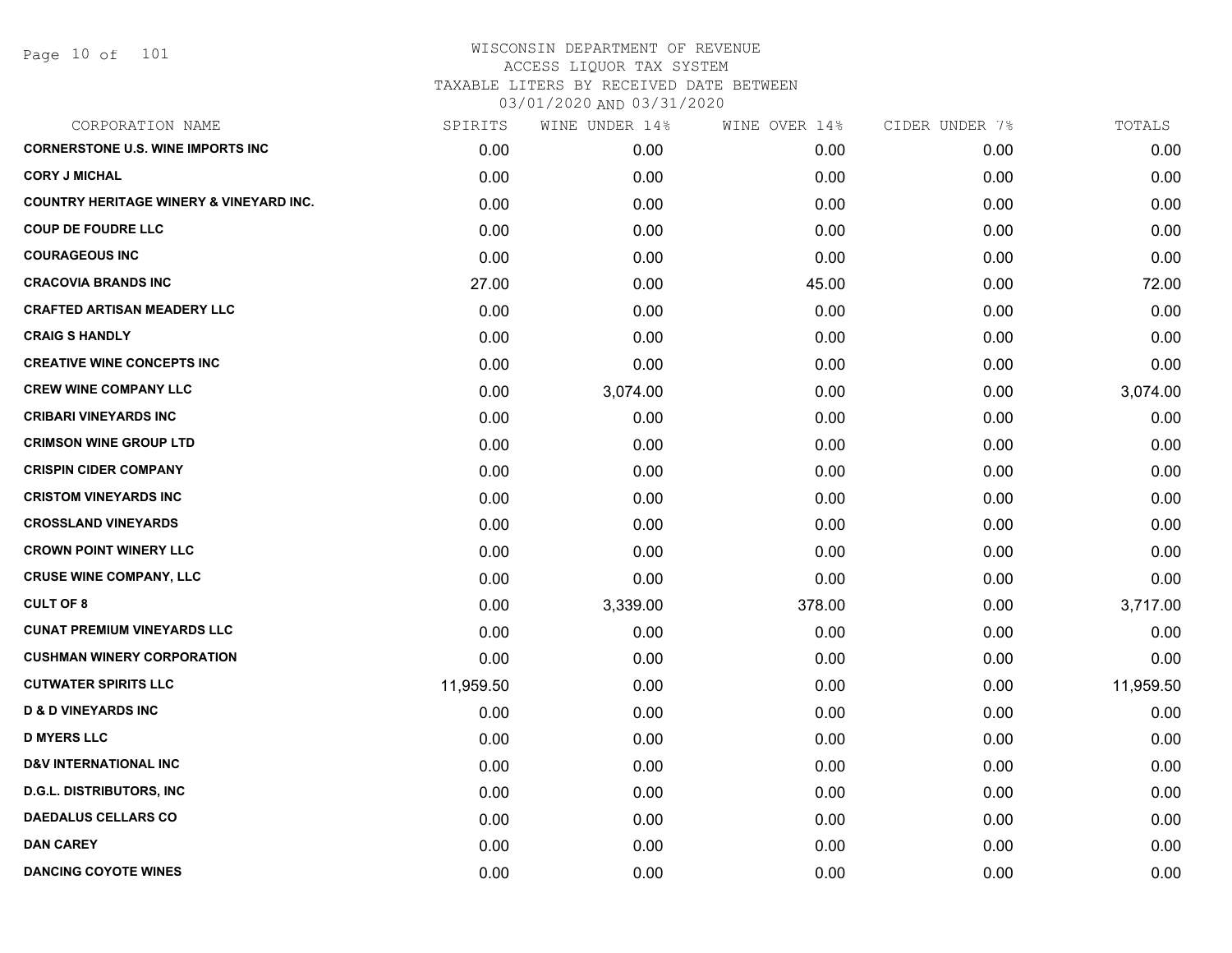Page 11 of 101

| CORPORATION NAME                              | SPIRITS  | WINE UNDER 14% | WINE OVER 14% | CIDER UNDER 7% | TOTALS     |
|-----------------------------------------------|----------|----------------|---------------|----------------|------------|
| <b>DANICA PATRICK</b>                         | 0.00     | 0.00           | 0.00          | 0.00           | 0.00       |
| <b>DANIEL A LASNER</b>                        | 251.40   | 0.00           | 0.00          | 0.00           | 251.40     |
| <b>DANIEL KEEFE IV</b>                        | 0.00     | 0.00           | 0.00          | 0.00           | 0.00       |
| <b>DANIEL SCHOENFELD</b>                      | 0.00     | 0.00           | 0.00          | 0.00           | 0.00       |
| <b>DANNY RAKOVIC</b>                          | 0.00     | 0.00           | 0.00          | 0.00           | 0.00       |
| <b>DAOU VINEYARDS LLC</b>                     | 0.00     | 0.00           | 2,772.00      | 0.00           | 2,772.00   |
| <b>DAQUINO ITALIAN IMPORTING CO INC</b>       | 0.00     | 0.00           | 0.00          | 0.00           | 0.00       |
| <b>DARIOUSH KHALEDI WINERY LLC</b>            | 0.00     | 0.00           | 0.00          | 0.00           | 0.00       |
| <b>DAVID ARTHUR VINEYARDS LLC</b>             | 0.00     | 0.00           | 0.00          | 0.00           | 0.00       |
| <b>DAVID B POTTER</b>                         | 0.00     | 0.00           | 0.00          | 0.00           | 0.00       |
| <b>DAVID BOWLER LLC</b>                       | 0.00     | 253.50         | 0.00          | 0.00           | 253.50     |
| <b>DAVID J ECKERT</b>                         | 0.00     | 0.00           | 0.00          | 0.00           | 0.00       |
| <b>DAVID L DENNIGMANN</b>                     | 0.00     | 135.00         | 18.00         | 0.00           | 153.00     |
| <b>DAVID MEIER</b>                            | 225.00   | 0.00           | 0.00          | 0.00           | 225.00     |
| <b>DAVID N RAYNE</b>                          | 2,065.93 | 27,746.50      | 7,707.45      | 0.00           | 37,519.88  |
| <b>DAVID R BARNES</b>                         | 0.00     | 0.00           | 0.00          | 0.00           | 0.00       |
| <b>DAVOS BRANDS LLC</b>                       | 1,966.50 | 291.96         | 506.16        | 0.00           | 2,764.62   |
| DAYLIGHT WINE COMPANY LLC                     | 0.00     | 0.00           | 126.00        | 0.00           | 126.00     |
| DE MAISON SELECTIONS INC                      | 0.00     | 1,912.00       | 13.50         | 13.50          | 1,939.00   |
| <b>DEANNA BASTIANICH</b>                      | 0.00     | 0.00           | 0.00          | 0.00           | 0.00       |
| <b>DEL RIO VINEYARDS LLC</b>                  | 0.00     | 503.99         | 0.00          | 0.00           | 503.99     |
| <b>DELEGAT USA INC</b>                        | 0.00     | 7,740.00       | 0.00          | 0.00           | 7,740.00   |
| <b>DELICATO VINEYARDS INC</b>                 | 0.00     | 152,025.00     | 16,629.00     | 0.00           | 168,654.00 |
| <b>DELILLE CELLARS LLC</b>                    | 0.00     | 0.00           | 0.00          | 0.00           | 0.00       |
| DEMERARA DISTILLERS (USA) INC                 | 0.00     | 0.00           | 0.00          | 0.00           | 0.00       |
| <b>DEMON SPIRITS LLC</b>                      | 0.00     | 0.00           | 0.00          | 0.00           | 0.00       |
| <b>DENISON CELLARS LLC</b>                    | 0.00     | 0.00           | 0.00          | 0.00           | 0.00       |
| <b>DENNIS ROBERT PATTON &amp; ANDREA BETH</b> | 0.00     | 0.00           | 0.00          | 0.00           | 0.00       |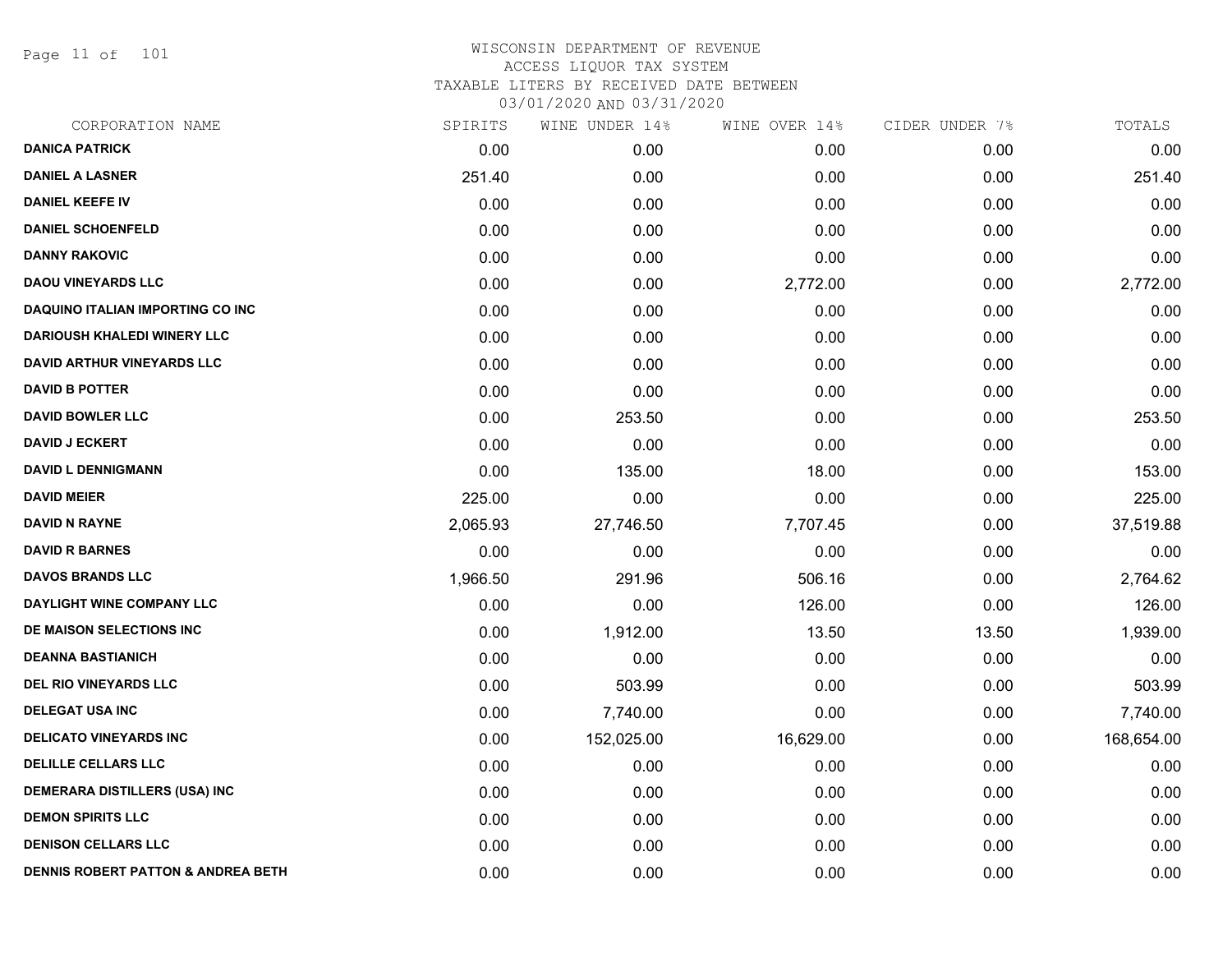Page 12 of 101

| CORPORATION NAME                                                         | SPIRITS                                        | WINE UNDER 14% | WINE OVER 14% | CIDER UNDER 7% | TOTALS     |
|--------------------------------------------------------------------------|------------------------------------------------|----------------|---------------|----------------|------------|
| <b>SILVERSTEIN</b>                                                       | $\mathbf{r}$ , $\mathbf{r}$ , and $\mathbf{r}$ | <b>.</b>       | .             | .              | <b>.</b>   |
| <b>DERRICK C MANCINI</b>                                                 | 0.00                                           | 0.00           | 0.00          | 0.00           | 0.00       |
| <b>DESTILADOS DE MEXICO LLC</b>                                          | 0.00                                           | 0.00           | 0.00          | 0.00           | 0.00       |
| <b>DIAGEO AMERICAS, INC.</b>                                             | 256,113.40                                     | 0.00           | 0.00          | 0.00           | 256,113.40 |
| <b>DIAMOND IMPORTERS INC</b>                                             | 0.00                                           | 0.00           | 0.00          | 0.00           | 0.00       |
| <b>DISARONNO INTERNATIONAL LLC</b>                                       | 2,085.00                                       | 90.00          | 0.00          | 0.00           | 2,175.00   |
| <b>DISTILLERS WAY, LLC</b>                                               | 0.00                                           | 0.00           | 0.00          | 0.00           | 0.00       |
| <b>DIVOT ENTERPRISES LLC</b>                                             | 0.00                                           | 0.00           | 0.00          | 0.00           | 0.00       |
| <b>DOMACE VINO LLC</b>                                                   | 0.00                                           | 0.00           | 0.00          | 0.00           | 0.00       |
| <b>DOMAINE CO.</b>                                                       | 0.00                                           | 0.00           | 0.00          | 0.00           | 0.00       |
| DOMAINE DE LA TERRE ROUGE LTD                                            | 0.00                                           | 0.00           | 0.00          | 0.00           | 0.00       |
| <b>DOMAINE DE MARIA SOTER LLC</b>                                        | 0.00                                           | 0.00           | 0.00          | 0.00           | 0.00       |
| <b>DOMAINE SERENE VINEYARDS &amp; WINERY INC</b>                         | 0.00                                           | 0.00           | 0.00          | 0.00           | 0.00       |
| <b>DOMAINE ST GEORGE</b>                                                 | 0.00                                           | 0.00           | 0.00          | 0.00           | 0.00       |
| <b>DON SEBASTIANI &amp; SONS INTERNATIONAL WINE</b><br><b>NEGOCIANTS</b> | 0.00                                           | 1,134.00       | 0.00          | 0.00           | 1,134.00   |
| <b>DONALD ALDRIDGE</b>                                                   | 0.00                                           | 0.00           | 0.00          | 0.00           | 0.00       |
| DONATI FAMILY VINEYARD, INC                                              | 0.00                                           | 1,791.00       | 0.00          | 0.00           | 1,791.00   |
| <b>DOUBLE DIAMOND DISTILLERY LLC</b>                                     | 2,485.50                                       | 0.00           | 0.00          | 0.00           | 2,485.50   |
| <b>DOUBLE DOWN SPIRITS LLC</b>                                           | 0.00                                           | 0.00           | 0.00          | 0.00           | 0.00       |
| <b>DOWNEAST CIDER HOUSE, LLC</b>                                         | 0.00                                           | 0.00           | 0.00          | 0.00           | 0.00       |
| <b>DOYNA LTD</b>                                                         | 0.00                                           | 0.00           | 0.00          | 0.00           | 0.00       |
| DRAKE MAKES WINE, INC.                                                   | 0.00                                           | 0.00           | 0.00          | 0.00           | 0.00       |
| DREYER WINE LLC                                                          | 0.00                                           | 0.00           | 126.00        | 0.00           | 126.00     |
| <b>DREYFUS ASHBY INC</b>                                                 | 0.00                                           | 1,300.50       | 495.00        | 0.00           | 1,795.50   |
| <b>DRG IMPORTS LLC</b>                                                   | 0.00                                           | 0.00           | 0.00          | 0.00           | 0.00       |
| DRY CREEK VINEYARD INC                                                   | 0.00                                           | 252.00         | 630.00        | 0.00           | 882.00     |
| DRY FLY DISTILLING INC                                                   | 0.00                                           | 0.00           | 0.00          | 0.00           | 0.00       |
| <b>DUCKHORN WINE COMPANY</b>                                             | 0.00                                           | 301.50         | 4,981.50      | 0.00           | 5,283.00   |
|                                                                          |                                                |                |               |                |            |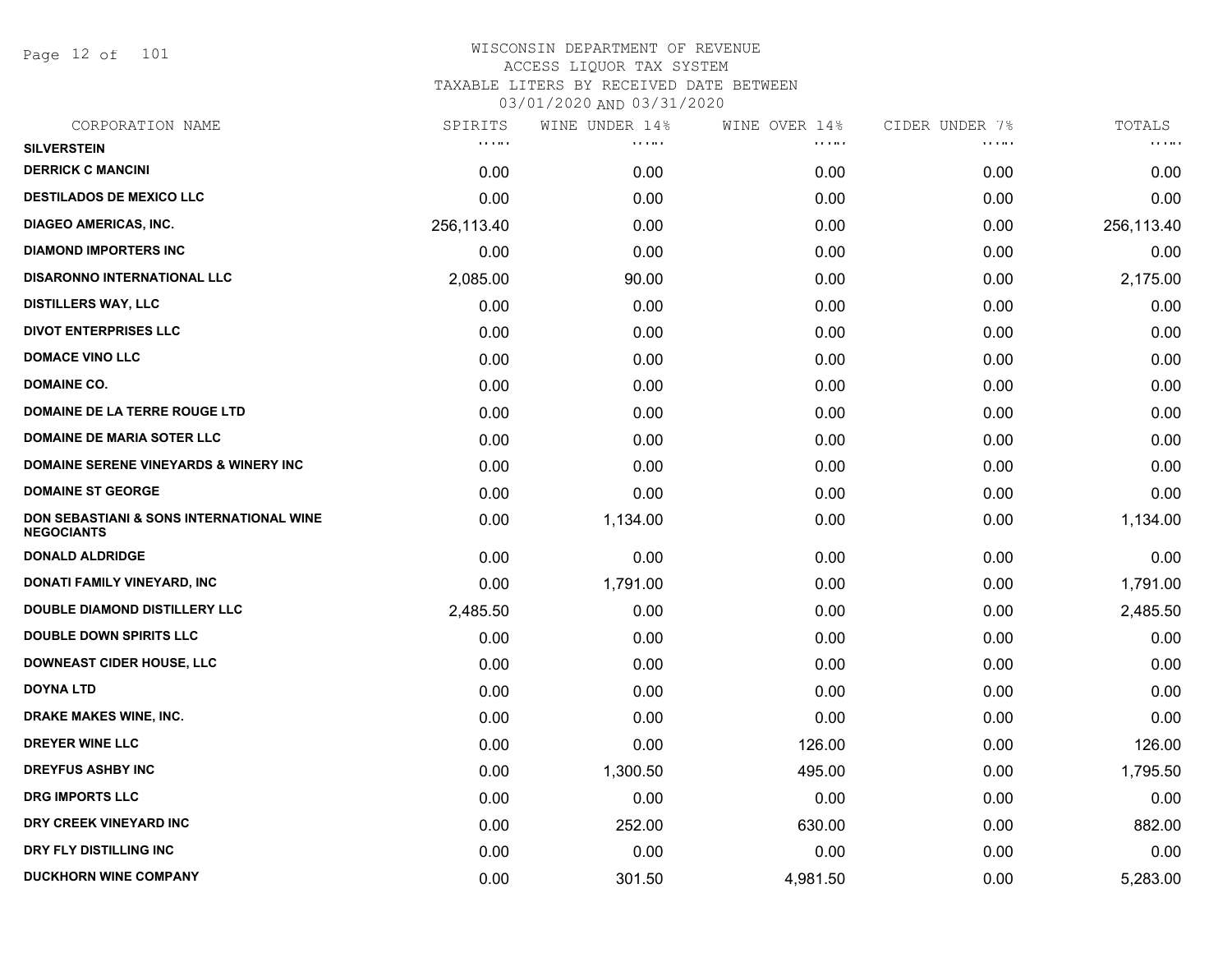Page 13 of 101

| CORPORATION NAME                               | SPIRITS    | WINE UNDER 14% | WINE OVER 14% | CIDER UNDER 7% | TOTALS       |
|------------------------------------------------|------------|----------------|---------------|----------------|--------------|
| <b>DUGGANS DISTILLERS PRODUCTS CORPORATION</b> | 126.00     | 0.00           | 0.00          | 0.00           | 126.00       |
| <b>DULUTH CIDER LLC</b>                        | 0.00       | 0.00           | 0.00          | 176.02         | 176.02       |
| <b>DUMOL WINERY LLC</b>                        | 0.00       | 0.00           | 117.00        | 0.00           | 117.00       |
| <b>DUNHAM CELLARS LLC</b>                      | 0.00       | 0.00           | 0.00          | 0.00           | 0.00         |
| <b>DUNN VINEYARDS LLC</b>                      | 0.00       | 23.78          | 0.00          | 0.00           | 23.78        |
| <b>DUVEL MOORTGAT USA LTD</b>                  | 5,110.30   | 0.00           | 0.00          | 170.34         | 5,280.64     |
| <b>DV SPIRITS LLC</b>                          | 2,126.00   | 0.00           | 0.00          | 0.00           | 2,126.00     |
| <b>E &amp; J GALLO WINERY</b>                  | 207,674.06 | 905,737.46     | 26,212.50     | 0.00           | 1,139,624.02 |
| <b>EAGLE EYE IMPORTS LLC</b>                   | 0.00       | 0.00           | 0.00          | 0.00           | 0.00         |
| <b>EAGLE ROCK INVESTMENTS INC.</b>             | 0.00       | 0.00           | 0.00          | 0.00           | 0.00         |
| <b>EAGLES LANDING WINERY LLC</b>               | 0.00       | 358.50         | 0.00          | 0.00           | 358.50       |
| <b>EASTERN LIQUORS USA INC</b>                 | 288.00     | 0.00           | 0.00          | 0.00           | 288.00       |
| <b>EBERLE WINERY LP</b>                        | 0.00       | 0.00           | 0.00          | 0.00           | 0.00         |
| <b>ECOSUR GROUP LLC</b>                        | 0.00       | 0.00           | 0.00          | 0.00           | 0.00         |
| EHREN JORDAN WINE CELLARS LLC                  | 0.00       | 135.00         | 0.00          | 0.00           | 135.00       |
| <b>EIGHT BOTTLES LLC</b>                       | 0.00       | 0.00           | 0.00          | 0.00           | 0.00         |
| ELK COVE VINEYARDS INC                         | 0.00       | 0.00           | 0.00          | 0.00           | 0.00         |
| <b>ELLEN FORREST</b>                           | 0.00       | 0.00           | 0.00          | 0.00           | 0.00         |
| <b>ELV-OREGON LLC</b>                          | 0.00       | 0.00           | 0.00          | 0.00           | 0.00         |
| <b>EMCO CHEMICAL DISTRIBUTORS, INC.</b>        | 0.00       | 0.00           | 0.00          | 0.00           | 0.00         |
| <b>EMERINE ESTATES INC</b>                     | 0.00       | 0.00           | 0.00          | 0.00           | 0.00         |
| <b>EMILIO GUGLIELMO WINERY INC</b>             | 0.00       | 0.00           | 0.00          | 0.00           | 0.00         |
| <b>EMPSON USA INC</b>                          | 0.00       | 94.50          | 0.00          | 0.00           | 94.50        |
| <b>ENOS VINEYARDS INC</b>                      | 0.00       | 0.00           | 1,771.17      | 0.00           | 1,771.17     |
| <b>ENOTEC IMPORTS INC</b>                      | 0.00       | 189.00         | 90.00         | 0.00           | 279.00       |
| <b>ENOVATION BRANDS INC</b>                    | 0.00       | 1,070.95       | 0.00          | 0.00           | 1,070.95     |
| <b>ENTENTE SPIRITS LLC</b>                     | 0.00       | 0.00           | 0.00          | 0.00           | 0.00         |
| <b>EOLA HILLS WINE CELLARS INC</b>             | 0.00       | 1,907.75       | 0.00          | 0.00           | 1,907.75     |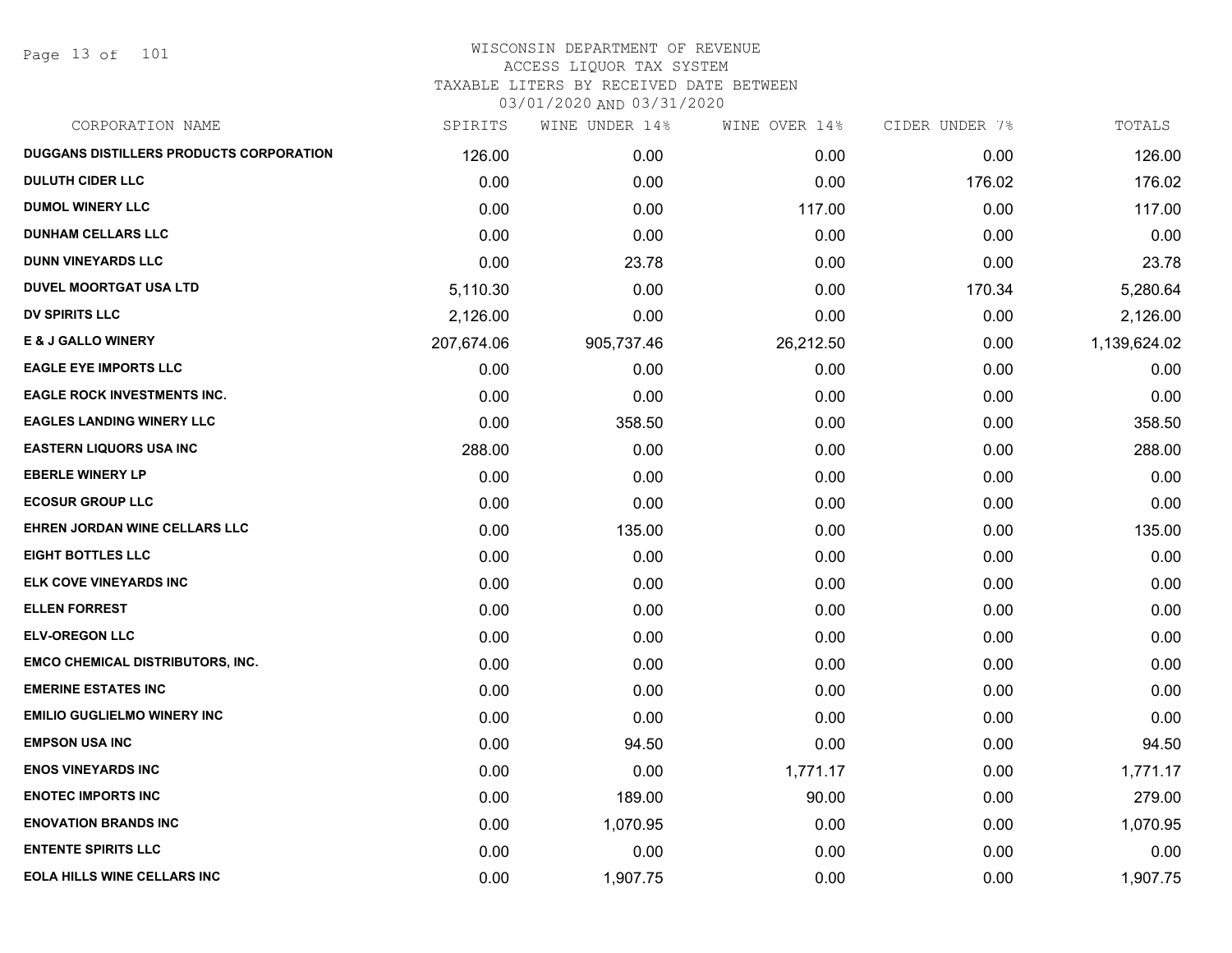Page 14 of 101

# WISCONSIN DEPARTMENT OF REVENUE ACCESS LIQUOR TAX SYSTEM TAXABLE LITERS BY RECEIVED DATE BETWEEN

| CORPORATION NAME                             | SPIRITS    | WINE UNDER 14% | WINE OVER 14% | CIDER UNDER 7% | TOTALS     |
|----------------------------------------------|------------|----------------|---------------|----------------|------------|
| <b>EPICUREAN WINES LLC</b>                   | 31.50      | 693.00         | 144.00        | 0.00           | 868.50     |
| <b>ERIC FLANAGAN</b>                         | 0.00       | 0.00           | 0.00          | 0.00           | 0.00       |
| <b>ERIC TRUMP WINE MANUFACTURING LLC</b>     | 0.00       | 0.00           | 0.00          | 0.00           | 0.00       |
| <b>EUROPEAN IMPORTS &amp; EXPORTS LLC</b>    | 0.00       | 0.00           | 0.00          | 0.00           | 0.00       |
| <b>EVAKI INC</b>                             | 0.00       | 0.00           | 0.00          | 0.00           | 0.00       |
| <b>EVATON INC</b>                            | 0.00       | 0.00           | 0.00          | 0.00           | 0.00       |
| EVESHAM WOOD VINEYARD AND WINERY LLC         | 0.00       | 0.00           | 0.00          | 0.00           | 0.00       |
| <b>EXPERIENCE WINES LLC</b>                  | 0.00       | 126.00         | 0.00          | 0.00           | 126.00     |
| <b>FL NAVARRO LIMITED</b>                    | 0.00       | 63.00          | 63.00         | 0.00           | 126.00     |
| <b>F&amp;F FINE WINES INTERNATIONAL INC.</b> | 0.00       | 7,429.50       | 0.00          | 0.00           | 7,429.50   |
| <b>FAMILY &amp; FARMERS LLC</b>              | 0.00       | 189.00         | 0.00          | 0.00           | 189.00     |
| <b>FAMOUS BRANDS LLC</b>                     | 0.00       | 0.00           | 0.00          | 0.00           | 0.00       |
| <b>FANTIS IMPORTS INC</b>                    | 0.00       | 0.00           | 0.00          | 0.00           | 0.00       |
| <b>FAR NORTH SPIRITS INC</b>                 | 504.00     | 0.00           | 0.00          | 0.00           | 504.00     |
| <b>FASEL SHENSTONE LLC</b>                   | 0.00       | 0.00           | 0.00          | 0.00           | 0.00       |
| <b>FERMENTED SCIENCES II INC</b>             | 0.00       | 0.00           | 0.00          | 0.00           | 0.00       |
| FERRARI CARANO VINEYARDS & WINERY LLC        | 0.00       | 0.00           | 2,898.00      | 0.00           | 2,898.00   |
| <b>FETZER VINEYARDS</b>                      | 0.00       | 15,102.00      | 1,260.00      | 0.00           | 16,362.00  |
| <b>FIFTH GENERATION INC</b>                  | 189,979.20 | 0.00           | 0.00          | 0.00           | 189,979.20 |
| FIFTY FOURTH STREET ENTERPRISES LLC          | 0.00       | 0.00           | 0.00          | 0.00           | 0.00       |
| <b>FINO TEQUILA LLC</b>                      | 0.00       | 0.00           | 0.00          | 0.00           | 0.00       |
| FIOR DI SOLE, LLC                            | 0.00       | 252.00         | 0.00          | 0.00           | 252.00     |
| <b>FIRESTEED CORPORATION</b>                 | 0.00       | 0.00           | 0.00          | 0.00           | 0.00       |
| <b>FISHER VINEYARDS</b>                      | 0.00       | 0.00           | 391.50        | 0.00           | 391.50     |
| <b>FITVINE LLC</b>                           | 0.00       | 0.00           | 3,564.00      | 0.00           | 3,564.00   |
| <b>FIVE GRAPES LLC</b>                       | 0.00       | 0.00           | 0.00          | 0.00           | 0.00       |
| FJN FINE WINES LLC                           | 0.00       | 0.00           | 0.00          | 0.00           | 0.00       |
| <b>FLORA SPRINGS WINE COMPANY</b>            | 0.00       | 0.00           | 45.00         | 0.00           | 45.00      |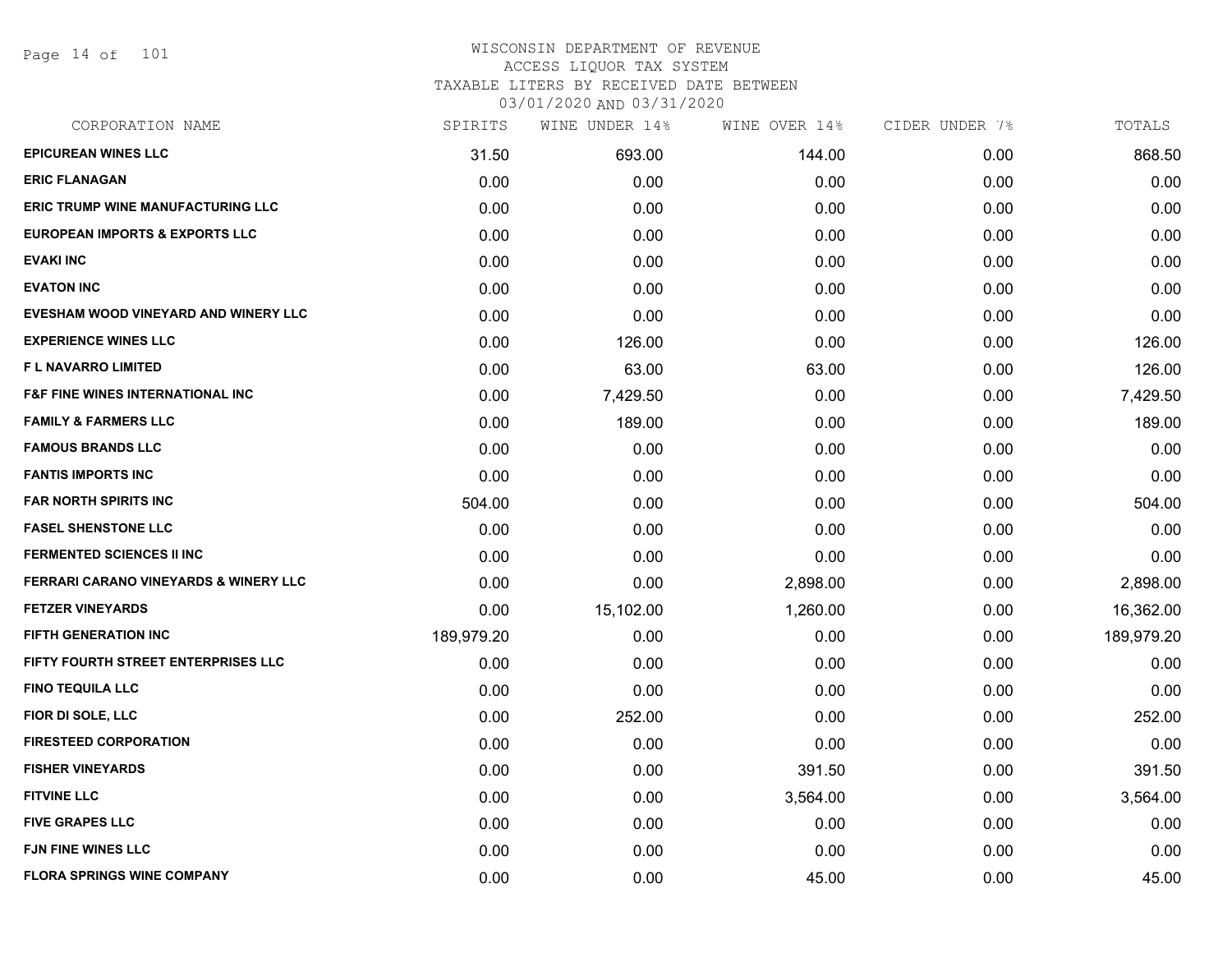Page 15 of 101

| SPIRITS  | WINE UNDER 14% |          |               | TOTALS         |
|----------|----------------|----------|---------------|----------------|
| 0.00     | 0.00           | 0.00     | 0.00          | 0.00           |
| 0.00     | 6.75           | 666.00   | 0.00          | 672.75         |
| 22.50    | 17,830.50      | 1,525.50 | 0.00          | 19,378.50      |
| 0.00     | 504.00         | 591.00   | 0.00          | 1,095.00       |
| 0.00     | 0.00           | 0.00     | 0.00          | 0.00           |
| 0.00     | 0.00           | 63.00    | 0.00          | 63.00          |
| 0.00     | 0.00           | 0.00     | 34.50         | 34.50          |
| 0.00     | 0.00           | 0.00     | 0.00          | 0.00           |
| 0.00     | 0.00           | 0.00     | 0.00          | 0.00           |
| 9,196.50 | 0.00           | 0.00     | 0.00          | 9,196.50       |
| 0.00     | 81.00          | 0.00     | 0.00          | 81.00          |
| 0.00     | 0.00           | 0.00     | 0.00          | 0.00           |
| 0.00     | 6,469.12       | 1,066.50 | 0.00          | 7,535.62       |
| 0.00     | 45.00          | 189.00   | 0.00          | 234.00         |
| 4,994.25 | 0.00           | 0.00     | 0.00          | 4,994.25       |
| 0.00     | 0.00           | 0.00     | 0.00          | 0.00           |
| 334.50   | 3,069.00       | 90.00    | 0.00          | 3,493.50       |
| 0.00     | 0.00           | 0.00     | 0.00          | 0.00           |
| 0.00     | 4,878.00       | 0.00     | 0.00          | 4,878.00       |
| 0.00     | 0.00           | 0.00     | 0.00          | 0.00           |
| 0.00     | 0.00           | 0.00     | 0.00          | 0.00           |
| 0.00     | 0.00           | 0.00     | 0.00          | 0.00           |
| 0.00     | 1,107.12       | 54.00    | 0.00          | 1,161.12       |
| 180.00   | 0.00           | 0.00     | 0.00          | 180.00         |
| 0.00     | 0.00           | 0.00     | 0.00          | 0.00           |
| 0.00     | 0.00           | 0.00     | 0.00          | 0.00           |
| 0.00     | 0.00           | 0.00     | 0.00          | 0.00           |
| 0.00     | 0.00           | 0.00     | 0.00          | 0.00           |
|          |                |          | WINE OVER 14% | CIDER UNDER 7% |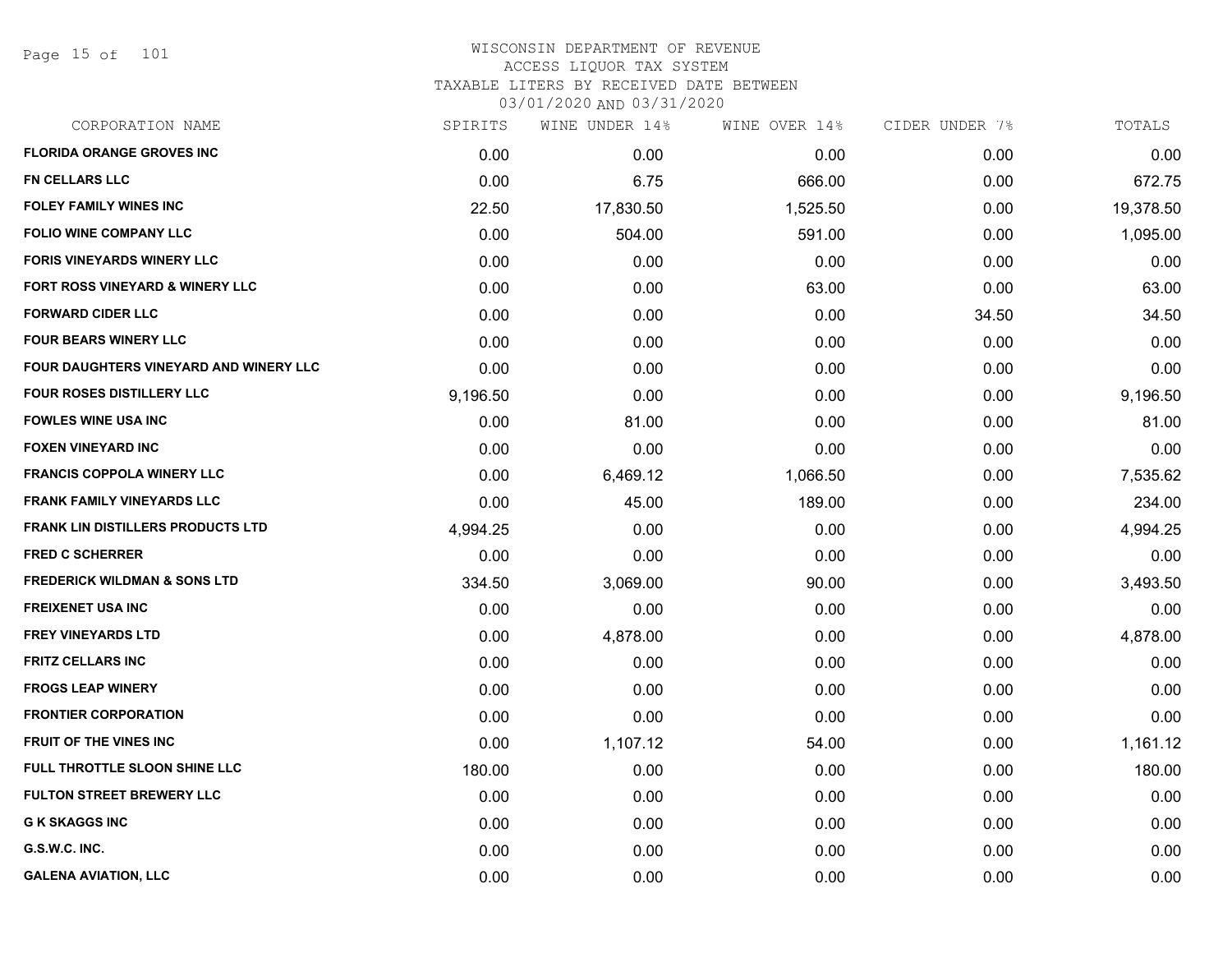Page 16 of 101

## WISCONSIN DEPARTMENT OF REVENUE ACCESS LIQUOR TAX SYSTEM TAXABLE LITERS BY RECEIVED DATE BETWEEN

| CORPORATION NAME                                    | SPIRITS  | WINE UNDER 14% | WINE OVER 14% | CIDER UNDER 7% | TOTALS   |
|-----------------------------------------------------|----------|----------------|---------------|----------------|----------|
| <b>GAMBA VINEYARDS AND WINERY LLC</b>               | 0.00     | 0.00           | 0.00          | 0.00           | 0.00     |
| <b>GAMBLE FAMILY VINEYARDS LLC</b>                  | 0.00     | 0.00           | 0.00          | 0.00           | 0.00     |
| <b>GARBER &amp; COMPANY INC</b>                     | 0.00     | 0.00           | 0.00          | 0.00           | 0.00     |
| <b>GEORGE BOZIC JR</b>                              | 1,842.00 | 384.00         | 0.00          | 0.00           | 2,226.00 |
| <b>GERBER, GERBER &amp; GERBER DISCLAIMER TRUST</b> | 0.00     | 252.00         | 0.00          | 0.00           | 252.00   |
| <b>GF WINES LLC</b>                                 | 0.00     | 0.00           | 0.00          | 0.00           | 0.00     |
| <b>GH HOLDINGS LP</b>                               | 0.00     | 0.00           | 0.00          | 0.00           | 0.00     |
| <b>GIBSON WINE COMPANY</b>                          | 0.00     | 0.00           | 270.00        | 0.00           | 270.00   |
| <b>GILBERT CELLARS LLC</b>                          | 0.00     | 0.00           | 0.00          | 0.00           | 0.00     |
| <b>GILDARDO PARTIDA LLC</b>                         | 0.00     | 0.00           | 0.00          | 0.00           | 0.00     |
| <b>GLOBAL SPIRITS USA LLC</b>                       | 1,872.00 | 0.00           | 0.00          | 0.00           | 1,872.00 |
| <b>GLOBAL VINEYARD IMPORTERS INC</b>                | 0.00     | 0.00           | 0.00          | 0.00           | 0.00     |
| <b>GLUNZ FAMILY WINERY &amp; CELLARS INC</b>        | 0.00     | 0.00           | 0.00          | 0.00           | 0.00     |
| <b>GNEKOW FAMILY WINERY LLC</b>                     | 0.00     | 0.00           | 0.00          | 0.00           | 0.00     |
| <b>GOAMERICAGO BEVERAGES LLC</b>                    | 3,071.25 | 0.00           | 0.00          | 0.00           | 3,071.25 |
| <b>GOLDSCHMIDT VINEYARDS LLC</b>                    | 0.00     | 0.00           | 0.00          | 0.00           | 0.00     |
| <b>GOOSE EGG, LLC</b>                               | 0.00     | 0.00           | 0.00          | 0.00           | 0.00     |
| <b>GOOSE RIDGE LLC</b>                              | 0.00     | 396.00         | 0.00          | 0.00           | 396.00   |
| <b>GORDON BROTHERS CELLARS INC</b>                  | 0.00     | 0.00           | 0.00          | 0.00           | 0.00     |
| <b>GRAPE EXPECTATIONS, INC</b>                      | 0.00     | 0.00           | 0.00          | 0.00           | 0.00     |
| <b>GRAPE VISIONS LLC</b>                            | 0.00     | 0.00           | 0.00          | 0.00           | 0.00     |
| <b>GRAPES &amp; BARLEY LLC</b>                      | 0.00     | 0.00           | 0.00          | 0.00           | 0.00     |
| <b>GRAPES OF SPAIN INC</b>                          | 0.00     | 0.00           | 0.00          | 0.00           | 0.00     |
| <b>GRATON SPIRITS COMPANY LLC</b>                   | 63.00    | 0.00           | 0.00          | 0.00           | 63.00    |
| <b>GRAY DUCK SPIRITS LLC</b>                        | 0.00     | 0.00           | 0.00          | 0.00           | 0.00     |
| <b>GREAT SMOKY MTS DISTILLERY, INC</b>              | 0.00     | 0.00           | 0.00          | 0.00           | 0.00     |
| <b>GREENFIELD GLOBAL USA INC</b>                    | 0.00     | 0.00           | 0.00          | 0.00           | 0.00     |
| <b>GREG &amp; GREG INC</b>                          | 0.00     | 1,008.00       | 0.00          | 0.00           | 1,008.00 |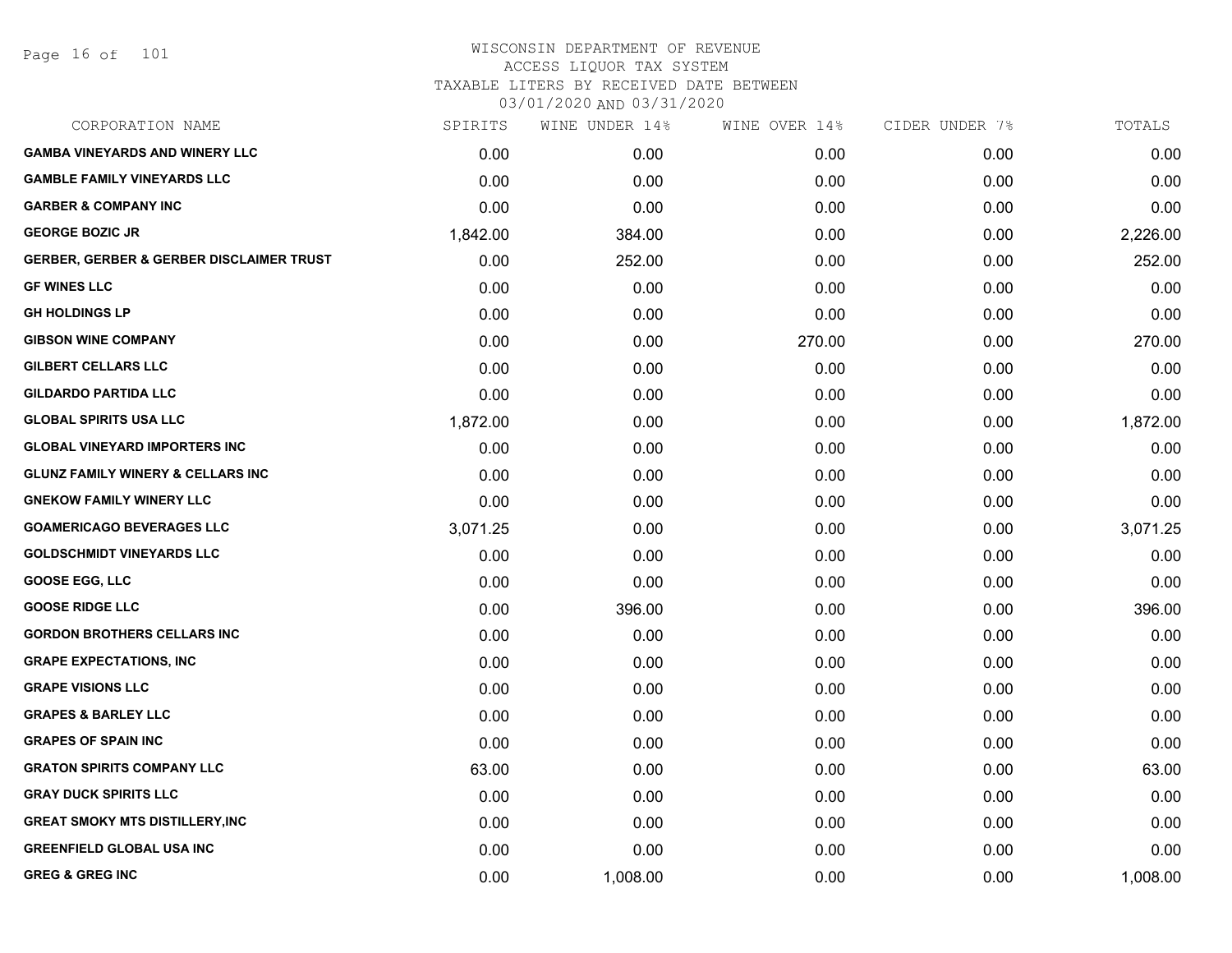Page 17 of 101

| CORPORATION NAME                           | SPIRITS    | WINE UNDER 14% | WINE OVER 14% | CIDER UNDER 7% | TOTALS     |
|--------------------------------------------|------------|----------------|---------------|----------------|------------|
| <b>GREG &amp; PAM HARRINGTON WINES LLC</b> | 0.00       | 0.00           | 0.00          | 0.00           | 0.00       |
| <b>GREG SANDERS</b>                        | 0.00       | 0.00           | 0.00          | 0.00           | 0.00       |
| <b>GREGORY F BUONOCORE</b>                 | 0.00       | 0.00           | 0.00          | 0.00           | 0.00       |
| <b>GREGORY GRAZIANO</b>                    | 0.00       | 252.00         | 252.00        | 0.00           | 504.00     |
| <b>GRGICH HILLS CELLAR</b>                 | 0.00       | 126.00         | 337.50        | 0.00           | 463.50     |
| <b>GRIEB OPTIMAL WINECRAFTING LLC</b>      | 0.00       | 0.00           | 0.00          | 0.00           | 0.00       |
| <b>GROTH VINEYARDS &amp; WINERY LLC</b>    | 0.00       | 0.00           | 1,071.00      | 0.00           | 1,071.00   |
| <b>GUARACHI WINE PARTNERS INC</b>          | 0.00       | 1,197.00       | 36.00         | 0.00           | 1,233.00   |
| <b>H ERIK ZETTERSTROM</b>                  | 0.00       | 675.00         | 0.00          | 0.00           | 675.00     |
| <b>H2 VINO LLC</b>                         | 0.00       | 0.00           | 0.00          | 0.00           | 0.00       |
| <b>HAAS BROTHERS INC</b>                   | 0.00       | 0.00           | 0.00          | 0.00           | 0.00       |
| <b>HAHN ESTATE</b>                         | 0.00       | 0.00           | 0.00          | 0.00           | 0.00       |
| <b>HALBY MARKETING INC</b>                 | 0.00       | 336.00         | 0.00          | 0.00           | 336.00     |
| <b>HALCYON SYNDICATE LTD LLC</b>           | 0.00       | 0.00           | 0.00          | 0.00           | 0.00       |
| <b>HALL WINES LLC</b>                      | 0.00       | 0.00           | 504.00        | 0.00           | 504.00     |
| <b>HAMEL FAMILY WINES LLC</b>              | 0.00       | 0.00           | 153.00        | 0.00           | 153.00     |
| <b>HAND PICKED SELECTIONS INC</b>          | 0.00       | 0.00           | 0.00          | 0.00           | 0.00       |
| <b>HANSJOERG WYSS</b>                      | 0.00       | 0.00           | 0.00          | 0.00           | 0.00       |
| <b>HARLAN ESTATE WINERY INC</b>            | 0.00       | 0.00           | 0.00          | 0.00           | 0.00       |
| <b>HARRIS &amp; HARRIS</b>                 | 0.00       | 0.00           | 0.00          | 0.00           | 0.00       |
| <b>HAWAII SEA SPIRITS LLC</b>              | 285.00     | 0.00           | 0.00          | 0.00           | 285.00     |
| <b>HDD LLC</b>                             | 0.00       | 0.00           | 0.00          | 0.00           | 0.00       |
| <b>HEADFRAME SPIRITS INC</b>               | 0.00       | 0.00           | 0.00          | 0.00           | 0.00       |
| <b>HEARTLAND DISTILLERS LLC</b>            | 0.00       | 0.00           | 0.00          | 0.00           | 0.00       |
| <b>HEAVEN HILL SALES CO.</b>               | 305,515.20 | 0.00           | 1,341.00      | 0.00           | 306,856.20 |
| HEINEKEN USA INCORPORATED                  | 0.00       | 0.00           | 0.00          | 4,829.00       | 4,829.00   |
| <b>HEITZ WINE CELLARS</b>                  | 0.00       | 63.00          | 157.50        | 0.00           | 220.50     |
| <b>HEMINGWAY RUM COMPANY LLC</b>           | 0.00       | 0.00           | 0.00          | 0.00           | 0.00       |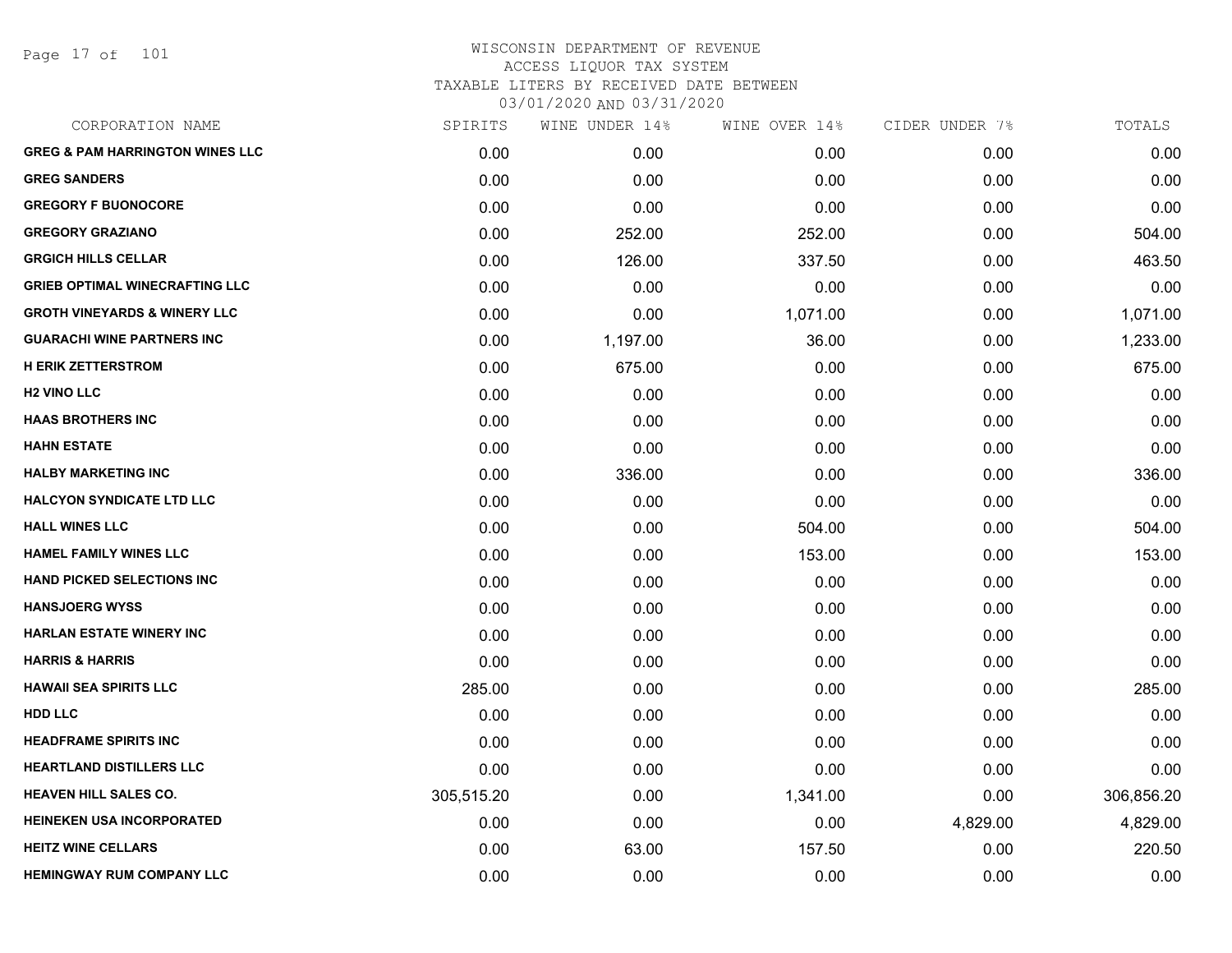Page 18 of 101

| CORPORATION NAME                       | SPIRITS | WINE UNDER 14% | WINE OVER 14% | CIDER UNDER 7% | TOTALS |
|----------------------------------------|---------|----------------|---------------|----------------|--------|
| <b>HEMISPHERE WINE COMPANY INC</b>     | 0.00    | 0.00           | 0.00          | 0.00           | 0.00   |
| <b>HEMISPHERES LLC</b>                 | 0.00    | 0.00           | 0.00          | 0.00           | 0.00   |
| <b>HENDRY PREMIUM IMPORTS INC</b>      | 0.00    | 0.00           | 0.00          | 0.00           | 0.00   |
| <b>HENRIOT INC</b>                     | 0.00    | 94.50          | 0.00          | 0.00           | 94.50  |
| <b>HENRY CORNELL</b>                   | 0.00    | 0.00           | 0.00          | 0.00           | 0.00   |
| HENRY STEELE IMPORTS LLC               | 0.00    | 0.00           | 0.00          | 0.00           | 0.00   |
| <b>HERITAGE DISTILLING COMPANY INC</b> | 0.00    | 0.00           | 0.00          | 0.00           | 0.00   |
| <b>HERITAGE WINE CELLARS LTD</b>       | 0.00    | 117.00         | 0.00          | 0.00           | 117.00 |
| <b>HERMAN STORY WINES INC</b>          | 0.00    | 0.00           | 0.00          | 0.00           | 0.00   |
| <b>HERON WINES INC</b>                 | 0.00    | 0.00           | 0.00          | 0.00           | 0.00   |
| <b>HIDALGO IMPORTS LLC</b>             | 0.00    | 0.00           | 0.00          | 0.00           | 0.00   |
| <b>HILL ESTATES INC</b>                | 0.00    | 0.00           | 0.00          | 0.00           | 0.00   |
| <b>HIRSCH WINERY LLC</b>               | 0.00    | 0.00           | 0.00          | 0.00           | 0.00   |
| <b>HIWWS INC</b>                       | 0.00    | 0.00           | 0.00          | 0.00           | 0.00   |
| HONEOYE FALLS DISTILLERY LLC           | 0.00    | 0.00           | 0.00          | 0.00           | 0.00   |
| <b>HONEYWOOD INC</b>                   | 0.00    | 0.00           | 0.00          | 0.00           | 0.00   |
| HONIG VINEYARD AND WINERY LLC          | 0.00    | 270.00         | 157.50        | 0.00           | 427.50 |
| <b>HOOD RIVER DISTILLERS INC</b>       | 49.50   | 0.00           | 0.00          | 0.00           | 49.50  |
| <b>HOPE WINE LLC</b>                   | 0.00    | 0.00           | 0.00          | 0.00           | 0.00   |
| <b>HOTALING &amp; CO., LLC</b>         | 0.00    | 0.00           | 0.00          | 0.00           | 0.00   |
| <b>HOTCOOP LLC</b>                     | 0.00    | 0.00           | 0.00          | 0.00           | 0.00   |
| <b>HOTEL TANGO DISTILLERY</b>          | 0.00    | 0.00           | 0.00          | 0.00           | 0.00   |
| <b>HOURGLASS WINE COMPANY INC</b>      | 0.00    | 0.00           | 0.00          | 0.00           | 0.00   |
| <b>HPS EPICUREAN</b>                   | 0.00    | 0.00           | 0.00          | 0.00           | 0.00   |
| <b>HUA YUAN</b>                        | 0.00    | 0.00           | 0.00          | 0.00           | 0.00   |
| <b>HUBER ORCHARDS INC</b>              | 0.00    | 0.00           | 0.00          | 0.00           | 0.00   |
| HUDSON WINE BROKERS LLC                | 0.00    | 0.00           | 0.00          | 0.00           | 0.00   |
| <b>HUNEEUS VINTNERS LLC</b>            | 0.00    | 72.00          | 126.00        | 0.00           | 198.00 |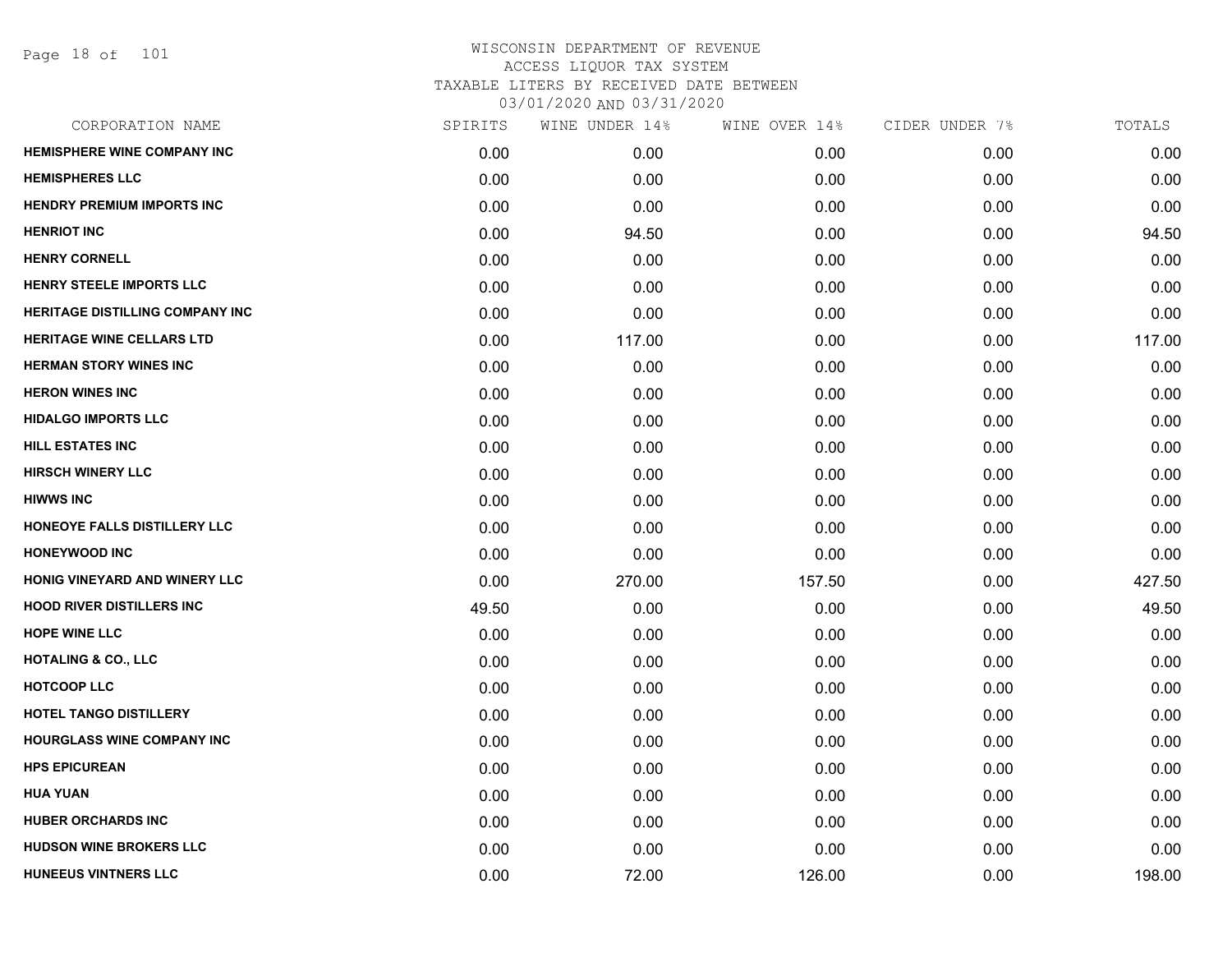Page 19 of 101

| CORPORATION NAME                                  | SPIRITS  | WINE UNDER 14% | WINE OVER 14% | CIDER UNDER 7% | TOTALS    |
|---------------------------------------------------|----------|----------------|---------------|----------------|-----------|
| HUNEEUS WINES HOLDCO LLC                          | 0.00     | 0.00           | 0.00          | 0.00           | 0.00      |
| <b>HUSCH VINEYARDS INC</b>                        | 0.00     | 252.00         | 0.00          | 0.00           | 252.00    |
| <b>HYATT FARM PARTNERSHIP</b>                     | 0.00     | 0.00           | 53.75         | 0.00           | 53.75     |
| <b>IAN BRAND</b>                                  | 0.00     | 0.00           | 0.00          | 0.00           | 0.00      |
| <b>IDEAL WINE &amp; SPIRITS CO INC</b>            | 90.00    | 560.97         | 0.00          | 0.00           | 650.97    |
| <b>ILLAHE VINEYARDS AND WINERY INC</b>            | 0.00     | 0.00           | 0.00          | 0.00           | 0.00      |
| <b>ILLYRIAN IMPORT INC</b>                        | 0.00     | 0.00           | 0.00          | 0.00           | 0.00      |
| <b>IMPERIAL BRANDS INC</b>                        | 0.00     | 0.00           | 0.00          | 0.00           | 0.00      |
| <b>IMPEX BEVERAGES INC</b>                        | 0.00     | 0.00           | 0.00          | 0.00           | 0.00      |
| IN AGAVE WE TRUST LLC                             | 0.00     | 0.00           | 0.00          | 0.00           | 0.00      |
| <b>INDIGENOUS SELECTIONS LLC</b>                  | 36.00    | 567.00         | 9.00          | 0.00           | 612.00    |
| <b>INDIGO WINE GROUP LLC</b>                      | 0.00     | 130.50         | 0.00          | 0.00           | 130.50    |
| <b>INFINIUM SPIRITS INC.</b>                      | 9,538.50 | 0.00           | 0.00          | 0.00           | 9,538.50  |
| <b>INNO VINO INTERNATIONAL INC</b>                | 0.00     | 0.00           | 0.00          | 0.00           | 0.00      |
| <b>INTERNATIONAL DISTILLERS &amp; VINTERS LTD</b> | 0.00     | 0.00           | 0.00          | 0.00           | 0.00      |
| <b>INTERNATIONAL VINES INC</b>                    | 0.00     | 1,477.50       | 0.00          | 0.00           | 1,477.50  |
| <b>INTERSECT BEVERAGE LLC</b>                     | 0.00     | 0.00           | 0.00          | 0.00           | 0.00      |
| <b>INTERTRADE USA COMPANY</b>                     | 0.00     | 0.00           | 0.00          | 0.00           | 0.00      |
| <b>INVESTOR'S OF AMERICA LP</b>                   | 0.00     | 0.00           | 0.00          | 0.00           | 0.00      |
| <b>INVOER EKKE LLC</b>                            | 0.00     | 23.78          | 0.00          | 0.00           | 23.78     |
| <b>IRON HORSE VINEYARDS LP</b>                    | 0.00     | 0.00           | 0.00          | 0.00           | 0.00      |
| <b>ISANTI SPIRITS LLC</b>                         | 0.00     | 0.00           | 0.00          | 0.00           | 0.00      |
| <b>J LOHR WINERY CORP</b>                         | 0.00     | 4,855.50       | 135.00        | 0.00           | 4,990.50  |
| <b>J PEDRONCELLI WINERY</b>                       | 0.00     | 192.58         | 275.38        | 0.00           | 467.96    |
| <b>J WILLETT COMPANIES</b>                        | 0.00     | 0.00           | 0.00          | 0.00           | 0.00      |
| <b>JACK POUST &amp; COMPANY INC</b>               | 0.00     | 495.00         | 0.00          | 0.00           | 495.00    |
| <b>JACKSON FAMILY ENTERPRISES INC</b>             | 0.00     | 18,688.50      | 2,806.50      | 0.00           | 21,495.00 |
| JACUZZI FAMILY VINEYARDS LLC                      | 0.00     | 0.00           | 0.00          | 0.00           | 0.00      |
|                                                   |          |                |               |                |           |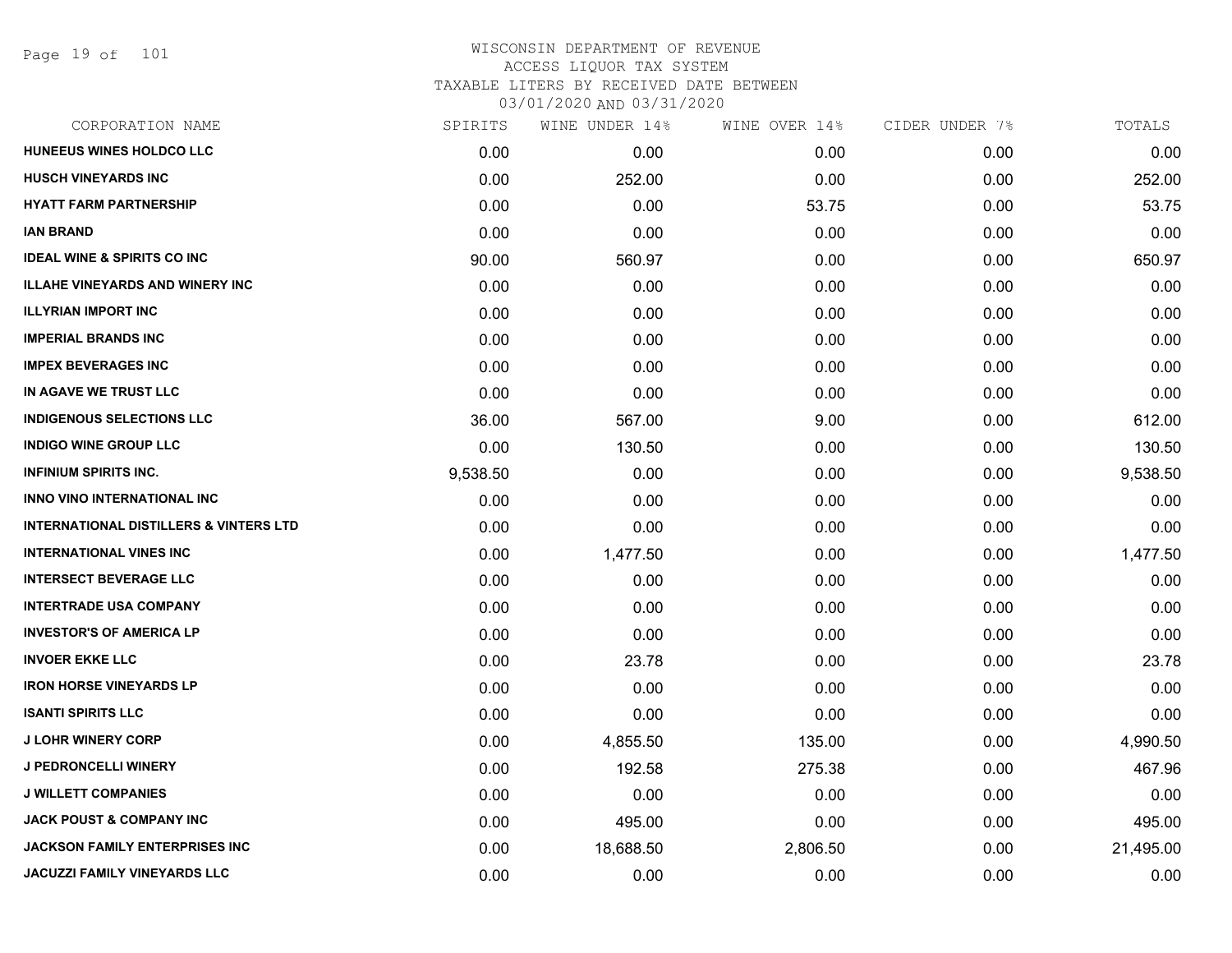Page 20 of 101

# WISCONSIN DEPARTMENT OF REVENUE ACCESS LIQUOR TAX SYSTEM

TAXABLE LITERS BY RECEIVED DATE BETWEEN

| CORPORATION NAME                      | SPIRITS    | WINE UNDER 14% | WINE OVER 14% | CIDER UNDER 7% | TOTALS     |
|---------------------------------------|------------|----------------|---------------|----------------|------------|
| <b>JAM CELLARS INC</b>                | 0.00       | 0.00           | 504.00        | 0.00           | 504.00     |
| <b>JAMES E COSMA</b>                  | 0.00       | $-531.00$      | 0.00          | 0.00           | $-531.00$  |
| <b>JAMES L LAMBERT</b>                | 0.00       | 63.00          | 0.00          | 0.00           | 63.00      |
| <b>JAMES MORONEY INC</b>              | 0.00       | 0.00           | 0.00          | 0.00           | 0.00       |
| JAPAN PRESTIGE SAKE INTERNATIONAL INC | 0.00       | 86.40          | 109.20        | 0.00           | 195.60     |
| <b>JARVIS</b>                         | 0.00       | 0.00           | 0.00          | 0.00           | 0.00       |
| <b>JASON DRISCOLL</b>                 | 0.00       | 0.00           | 0.00          | 0.00           | 0.00       |
| <b>JAX VINEYARDS LLC</b>              | 0.00       | 33.29          | 16.64         | 0.00           | 49.93      |
| <b>JAY J HEMINWAY</b>                 | 0.00       | 0.00           | 0.00          | 0.00           | 0.00       |
| <b>JAY MIDWEST INC</b>                | 580.50     | 0.00           | 0.00          | 0.00           | 580.50     |
| <b>JB GEORGE LLC</b>                  | 0.00       | 0.00           | 0.00          | 0.00           | 0.00       |
| <b>JC CELLARS INC</b>                 | 0.00       | 0.00           | 0.00          | 0.00           | 0.00       |
| <b>JDSO, INC.</b>                     | 14,688.00  | 0.00           | 0.00          | 0.00           | 14,688.00  |
| JEAN CLAUDE BOISSET WINES USA INC     | 0.00       | 1,243.50       | 2,025.00      | 0.00           | 3,268.50   |
| <b>JEFF QUINT</b>                     | 0.00       | 0.00           | 0.00          | 0.00           | 0.00       |
| <b>JEM BEVERAGE COMPANY</b>           | 2,796.00   | 0.00           | 0.00          | 0.00           | 2,796.00   |
| <b>JFC INTERNATIONAL INC</b>          | 0.00       | 788.12         | 1,931.32      | 0.00           | 2,719.44   |
| <b>JIM BEAM BRANDS CO</b>             | 407,317.65 | 270.00         | 0.00          | 0.00           | 407,587.65 |
| <b>J-NH WINE GROUP LLC</b>            | 0.00       | 0.00           | 0.00          | 0.00           | 0.00       |
| <b>JNJ INTERNATIONAL INC</b>          | 0.00       | 0.00           | 0.00          | 0.00           | 0.00       |
| <b>JOHAN VINEYARDS LLC</b>            | 0.00       | 0.00           | 0.00          | 0.00           | 0.00       |
| JOHN ANTHONY VINEYARDS LLC            | 0.00       | 0.00           | 0.00          | 0.00           | 0.00       |
| <b>JOHN C BAKER</b>                   | 0.00       | 0.00           | 0.00          | 0.00           | 0.00       |
| <b>JOHN MONROE LINTVET</b>            | 0.00       | 0.00           | 0.00          | 0.00           | 0.00       |
| <b>JOHN R LUCAS</b>                   | 0.00       | 0.00           | 0.00          | 0.00           | 0.00       |
| <b>JOSE PASTOR</b>                    | 0.00       | 0.00           | 0.00          | 0.00           | 0.00       |
| <b>JOSEPH DEHNER</b>                  | 0.00       | 0.00           | 0.00          | 0.00           | 0.00       |
| JOSEPH PHELPS VINEYARDS LLC           | 0.00       | 0.00           | 0.00          | 0.00           | 0.00       |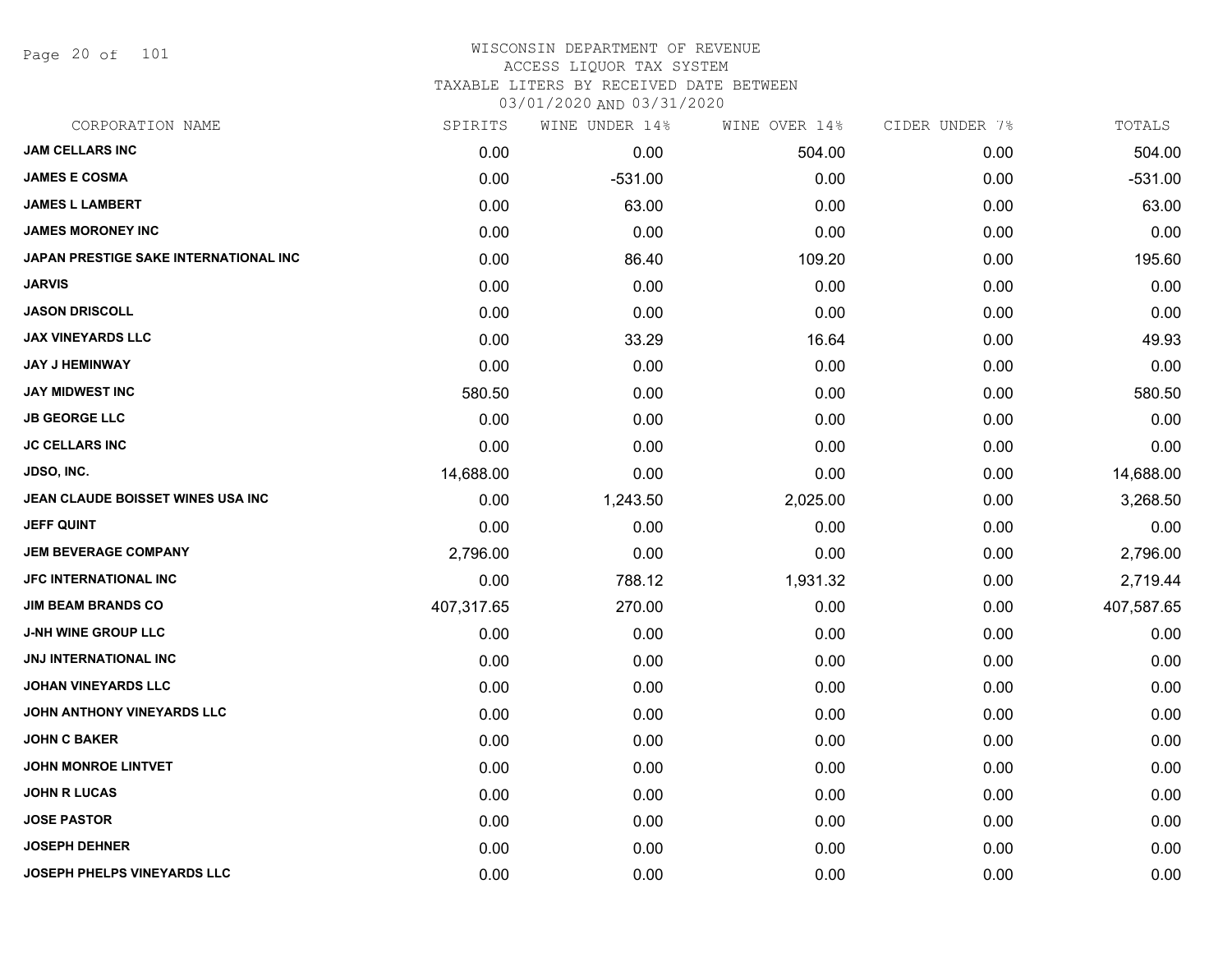Page 21 of 101

| CORPORATION NAME                         | SPIRITS | WINE UNDER 14% | WINE OVER 14% | CIDER UNDER 7% | TOTALS   |
|------------------------------------------|---------|----------------|---------------|----------------|----------|
| JOSEPH VICTORI WINES, INC.               | 0.00    | 765.00         | 0.00          | 0.00           | 765.00   |
| <b>JOSU GALDOS</b>                       | 0.00    | 0.00           | 0.00          | 0.00           | 0.00     |
| JOURNEYMAN DISTILLERY LLC                | 242.99  | 0.00           | 0.00          | 0.00           | 242.99   |
| <b>JUSTIN VINEYARDS &amp; WINERY LLC</b> | 0.00    | 0.00           | 441.00        | 0.00           | 441.00   |
| JVS WINES IMPORTS IL CORP                | 0.00    | 0.00           | 0.00          | 0.00           | 0.00     |
| <b>JVW CORPORATION</b>                   | 0.00    | 0.00           | 0.00          | 0.00           | 0.00     |
| <b>JZ WINE COMPANY</b>                   | 0.00    | 189.00         | 0.00          | 0.00           | 189.00   |
| <b>K VINTNERS LLC</b>                    | 0.00    | 1,512.00       | 0.00          | 0.00           | 1,512.00 |
| <b>KAITRIN N COOPER</b>                  | 798.00  | 0.00           | 0.00          | 0.00           | 798.00   |
| <b>KALIN CELLARS INC</b>                 | 0.00    | 0.00           | 0.00          | 0.00           | 0.00     |
| <b>KAY OLSEN</b>                         | 0.00    | 0.00           | 0.00          | 0.00           | 0.00     |
| <b>KEEPER'S QUEST INC</b>                | 0.00    | 0.00           | 0.00          | 0.00           | 0.00     |
| <b>KEN WRIGHT CELLARS CO</b>             | 0.00    | 136.50         | 0.00          | 0.00           | 136.50   |
| <b>KENNETH S LIKITPRAKONG</b>            | 0.00    | 287.00         | 0.00          | 0.00           | 287.00   |
| <b>KENT HUMPHREY</b>                     | 0.00    | 0.00           | 0.00          | 0.00           | 0.00     |
| <b>KENT RASMUSSEN WINERY</b>             | 0.00    | 693.00         | 0.00          | 0.00           | 693.00   |
| <b>KENTUCKY BOURBON DISTILLERS LTD</b>   | 691.50  | 0.00           | 0.00          | 0.00           | 691.50   |
| <b>KERMIT LYNCH WINE MERCHANTS</b>       | 0.00    | 0.00           | 0.00          | 0.00           | 0.00     |
| <b>KERWIN ESTATE LLC</b>                 | 0.00    | 0.00           | 0.00          | 0.00           | 0.00     |
| <b>KIMBERTON WINES LLC</b>               | 0.00    | 0.00           | 0.00          | 0.00           | 0.00     |
| KINDRED SPIRITS NORTH AMERICA INC        | 0.00    | 0.00           | 0.00          | 0.00           | 0.00     |
| KINDRED VINES IMPORT CO LLC              | 0.00    | 316.50         | 0.00          | 0.00           | 316.50   |
| <b>KING ESTATE WINERY LP</b>             | 0.00    | 0.00           | 0.00          | 0.00           | 0.00     |
| KINGS COUNTY DISTILLERY LLC              | 126.00  | 0.00           | 0.00          | 0.00           | 126.00   |
| KIONA VINEYARDS LLC                      | 0.00    | 0.00           | 0.00          | 0.00           | 0.00     |
| KISMET WINE, INC.                        | 0.00    | 0.00           | 0.00          | 0.00           | 0.00     |
| <b>KISTLER VINEYARDS, LLC</b>            | 0.00    | 0.00           | 198.00        | 0.00           | 198.00   |
| <b>KITFOX VINEYARDS LLC</b>              | 0.00    | 0.00           | 0.00          | 0.00           | 0.00     |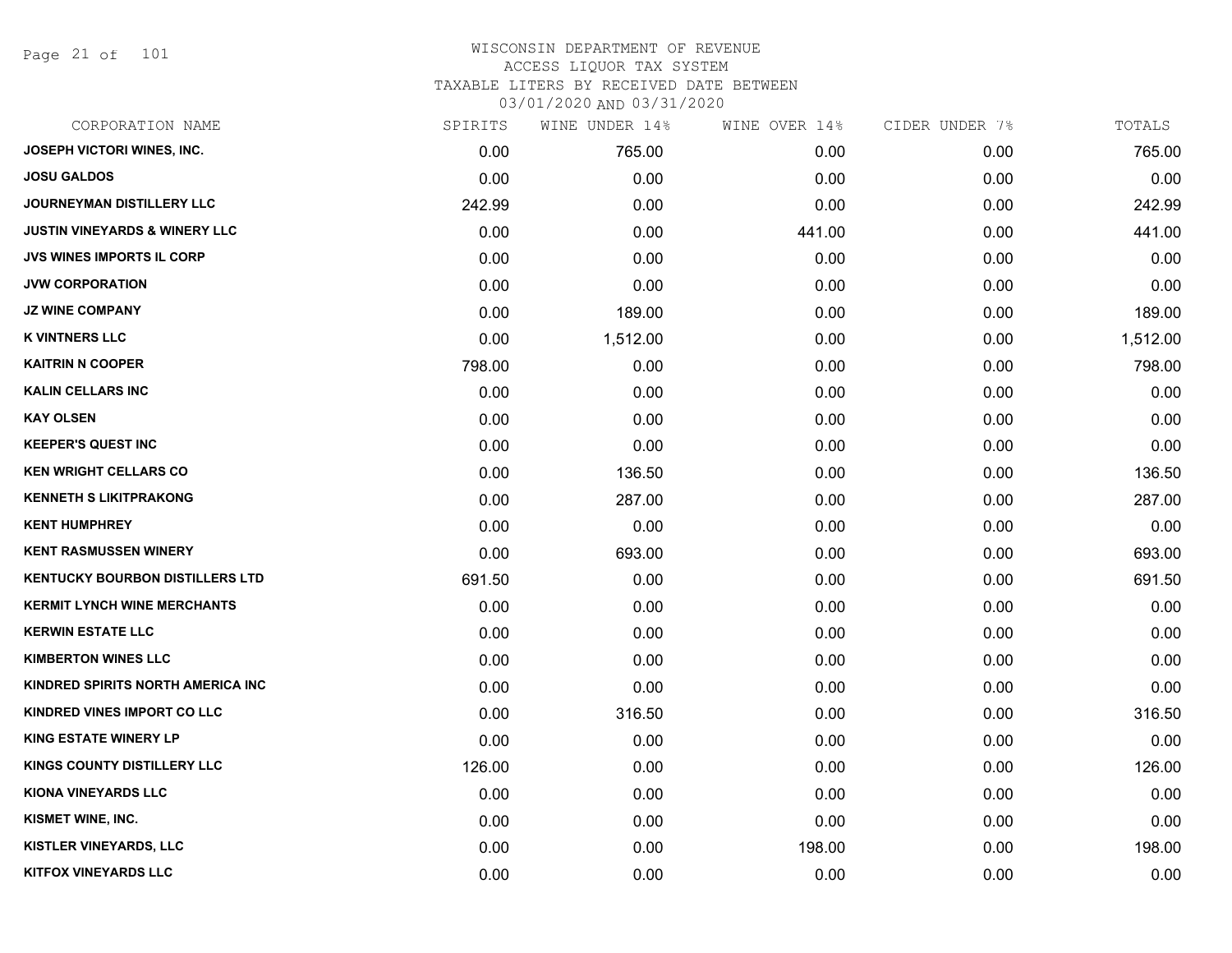Page 22 of 101

## WISCONSIN DEPARTMENT OF REVENUE ACCESS LIQUOR TAX SYSTEM

TAXABLE LITERS BY RECEIVED DATE BETWEEN

| CORPORATION NAME                           | SPIRITS | WINE UNDER 14% | WINE OVER 14% | CIDER UNDER 7% | TOTALS      |
|--------------------------------------------|---------|----------------|---------------|----------------|-------------|
| <b>KLEIN FOODS INC</b>                     | 0.00    | 1,512.00       | 3,073.50      | 0.00           | 4,585.50    |
| <b>KLIN SPIRITS LLC</b>                    | 0.00    | 0.00           | 0.00          | 0.00           | 0.00        |
| <b>KLINKER BRICK WINERY INC</b>            | 0.00    | 0.00           | 531.00        | 0.00           | 531.00      |
| <b>KNIGHTS BRIDGE WINERY LLC</b>           | 0.00    | 0.00           | 0.00          | 0.00           | 0.00        |
| <b>KOBRAND CORPORATION</b>                 | 0.00    | 12,312.90      | 4,398.84      | 0.00           | 16,711.74   |
| KOJIMA & INTERNATIONAL ASSOCIATES INC      | 0.00    | 0.00           | 0.00          | 0.00           | 0.00        |
| <b>KOLOA RUM CORP</b>                      | 0.00    | 0.00           | 0.00          | 0.00           | 0.00        |
| <b>KONGSGAARD WINE LLC</b>                 | 0.00    | 0.00           | 0.00          | 0.00           | 0.00        |
| <b>KONSTANTIN D FRANK &amp; SONS</b>       | 0.00    | 351.00         | 0.00          | 0.00           | 351.00      |
| <b>KOPRI INC</b>                           | 0.00    | 0.00           | 0.00          | 0.00           | 0.00        |
| <b>KORE WINE COMPANY, LLC</b>              | 0.00    | 0.00           | 0.00          | 0.00           | 0.00        |
| <b>KOVAL INC</b>                           | 216.00  | 0.00           | 0.00          | 0.00           | 216.00      |
| <b>KRUPP BROTHERS LLC</b>                  | 0.00    | 0.00           | 0.00          | 0.00           | 0.00        |
| <b>KYSELA PERE ET FILS LTD</b>             | 0.00    | 174.00         | 333.00        | 0.00           | 507.00      |
| <b>L &amp; F BRANDS INC</b>                | 0.00    | $-1,008.00$    | 0.00          | 0.00           | $-1,008.00$ |
| <b>LCWINE</b>                              | 0.00    | 0.00           | 0.00          | 0.00           | 0.00        |
| <b>L&amp;C WINE COUNTRY OPERATIONS LLC</b> | 0.00    | 0.00           | 0.00          | 0.00           | 0.00        |
| L. MAWBY, LLC                              | 0.00    | 0.00           | 0.00          | 0.00           | 0.00        |
| <b>L18 HOLDINGS, INC.</b>                  | 0.00    | 1,422.00       | 0.00          | 0.00           | 1,422.00    |
| <b>LADERA WINERY LLC</b>                   | 0.00    | 0.00           | 0.00          | 0.00           | 0.00        |
| <b>LADY HILL LLC</b>                       | 0.00    | 0.00           | 0.00          | 0.00           | 0.00        |
| <b>LAIL VINEYARDS LLC</b>                  | 0.00    | 0.00           | 0.00          | 0.00           | 0.00        |
| <b>LAIRD &amp; COMPANY</b>                 | 135.00  | 0.00           | 0.00          | 0.00           | 135.00      |
| <b>LAIRD FAMILY ESTATE LLC</b>             | 0.00    | 0.00           | 0.00          | 0.00           | 0.00        |
| LAKE COUNTRY LIBARE DISTILLING LLC         | 18.00   | 0.00           | 0.00          | 0.00           | 18.00       |
| <b>LANCE C RANDOLPH</b>                    | 0.00    | 27.00          | 1,890.00      | 0.00           | 1,917.00    |
| <b>LANGDON SHIVERICK INC</b>               | 0.00    | 64.50          | 126.00        | 0.00           | 190.50      |
| <b>LANGE WINERY LLC</b>                    | 0.00    | 0.00           | 0.00          | 0.00           | 0.00        |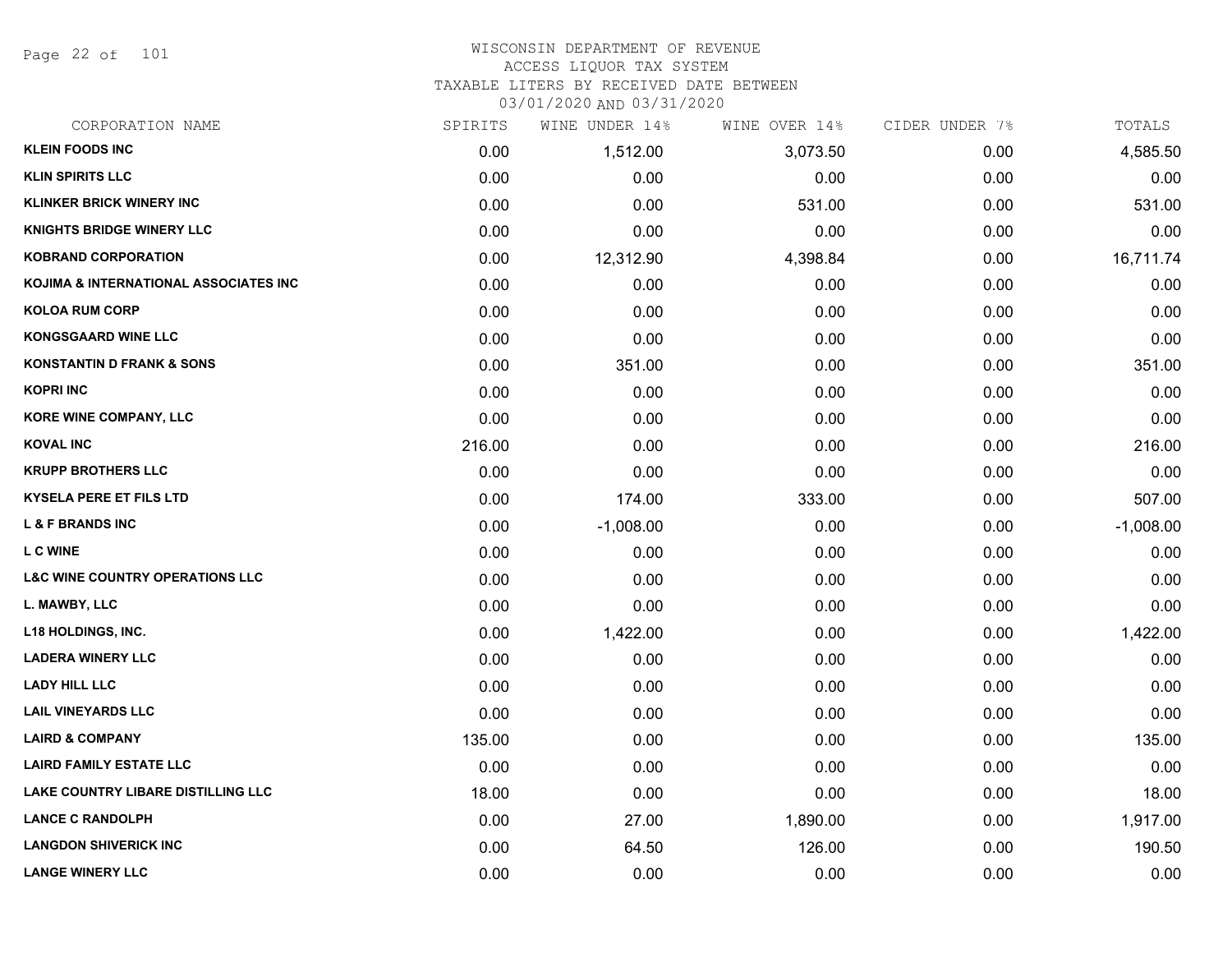## WISCONSIN DEPARTMENT OF REVENUE ACCESS LIQUOR TAX SYSTEM TAXABLE LITERS BY RECEIVED DATE BETWEEN

| CORPORATION NAME                                     | SPIRITS   | WINE UNDER 14% | WINE OVER 14% | CIDER UNDER 7% | TOTALS    |
|------------------------------------------------------|-----------|----------------|---------------|----------------|-----------|
| <b>LATITUDE BEVERAGE COMPANY</b>                     | 0.00      | 96.00          | 0.00          | 0.00           | 96.00     |
| <b>LAUREATE IMPORTS &amp; MARKETING COMPANY, INC</b> | 0.00      | 0.00           | 0.00          | 0.00           | 0.00      |
| <b>LAVA SPRINGS INC</b>                              | 0.00      | 0.00           | 0.00          | 0.00           | 0.00      |
| <b>LAWER FAMILY WINERY INC</b>                       | 0.00      | 0.00           | 0.00          | 0.00           | 0.00      |
| <b>LAWLESS DISTILLING COMPANY LLC</b>                | 0.00      | 0.00           | 0.00          | 0.00           | 0.00      |
| <b>LCF WINE COMPANY LLC</b>                          | 0.00      | 1,197.00       | 315.00        | 0.00           | 1,512.00  |
| LE CEP II INC                                        | 0.00      | 0.00           | 0.00          | 0.00           | 0.00      |
| LE GRAND COURTAGE LLC                                | 0.00      | 0.00           | 0.00          | 0.00           | 0.00      |
| LE RAISIN IMPORTS LLC                                | 0.00      | 0.00           | 0.00          | 0.00           | 0.00      |
| LEFT COAST CELLARS LLC                               | 0.00      | 0.00           | 0.00          | 0.00           | 0.00      |
| <b>LEMELSON WINERY LLC</b>                           | 0.00      | 0.00           | 0.00          | 0.00           | 0.00      |
| <b>LEONARD KREUSCH INC</b>                           | 0.00      | 0.00           | 0.00          | 0.00           | 0.00      |
| <b>LEONARDINI FAMILY WINERY LLC</b>                  | 0.00      | 0.00           | 0.00          | 0.00           | 0.00      |
| <b>LEONETTI CELLAR LLC</b>                           | 0.00      | 0.00           | 0.00          | 0.00           | 0.00      |
| <b>LES LUNES WINE LLC</b>                            | 0.00      | 378.00         | 0.00          | 0.00           | 378.00    |
| <b>LEVECKE CORPORATION</b>                           | 39,604.50 | 0.00           | 0.00          | 0.00           | 39,604.50 |
| <b>LIDESTRI BEVERAGES LLC</b>                        | 0.00      | 0.00           | 0.00          | 0.00           | 0.00      |
| <b>LIMERICK LANE CELLARS INC</b>                     | 0.00      | 0.00           | 0.00          | 0.00           | 0.00      |
| LINCOLN SQUARE WINE COMPANY LLC                      | 0.00      | 0.00           | 0.00          | 0.00           | 0.00      |
| LINGUA FRANCA-LS VINEYARDS HOLDINGS, LLC             | 0.00      | 94.50          | 0.00          | 0.00           | 94.50     |
| <b>LIOCO WINE COMPANY LLC</b>                        | 0.00      | 0.00           | 126.00        | 0.00           | 126.00    |
| <b>LION NATHAN USA INC</b>                           | 0.00      | 481.50         | 208.50        | 0.00           | 690.00    |
| <b>LISA CHASE</b>                                    | 0.00      | 0.00           | 0.00          | 0.00           | 0.00      |
| <b>LISA LISA INCORPORATED</b>                        | 0.00      | 0.00           | 0.00          | 0.00           | 0.00      |
| <b>LISA MARLOW</b>                                   | 0.00      | 0.00           | 0.00          | 0.00           | 0.00      |
| <b>LIVING FOODS. LLC</b>                             | 0.00      | 0.00           | 0.00          | 0.00           | 0.00      |
| <b>LLOYD CARUSO LLC</b>                              | 0.00      | 0.00           | 0.00          | 0.00           | 0.00      |
| <b>LLOYD CELLARS INC</b>                             | 0.00      | 0.00           | 0.00          | 0.00           | 0.00      |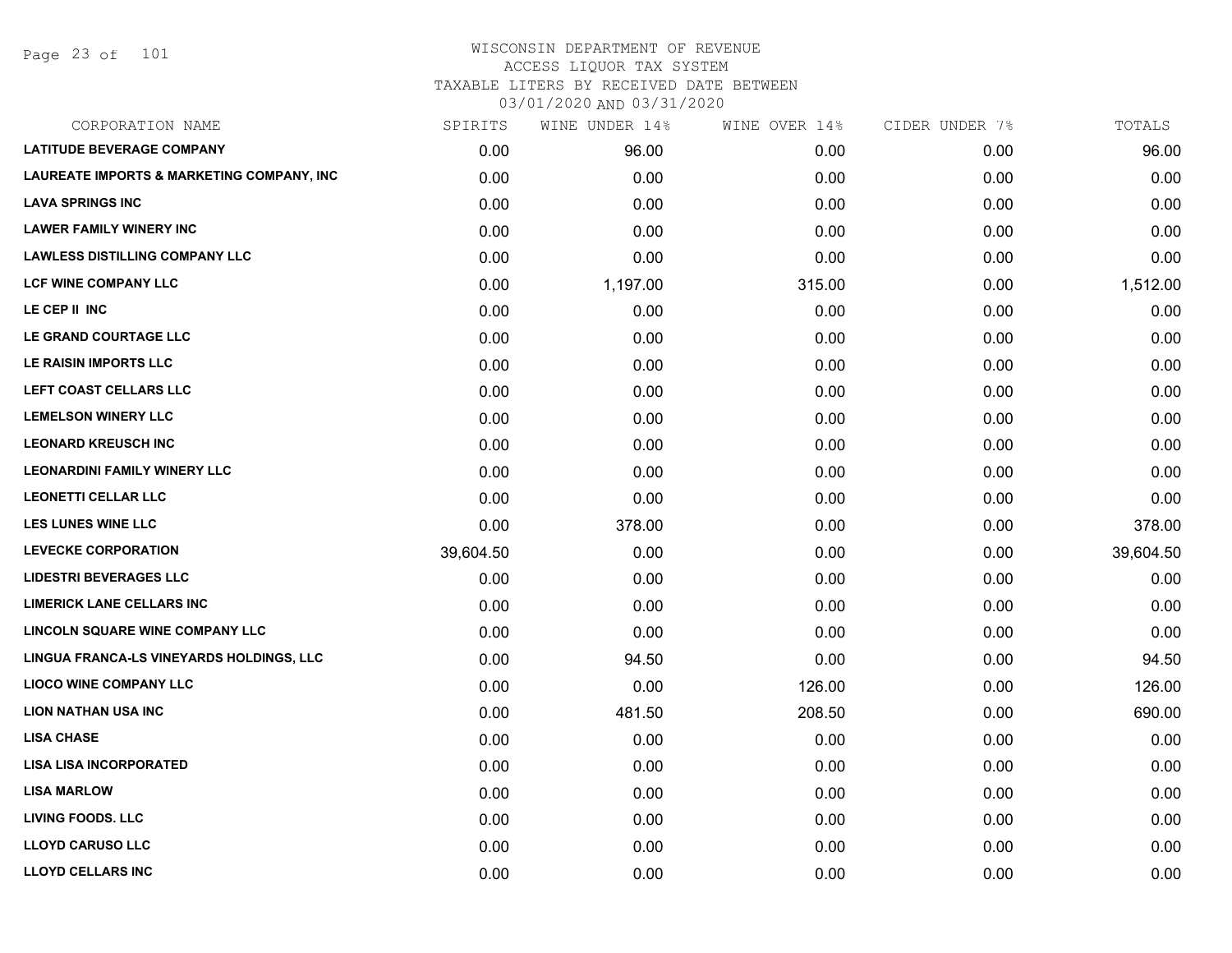Page 24 of 101

# WISCONSIN DEPARTMENT OF REVENUE ACCESS LIQUOR TAX SYSTEM TAXABLE LITERS BY RECEIVED DATE BETWEEN

| CORPORATION NAME                               | SPIRITS   | WINE UNDER 14% | WINE OVER 14% | CIDER UNDER 7% | TOTALS    |
|------------------------------------------------|-----------|----------------|---------------|----------------|-----------|
| <b>LOCAL DISTILLING INC</b>                    | 2,700.00  | 0.00           | 0.00          | 0.00           | 2,700.00  |
| <b>LOEST &amp; MCNAMEE INC</b>                 | 0.00      | 3,195.00       | 0.00          | 0.00           | 3,195.00  |
| LONE STAR DISTILLERY LLC                       | 0.00      | 0.00           | 0.00          | 0.00           | 0.00      |
| <b>LONG MEADOW RANCH WINERY INC</b>            | 0.00      | 9.00           | 0.00          | 0.00           | 9.00      |
| <b>LONG SHADOWS VINTNERS LLC</b>               | 0.00      | 63.00          | 90.00         | 0.00           | 153.00    |
| <b>LONZ WINERY INC</b>                         | 0.00      | 0.00           | 0.00          | 0.00           | 0.00      |
| <b>LOOSEN BROS USA LTD</b>                     | 0.00      | 0.00           | 0.00          | 0.00           | 0.00      |
| <b>LORING WINE COMPANY LLC</b>                 | 0.00      | 0.00           | 36.00         | 0.00           | 36.00     |
| <b>LOUIS GLUNZ BEER INC</b>                    | 0.00      | 0.00           | 0.00          | 0.00           | 0.00      |
| <b>LOUIS LATOUR INC</b>                        | 0.00      | 207.00         | 0.00          | 0.00           | 207.00    |
| <b>LOWDEN SCHOOLHOUSE CORPORATION</b>          | 0.00      | 189.00         | 580.50        | 0.00           | 769.50    |
| <b>LUNA VINEYARDS INC</b>                      | 0.00      | 0.00           | 63.00         | 0.00           | 63.00     |
| <b>LUNEAU USA INC</b>                          | 0.00      | 5,985.00       | 0.00          | 0.00           | 5,985.00  |
| <b>LUXCO INC</b>                               | 24,990.90 | 117.00         | 426.00        | 0.00           | 25,533.90 |
| <b>LYNFRED WINERY INC</b>                      | 0.00      | 0.00           | 0.00          | 0.00           | 0.00      |
| <b>LYNMAR WINERY LLC</b>                       | 0.00      | 0.00           | 0.00          | 0.00           | 0.00      |
| <b>M.A.C. WINES, LLC</b>                       | 0.00      | 0.00           | 0.00          | 0.00           | 0.00      |
| <b>MACH FLYNT INC</b>                          | 2,376.00  | 34,200.00      | 12,096.00     | 0.00           | 48,672.00 |
| <b>MACK &amp; SCHUHLE INC</b>                  | 180.00    | 9,117.00       | 0.00          | 0.00           | 9,297.00  |
| <b>MAD CAR WINE CO LLC</b>                     | 0.00      | 0.00           | 0.00          | 0.00           | 0.00      |
| <b>MAGAVE TEQUILA INC</b>                      | 0.00      | 0.00           | 0.00          | 0.00           | 0.00      |
| <b>MAISONS MARQUES &amp; DOMAINES USA INC.</b> | 0.00      | 906.75         | 387.00        | 0.00           | 1,293.75  |
| <b>MAMMOTH DISTILLING LLC</b>                  | 0.00      | 0.00           | 0.00          | 0.00           | 0.00      |
| <b>MANCAN WINE LLC</b>                         | 0.00      | 0.00           | 0.00          | 0.00           | 0.00      |
| <b>MANO'S INC</b>                              | 0.00      | 0.00           | 0.00          | 0.00           | 0.00      |
| <b>MARGERUM WINE COMPANY INC</b>               | 0.00      | 0.00           | 0.00          | 0.00           | 0.00      |
| <b>MARIETTA CELLARS INC</b>                    | 0.00      | 252.00         | 441.00        | 0.00           | 693.00    |
| <b>MARIPOSA WINE COMPANY LLC</b>               | 0.00      | 0.00           | 0.00          | 0.00           | 0.00      |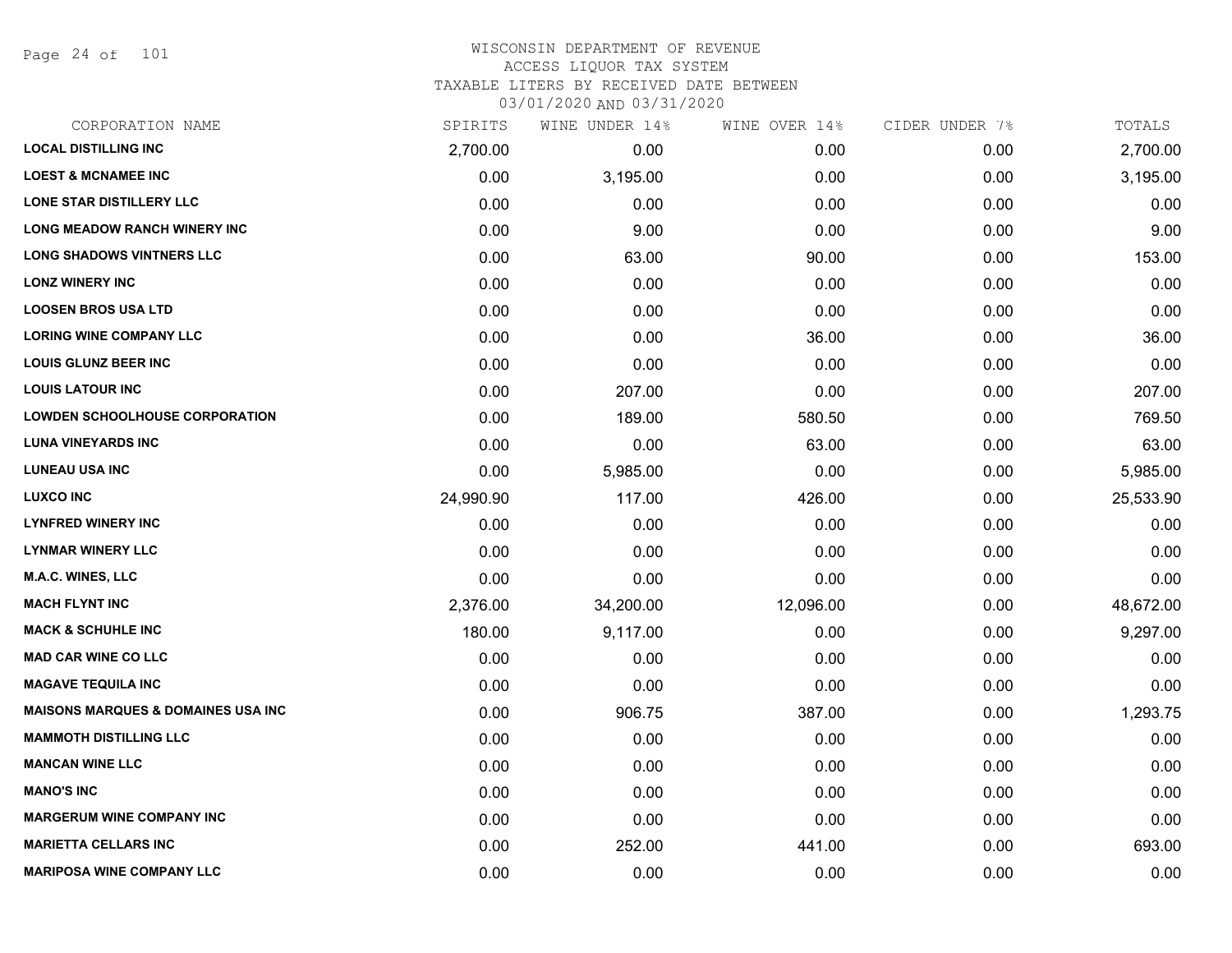Page 25 of 101

| SPIRITS   | WINE UNDER 14% |        | CIDER UNDER 7% | TOTALS    |
|-----------|----------------|--------|----------------|-----------|
| 0.00      | 0.00           | 0.00   | 0.00           | 0.00      |
| 0.00      | 0.00           | 0.00   | 0.00           | 0.00      |
| 0.00      | 0.00           | 0.00   | 0.00           | 0.00      |
| 0.00      | 0.00           | 0.00   | 0.00           | 0.00      |
| 0.00      | 0.00           | 0.00   | 0.00           | 0.00      |
| 0.00      | 0.00           | 0.00   | 0.00           | 0.00      |
| 0.00      | 0.00           | 0.00   | 0.00           | 0.00      |
| 0.00      | 0.00           | 0.00   | 0.00           | 0.00      |
| 0.00      | 0.00           | 0.00   | 0.00           | 0.00      |
| 0.00      | 747.00         | 262.50 | 0.00           | 1,009.50  |
| 3,658.80  | 0.00           | 0.00   | 0.00           | 3,658.80  |
| 0.00      | 625.50         | 0.00   | 0.00           | 625.50    |
| 0.00      | 0.00           | 0.00   | 0.00           | 0.00      |
| 0.00      | 0.00           | 0.00   | 0.00           | 0.00      |
| 0.00      | 60.00          | 0.00   | 0.00           | 60.00     |
| 0.00      | 0.00           | 0.00   | 0.00           | 0.00      |
| 0.00      | 0.00           | 0.00   | 0.00           | 0.00      |
| 0.00      | 0.00           | 0.00   | 0.00           | 0.00      |
| 0.00      | 0.00           | 0.00   | 0.00           | 0.00      |
| 0.00      | 36.00          | 0.00   | 0.00           | 36.00     |
| 0.00      | 0.00           | 0.00   | 0.00           | 0.00      |
| 23,580.90 | 0.00           | 0.00   | 0.00           | 23,580.90 |
| 0.00      | 630.00         | 0.00   | 0.00           | 630.00    |
| 0.00      | 0.00           | 0.00   | 0.00           | 0.00      |
| 0.00      | 0.00           | 0.00   | 0.00           | 0.00      |
| 0.00      | 0.00           | 0.00   | 0.00           | 0.00      |
| 0.00      | 135.00         | 0.00   | 0.00           | 135.00    |
| 0.00      | 0.00           | 0.00   | 0.00           | 0.00      |
|           |                |        | WINE OVER 14%  |           |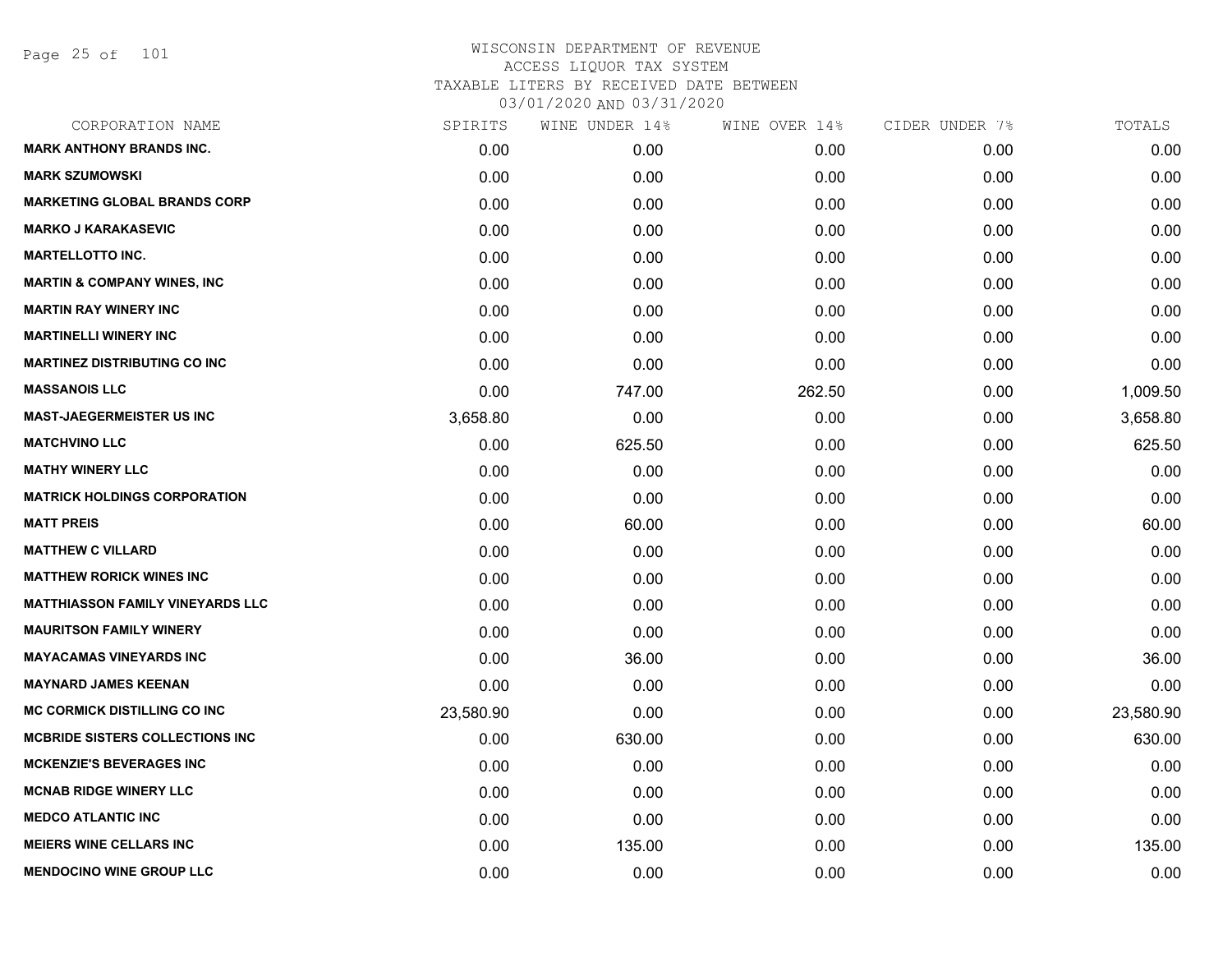Page 26 of 101

| CORPORATION NAME                                  | SPIRITS  | WINE UNDER 14% | WINE OVER 14% | CIDER UNDER 7% | TOTALS    |
|---------------------------------------------------|----------|----------------|---------------|----------------|-----------|
| <b>MERCER WINE ESTATES LLC</b>                    | 0.00     | 0.00           | 0.00          | 0.00           | 0.00      |
| <b>MERCHANT DU VIN CORPORATION</b>                | 0.00     | 0.00           | 0.00          | 583.33         | 583.33    |
| <b>METEOR VINEYARD LLC</b>                        | 0.00     | 0.00           | 0.00          | 0.00           | 0.00      |
| <b>METROWINE DISTRIBUTION CO INC</b>              | 0.00     | 0.00           | 0.00          | 0.00           | 0.00      |
| <b>METTLER WINES LLC</b>                          | 0.00     | 0.00           | 63.00         | 0.00           | 63.00     |
| <b>MEV CORPORATION</b>                            | 0.00     | 0.00           | 0.00          | 0.00           | 0.00      |
| <b>MEXCOR INC</b>                                 | 1,269.00 | 0.00           | 0.00          | 0.00           | 1,269.00  |
| <b>MEYER CELLARS LLC</b>                          | 0.00     | 0.00           | 0.00          | 0.00           | 0.00      |
| <b>MHW LTD</b>                                    | 8,351.85 | 14,809.50      | 1,464.00      | 0.00           | 24,625.35 |
| <b>MICHAEL BELLO</b>                              | 0.00     | 0.00           | 0.00          | 0.00           | 0.00      |
| <b>MICHAEL HOUGH</b>                              | 0.00     | 3,177.00       | 441.00        | 0.00           | 3,618.00  |
| <b>MICHAEL KUSH</b>                               | 0.00     | 0.00           | 0.00          | 0.00           | 0.00      |
| <b>MICHAEL SKURNIK WINES INC</b>                  | 0.00     | 580.50         | 0.00          | 0.00           | 580.50    |
| <b>MICHEAL DASHE</b>                              | 0.00     | 0.00           | 0.00          | 0.00           | 0.00      |
| <b>MIDDLETON FAMILY WINES LLC</b>                 | 0.00     | 0.00           | 0.00          | 0.00           | 0.00      |
| <b>MIDNIGHT CELLARS INC</b>                       | 0.00     | 0.00           | 126.00        | 0.00           | 126.00    |
| <b>MID-OAK DISTILLERY INC</b>                     | 0.00     | 0.00           | 0.00          | 0.00           | 0.00      |
| <b>MIGHTY SWELL COCKTAIL COMPANY LLC</b>          | 0.00     | 0.00           | 0.00          | 0.00           | 0.00      |
| <b>MILBRANDT FAMILY WINES LLC</b>                 | 0.00     | 126.00         | 0.00          | 0.00           | 126.00    |
| <b>MILLER FAMILY WINE COMPANY LLC</b>             | 0.00     | 495.00         | 108.00        | 0.00           | 603.00    |
| <b>MILLER SQUARED INC</b>                         | 0.00     | 0.00           | 0.00          | 0.00           | 0.00      |
| <b>MILTONS DISTRIBUTING CO INC</b>                | 0.00     | 1,535.97       | 171.00        | 0.00           | 1,706.97  |
| <b>MINER FAMILY WINERY LLC</b>                    | 0.00     | 0.00           | 108.00        | 0.00           | 108.00    |
| <b>MINNESOTAS FINEST FERMENTED PRODUCTS</b>       | 0.00     | 0.00           | 0.00          | 479.38         | 479.38    |
| <b>MIONETTO USA INC</b>                           | 0.00     | 15,379.56      | 0.00          | 0.00           | 15,379.56 |
| <b>MIRA WINERY LLC</b>                            | 0.00     | 0.00           | 0.00          | 0.00           | 0.00      |
| <b>MIRACLE IMPORTING AND DISTRIBUTION LLC</b>     | 0.00     | 252.00         | 0.00          | 0.00           | 252.00    |
| <b>MIRAMONT ESTATE VINEYARDS &amp; WINERY INC</b> | 0.00     | 0.00           | 0.00          | 0.00           | 0.00      |
|                                                   |          |                |               |                |           |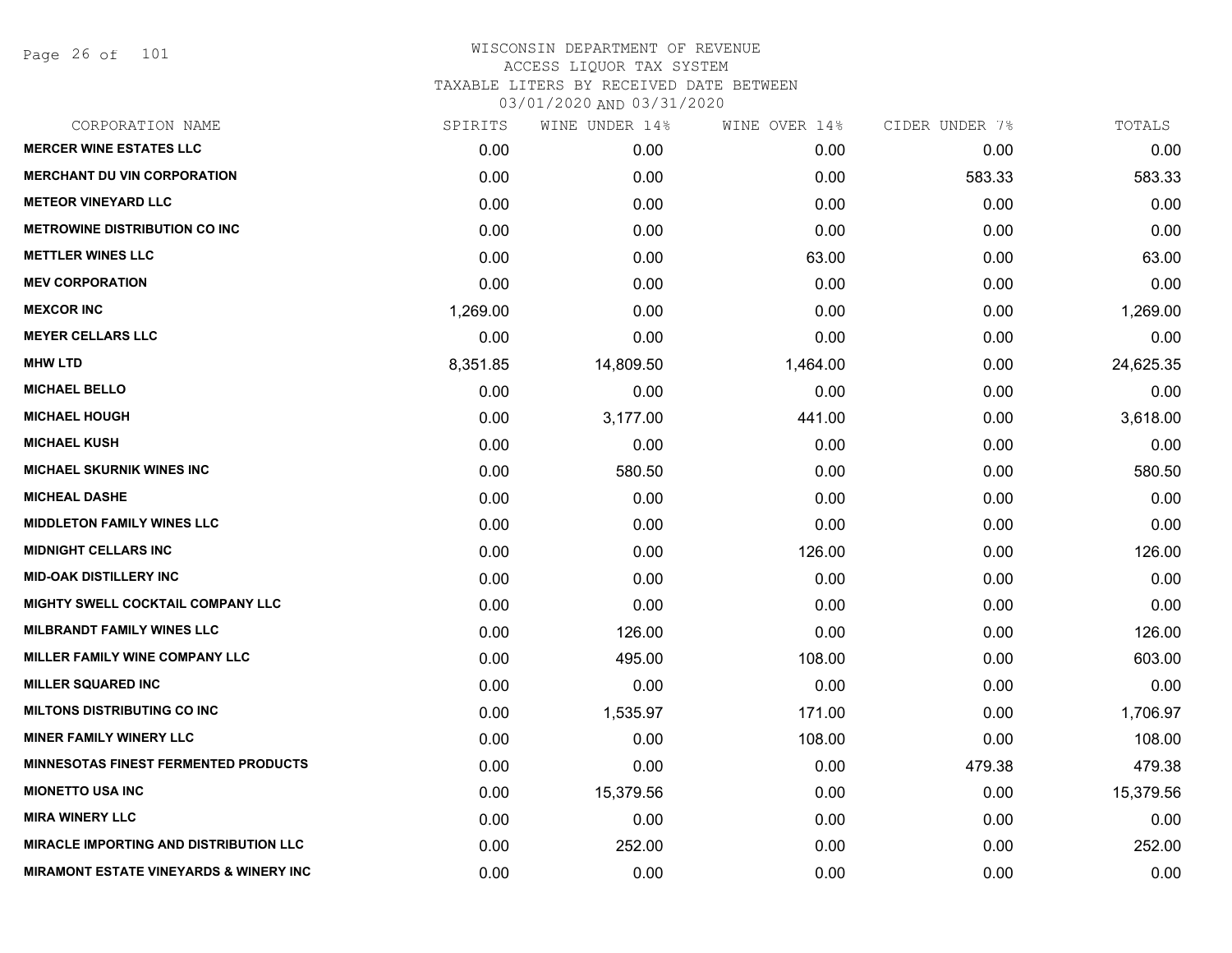Page 27 of 101

## WISCONSIN DEPARTMENT OF REVENUE ACCESS LIQUOR TAX SYSTEM TAXABLE LITERS BY RECEIVED DATE BETWEEN

| CORPORATION NAME                                                                   | SPIRITS   | WINE UNDER 14% | WINE OVER 14% | CIDER UNDER 7% | TOTALS    |
|------------------------------------------------------------------------------------|-----------|----------------|---------------|----------------|-----------|
| <b>MIRASOL WINE LLC</b>                                                            | 0.00      | 90.00          | 9.00          | 0.00           | 99.00     |
| <b>MIRER MANAGEMENT COMPANY LLC</b>                                                | 0.00      | 0.00           | 0.00          | 0.00           | 0.00      |
| <b>MIROSLAV IVANOV TCHOLAKOV</b>                                                   | 0.00      | 0.00           | 0.00          | 0.00           | 0.00      |
| <b>MISA IMPORTS INC</b>                                                            | 12,810.00 | 24,634.00      | 1,008.00      | 0.00           | 38,452.00 |
| <b>MISSISSIPPI RIVER DISTILLING COMPANY</b>                                        | 211.60    | 0.00           | 0.00          | 0.00           | 211.60    |
| <b>MISTARR WINE IMPORTERS</b>                                                      | 0.00      | 0.00           | 0.00          | 0.00           | 0.00      |
| <b>MODERN DEVELOPMENT COMPANY</b>                                                  | 0.00      | 0.00           | 0.00          | 0.00           | 0.00      |
| <b>MODERN SPIRITS LLC</b>                                                          | 4.50      | 0.00           | 22.50         | 0.00           | 27.00     |
| MOET HENNESSY USA, INC.                                                            | 44,503.55 | 927.00         | 1,134.00      | 6,214.00       | 52,778.55 |
| <b>MOLLYDOOKER INTERNATIONAL LLC</b>                                               | 0.00      | 0.00           | 0.00          | 0.00           | 0.00      |
| <b>MOLLY'S WINERY INC</b>                                                          | 0.00      | 27.00          | 0.00          | 0.00           | 27.00     |
| <b>MOLSON COORS BEVERAGE COMPANY USA LLC</b>                                       | 0.00      | 0.00           | 0.00          | 10,078.86      | 10,078.86 |
| <b>MONICA NOGUES</b>                                                               | 0.00      | 0.00           | 0.00          | 0.00           | 0.00      |
| <b>MONSIEUR TOUTON SELECTION LTD / ORIGIN USA</b>                                  | 0.00      | 0.00           | 0.00          | 0.00           | 0.00      |
| <b>MONTE CRISTO BLOCK IV LLC</b>                                                   | 0.00      | 0.00           | 0.00          | 0.00           | 0.00      |
| <b>MONTEREY WINE COMPANY LLC</b>                                                   | 0.00      | 378.00         | 0.00          | 0.00           | 378.00    |
| <b>MONTICELLO CELLARS INC</b>                                                      | 0.00      | 0.00           | 0.00          | 0.00           | 0.00      |
| <b>MORE THAN GRAPES, LLC</b>                                                       | 0.00      | 382.50         | 27.00         | 0.00           | 409.50    |
| <b>MORGADO CELLARS LLC</b>                                                         | 0.00      | 0.00           | 0.00          | 0.00           | 0.00      |
| <b>MORGAN WINERY INC</b>                                                           | 0.00      | 0.00           | 504.00        | 0.00           | 504.00    |
| <b>MOUNT VEEDER FARMS LLC</b>                                                      | 0.00      | 0.00           | 0.00          | 0.00           | 0.00      |
| <b>MOUNTAIN VIEW VINTNERS LLC</b>                                                  | 0.00      | 0.00           | 0.00          | 0.00           | 0.00      |
| <b>MPL BRANDS NV INC</b>                                                           | 4,752.00  | 3,152.64       | 0.00          | 0.00           | 7,904.64  |
| <b>MS WALKER INC</b>                                                               | 4,408.50  | 0.00           | 0.00          | 0.00           | 4,408.50  |
| <b>MUTUAL WHOLESALE LIQUOR INC</b>                                                 | 0.00      | 0.00           | 0.00          | 0.00           | 0.00      |
| NAPA VALLEY SPECIALTY WINES INC                                                    | 0.00      | 0.00           | 0.00          | 0.00           | 0.00      |
| <b>NATIONAL CONSUMER CREDIT GUARANTEE</b><br><b>ASSOCIATION OF CONNECTICUT INC</b> | 0.00      | 0.00           | 0.00          | 0.00           | 0.00      |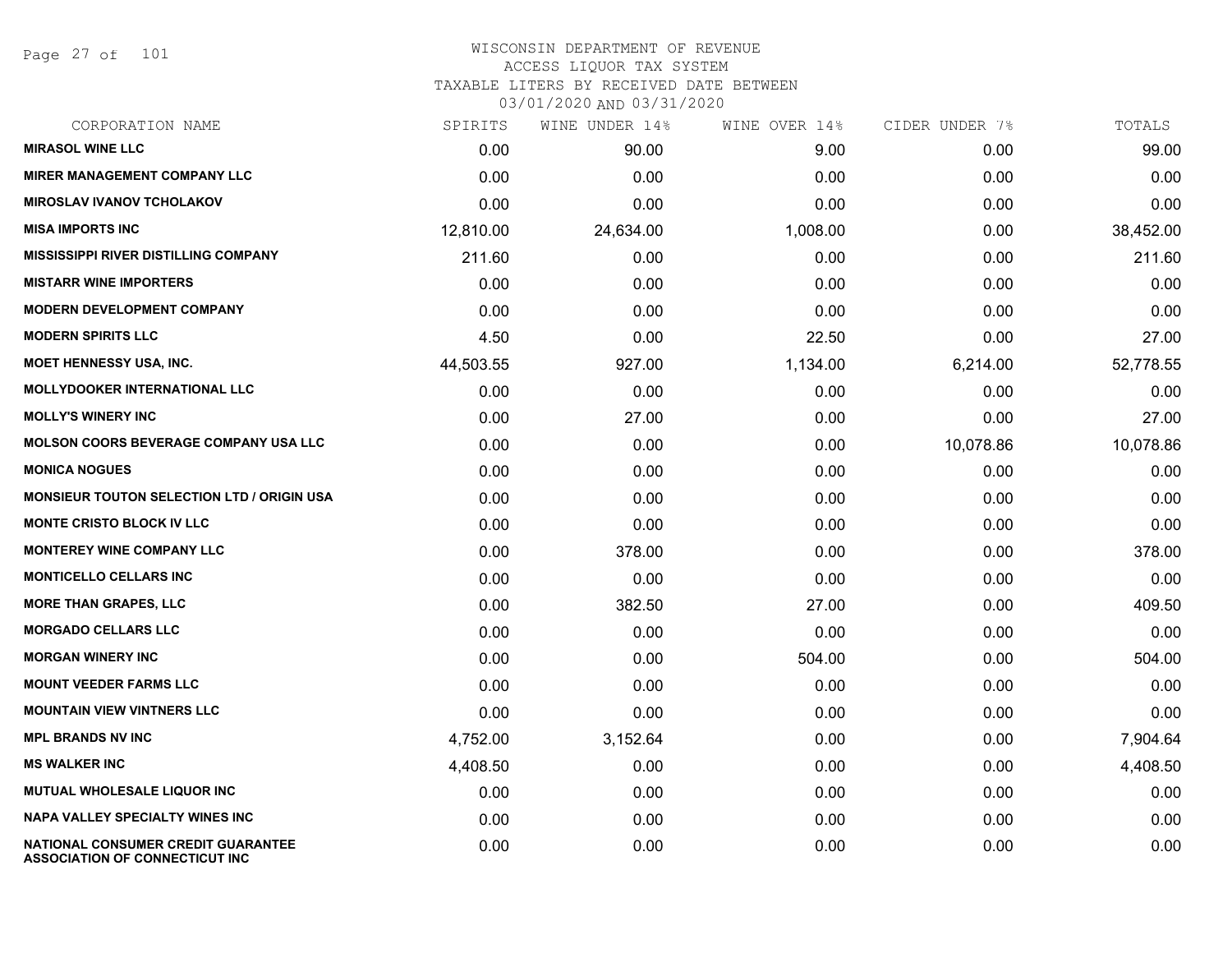Page 28 of 101

| CORPORATION NAME                   | SPIRITS  | WINE UNDER 14% | WINE OVER 14% | CIDER UNDER 7% | TOTALS    |
|------------------------------------|----------|----------------|---------------|----------------|-----------|
| <b>NATURAL MERCHANTS INC</b>       | 0.00     | 119.70         | 0.00          | 0.00           | 119.70    |
| <b>NATURAL SELECTIONS 357 LLC</b>  | 0.00     | 0.00           | 0.00          | 0.00           | 0.00      |
| <b>NATUREL WEST CORP</b>           | 0.00     | 0.00           | 0.00          | 0.00           | 0.00      |
| <b>NAVARRO VINEYARDS, LLC</b>      | 0.00     | 0.00           | 0.00          | 0.00           | 0.00      |
| <b>NBI ACQUISITION LLC</b>         | 0.00     | 0.00           | 0.00          | 0.00           | 0.00      |
| <b>NDC SYSTEMS LP</b>              | 2,638.50 | 46,921.50      | 5,805.00      | 0.00           | 55,365.00 |
| <b>NEGOCIANTS USA INC</b>          | 0.00     | 0.00           | 0.00          | 0.00           | 0.00      |
| <b>NESTOR IMPORTS INC</b>          | 0.00     | 189.00         | 54.00         | 0.00           | 243.00    |
| <b>NEW HOLLAND BREWING CO LLC</b>  | 0.00     | 0.00           | 0.00          | 0.00           | 0.00      |
| <b>NEW MEXICO WINERIES INC</b>     | 0.00     | 0.00           | 0.00          | 0.00           | 0.00      |
| <b>NEW PARROTT &amp; CO</b>        | 0.00     | 5,040.00       | 423.00        | 0.00           | 5,463.00  |
| <b>NEW VAVIN INC</b>               | 0.00     | 0.00           | 0.00          | 0.00           | 0.00      |
| NEW YORK MUTUAL TRADING CO INC     | 0.00     | 0.00           | 0.00          | 0.00           | 0.00      |
| <b>NEXUS BRANDS LLC</b>            | 0.00     | 0.00           | 234.00        | 0.00           | 234.00    |
| <b>NICHE IMPORT CO</b>             | 137.40   | 267.00         | 0.00          | 0.00           | 404.40    |
| NIEBAUM-COPPOLA ESTATE WINERY LP   | 0.00     | 0.00           | 27.00         | 0.00           | 27.00     |
| <b>NLV TEQUILA BOTTLING LLC</b>    | 594.00   | 0.00           | 0.00          | 0.00           | 594.00    |
| <b>NOLET SPIRITS USA INC</b>       | 0.00     | 0.00           | 0.00          | 0.00           | 0.00      |
| <b>NORTH SHORE DISTILLERY LLC</b>  | 0.00     | 0.00           | 0.00          | 0.00           | 0.00      |
| <b>NORTHERN EMPIRE LLC</b>         | 0.00     | 0.00           | 0.00          | 0.00           | 0.00      |
| <b>NOVA WINES, INC.</b>            | 0.00     | 9.00           | 0.00          | 0.00           | 9.00      |
| <b>NUCCIO &amp; WISE</b>           | 0.00     | 0.00           | 756.00        | 0.00           | 756.00    |
| <b>NV AWG LTD</b>                  | 0.00     | 0.00           | 74.25         | 0.00           | 74.25     |
| <b>NW WINE COMPANY LLC</b>         | 0.00     | 0.00           | 0.00          | 0.00           | 0.00      |
| OAK RIDGE WINERY LLC               | 0.00     | 2,772.00       | 1,260.00      | 0.00           | 4,032.00  |
| <b>OLD BRIDGE CELLARS</b>          | 0.00     | 684.00         | 472.50        | 0.00           | 1,156.50  |
| <b>OLD DOMINICK DISTILLERY LLC</b> | 0.00     | 0.00           | 0.00          | 0.00           | 0.00      |
| <b>OLD ELK HOLDINGS LLC</b>        | 0.00     | 0.00           | 0.00          | 0.00           | 0.00      |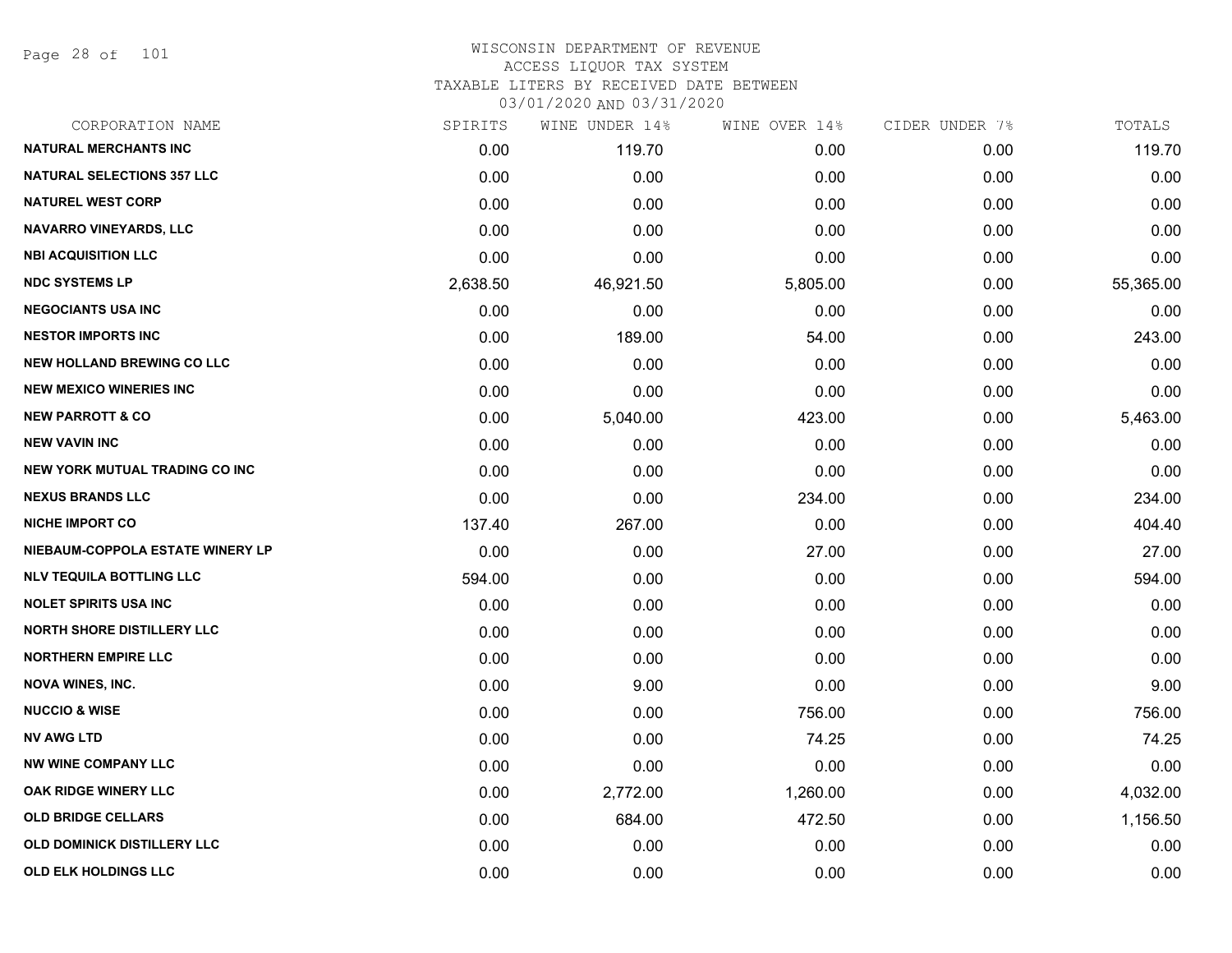Page 29 of 101

#### WISCONSIN DEPARTMENT OF REVENUE ACCESS LIQUOR TAX SYSTEM TAXABLE LITERS BY RECEIVED DATE BETWEEN

| CORPORATION NAME                       | SPIRITS   | WINE UNDER 14% | WINE OVER 14% | CIDER UNDER 7% | TOTALS    |
|----------------------------------------|-----------|----------------|---------------|----------------|-----------|
| OLE SMOKY DISTILLERY LLC               | 11,314.50 | 0.00           | 0.00          | 0.00           | 11,314.50 |
| OLIVER WINE COMPANY INC                | 0.00      | 3,735.00       | 0.00          | 0.00           | 3,735.00  |
| ONE TRUE VINE LLC                      | 0.00      | 0.00           | 0.00          | 0.00           | 0.00      |
| O'NEILL BEVERAGES CO LLC               | 0.00      | 0.00           | 0.00          | 0.00           | 0.00      |
| <b>OPICI IMPORT COMPANY</b>            | 0.00      | 1,188.00       | 0.00          | 0.00           | 1,188.00  |
| <b>OPOLO WINES LP</b>                  | 0.00      | 0.00           | 0.00          | 0.00           | 0.00      |
| OPUS ONE WINERY LLC                    | 0.00      | 0.00           | 18.00         | 0.00           | 18.00     |
| ORCA PROPERTIES LLC                    | 0.00      | 0.00           | 0.00          | 0.00           | 0.00      |
| <b>OREGON BREWING COMPANY INC</b>      | 4.50      | 0.00           | 0.00          | 0.00           | 4.50      |
| ORVINO IMPORTS & DISTRIBUTING INC      | 0.00      | 0.00           | 0.00          | 0.00           | 0.00      |
| <b>O'SHAUGHNESSY DEL OSO LLC</b>       | 0.00      | 0.00           | 0.00          | 0.00           | 0.00      |
| <b>OVUM WINES LLC</b>                  | 0.00      | 0.00           | 0.00          | 0.00           | 0.00      |
| <b>PABST HOLDINGS LLC</b>              | 540.00    | 0.00           | 0.00          | 0.00           | 540.00    |
| PACIFIC EDGE MARKETING GROUP INC       | 207.00    | 0.00           | 0.00          | 0.00           | 207.00    |
| PACIFIC INTERNATIONAL LIQUOR INC       | 0.00      | 0.00           | 69.84         | 0.00           | 69.84     |
| <b>PACIFIC WINE &amp; SPIRITS, LLC</b> | 0.00      | 0.00           | 0.00          | 0.00           | 0.00      |
| <b>PAHLMEYER LLC</b>                   | 0.00      | 0.00           | 0.00          | 0.00           | 0.00      |
| PALI WINE COMPANY LP                   | 0.00      | 126.00         | 486.00        | 0.00           | 612.00    |
| PALM BAY INTERNATIONAL INC             | 211.80    | 14,672.14      | 531.75        | 0.00           | 15,415.69 |
| <b>PAMELA FRYE</b>                     | 0.00      | 252.00         | 0.00          | 0.00           | 252.00    |
| <b>PAMPA BEVERAGES LLC</b>             | 0.00      | 406.74         | 0.00          | 0.00           | 406.74    |
| <b>PAMPELONNE LLC</b>                  | 0.00      | 0.00           | 0.00          | 0.00           | 0.00      |
| PANTHER CREEK CELLARS LLC              | 0.00      | 0.00           | 0.00          | 0.00           | 0.00      |
| <b>PAPINEAU LLC</b>                    | 0.00      | 0.00           | 0.00          | 0.00           | 0.00      |
| <b>PARAGON VINEYARD CO INC</b>         | 0.00      | 0.00           | 0.00          | 0.00           | 0.00      |
| <b>PARK STREET IMPORTS LLC</b>         | 6,072.00  | 935.95         | 1,189.50      | 0.00           | 8,197.45  |
| PARK WINE COMPANY INC                  | 0.00      | 63.00          | 567.00        | 0.00           | 630.00    |
| <b>PARKER STATION INC</b>              | 0.00      | 27.00          | 328.50        | 0.00           | 355.50    |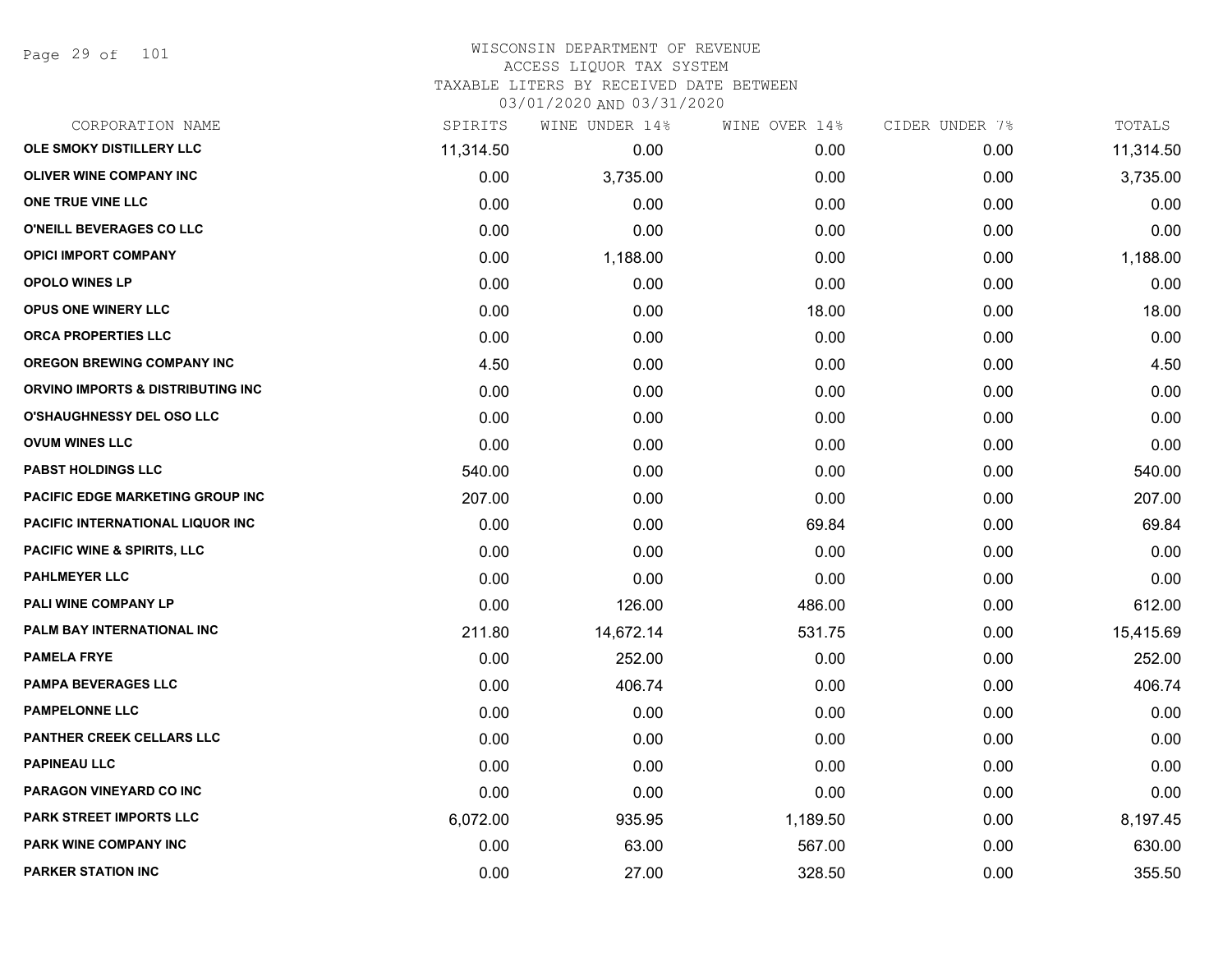Page 30 of 101

| CORPORATION NAME                     | SPIRITS    | WINE UNDER 14% | WINE OVER 14% | CIDER UNDER 7% | TOTALS     |
|--------------------------------------|------------|----------------|---------------|----------------|------------|
| PASEK CELLARS WINERY INC             | 0.00       | 0.00           | 0.00          | 0.00           | 0.00       |
| <b>PAT WINES LLC</b>                 | 0.00       | 0.00           | 0.00          | 0.00           | 0.00       |
| <b>PATERNO IMPORTS LTD</b>           | 444.00     | 14,595.65      | 2,042.10      | 0.00           | 17,081.75  |
| <b>PATRICIO C MATA</b>               | 0.00       | 36.00          | 14.00         | 0.00           | 50.00      |
| <b>PATRON SPIRITS COMPANY</b>        | 25,324.50  | 0.00           | 0.00          | 0.00           | 25,324.50  |
| PAUL HOBBS IMPORTS INC               | 0.00       | 0.00           | 0.00          | 0.00           | 0.00       |
| <b>PAUL HOBBS WINERY LP</b>          | 0.00       | 0.00           | 0.00          | 0.00           | 0.00       |
| <b>PAVI WINES LLC</b>                | 0.00       | 0.00           | 0.00          | 0.00           | 0.00       |
| <b>PAWEL LATO</b>                    | 0.00       | 0.00           | 0.00          | 0.00           | 0.00       |
| PEACHY CANYON WINERY                 | 0.00       | 0.00           | 0.00          | 0.00           | 0.00       |
| PEIRANO ESTATE WINERY INC.           | 0.00       | 0.00           | 0.00          | 0.00           | 0.00       |
| PEJU FAMILY OPERATING PARTNERSHIP LP | 0.00       | 0.00           | 0.00          | 0.00           | 0.00       |
| PELTER BEVERAGE GROUP, LLC           | 0.00       | 0.00           | 0.00          | 0.00           | 0.00       |
| PENELOPE BOURBON LLC                 | 0.00       | 0.00           | 0.00          | 0.00           | 0.00       |
| <b>PENROSE HILL, LIMITED</b>         | 0.00       | 0.00           | 0.00          | 0.00           | 0.00       |
| PEPPER BRIDGE WINERY LLC             | 0.00       | 0.00           | 22.50         | 0.00           | 22.50      |
| PERNOD RICARD USA LLC                | 114,118.50 | 8,495.57       | 307.00        | 0.00           | 122,921.07 |
| PETER ANDREW LLC                     | 0.00       | 0.00           | 0.00          | 0.00           | 0.00       |
| PETER ROSBACK                        | 0.00       | 0.00           | 63.00         | 0.00           | 63.00      |
| PETERSON WINERY LLC                  | 0.00       | 0.00           | 0.00          | 0.00           | 0.00       |
| PETIT HAMEAU LLC                     | 0.00       | 63.00          | 0.00          | 0.00           | 63.00      |
| <b>PHILIP LAROCCA</b>                | 0.00       | 66.36          | 0.00          | 0.00           | 66.36      |
| PHILIP TOGNI VINEYARD LP             | 0.00       | 0.00           | 0.00          | 0.00           | 0.00       |
| PHILLIP STEINSCHREIBER               | 0.00       | 0.00           | 0.00          | 0.00           | 0.00       |
| PHILLIPS FARMS LLC                   | 0.00       | 153.00         | 7,010.46      | 0.00           | 7,163.46   |
| PHUSION PROJECTS LLC                 | 0.00       | 0.00           | 0.00          | 0.00           | 0.00       |
| PICNIC WINE COMPANY LLC              | 0.00       | 0.00           | 0.00          | 0.00           | 0.00       |
| PIEDMONT DISTILLERS INC              | 450.00     | 0.00           | 0.00          | 0.00           | 450.00     |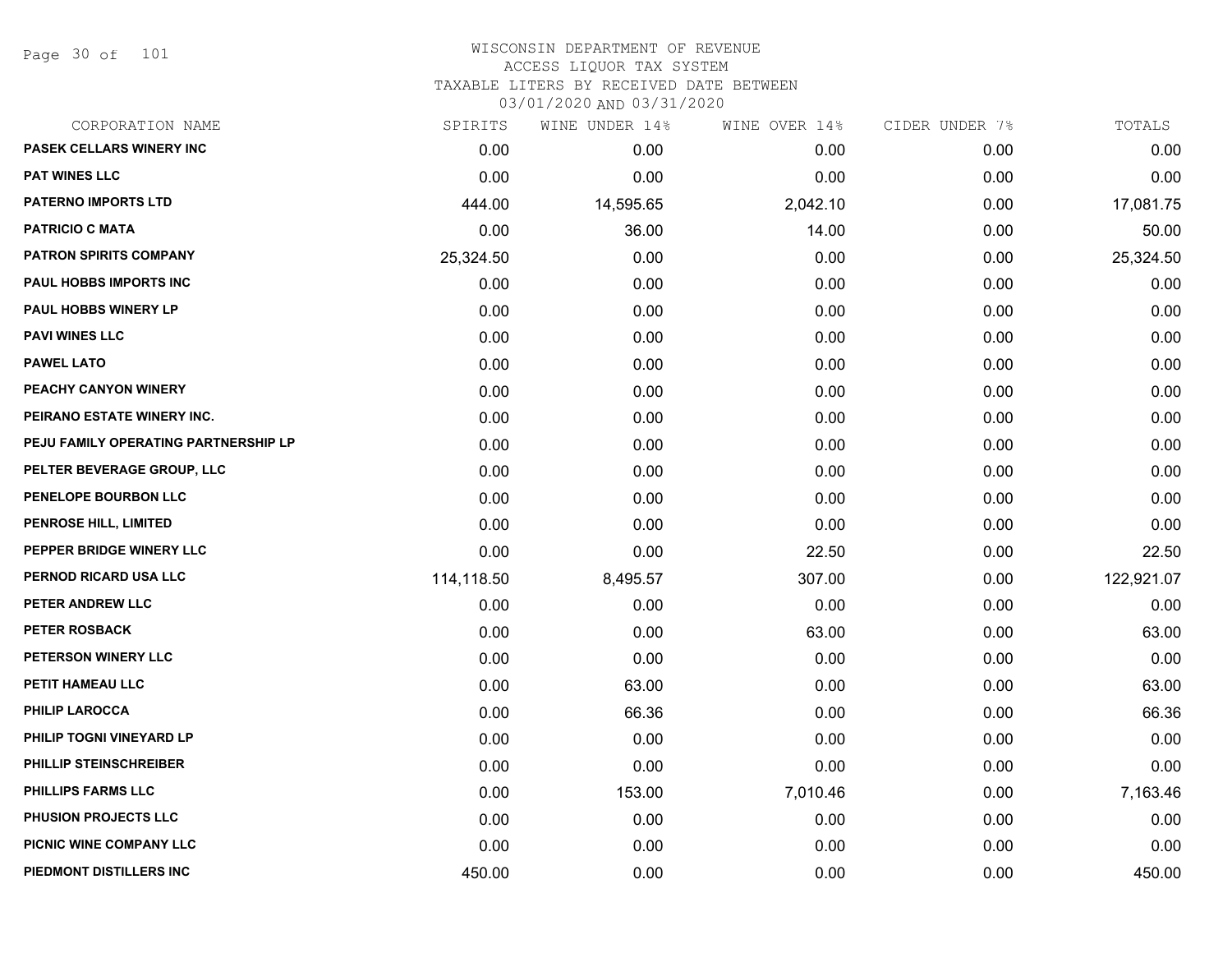Page 31 of 101

# WISCONSIN DEPARTMENT OF REVENUE ACCESS LIQUOR TAX SYSTEM TAXABLE LITERS BY RECEIVED DATE BETWEEN

| CORPORATION NAME                            | SPIRITS    | WINE UNDER 14% | WINE OVER 14% | CIDER UNDER 7% | TOTALS     |
|---------------------------------------------|------------|----------------|---------------|----------------|------------|
| <b>PINA CELLARS LP</b>                      | 0.00       | 0.00           | 0.00          | 0.00           | 0.00       |
| PINE RIDGE WINERY LLC                       | 0.00       | 1,323.00       | 1,494.00      | 0.00           | 2,817.00   |
| PLATA WINE PARTNERS LLC                     | 0.00       | 0.00           | 0.00          | 0.00           | 0.00       |
| PLUME RIDGE IRREVOCABLE TRUST               | 0.00       | 117.00         | 0.00          | 0.00           | 117.00     |
| POPCORN DESIGN LLC                          | 0.00       | 0.00           | 0.00          | 0.00           | 0.00       |
| PORT WASHINGTON IMPORTS LLC                 | 0.00       | 9.00           | 0.00          | 0.00           | 9.00       |
| PORTOVINO LLC                               | 0.00       | 945.00         | 18.00         | 0.00           | 963.00     |
| <b>POST WINERY INC</b>                      | 0.00       | 0.00           | 0.00          | 0.00           | 0.00       |
| <b>POUR MANAGEMENT LLC</b>                  | 0.00       | 0.00           | 0.00          | 0.00           | 0.00       |
| <b>PRAGER WINERY &amp; PORT WORKS, INC.</b> | 0.00       | 0.00           | 0.00          | 0.00           | 0.00       |
| PRECEPT BRANDS LLC                          | 0.00       | 8,596.68       | 2,016.00      | 0.00           | 10,612.68  |
| PREMIER WINE GROUP, LLC                     | 0.00       | 0.00           | 0.00          | 0.00           | 0.00       |
| PREMIERE DISTILLERY LLC                     | 0.00       | 0.00           | 0.00          | 0.00           | 0.00       |
| <b>PREMIUM PORT WINES INC</b>               | 0.00       | 0.00           | 684.00        | 0.00           | 684.00     |
| PRESQU'ILE WINERY                           | 0.00       | 0.00           | 0.00          | 0.00           | 0.00       |
| PRESTIGE IMPORTS LLC                        | 0.00       | 0.00           | 0.00          | 0.00           | 0.00       |
| PRESTIGE WINE IMPORTS CORP                  | 0.00       | 12,235.50      | 45.00         | 0.00           | 12,280.50  |
| PRICHARDS DISTILLERY INC                    | 0.00       | 0.00           | 0.00          | 0.00           | 0.00       |
| PRIDE MOUNTAIN VINEYARDS LLC                | 0.00       | 0.00           | 0.00          | 0.00           | 0.00       |
| PROLETARIAT WINE COMPANY, LLC               | 0.00       | 0.00           | 0.00          | 0.00           | 0.00       |
| <b>PRO-LIQUITECH LLC</b>                    | 0.00       | 0.00           | 0.00          | 0.00           | 0.00       |
| PROOF ARTISAN DISTILLERS, LLC               | 0.00       | 0.00           | 0.00          | 0.00           | 0.00       |
| PROST BEVERAGE COMPANY LLC                  | 1,440.00   | 0.00           | 0.00          | 0.00           | 1,440.00   |
| <b>PROXIMO SPIRITS INC</b>                  | 121,669.95 | 0.00           | 0.00          | 0.00           | 121,669.95 |
| PUENTE-INTERNACIONAL INC                    | 0.00       | 0.00           | 0.00          | 0.00           | 0.00       |
| <b>PURE HOLDINGS, LLC</b>                   | 0.00       | 0.00           | 0.00          | 0.00           | 0.00       |
| PURPLE WINE COMPANY LLC                     | 0.00       | 3,375.00       | 0.00          | 0.00           | 3,375.00   |
| <b>QUADY SOUTH WINERY LLC</b>               | 0.00       | 0.00           | 0.00          | 0.00           | 0.00       |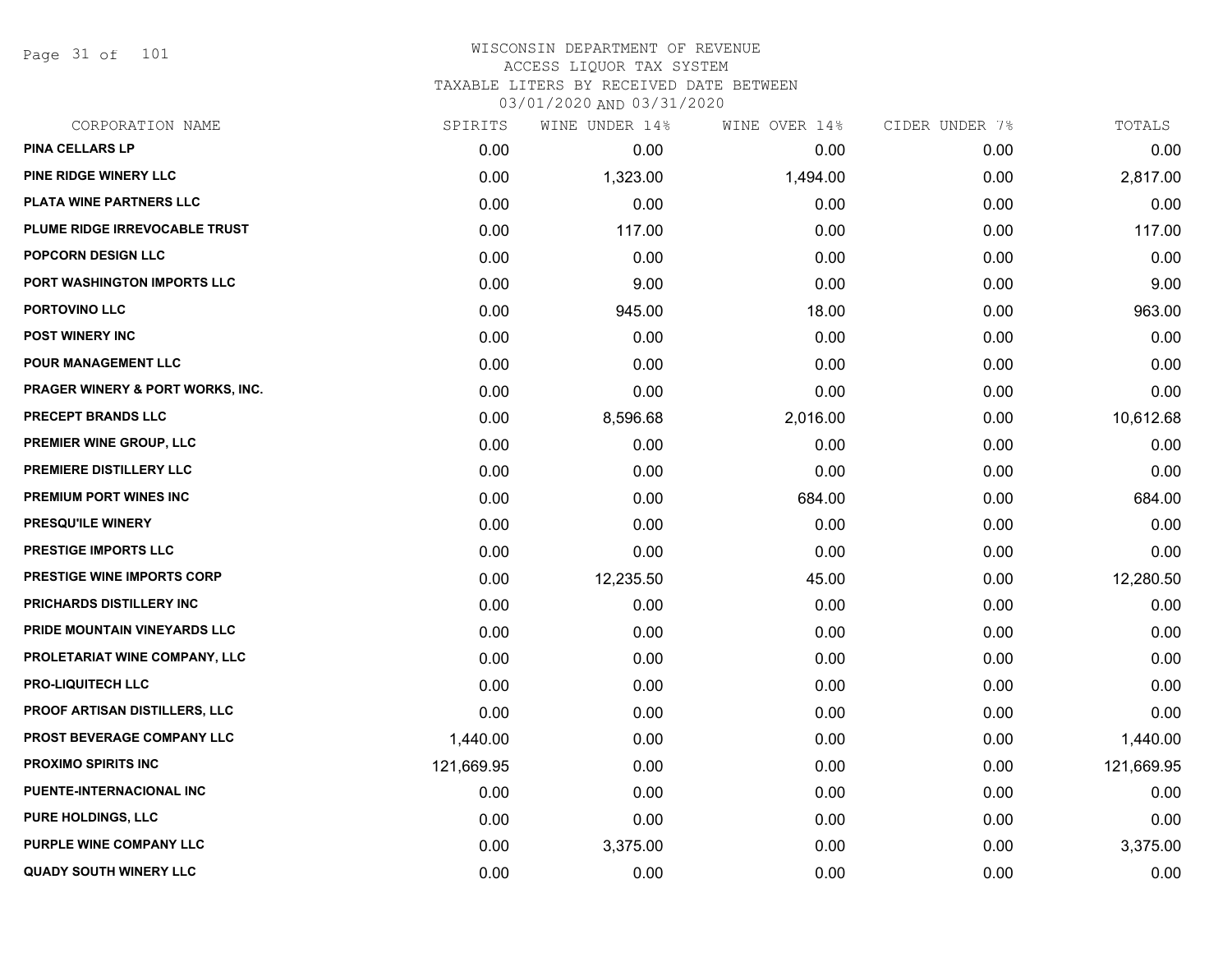Page 32 of 101

### WISCONSIN DEPARTMENT OF REVENUE ACCESS LIQUOR TAX SYSTEM TAXABLE LITERS BY RECEIVED DATE BETWEEN

| CORPORATION NAME                               | SPIRITS  | WINE UNDER 14% | WINE OVER 14% | CIDER UNDER 7% | TOTALS   |
|------------------------------------------------|----------|----------------|---------------|----------------|----------|
| QUILCEDA CREEK VINTNERS INC                    | 0.00     | 0.00           | 0.00          | 0.00           | 0.00     |
| <b>QUINTESSENTIAL LLC</b>                      | 0.00     | 668.03         | 331.64        | 0.00           | 999.67   |
| <b>R &amp; G SCHATZ FARMS INC</b>              | 0.00     | 326.00         | 0.00          | 0.00           | 326.00   |
| <b>R &amp; M BRANDS INC</b>                    | 2,057.50 | 598.50         | 0.00          | 0.00           | 2,656.00 |
| <b>RH KEENAN CO</b>                            | 0.00     | 0.00           | 0.00          | 0.00           | 0.00     |
| R.F. BEVERAGE, LLC                             | 0.00     | 0.00           | 0.00          | 0.00           | 0.00     |
| <b>RABBIT HOLE SPIRITS LLC</b>                 | 0.00     | 0.00           | 0.00          | 0.00           | 0.00     |
| <b>RACINE WINE CO LLC</b>                      | 0.00     | 504.00         | 0.00          | 0.00           | 504.00   |
| RADIO-COTEAU WINE CELLARS LLC                  | 0.00     | 0.00           | 0.00          | 0.00           | 0.00     |
| <b>RAMEY WINE CELLARS INC</b>                  | 0.00     | 0.00           | 0.00          | 0.00           | 0.00     |
| <b>RANSOM SPIRITS LLC</b>                      | 0.00     | 0.00           | 0.00          | 0.00           | 0.00     |
| <b>RAYMOND SIGNORELLO</b>                      | 0.00     | 0.00           | 0.00          | 0.00           | 0.00     |
| <b>RB WINE ASSOCIATES LLC</b>                  | 0.00     | 0.00           | 0.00          | 0.00           | 0.00     |
| <b>RBZ VINEYARDS LLC</b>                       | 0.00     | 0.00           | 0.00          | 0.00           | 0.00     |
| <b>RED CAR WINE COMPANY LLC</b>                | 0.00     | 0.00           | 0.00          | 0.00           | 0.00     |
| <b>RED NEWT CELLARS INC</b>                    | 0.00     | 0.00           | 0.00          | 0.00           | 0.00     |
| <b>RED TAIL RIDGE INC</b>                      | 0.00     | 0.00           | 0.00          | 0.00           | 0.00     |
| <b>REDEMPTION SPIRITS LLC</b>                  | 108.00   | 0.00           | 0.00          | 0.00           | 108.00   |
| <b>REDWOOD SPIRITS INC</b>                     | 0.00     | 0.00           | 0.00          | 0.00           | 0.00     |
| <b>REGAL WINE IMPORTS INC</b>                  | 0.00     | 540.00         | 0.00          | 0.00           | 540.00   |
| <b>REMY COINTREAU AMERIQUE USA</b>             | 9,031.50 | 0.00           | 0.00          | 0.00           | 9,031.50 |
| <b>REN ACQUISITION INC</b>                     | 0.00     | 0.00           | 0.00          | 0.00           | 0.00     |
| <b>RENO G FARINELLI &amp; JOSEF H SHEBL</b>    | 0.00     | 0.00           | 0.00          | 0.00           | 0.00     |
| <b>RENT A BBQ</b>                              | 0.00     | 0.00           | 0.00          | 0.00           | 0.00     |
| <b>RESERVA WINES LLC</b>                       | 0.00     | 0.00           | 0.00          | 0.00           | 0.00     |
| <b>RESTLESS SPIRITS DISTILLING COMPANY LLC</b> | 0.00     | 0.00           | 0.00          | 0.00           | 0.00     |
| <b>REVELRY VINTNERS LLC</b>                    | 0.00     | 252.00         | 0.00          | 0.00           | 252.00   |
| <b>REYNOLDS CREATIVE PRODUCTS INC</b>          | 0.00     | 0.00           | 0.00          | 0.00           | 0.00     |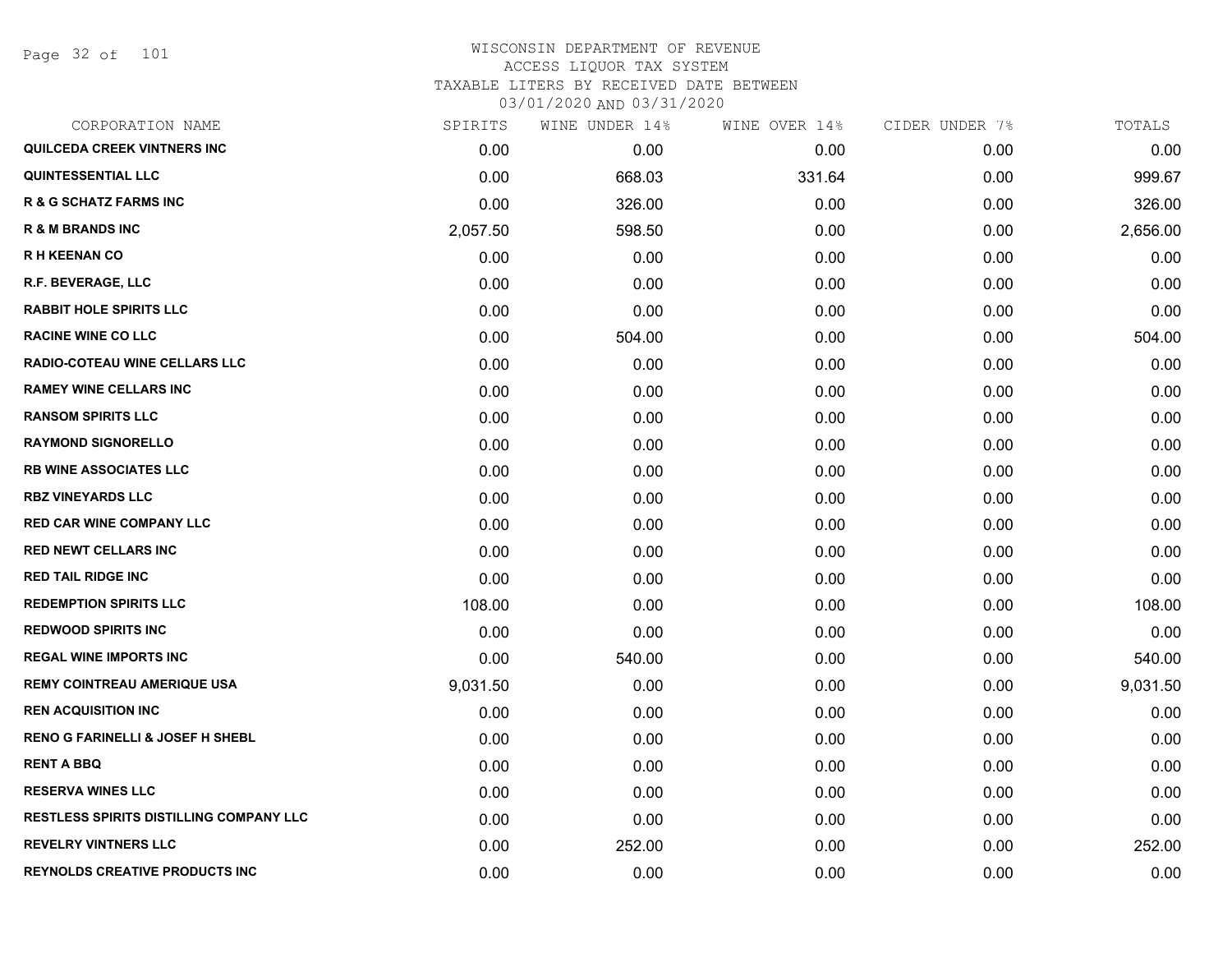Page 33 of 101

| CORPORATION NAME                                 | SPIRITS | WINE UNDER 14% | WINE OVER 14% | CIDER UNDER 7% | TOTALS   |
|--------------------------------------------------|---------|----------------|---------------|----------------|----------|
| <b>RGI BRANDS LLC</b>                            | 297.00  | 0.00           | 0.00          | 0.00           | 297.00   |
| <b>RHINEGEIST, LLC</b>                           | 0.00    | 0.00           | 0.00          | 0.00           | 0.00     |
| <b>RHYS VINEYARDS LLC</b>                        | 0.00    | 0.00           | 0.00          | 0.00           | 0.00     |
| <b>RIDGE VINEYARDS INC</b>                       | 0.00    | 0.00           | 126.00        | 0.00           | 126.00   |
| <b>RO SALES &amp; DISTRIBUTION SERVICES INC.</b> | 0.00    | 0.00           | 0.00          | 0.00           | 0.00     |
| <b>RO SALES &amp; DISTRIBUTION SERVICES INC.</b> | 0.00    | 2,232.00       | 594.00        | 0.00           | 2,826.00 |
| <b>ROBERT A CUTTER</b>                           | 0.00    | 90.00          | 0.00          | 0.00           | 90.00    |
| <b>ROBERT FOLEY LLC</b>                          | 0.00    | 1.50           | 16.50         | 0.00           | 18.00    |
| <b>ROBERT J GROSS</b>                            | 0.00    | 0.00           | 0.00          | 0.00           | 0.00     |
| <b>ROBERT L HUDSON</b>                           | 0.00    | 0.00           | 0.00          | 0.00           | 0.00     |
| ROBERT YOUNG ESTATE WINERY LLC                   | 0.00    | 0.00           | 69.00         | 0.00           | 69.00    |
| <b>ROBERTS &amp; ROGERS LLC</b>                  | 0.00    | 0.00           | 0.00          | 0.00           | 0.00     |
| <b>ROCK SAKE LLC</b>                             | 0.00    | 0.00           | 0.00          | 0.00           | 0.00     |
| <b>ROCKWOOD &amp; HINES IMPORTERS INC.</b>       | 0.00    | 0.00           | 0.00          | 0.00           | 0.00     |
| <b>ROGER PENG</b>                                | 0.00    | 0.00           | 0.00          | 0.00           | 0.00     |
| <b>ROMBAUER VINEYARDS INC</b>                    | 0.00    | 0.00           | 0.00          | 0.00           | 0.00     |
| <b>RONALD J WICKER</b>                           | 0.00    | 0.00           | 0.00          | 0.00           | 0.00     |
| <b>RONALD T RUBIN</b>                            | 0.00    | 0.00           | 0.00          | 0.00           | 0.00     |
| <b>ROOTS RUN DEEP LLC</b>                        | 0.00    | 0.00           | 162.00        | 0.00           | 162.00   |
| <b>ROSE IMPORTING &amp; DISTRIBUTING LLC</b>     | 0.00    | 207.00         | 0.00          | 0.00           | 207.00   |
| ROSENTHAL WINE MERCHANT NY LTD                   | 0.00    | 522.00         | 0.00          | 0.00           | 522.00   |
| <b>ROSS PANGERE</b>                              | 0.00    | 0.00           | 0.00          | 0.00           | 0.00     |
| <b>ROTTA WINERY LLC</b>                          | 0.00    | 0.00           | 0.00          | 0.00           | 0.00     |
| <b>ROUND HILL CELLARS</b>                        | 0.00    | 270.00         | 567.00        | 0.00           | 837.00   |
| <b>ROUND POND ESTATE LLC</b>                     | 0.00    | 0.00           | 0.00          | 0.00           | 0.00     |
| <b>ROYAL WINE CORPORATION</b>                    | 0.00    | 0.00           | 0.00          | 0.00           | 0.00     |
| <b>RUSH CREEK DISTILLING, LLC</b>                | 0.00    | 0.00           | 0.00          | 0.00           | 0.00     |
| RUSSIAN STANDARD VODKA (USA) INC                 | 810.00  | 0.00           | 0.00          | 0.00           | 810.00   |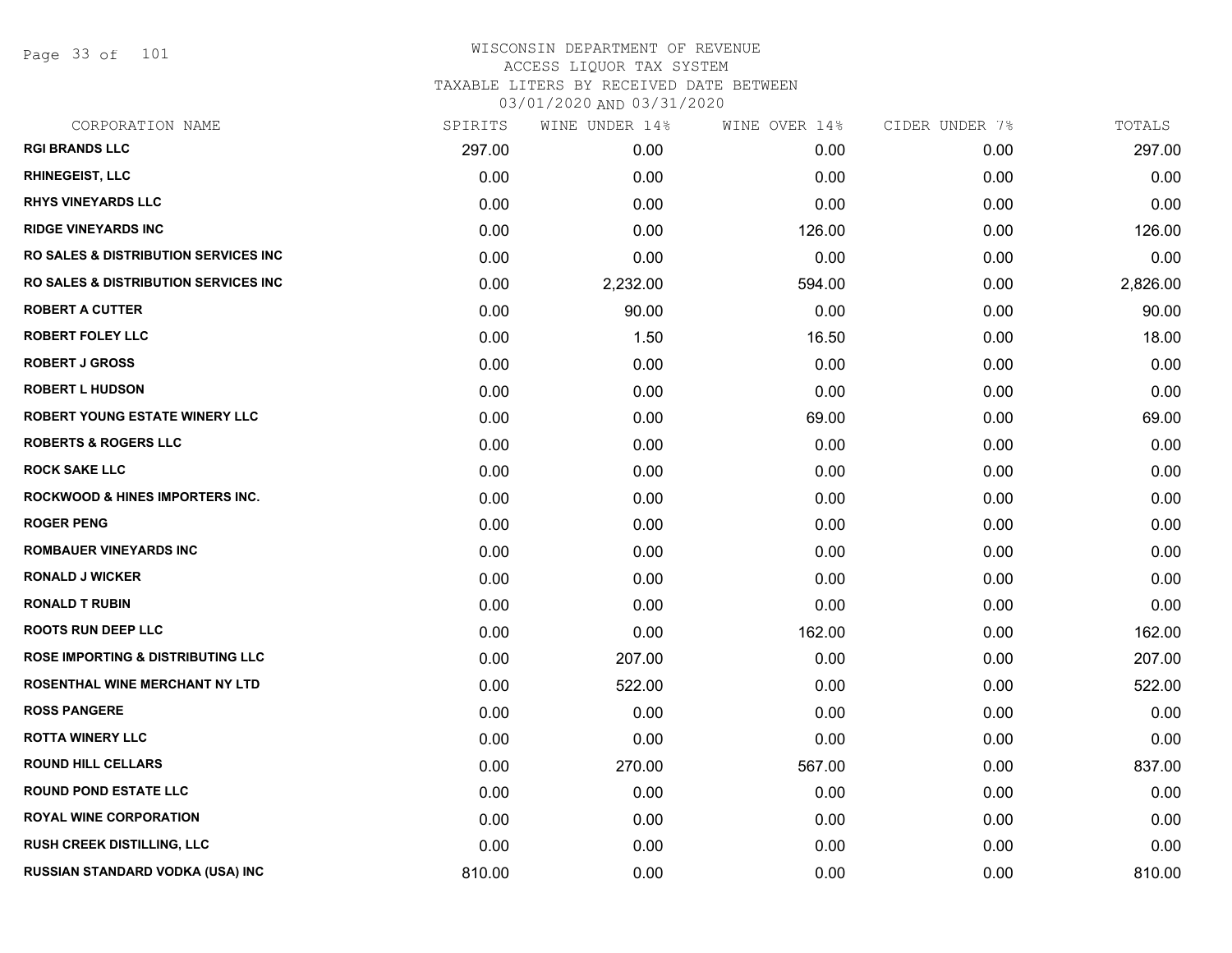Page 34 of 101

#### WISCONSIN DEPARTMENT OF REVENUE ACCESS LIQUOR TAX SYSTEM TAXABLE LITERS BY RECEIVED DATE BETWEEN

| CORPORATION NAME                            | SPIRITS    | WINE UNDER 14% | WINE OVER 14% | CIDER UNDER 7% | TOTALS     |
|---------------------------------------------|------------|----------------|---------------|----------------|------------|
| <b>RWG USA LLC</b>                          | 0.00       | 0.00           | 0.00          | 0.00           | 0.00       |
| <b>S &amp; R WINES LLC</b>                  | 0.00       | 0.00           | 0.00          | 0.00           | 0.00       |
| <b>SLJ GROUP INC</b>                        | 0.00       | 7,218.00       | 2,637.75      | 0.00           | 9,855.75   |
| <b>SAGAMORE WHISKEY LLC</b>                 | 0.00       | 0.00           | 0.00          | 0.00           | 0.00       |
| <b>SAKEONE CORPORATION</b>                  | 0.00       | 456.24         | 380.70        | 0.00           | 836.94     |
| <b>SALOON SPIRITS LLC</b>                   | 630.00     | 0.00           | 0.00          | 0.00           | 630.00     |
| <b>SALVESTRIN WINE CO LLC</b>               | 0.00       | 0.00           | 270.00        | 0.00           | 270.00     |
| <b>SAMANTHA SHEEHAN IMPORTS</b>             | 0.00       | 0.00           | 0.00          | 0.00           | 0.00       |
| <b>SAMUEL P BAXTER</b>                      | 0.00       | 0.00           | 0.00          | 0.00           | 0.00       |
| <b>SAN ANTONIO WINERY INC</b>               | 0.00       | 40,428.00      | 322.00        | 0.00           | 40,750.00  |
| <b>SAN FRANCISCO WINE EXCHANGE INC</b>      | 0.00       | 0.00           | 0.00          | 0.00           | 0.00       |
| SAN GABRIEL VALLEY WAREHOUSE & STORAGE INC  | 0.00       | 0.00           | 0.00          | 0.00           | 0.00       |
| <b>SAN JOAQUIN WINE COMPANY INC</b>         | 0.00       | 555.61         | 0.00          | 0.00           | 555.61     |
| <b>SAN LUIS SPIRITS DISTILLING CO LLC</b>   | 901.50     | 0.00           | 0.00          | 0.00           | 901.50     |
| <b>SANGLIER SELECTIONS LLC</b>              | 0.00       | 0.00           | 0.00          | 0.00           | 0.00       |
| <b>SANS LIEGE INC</b>                       | 0.00       | 0.00           | 0.00          | 0.00           | 0.00       |
| <b>SANS WINE &amp; SPIRITS CO</b>           | 0.00       | 0.00           | 0.00          | 0.00           | 0.00       |
| <b>SANTA CROCE LLC</b>                      | 0.00       | 0.00           | 0.00          | 0.00           | 0.00       |
| <b>SANTA MARGHERITA USA INC</b>             | 0.00       | 0.00           | 0.00          | 0.00           | 0.00       |
| <b>SANTA RITA USA CORPORATION</b>           | 0.00       | 315.00         | 0.00          | 0.00           | 315.00     |
| <b>SAPSUCKER FARMS LLC</b>                  | 0.00       | 0.00           | 0.00          | 0.00           | 0.00       |
| <b>SARMENTO'S IMPORTS &amp; EXPORTS INC</b> | 0.00       | 0.00           | 0.00          | 0.00           | 0.00       |
| <b>SAVIAH ROSE WINERY LLC</b>               | 0.00       | 0.00           | 0.00          | 0.00           | 0.00       |
| <b>SAZERAC COMPANY INC</b>                  | 366,122.85 | 116.99         | 0.00          | 0.00           | 366,239.84 |
| <b>SAZERAC NORTH AMERICA INC</b>            | 548,360.10 | 6,592.71       | 0.00          | 0.00           | 554,952.81 |
| <b>SBRAGIA FAMILY VINEYARDS LLC</b>         | 0.00       | 0.00           | 0.00          | 0.00           | 0.00       |
| <b>SCENIC ROOT WINEGROWERS LLC</b>          | 0.00       | 0.00           | 0.00          | 0.00           | 0.00       |
| <b>SCHEID VINEYARDS CALIFORNIA INC</b>      | 0.00       | 15,326.00      | 508.50        | 0.00           | 15,834.50  |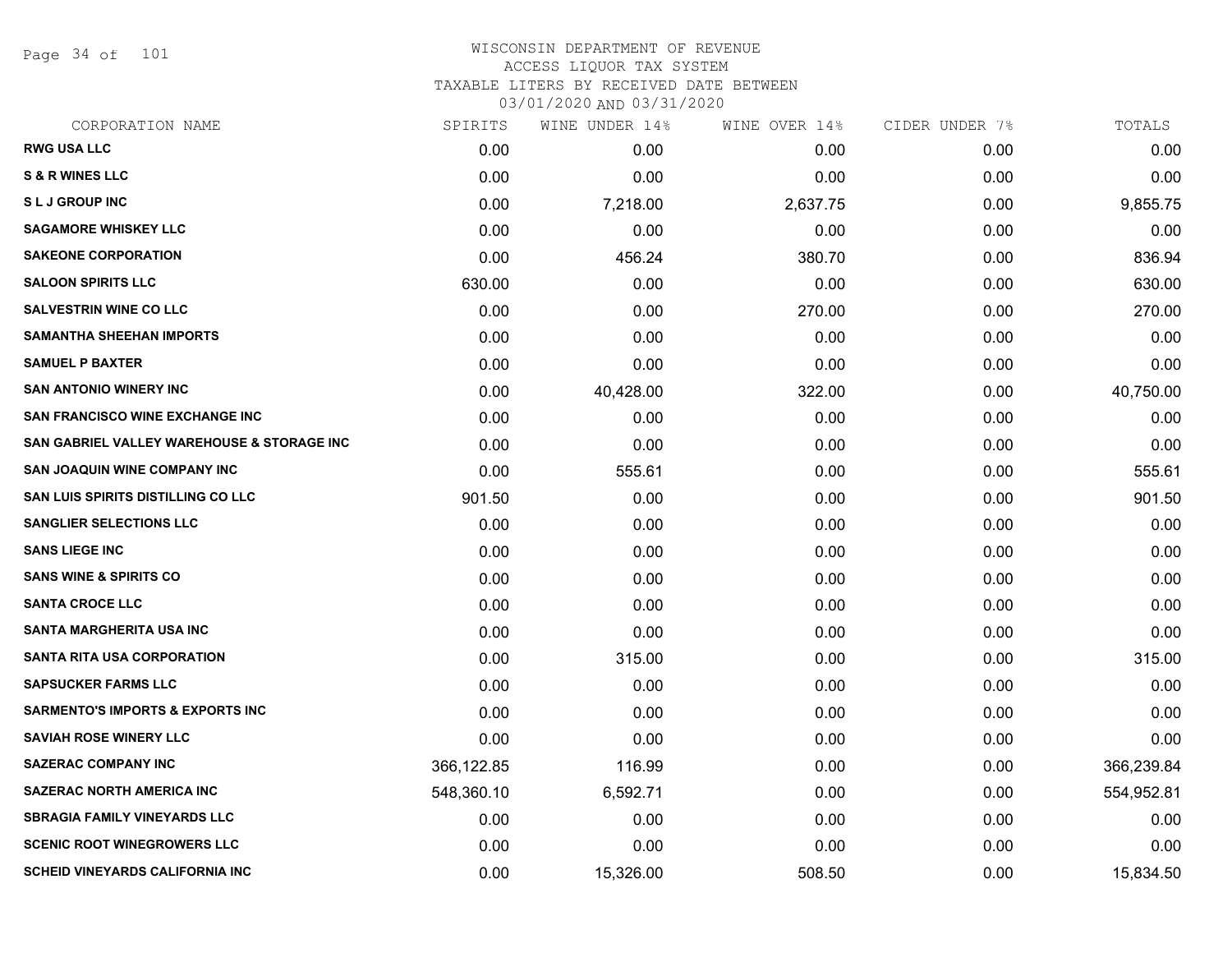Page 35 of 101

| CORPORATION NAME                  | SPIRITS  | WINE UNDER 14% | WINE OVER 14% | CIDER UNDER 7% | TOTALS   |
|-----------------------------------|----------|----------------|---------------|----------------|----------|
| <b>SCHILLING CIDER LLC</b>        | 0.00     | 0.00           | 0.00          | 0.00           | 0.00     |
| <b>SCHUG WINERY LLC</b>           | 0.00     | 0.00           | 0.00          | 0.00           | 0.00     |
| <b>SCHWEIGER VINEYARDS INC</b>    | 0.00     | 0.00           | 0.00          | 0.00           | 0.00     |
| <b>SCOPERTA IMPORTING CO INC</b>  | 0.00     | 1,921.50       | 0.00          | 0.00           | 1,921.50 |
| <b>SEA SMOKE INC</b>              | 0.00     | 0.00           | 0.00          | 0.00           | 0.00     |
| SEATTLE CIDER COMPANY LLC         | 0.00     | 0.00           | 0.00          | 19.53          | 19.53    |
| <b>SEAVEY VINEYARD LP</b>         | 0.00     | 0.00           | 0.00          | 0.00           | 0.00     |
| <b>SELECTIVE WINE ESTATES INC</b> | 0.00     | 711.00         | 378.00        | 0.00           | 1,089.00 |
| <b>SERENDIPITY WINES LLC</b>      | 0.00     | 0.00           | 0.00          | 0.00           | 0.00     |
| <b>SERGEY CHISTOV</b>             | 0.00     | 0.00           | 0.00          | 0.00           | 0.00     |
| <b>SERRALLES USA LLC</b>          | 165.00   | 0.00           | 0.00          | 0.00           | 165.00   |
| <b>SHAFER VINEYARDS INC</b>       | 0.00     | 0.00           | 378.00        | 0.00           | 378.00   |
| <b>SHANNON RIDGE INC</b>          | 0.00     | 0.00           | 0.00          | 0.00           | 0.00     |
| <b>SHAW-ROSS HOLDING CO LLC</b>   | 1,567.50 | 2,417.91       | 802.80        | 0.00           | 4,788.21 |
| SHEA WINE CELLARS LLC             | 0.00     | 0.00           | 0.00          | 0.00           | 0.00     |
| SHELTON-MACKENZIE WINE COMPANY    | 0.00     | 0.00           | 0.00          | 0.00           | 0.00     |
| <b>SHORTS BREWING COMPANY</b>     | 0.00     | 0.00           | 0.00          | 0.00           | 0.00     |
| SIERRA NEVADA BREWING COMPANY     | 0.00     | 0.00           | 0.00          | 0.00           | 0.00     |
| SILVER OAK WINE CELLARS LLC       | 0.00     | 0.00           | 27.00         | 0.00           | 27.00    |
| SILVER TRIDENT WINERY LLC         | 0.00     | 0.00           | 108.00        | 0.00           | 108.00   |
| SINGLE BARREL SPIRITS U.S. LLC    | 0.00     | 0.00           | 0.00          | 0.00           | 0.00     |
| <b>SINSKEY VINEYARDS INC</b>      | 0.00     | 126.00         | 0.00          | 0.00           | 126.00   |
| <b>SKINNER-DAVENA LLC</b>         | 0.00     | 0.00           | 0.00          | 0.00           | 0.00     |
| <b>SLIM CHILLERS INC</b>          | 0.00     | 0.00           | 0.00          | 0.00           | 0.00     |
| <b>SLO DOWN WINES LLC</b>         | 0.00     | 0.00           | 0.00          | 0.00           | 0.00     |
| <b>SLURP LLC</b>                  | 840.00   | 0.00           | 0.00          | 0.00           | 840.00   |
| <b>SMALL VINES WINES INC</b>      | 0.00     | 0.00           | 0.00          | 0.00           | 0.00     |
| <b>SMART VENDING LLC</b>          | 0.00     | 0.00           | 0.00          | 0.00           | 0.00     |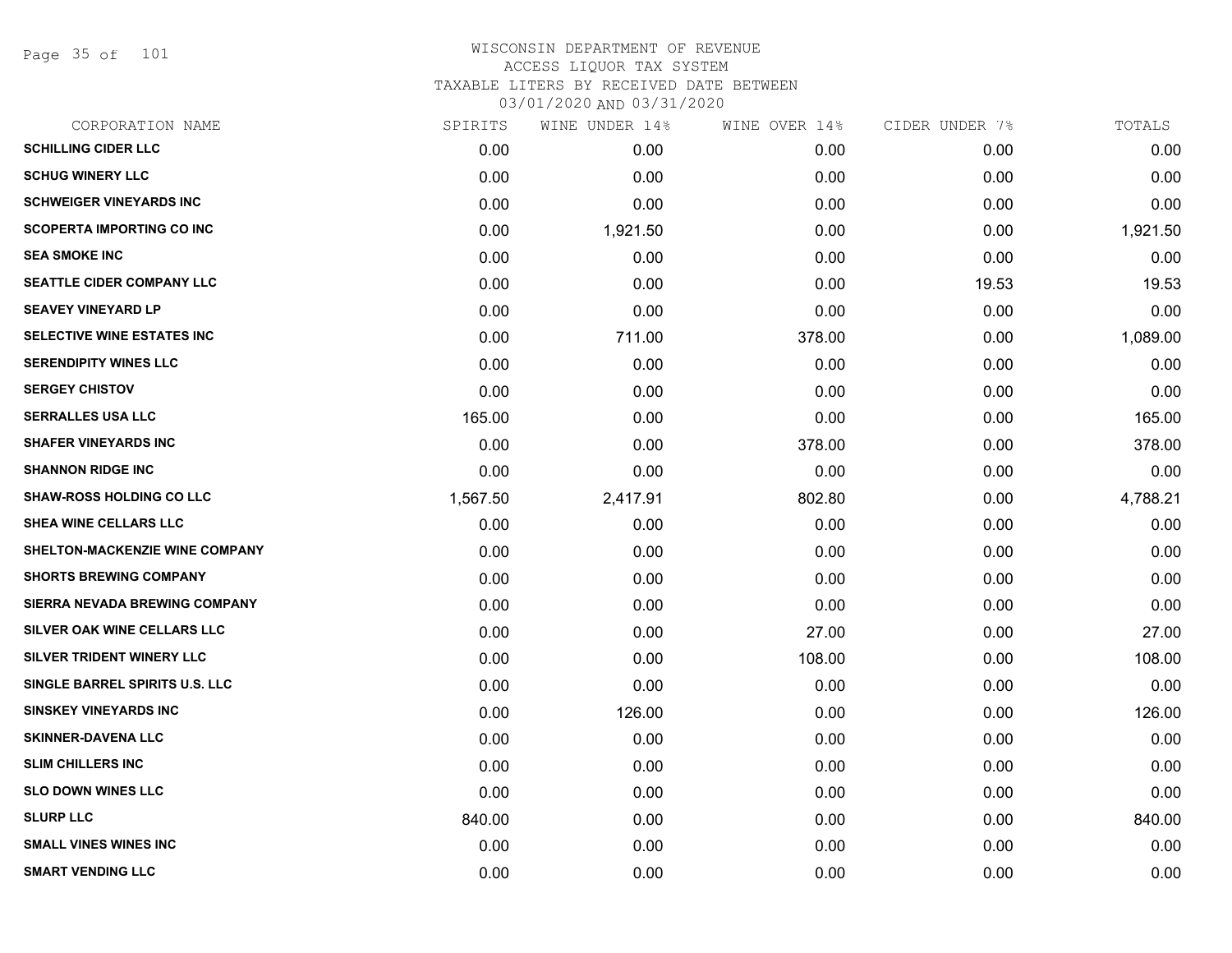Page 36 of 101

## WISCONSIN DEPARTMENT OF REVENUE ACCESS LIQUOR TAX SYSTEM

TAXABLE LITERS BY RECEIVED DATE BETWEEN

| CORPORATION NAME                    | SPIRITS  | WINE UNDER 14% | WINE OVER 14% | CIDER UNDER 7% | TOTALS   |
|-------------------------------------|----------|----------------|---------------|----------------|----------|
| <b>SMT ACQUISITIONS LLC</b>         | 0.00     | 2,437.94       | 25.00         | 0.00           | 2,462.94 |
| <b>SOCIAL ENJOYMENTS LLC</b>        | 0.00     | 0.00           | 0.00          | 0.00           | 0.00     |
| SOGEVINUS FINE WINES USA INC        | 0.00     | 0.00           | 0.00          | 0.00           | 0.00     |
| <b>SOKOL BLOSSER LTD</b>            | 0.00     | 1,012.50       | 0.00          | 0.00           | 1,012.50 |
| <b>SOLBERG DISTILLING LLC</b>       | 0.00     | 0.00           | 0.00          | 0.00           | 0.00     |
| <b>SOLENA CELLARS LLC</b>           | 0.00     | 252.00         | 0.00          | 0.00           | 252.00   |
| <b>SOMERSTON WINE COMPANY, LLC</b>  | 0.00     | 0.00           | 13.50         | 0.00           | 13.50    |
| <b>SOURCE CODE BEVERAGE LLC</b>     | 0.00     | 117.29         | 0.00          | 0.00           | 117.29   |
| SOUTH BAY WINE GROUP LLC            | 0.00     | 9,063.00       | 801.00        | 0.00           | 9,864.00 |
| <b>SOUTHERN STARZ INC</b>           | 0.00     | 882.00         | 675.00        | 0.00           | 1,557.00 |
| SOUTHERN WINE GROUP LLC             | 0.00     | 45.00          | 45.00         | 0.00           | 90.00    |
| SOUTHWEST SPIRITS & WINE LLC        | 0.00     | 0.00           | 0.00          | 0.00           | 0.00     |
| <b>SOVEREIGN BRANDS LLC</b>         | 1,350.00 | 1,759.90       | 0.00          | 0.00           | 3,109.90 |
| <b>SPANN VINEYARDS INC</b>          | 0.00     | 0.00           | 0.00          | 0.00           | 0.00     |
| <b>SPARKLING OREGON LLC</b>         | 0.00     | 0.00           | 0.00          | 0.00           | 0.00     |
| <b>SPEAKEASY SPIRITS LLC</b>        | 0.00     | 0.00           | 0.00          | 0.00           | 0.00     |
| <b>SPENCER HOOPES</b>               | 0.00     | 252.00         | 0.00          | 0.00           | 252.00   |
| <b>SPIRITS OF TENNESSEE, LLC</b>    | 2,290.50 | 0.00           | 0.00          | 0.00           | 2,290.50 |
| <b>SPLINTER GROUP NAPA LLC</b>      | 27.00    | 0.00           | 0.00          | 0.00           | 27.00    |
| <b>SPOTTSWOODE WINERY INC</b>       | 0.00     | 0.00           | 0.00          | 0.00           | 0.00     |
| <b>SPRING MOUNTAIN VINEYARD INC</b> | 0.00     | 0.00           | 0.00          | 0.00           | 0.00     |
| <b>SQZ BEVS LLC</b>                 | 0.00     | 0.00           | 0.00          | 0.00           | 0.00     |
| ST GEORGE SPIRITS INC               | 24.00    | 0.00           | 0.00          | 0.00           | 24.00    |
| <b>ST HELENA ESTATE LLC</b>         | 0.00     | 0.00           | 0.00          | 0.00           | 0.00     |
| <b>ST INNOCENT LTD</b>              | 0.00     | 63.00          | 0.00          | 0.00           | 63.00    |
| ST JULIAN WINE COMPANY INC          | 0.00     | 477.00         | 0.00          | 0.00           | 477.00   |
| ST KILLIAN IMPORTING CO INC         | 220.50   | 345.60         | 0.00          | 0.00           | 566.10   |
| <b>ST SUPERY INC</b>                | 0.00     | 0.00           | 0.00          | 0.00           | 0.00     |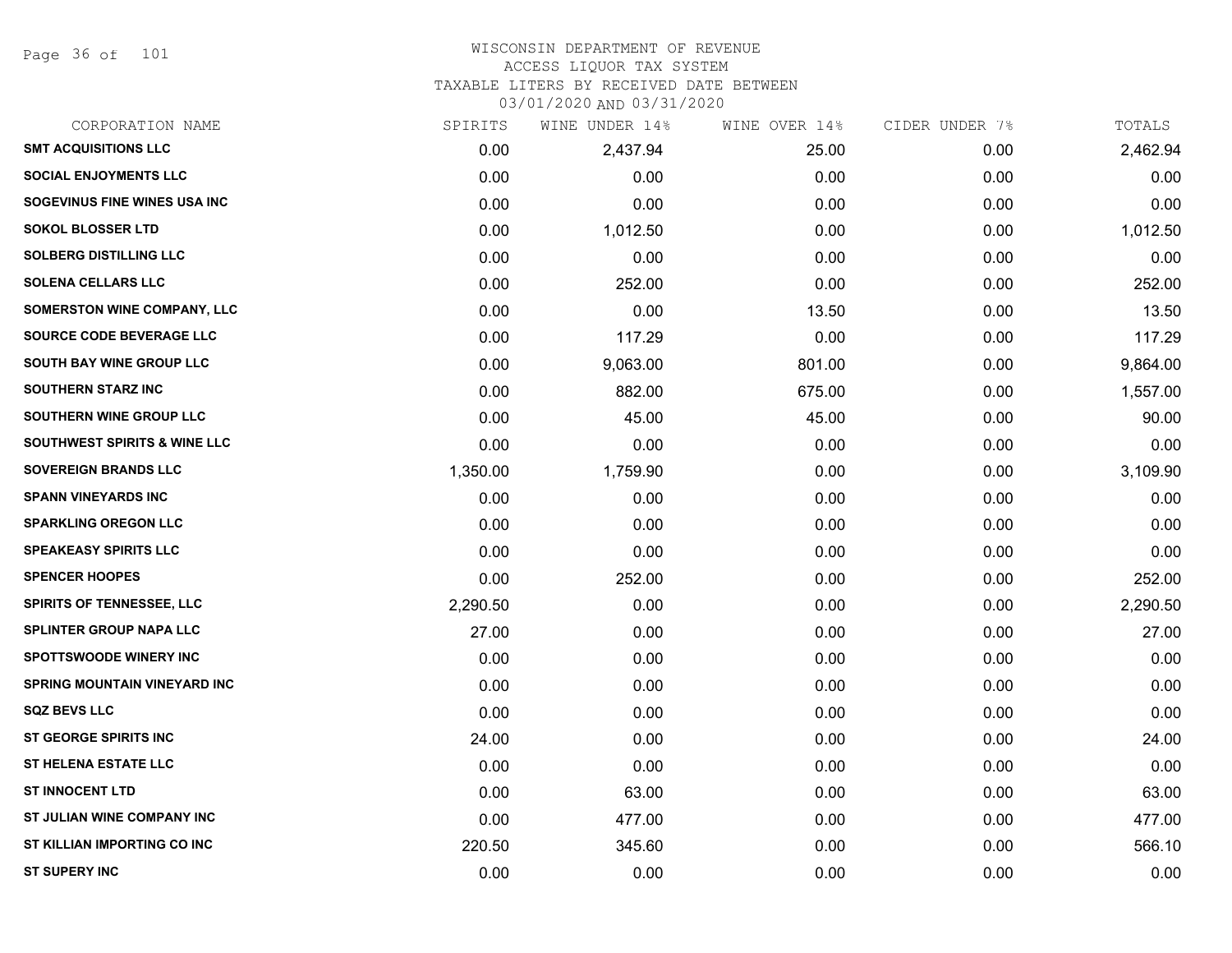Page 37 of 101

### WISCONSIN DEPARTMENT OF REVENUE ACCESS LIQUOR TAX SYSTEM TAXABLE LITERS BY RECEIVED DATE BETWEEN

| CORPORATION NAME                     | SPIRITS   | WINE UNDER 14% | WINE OVER 14% | CIDER UNDER 7% | TOTALS     |
|--------------------------------------|-----------|----------------|---------------|----------------|------------|
| <b>STAGLIN FAMILY VINEYARD LLC</b>   | 0.00      | 0.00           | 45.00         | 0.00           | 45.00      |
| <b>STANLEY STAWSKI DIST CO INC</b>   | 90.00     | 0.00           | 0.00          | 0.00           | 90.00      |
| STE. MICHELLE WINE ESTATES LTD.      | 0.00      | 66,214.00      | 9,132.00      | 0.00           | 75,346.00  |
| <b>STEELE WINES INC</b>              | 0.00      | 126.00         | 360.00        | 0.00           | 486.00     |
| <b>STEFFENS FAMILY WINES LLC</b>     | 0.00      | 0.00           | 0.00          | 0.00           | 0.00       |
| <b>STELLAR IMPORTING COMPANY LLC</b> | 0.00      | 0.00           | 0.00          | 0.00           | 0.00       |
| <b>STEM CIDERS LLC</b>               | 0.00      | 0.00           | 0.00          | 0.00           | 0.00       |
| <b>STEPHAN VINEYARD INC</b>          | 0.00      | 0.00           | 0.00          | 0.00           | 0.00       |
| STEVEN EDMUNDS & CORNELIA ST JOHN    | 0.00      | 0.00           | 0.00          | 0.00           | 0.00       |
| <b>STEWART CELLARS, LLC</b>          | 0.00      | 0.00           | 45.00         | 0.00           | 45.00      |
| <b>STEZ &amp; BOWER</b>              | 0.00      | 0.00           | 1,350.00      | 0.00           | 1,350.00   |
| STOLI GROUP (USA) LLC                | 15,547.50 | 0.00           | 0.00          | 0.00           | 15,547.50  |
| <b>STOLLER IMPORTS INC</b>           | 181.59    | 0.00           | 14.98         | 0.00           | 196.57     |
| <b>STOLLER VINEYARDS INC</b>         | 0.00      | 0.00           | 0.00          | 0.00           | 0.00       |
| <b>STOLPMAN VINEYARDS LLC</b>        | 0.00      | 0.00           | 0.00          | 0.00           | 0.00       |
| STONEBRAKER-SOLES INC                | 0.00      | 954.00         | 0.00          | 0.00           | 954.00     |
| <b>STONECUSHION INC</b>              | 0.00      | 0.00           | 0.00          | 0.00           | 0.00       |
| <b>STRALA VINEYARDS, LLC</b>         | 0.00      | 0.00           | 0.00          | 0.00           | 0.00       |
| <b>STUART BOSSOM</b>                 | 0.00      | 126.00         | 189.00        | 0.00           | 315.00     |
| SUGARLANDS DISTILLING COMPANY LLC    | 2,812.50  | 0.00           | 0.00          | 0.00           | 2,812.50   |
| <b>SUPERSTITION MEADERY</b>          | 0.00      | 0.00           | 0.00          | 0.00           | 0.00       |
| <b>SURVILLE ENTERPRISES CORP</b>     | 0.00      | 126.00         | 0.00          | 0.00           | 126.00     |
| <b>SUTTER HOME WINERY INC</b>        | 1,440.00  | 232,252.56     | 2,456.35      | 0.00           | 236,148.91 |
| <b>SVP WINERY LLC</b>                | 0.00      | 126.00         | 0.00          | 0.00           | 126.00     |
| <b>SWISH BEVERAGES LLC</b>           | 0.00      | 0.00           | 0.00          | 0.00           | 0.00       |
| <b>T ELENTENY HOLDINGS LLC</b>       | 22.50     | 1,142.94       | 0.00          | 0.00           | 1,165.44   |
| T. EDWARD WINES, LTD                 | 226.75    | 306.00         | 0.00          | 0.00           | 532.75     |
| <b>TAFT STREET INC</b>               | 0.00      | 0.00           | 0.00          | 0.00           | 0.00       |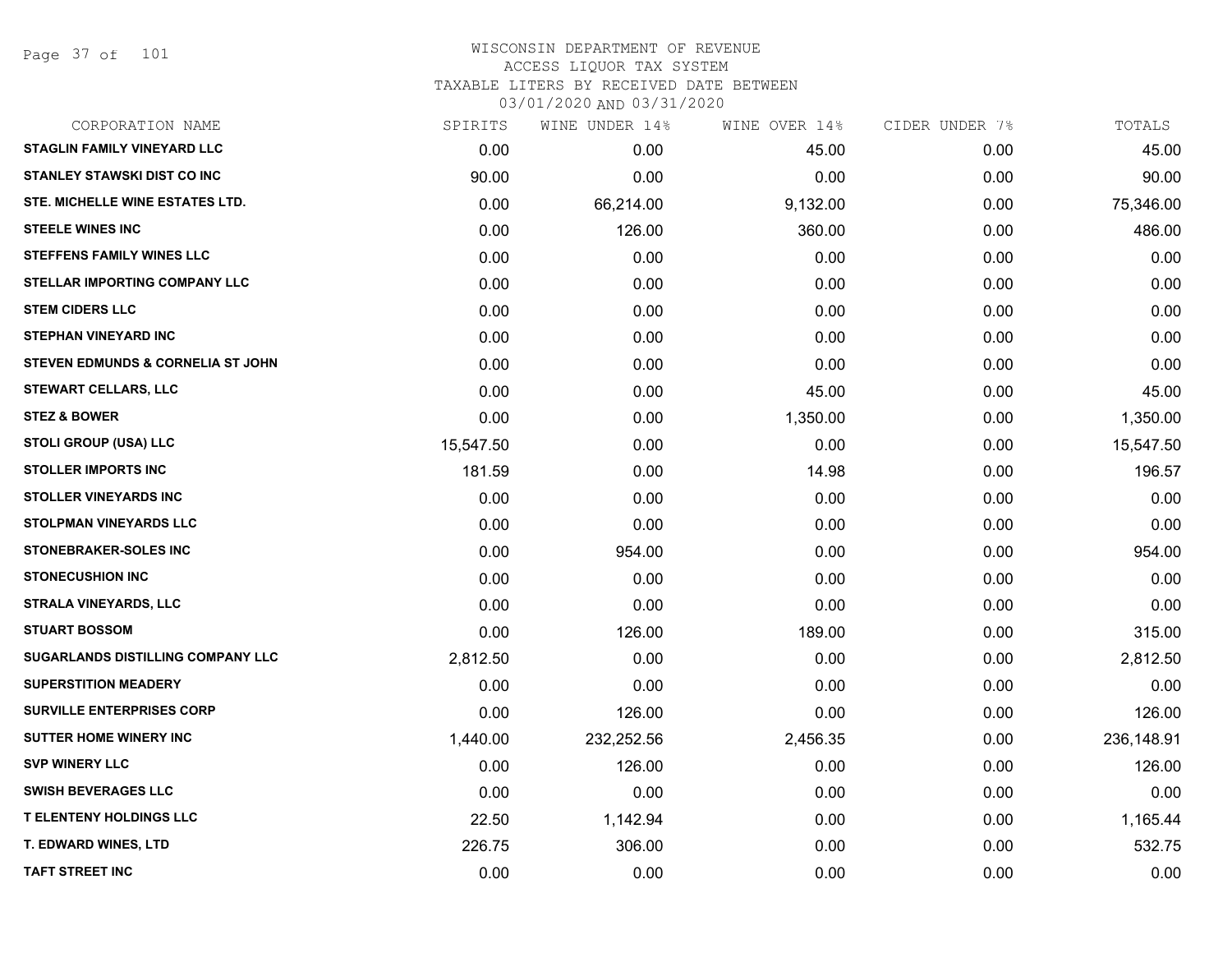Page 38 of 101

### WISCONSIN DEPARTMENT OF REVENUE ACCESS LIQUOR TAX SYSTEM TAXABLE LITERS BY RECEIVED DATE BETWEEN

| CORPORATION NAME                     | SPIRITS  | WINE UNDER 14% | WINE OVER 14% | CIDER UNDER 7% | TOTALS   |
|--------------------------------------|----------|----------------|---------------|----------------|----------|
| <b>TAKARA SAKE USA INC</b>           | 0.00     | 1,749.30       | 1,128.60      | 61.20          | 2,939.10 |
| <b>TALLEY VINEYARDS INC</b>          | 0.00     | 0.00           | 0.00          | 0.00           | 0.00     |
| <b>TAMBER BEY VINEYARDS LLC</b>      | 0.00     | 0.00           | 0.00          | 0.00           | 0.00     |
| <b>TATOMER INC</b>                   | 0.00     | 0.00           | 0.00          | 0.00           | 0.00     |
| <b>TATTERSALL COMPANIES LLC</b>      | 342.00   | 0.00           | 0.00          | 0.00           | 342.00   |
| <b>TEMPERANCE DISTILLING COMPANY</b> | 0.00     | 0.00           | 0.00          | 0.00           | 0.00     |
| <b>TEQUILAS PREMIUM, INC</b>         | 0.00     | 0.00           | 0.00          | 0.00           | 0.00     |
| TERRA SANCTA TRADING COMPANY LLC     | 0.00     | 0.00           | 0.00          | 0.00           | 0.00     |
| <b>TERRANEO MERCHANTS INC</b>        | 0.00     | 0.00           | 0.00          | 0.00           | 0.00     |
| <b>TERRAVANT WINE COMPANY LLC</b>    | 0.00     | 0.00           | 0.00          | 0.00           | 0.00     |
| <b>TERRESSENTIA CORPORATION</b>      | 0.00     | 0.00           | 0.00          | 0.00           | 0.00     |
| <b>TERRIZZI VINO INC</b>             | 0.00     | 0.00           | 0.00          | 0.00           | 0.00     |
| <b>TERROIR CSS, LLC</b>              | 0.00     | 0.00           | 0.00          | 0.00           | 0.00     |
| <b>TEXACELLO, LLC</b>                | 0.00     | 0.00           | 0.00          | 0.00           | 0.00     |
| <b>TGE LLC</b>                       | 0.00     | 1,102.80       | 0.00          | 0.00           | 1,102.80 |
| THE 11 WELLS SPIRITS COMPANY LLC     | 0.00     | 0.00           | 0.00          | 0.00           | 0.00     |
| THE AUSTRALIAN WINE CONNECTION INC   | 0.00     | 0.00           | 0.00          | 0.00           | 0.00     |
| THE BIALE ESTATE                     | 0.00     | 0.00           | 0.00          | 0.00           | 0.00     |
| THE BLUE DAISY USA, INC              | 0.00     | 0.00           | 0.00          | 0.00           | 0.00     |
| THE BRANDER VINEYARD                 | 0.00     | 0.00           | 0.00          | 0.00           | 0.00     |
| THE EDRINGTON GROUP USA LLC          | 3,048.00 | 0.00           | 0.00          | 0.00           | 3,048.00 |
| THE HARVEST IMPORTING                | 0.00     | 0.00           | 0.00          | 0.00           | 0.00     |
| THE HESS COLLECTION WINERY           | 0.00     | 1,089.00       | 630.00        | 0.00           | 1,719.00 |
| THE MEEKER VINEYARD                  | 0.00     | 0.00           | 0.00          | 0.00           | 0.00     |
| THE MORLET SELECTION INC             | 0.00     | 0.00           | 0.00          | 0.00           | 0.00     |
| THE MORNE WINE COMPANY               | 0.00     | 0.00           | 0.00          | 0.00           | 0.00     |
| THE OJAI VINEYARD INC                | 0.00     | 0.00           | 0.00          | 0.00           | 0.00     |
| THE R.S. LIPMAN COMPANY              | 0.00     | 0.00           | 0.00          | 0.00           | 0.00     |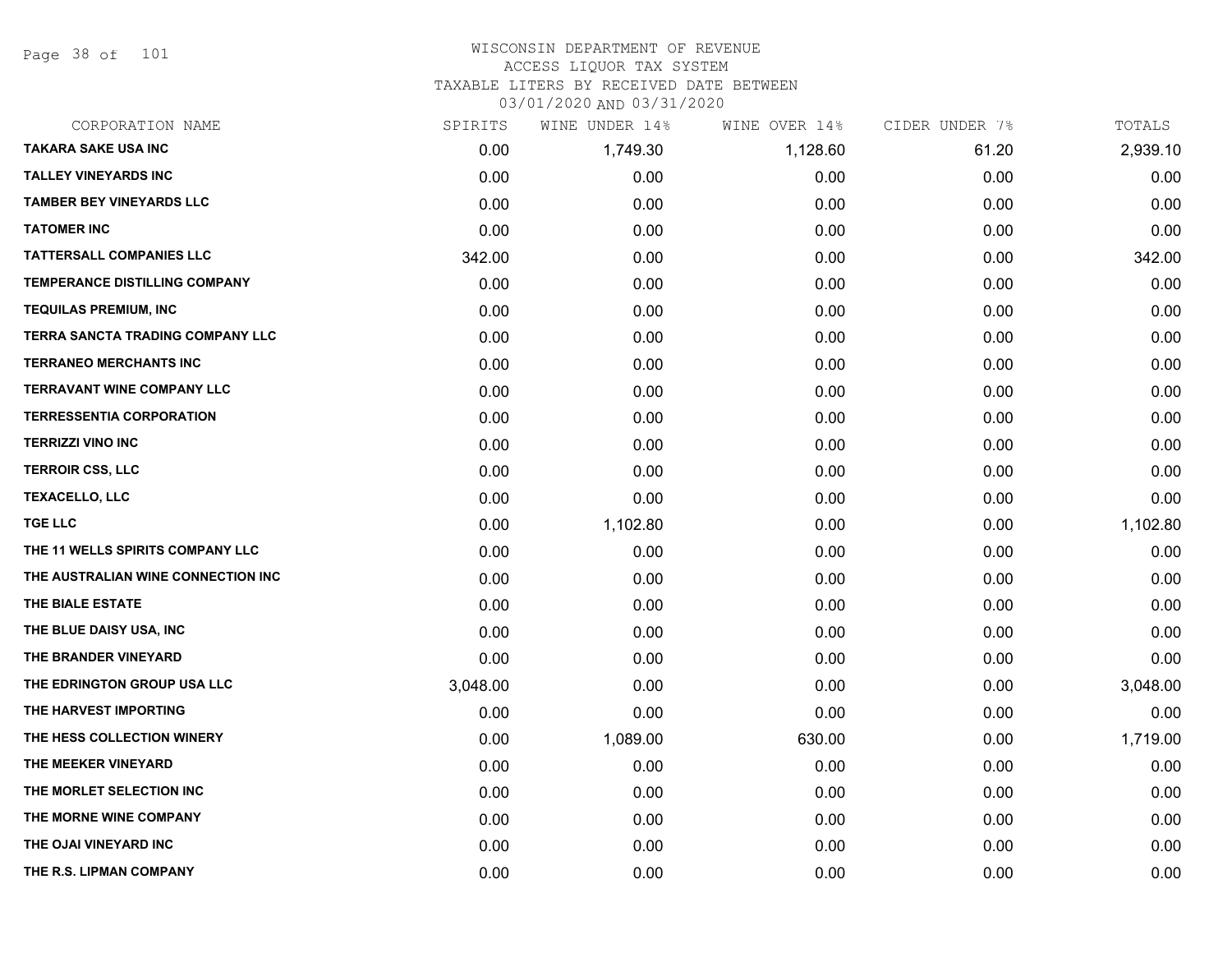Page 39 of 101

| CORPORATION NAME                       | SPIRITS  | WINE UNDER 14% | WINE OVER 14% | CIDER UNDER 7% | TOTALS     |
|----------------------------------------|----------|----------------|---------------|----------------|------------|
| THE RIVER WINE INC                     | 0.00     | 0.00           | 0.00          | 0.00           | 0.00       |
| THE SECOND GENERATION TRUST            | 0.00     | 13,554.00      | 211.50        | 0.00           | 13,765.50  |
| THE SILVERADO VINEYARDS                | 0.00     | 0.00           | 0.00          | 0.00           | 0.00       |
| THE SORTING TABLE LLC                  | 0.00     | $-13.50$       | 0.00          | 0.00           | $-13.50$   |
| THE TRITON COLLECTION INC              | 0.00     | 567.00         | 0.00          | 0.00           | 567.00     |
| THE WINE GROUP INC                     | 0.00     | 625,191.62     | 18,664.50     | 0.00           | 643,856.12 |
| THE WINE SOURCE INC                    | 0.00     | 0.00           | 0.00          | 0.00           | 0.00       |
| THE WOODMAR GROUP LLC                  | 0.00     | 1,197.00       | 315.00        | 0.00           | 1,512.00   |
| THIRD LEAF WINES LLC                   | 0.00     | 0.00           | 0.00          | 0.00           | 0.00       |
| THOMAS ALLEN VINEYARDS & WINERY, LLC   | 0.00     | 0.00           | 0.00          | 0.00           | 0.00       |
| <b>THOMAS D BRACAMONTES</b>            | 0.00     | 0.00           | 0.00          | 0.00           | 0.00       |
| <b>THOMAS WILLIAM INC</b>              | 0.00     | 0.00           | 0.00          | 0.00           | 0.00       |
| THREE FAT GUYS WINE LLC                | 0.00     | 0.00           | 45.00         | 0.00           | 45.00      |
| THREE RING PRODUCTIONS LLC             | 0.00     | 0.00           | 0.00          | 0.00           | 0.00       |
| <b>THURMAN J RODGERS</b>               | 0.00     | 0.00           | 0.00          | 0.00           | 0.00       |
| TIGERS USA GLOBAL LOGISTICS INC        | 0.00     | 0.00           | 0.00          | 0.00           | 0.00       |
| <b>TITUS &amp; TITUS</b>               | 0.00     | 0.00           | 0.00          | 0.00           | 0.00       |
| TMR WINE COMPANY LLC                   | 0.00     | 0.00           | 0.00          | 0.00           | 0.00       |
| <b>TOAD HOLLOW VINEYARDS INC</b>       | 0.00     | 0.00           | 1,557.00      | 0.00           | 1,557.00   |
| <b>TOBIN J HEMINWAY</b>                | 0.00     | 0.00           | 0.00          | 0.00           | 0.00       |
| <b>TOBIN JAMES CELLARS</b>             | 0.00     | 0.00           | 0.00          | 0.00           | 0.00       |
| <b>TOBY BEALL</b>                      | 0.00     | 0.00           | 0.00          | 0.00           | 0.00       |
| <b>TOLLIVER RANCH BRANDS LLC</b>       | 0.00     | 252.00         | 0.00          | 0.00           | 252.00     |
| <b>TOM MEADOWCROFT</b>                 | 0.00     | 0.00           | 0.00          | 0.00           | 0.00       |
| <b>TREANA WINERY LLC</b>               | 0.00     | 0.00           | 0.00          | 0.00           | 0.00       |
| TREASURY WINE ESTATES AMERICAS COMPANY | 0.00     | 58,951.95      | 14,134.50     | 0.00           | 73,086.45  |
| <b>TREFETHEN VINEYARDS WINERY INC</b>  | 0.00     | 126.00         | 126.00        | 0.00           | 252.00     |
| <b>TREMAINE ATKINSON</b>               | 1,380.00 | 0.00           | 0.00          | 0.00           | 1,380.00   |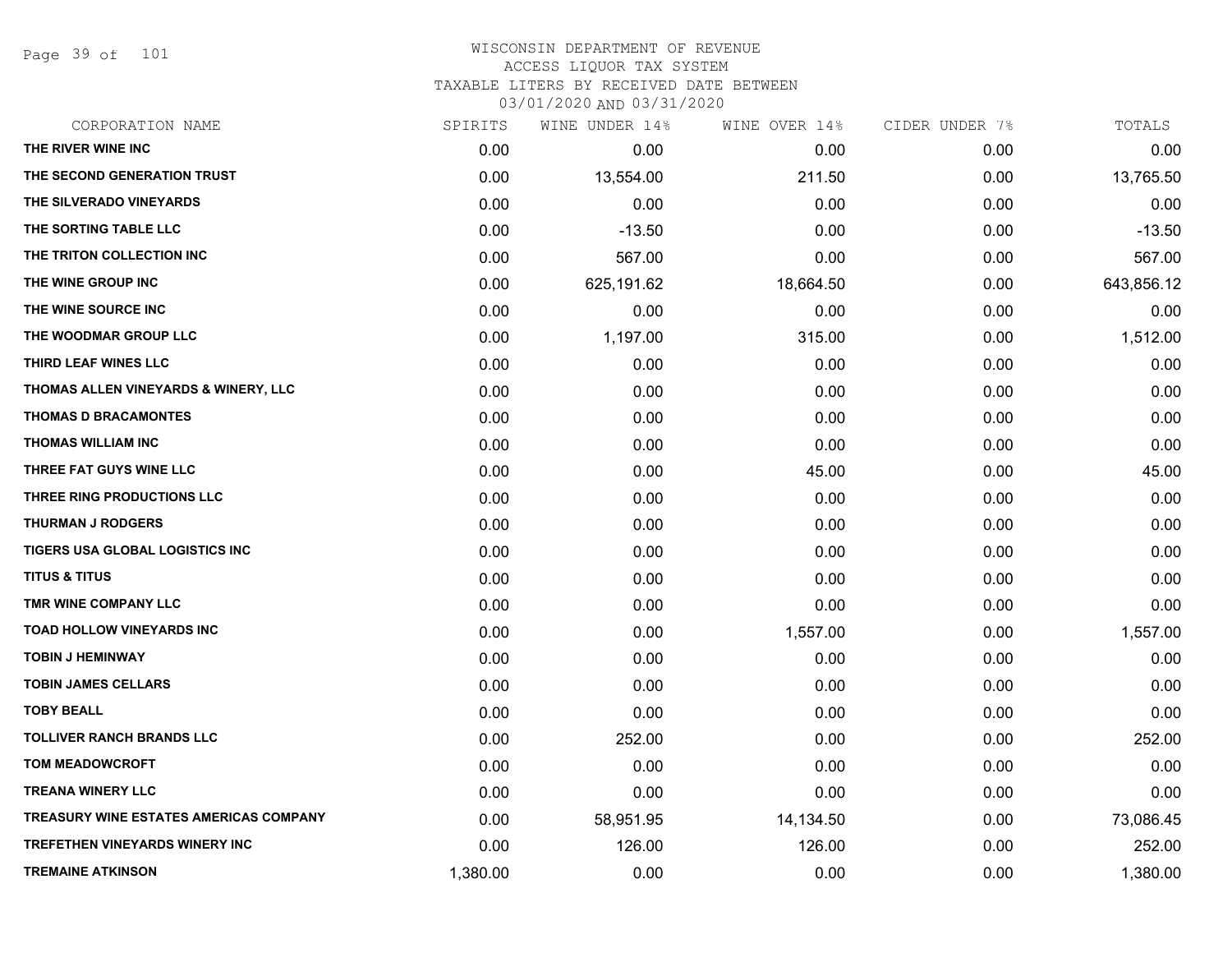Page 40 of 101

# WISCONSIN DEPARTMENT OF REVENUE ACCESS LIQUOR TAX SYSTEM TAXABLE LITERS BY RECEIVED DATE BETWEEN

| CORPORATION NAME                            | SPIRITS    | WINE UNDER 14% | WINE OVER 14% | CIDER UNDER 7% | TOTALS     |
|---------------------------------------------|------------|----------------|---------------|----------------|------------|
| <b>TRENTADUE WINERY LLC</b>                 | 0.00       | 0.00           | 337.50        | 0.00           | 337.50     |
| <b>TREVOR J SHEEHAN</b>                     | 0.00       | 0.00           | 0.00          | 0.00           | 0.00       |
| TRI VIN IMPORTS INC                         | 0.00       | 27,423.00      | 0.00          | 0.00           | 27,423.00  |
| <b>TRIM WINES LLC</b>                       | 0.00       | 0.00           | 0.00          | 0.00           | 0.00       |
| TRINITAS CELLARS LLC                        | 0.00       | 0.00           | 0.00          | 0.00           | 0.00       |
| <b>TRIONE VINEYARDS LLC</b>                 | 0.00       | 54.00          | 117.00        | 0.00           | 171.00     |
| TRI-STAR MARKETING INC                      | 0.00       | 1,683.00       | 0.00          | 0.00           | 1,683.00   |
| TRUJILLO WINES, LLC                         | 0.00       | 0.00           | 0.00          | 0.00           | 0.00       |
| <b>TRUVINO INC</b>                          | 0.00       | 829.50         | 0.00          | 0.00           | 829.50     |
| <b>TURLEY WINE CELLARS INC</b>              | 0.00       | 0.00           | 0.00          | 0.00           | 0.00       |
| <b>TURNBULL WINE CELLARS</b>                | 0.00       | 0.00           | 0.00          | 0.00           | 0.00       |
| TWIN PEAKS WINERY INC                       | 0.00       | 63.00          | 189.00        | 0.00           | 252.00     |
| <b>TWO BROTHERS ARTISAN SPIRITS COMPANY</b> | 0.00       | 0.00           | 0.00          | 0.00           | 0.00       |
| <b>TWO SONS IMPORTS LLC</b>                 | 0.00       | 0.00           | 0.00          | 0.00           | 0.00       |
| TWO WORLDS WINE COMPANY, LLC                | 0.00       | 0.00           | 0.00          | 0.00           | 0.00       |
| UGLY DOG DISTILLERY, LLC                    | 495.00     | 0.00           | 0.00          | 0.00           | 495.00     |
| <b>UMPQUA WINE WORKS LLC</b>                | 0.00       | 0.00           | 0.00          | 0.00           | 0.00       |
| UNCLE JOHN'S FRUIT HOUSE WINERY LLC         | 0.00       | 0.00           | 0.00          | 0.00           | 0.00       |
| UNDERGROUND WINE PROJECT LLC                | 0.00       | 0.00           | 63.00         | 0.00           | 63.00      |
| <b>UNION WINE COMPANY</b>                   | 0.00       | 2,118.00       | 45.00         | 0.00           | 2,163.00   |
| UNITED SPIRITS INC                          | 0.00       | 0.00           | 0.00          | 0.00           | 0.00       |
| UNITED STATES DISTILLED PRODUCTS CO.        | 139,606.80 | 22,629.78      | 1,255.00      | 0.00           | 163,491.58 |
| UNTI WINE CO LLC                            | 0.00       | 0.00           | 0.00          | 0.00           | 0.00       |
| <b>UPCHURCH VINEYARD LLC</b>                | 0.00       | 0.00           | 123.85        | 0.00           | 123.85     |
| USA WINE IMPORTS INC                        | 0.00       | 2,007.50       | 0.00          | 0.00           | 2,007.50   |
| <b>USA WINE WEST LLC</b>                    | 459.00     | 1,395.00       | 6,394.50      | 0.00           | 8,248.50   |
| <b>UVE ENTERPRISES INC</b>                  | 0.00       | 1,381.50       | 40.50         | 0.00           | 1,422.00   |
| <b>V&amp;CLLC</b>                           | 0.00       | 0.00           | 0.00          | 0.00           | 0.00       |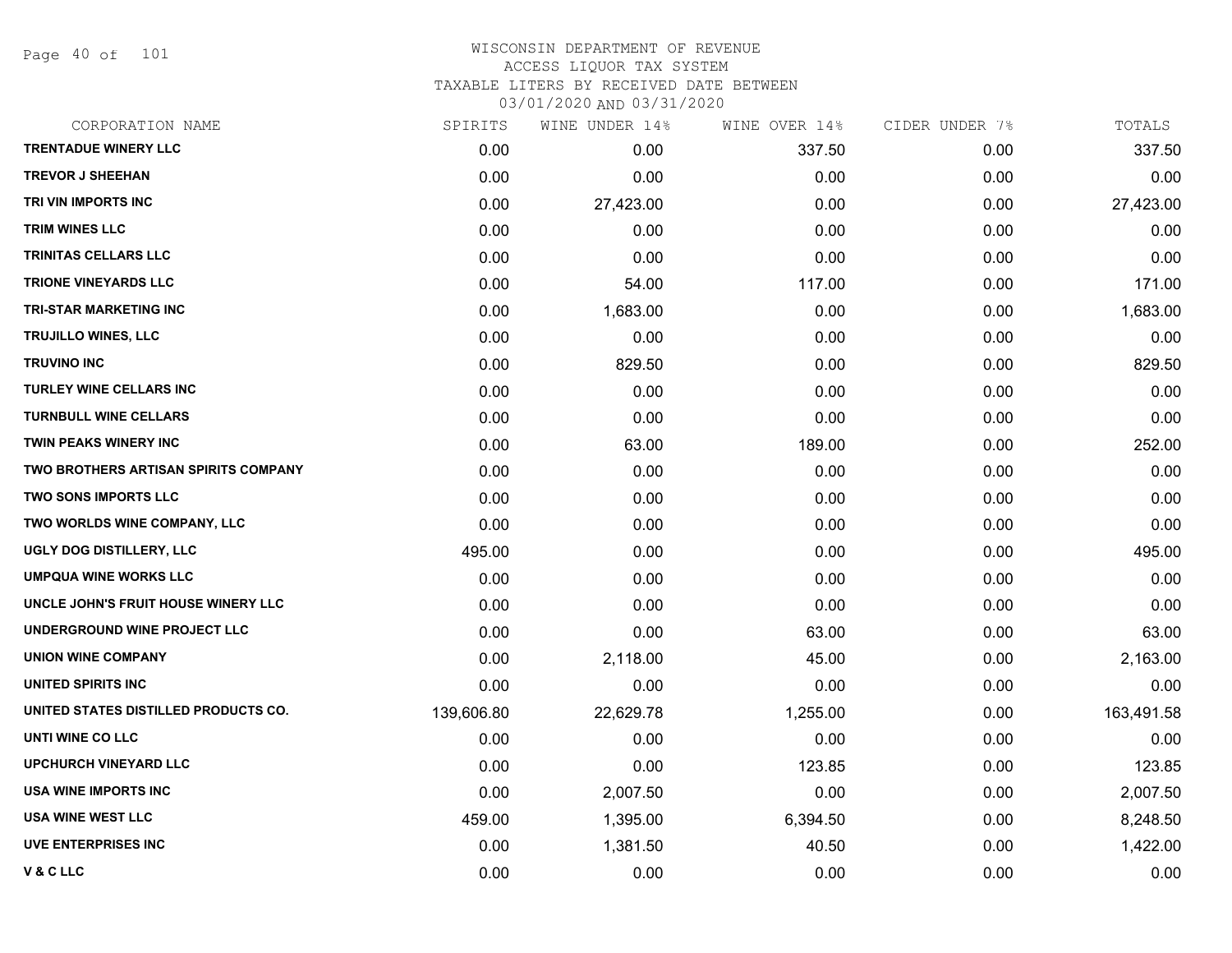| CORPORATION NAME                      | SPIRITS | WINE UNDER 14% | WINE OVER 14% | CIDER UNDER 7% | TOTALS    |
|---------------------------------------|---------|----------------|---------------|----------------|-----------|
| <b>VALCKENBERG INTERNATIONAL INC</b>  | 0.00    | 0.00           | 0.00          | 0.00           | 0.00      |
| <b>VALKYRIE SELECTIONS LLC</b>        | 0.00    | 252.00         | 0.00          | 0.00           | 252.00    |
| <b>VALOR WINE CO LLC</b>              | 0.00    | 0.00           | 0.00          | 0.00           | 0.00      |
| VAN RUITEN FAMILY WINERY LLC          | 0.00    | 0.00           | 252.00        | 0.00           | 252.00    |
| <b>VANDER MILL LLC</b>                | 0.00    | 0.00           | 0.00          | 2,072.51       | 2,072.51  |
| VELOCITY DISTRIBUTION COMPANY, LLC    | 0.00    | 0.00           | 0.00          | 0.00           | 0.00      |
| <b>VEN CAL RANCHES LLC</b>            | 0.00    | 0.00           | 0.00          | 0.00           | 0.00      |
| <b>VENGE VINEYARDS INC</b>            | 0.00    | 0.00           | 126.00        | 0.00           | 126.00    |
| <b>VERITY WINES LLC</b>               | 0.00    | 0.00           | 0.00          | 0.00           | 0.00      |
| <b>VERMEIL WINE GROUP LLC</b>         | 0.00    | 0.00           | 0.00          | 0.00           | 0.00      |
| <b>VERMONT HARD CIDER COMPANY LLC</b> | 0.00    | 0.00           | 0.00          | 17,411.00      | 17,411.00 |
| VI. SCO. INC                          | 0.00    | 109.23         | 0.00          | 0.00           | 109.23    |
| <b>VIAS IMPORTS LTD</b>               | 0.00    | 0.00           | 0.00          | 0.00           | 0.00      |
| <b>VICENTE GANDIA USA INC</b>         | 0.00    | 0.00           | 0.00          | 0.00           | 0.00      |
| <b>VIEUX VINS INC</b>                 | 0.00    | 271.50         | 66.00         | 0.00           | 337.50    |
| <b>VIGNETTE WINERY LLC</b>            | 0.00    | 0.00           | 0.00          | 0.00           | 0.00      |
| <b>VIKRE DISTILLERY LLC</b>           | 225.00  | 0.00           | 0.00          | 0.00           | 225.00    |
| <b>VILLA CREEK INC</b>                | 0.00    | 0.00           | 0.00          | 0.00           | 0.00      |
| <b>VILLA ENCINAL PARTNERS LP</b>      | 0.00    | 0.00           | 285.00        | 0.00           | 285.00    |
| <b>VILLA SAN JULIETTE INC</b>         | 0.00    | 0.00           | 0.00          | 0.00           | 0.00      |
| VIN DE ZO LLC                         | 0.00    | 0.00           | 0.00          | 0.00           | 0.00      |
| <b>VIN DIVINO LTD</b>                 | 310.50  | 2,205.00       | 2,574.00      | 0.00           | 5,089.50  |
| <b>VINA ROBLES INC</b>                | 0.00    | 0.00           | 0.00          | 0.00           | 0.00      |
| <b>VINAMERICAS INC</b>                | 0.00    | 0.00           | 0.00          | 0.00           | 0.00      |
| <b>VINCENZO PADULA</b>                | 0.00    | 0.00           | 0.00          | 0.00           | 0.00      |
| <b>VINE CLIFF WINERY INC</b>          | 0.00    | 0.00           | 0.00          | 0.00           | 0.00      |
| <b>VINE CONNECTIONS LLC</b>           | 0.00    | 1,511.96       | 697.04        | 0.00           | 2,209.00  |
| <b>VINEBURG LLC</b>                   | 0.00    | 0.00           | 45.00         | 0.00           | 45.00     |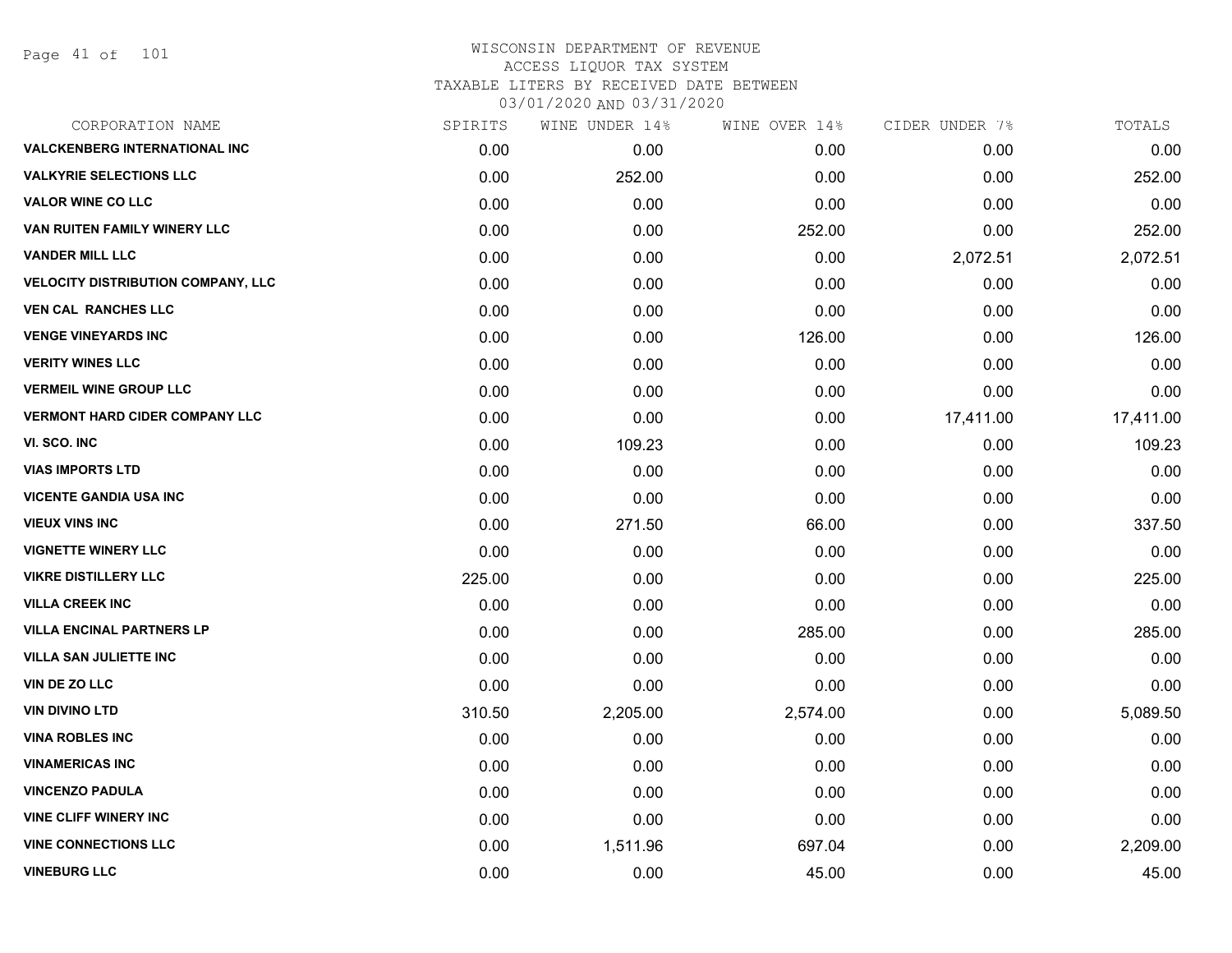Page 42 of 101

| CORPORATION NAME                       | SPIRITS   | WINE UNDER 14% | WINE OVER 14% | CIDER UNDER 7% | TOTALS      |
|----------------------------------------|-----------|----------------|---------------|----------------|-------------|
| <b>VINEYARD 29 LLC</b>                 | 0.00      | 0.00           | 0.00          | 0.00           | 0.00        |
| <b>VINEYARD BRANDS LLC</b>             | 0.00      | 2,221.75       | 126.00        | 0.00           | 2,347.75    |
| VINO DEL SOL INC                       | 0.00      | 1,449.00       | 144.00        | 0.00           | 1,593.00    |
| <b>VINO LOGICS CORPORATION</b>         | 0.00      | 126.00         | 0.00          | 0.00           | 126.00      |
| <b>VINO.COM LLC</b>                    | 90.00     | 522.00         | 140.00        | 644.00         | 1,396.00    |
| <b>VINOANDES LLC</b>                   | 0.00      | 0.00           | 0.00          | 0.00           | 0.00        |
| <b>VINOVIA WINE GROUP INC</b>          | 0.00      | 0.00           | 0.00          | 0.00           | 0.00        |
| <b>VINTAGE '59 IMPORTS LLC</b>         | 0.00      | 0.00           | 0.00          | 0.00           | 0.00        |
| <b>VINTAGE POINT LLC</b>               | 0.00      | 0.00           | 63.00         | 0.00           | 63.00       |
| <b>VINTAGE WINE ESTATES, INC.</b>      | 0.00      | 2,047.50       | 1,557.00      | 0.00           | 3,604.50    |
| <b>VINTURE WINE COMPANY LLC</b>        | 0.00      | 0.00           | 90.00         | 0.00           | 90.00       |
| <b>VINTUS LLC</b>                      | 0.00      | 0.00           | 0.00          | 0.00           | 0.00        |
| <b>VISION WINE &amp; SPIRITS LLC</b>   | 0.00      | 81.00          | 0.00          | 0.00           | 81.00       |
| <b>VITANI SPIRITS LLC</b>              | 0.00      | 0.00           | 0.00          | 0.00           | 0.00        |
| <b>VOLIO VINO IMPORTS, INC.</b>        | 0.00      | 0.00           | 0.00          | 0.00           | 0.00        |
| <b>VOTTO VINES IMPORTING INC</b>       | 0.00      | 0.00           | 0.00          | 0.00           | 0.00        |
| <b>VTPR INC</b>                        | 0.00      | 0.00           | 0.00          | 0.00           | 0.00        |
| <b>W J DEUTSCH &amp; SONS LTD</b>      | 10,326.30 | 114,869.06     | 10,876.88     | 0.00           | 136,072.24  |
| <b>WAGNER WINE COMPANY LLC</b>         | 0.00      | 10,206.00      | 12,141.00     | 0.00           | 22,347.00   |
| <b>WAGNER WINERY LLC</b>               | 0.00      | 0.00           | 0.00          | 0.00           | 0.00        |
| <b>WALTER NOVOSEL</b>                  | 0.00      | 0.00           | 0.00          | 0.00           | 0.00        |
| <b>WEBSTER BARNES LLC</b>              | 0.00      | 0.00           | 0.00          | 0.00           | 0.00        |
| <b>WEIBEL INCORPORATED</b>             | 0.00      | 0.00           | 0.00          | 0.00           | 0.00        |
| <b>WEIN BAUER INC</b>                  | 1,005.28  | $-8,419.67$    | 0.00          | 0.00           | $-7,414.39$ |
| <b>WELL OILED WINE COMPANY LLC</b>     | 0.00      | 0.00           | 0.00          | 0.00           | 0.00        |
| <b>WEST COAST WINE PARTNERS LLC</b>    | 0.00      | 0.00           | 0.00          | 0.00           | 0.00        |
| <b>WEST MICHIGAN RUM COMPANY, LLC</b>  | 0.00      | 0.00           | 0.00          | 0.00           | 0.00        |
| <b>WESTERN SPIRITS BEVERAGE CO LLC</b> | 4,410.00  | 0.00           | 0.00          | 0.00           | 4,410.00    |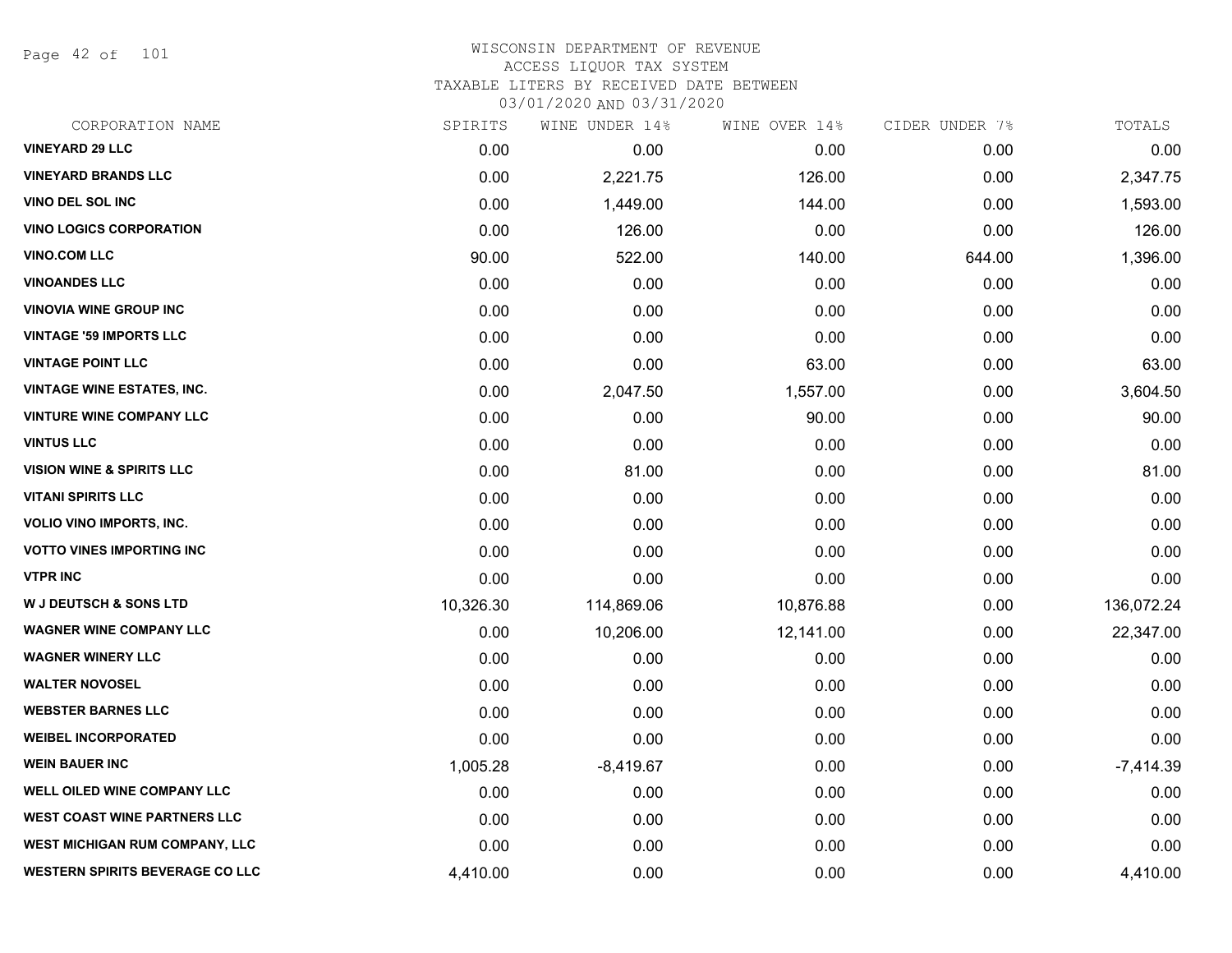Page 43 of 101

# WISCONSIN DEPARTMENT OF REVENUE ACCESS LIQUOR TAX SYSTEM TAXABLE LITERS BY RECEIVED DATE BETWEEN

| CORPORATION NAME                               | SPIRITS  | WINE UNDER 14% | WINE OVER 14% | CIDER UNDER 7% | TOTALS   |
|------------------------------------------------|----------|----------------|---------------|----------------|----------|
| <b>WEYGANDT-METZLER IMPORTING LTD</b>          | 0.00     | 0.00           | 0.00          | 0.00           | 0.00     |
| <b>WHISKEY ACRES DISTILLING CO</b>             | 0.00     | 0.00           | 0.00          | 0.00           | 0.00     |
| WHYTE AND MACKAY (AMERICAS) LIMITED LLC        | 0.00     | 0.00           | 0.00          | 0.00           | 0.00     |
| <b>WI INC</b>                                  | 22.50    | 837.00         | 0.00          | 0.00           | 859.50   |
| <b>WILD AGAVE IMPORTS LLC</b>                  | 0.00     | 0.00           | 0.00          | 0.00           | 0.00     |
| <b>WILLAMETTE VALLEY VINEYARDS INC</b>         | 0.00     | 1,197.00       | 0.00          | 0.00           | 1,197.00 |
| <b>WILLIAM GRANT &amp; SONS INC</b>            | 5,643.00 | 0.00           | 0.00          | 0.00           | 5,643.00 |
| <b>WILLIAM P KNUTTEL</b>                       | 0.00     | 0.00           | 0.00          | 0.00           | 0.00     |
| <b>WILLIAM PRICE III</b>                       | 0.00     | 0.00           | 0.00          | 0.00           | 0.00     |
| <b>WILLIAM T HOLLORAN</b>                      | 0.00     | 0.00           | 0.00          | 0.00           | 0.00     |
| <b>WILLIAM TIMOTHY EDWARDS</b>                 | 0.00     | 0.00           | 0.00          | 0.00           | 0.00     |
| <b>WILLIAM WOLF BRAND LLC</b>                  | 0.00     | 0.00           | 0.00          | 0.00           | 0.00     |
| <b>WILLIAM WOODRUFF</b>                        | 0.00     | 0.00           | 0.00          | 0.00           | 0.00     |
| <b>WILLIAMS &amp; SELYEM LLC</b>               | 0.00     | 0.00           | 0.00          | 0.00           | 0.00     |
| <b>WILSON CREEK WINERY &amp; VINEYARDS INC</b> | 0.00     | 0.00           | 0.00          | 0.00           | 0.00     |
| <b>WILSON DANIELS LLC</b>                      | 0.00     | 8,768.25       | 391.50        | 0.00           | 9,159.75 |
| <b>WINE BRIDGE IMPORTS INC</b>                 | 0.00     | 0.00           | 0.00          | 0.00           | 0.00     |
| <b>WINE COUNTRY INTERNATIONAL INC.</b>         | 0.00     | 0.00           | 0.00          | 0.00           | 0.00     |
| <b>WINE CREEK LLC</b>                          | 0.00     | 0.00           | 0.00          | 0.00           | 0.00     |
| <b>WINE HOOLIGANS LLC</b>                      | 0.00     | 1,953.00       | 1,350.00      | 0.00           | 3,303.00 |
| <b>WINE SPOTS CELLARS, INC</b>                 | 0.00     | 0.00           | 0.00          | 0.00           | 0.00     |
| <b>WINE WINE SITUATION LLC</b>                 | 0.00     | 0.00           | 0.00          | 0.00           | 0.00     |
| <b>WINEHAVEN INC</b>                           | 0.00     | 0.00           | 0.00          | 0.00           | 0.00     |
| <b>WINEPLAYGROUND.COM INC</b>                  | 0.00     | 0.00           | 0.00          | 0.00           | 0.00     |
| <b>WINERIES &amp; SELECT PRODUCTS LLC</b>      | 0.00     | 288.00         | 279.00        | 0.00           | 567.00   |
| <b>WINERY EXCHANGE, INC.</b>                   | 0.00     | 8,703.00       | 846.00        | 0.00           | 9,549.00 |
| <b>WINES OF FRANCE INC</b>                     | 0.00     | 0.00           | 0.00          | 0.00           | 0.00     |
| <b>WINES UNLIMITED INC</b>                     | 0.00     | 504.00         | 0.00          | 0.00           | 504.00   |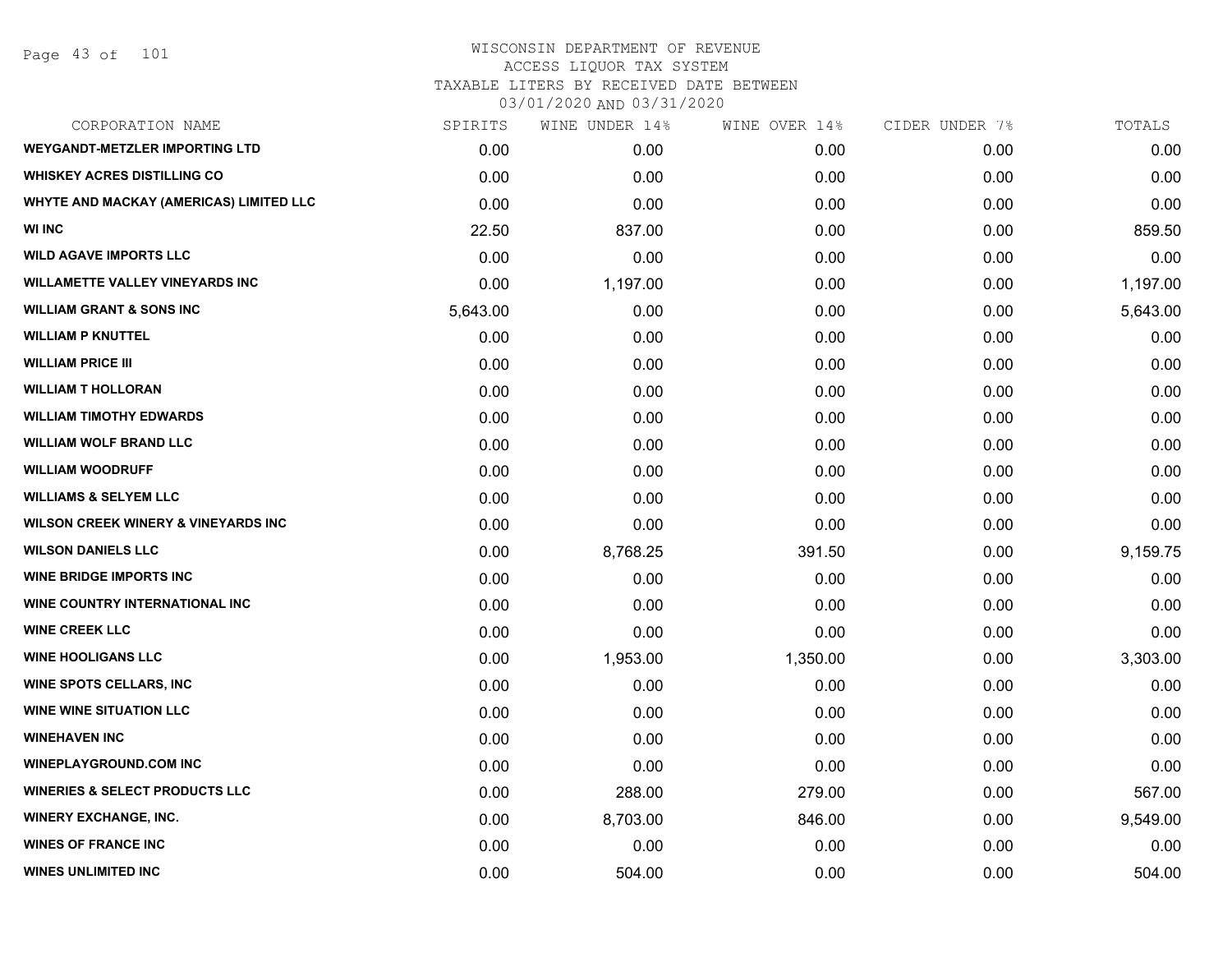Page 44 of 101

#### WISCONSIN DEPARTMENT OF REVENUE ACCESS LIQUOR TAX SYSTEM

TAXABLE LITERS BY RECEIVED DATE BETWEEN

| CORPORATION NAME                       | SPIRITS      | UNDER 14%<br>WINE | WINE OVER 14% | CIDER UNDER 7% | TOTALS       |
|----------------------------------------|--------------|-------------------|---------------|----------------|--------------|
| <b>WINESELLERS LTD</b>                 | 0.00         | 7,334.00          | 30.00         | 0.00           | 7,364.00     |
| <b>WINNESHIEK WILDBERRY WINERY LLC</b> | 0.00         | 0.00              | 0.00          | 0.00           | 0.00         |
| <b>WISD LLC</b>                        | 0.00         | 63.00             | 549.00        | 0.00           | 612.00       |
| <b>WOLFFER ESTATE VINEYARDS INC</b>    | 0.00         | 0.00              | 0.00          | 0.00           | 0.00         |
| <b>WOODSON WINES LLC</b>               | 0.00         | 0.00              | 0.00          | 0.00           | 0.00         |
| <b>WOOLER BRANDS INC</b>               | 0.00         | 0.00              | 0.00          | 0.00           | 0.00         |
| <b>WORLD TRAVELER IMPORTS LLC</b>      | 0.00         | 504.00            | 0.00          | 0.00           | 504.00       |
| <b>WORLDWIDE CELLARS INC</b>           | 0.00         | 442.50            | 54.00         | 0.00           | 496.50       |
| <b>WRS CO. LLC</b>                     | 0.00         | 0.00              | 0.00          | 0.00           | 0.00         |
| XXX DISTILLERY, LLC                    | 0.00         | 0.00              | 0.00          | 0.00           | 0.00         |
| YAEGAKI CORPORATION OF USA             | 0.00         | 225.00            | 169.20        | 0.00           | 394.20       |
| YORKVILLE CELLARS INC                  | 0.00         | 0.00              | 0.00          | 0.00           | 0.00         |
| YOUNTVILLE WINE IMPORTS LLC            | 0.00         | 0.00              | 0.00          | 0.00           | 0.00         |
| <b>ZACH HOLLINGSWORTH</b>              | 0.00         | 0.00              | 0.00          | 0.00           | 0.00         |
| <b>ZD WINES LLC</b>                    | 0.00         | 51.75             | 2.38          | 0.00           | 54.13        |
| <b>ZEILER SPIRITS LLC</b>              | 0.00         | 0.00              | 0.00          | 0.00           | 0.00         |
| <b>ZONIN USA INC</b>                   | 0.00         | 19,654.70         | 202.50        | 0.00           | 19,857.20    |
| TOTAL LITERS FOR 3/31/2020             | 3,480,551.01 | 2,924,697.75      | 281,018.50    | 159,649.74     | 6,845,917.00 |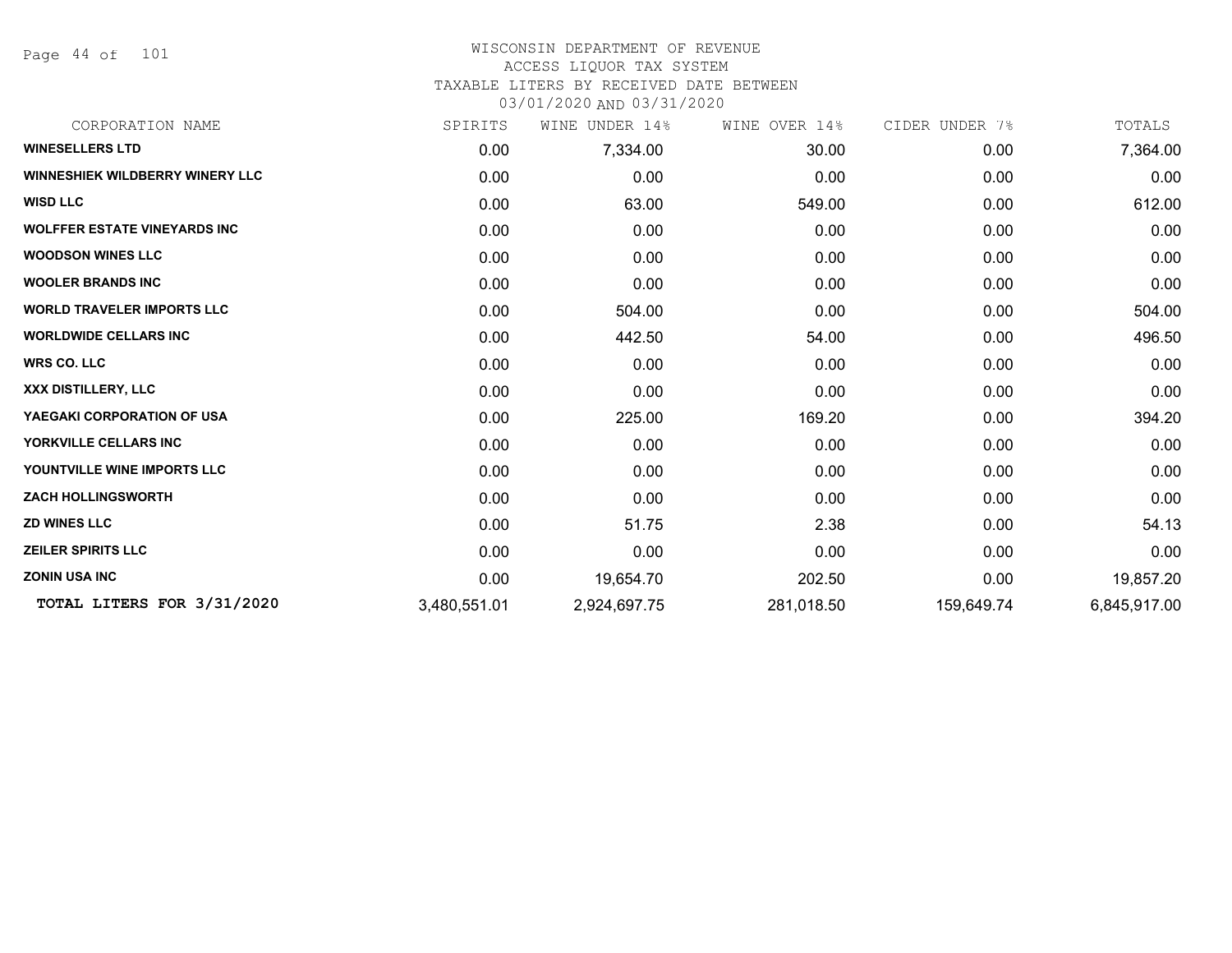Page 45 of 101

# WISCONSIN DEPARTMENT OF REVENUE ACCESS LIQUOR TAX SYSTEM TAXABLE LITERS BY RECEIVED DATE BETWEEN 03/01/2020 AND 03/31/2020

CORPORATION NAME SPIRITS WINE UNDER 14% WINE OVER 14% CIDER UNDER 7% TOTALS

# **IN STATE WHOLESALER (W)**

| <b>1848 DISTRIBUTING COMPANY, LLC</b>       | 0.00       | 0.00      | 0.00 | 0.00 | 0.00       |
|---------------------------------------------|------------|-----------|------|------|------------|
| ALLSTATE LIQUOR & WINE COMPANY, INC.        | 0.00       | 0.00      | 0.00 | 0.00 | 0.00       |
| <b>AVA WINE &amp; SPIRITS LLC</b>           | 0.00       | 0.00      | 0.00 | 0.00 | 0.00       |
| <b>BADGER DISTRIBUTING OF MILWAUKEE LLC</b> | 0.00       | 0.00      | 0.00 | 0.00 | 0.00       |
| <b>BADGER LIQUOR CO. INC.</b>               | 100,827.45 | 33,870.29 | 0.00 | 0.00 | 134,697.74 |
| <b>BADGER STATE WINERY COOPERATIVE</b>      | 0.00       | 0.00      | 0.00 | 0.00 | 0.00       |
| <b>BADGER WINE &amp; SPIRITS LLC</b>        | 0.00       | 0.00      | 0.00 | 0.00 | 0.00       |
| BEECHWOOD DISTRIBUTORS, INC.                | 0.00       | 0.00      | 0.00 | 0.00 | 0.00       |
| BEER CAPITOL DISTRIBUTING LLC               | 0.00       | 0.00      | 0.00 | 0.00 | 0.00       |
| <b>BILJANA KLATT</b>                        | 0.00       | 0.00      | 0.00 | 0.00 | 0.00       |
| BILL'S DISTRIBUTING, LTD.                   | 0.00       | 0.00      | 0.00 | 0.00 | 0.00       |
| <b>BRANT T NEHMER</b>                       | 0.00       | 0.00      | 0.00 | 0.00 | 0.00       |
| <b>BREAKTHRU BEVERAGE GROUP LLC</b>         | 0.00       | 0.00      | 0.00 | 0.00 | 0.00       |
| <b>BREAKTHRU BEVERAGE GROUP LLC</b>         | 0.00       | 0.00      | 0.00 | 0.00 | 0.00       |
| <b>C.J.W., INC.</b>                         | 0.00       | 0.00      | 0.00 | 0.00 | 0.00       |
| <b>CAPITOL-HUSTING COMPANY, INC.</b>        | 27,958.50  | 64,060.56 | 0.00 | 0.00 | 92,019.06  |
| <b>CHAS A BERNICK INC</b>                   | 0.00       | 0.00      | 0.00 | 0.00 | 0.00       |
| <b>CHRISTY SMITH</b>                        | 0.00       | 0.00      | 0.00 | 0.00 | 0.00       |
| <b>CHROMATIC WINE COMPANY LLC</b>           | 0.00       | 0.00      | 0.00 | 0.00 | 0.00       |
| DE PERE LIQUOR CO LLC                       | 0.00       | 0.00      | 0.00 | 0.00 | 0.00       |
| <b>DEAN DISTRIBUTING, INC.</b>              | 0.00       | 0.00      | 0.00 | 0.00 | 0.00       |
| <b>DEAN DISTRIBUTING, INC.</b>              | 0.00       | 0.00      | 0.00 | 0.00 | 0.00       |
| DEWITT CHURCH GOODS, INC.                   | 0.00       | 0.00      | 0.00 | 0.00 | 0.00       |
| <b>DILLON M OLSON</b>                       | 0.00       | 0.00      | 0.00 | 0.00 | 0.00       |
| <b>DIONYSUS DISTRIBUTORS, LLC</b>           | 0.00       | 0.00      | 0.00 | 0.00 | 0.00       |
| <b>FABIANO BROTHERS - WISCONSIN LLC</b>     | 0.00       | 0.00      | 0.00 | 0.00 | 0.00       |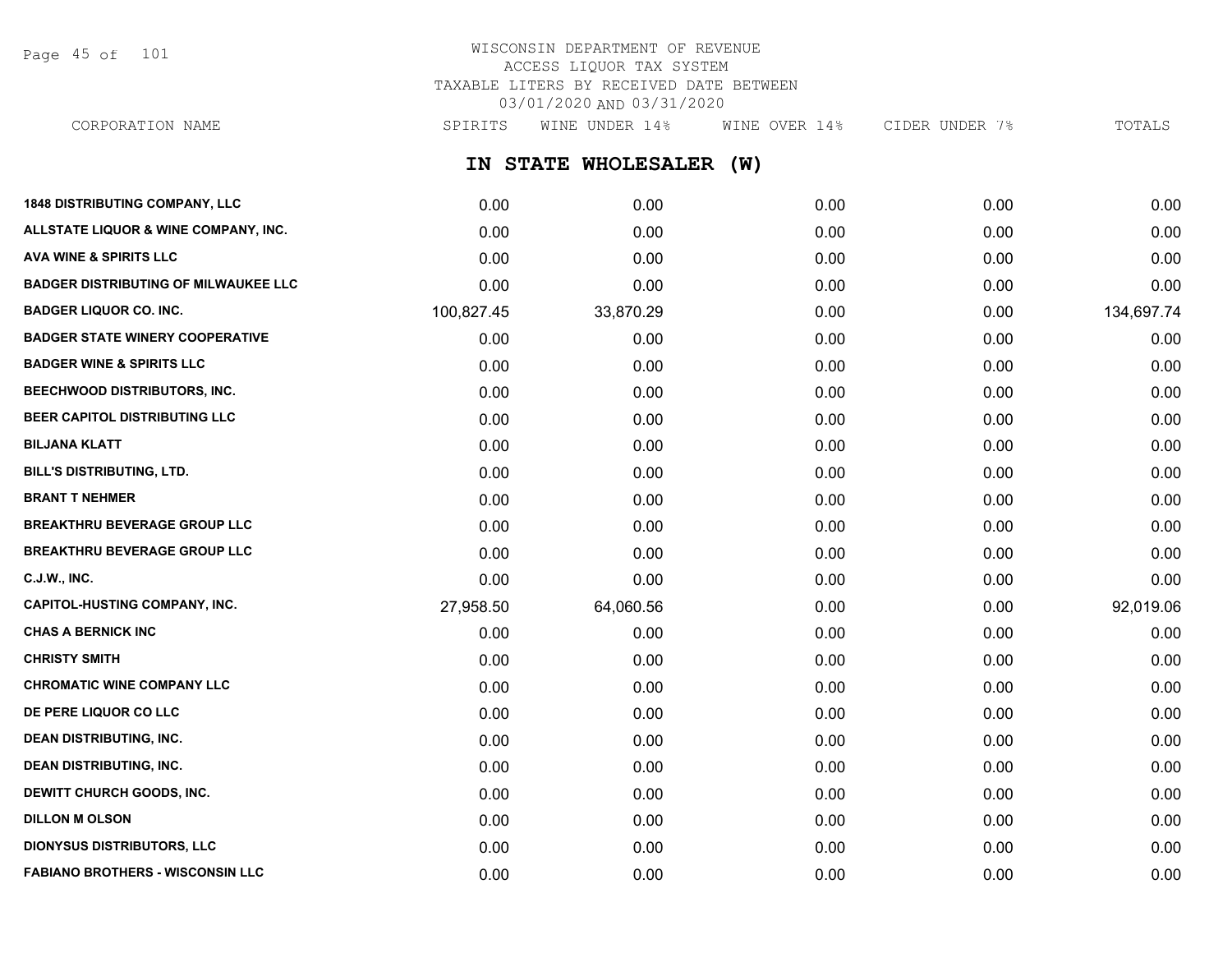Page 46 of 101

| SPIRITS | WINE UNDER 14% | WINE OVER 14% | CIDER UNDER 7% | TOTALS      |
|---------|----------------|---------------|----------------|-------------|
| 0.00    | 0.00           | 0.00          | 0.00           | 0.00        |
| 0.00    | 0.00           | 0.00          | 0.00           | 0.00        |
| 0.00    | 0.00           | 0.00          | 0.00           | 0.00        |
| 0.00    | 0.00           | 0.00          | 0.00           | 0.00        |
| 0.00    | 0.00           | 0.00          | 0.00           | 0.00        |
| 0.00    | 11,311.94      | 0.00          | 0.00           | 11,311.94   |
| 0.00    | 0.00           | 0.00          | 0.00           | 0.00        |
| 0.00    | 0.00           | 0.00          | 0.00           | 0.00        |
| 0.00    | 0.00           | 0.00          | 0.00           | 0.00        |
| 0.00    | 0.00           | 0.00          | 0.00           | 0.00        |
| 0.00    | 0.00           | 0.00          | 0.00           | 0.00        |
| 0.00    | 0.00           | 0.00          | 0.00           | 0.00        |
| 0.00    | 0.00           | 0.00          | 0.00           | 0.00        |
| 0.00    | 58,698.00      | 0.00          | 0.00           | 58,698.00   |
| 0.00    | 29,565.00      | 0.00          | 0.00           | 29,565.00   |
| 0.00    | 68,310.00      | 0.00          | 0.00           | 68,310.00   |
| 0.00    | 0.00           | 0.00          | 0.00           | 0.00        |
| 0.00    | 0.00           | 0.00          | 0.00           | 0.00        |
| 0.00    | 0.00           | 0.00          | 0.00           | 0.00        |
| 0.00    | 0.00           | 0.00          | 0.00           | 0.00        |
| 0.00    | 0.00           | 0.00          | 0.00           | 0.00        |
| 0.00    | 0.00           | 0.00          | 0.00           | 0.00        |
| 0.00    | 60.00          | 0.00          | 0.00           | 60.00       |
| 0.00    | 0.00           | 0.00          | 0.00           | 0.00        |
| 0.00    | $-1,017.00$    | 0.00          | 0.00           | $-1,017.00$ |
| 0.00    | 7,704.00       | 0.00          | 0.00           | 7,704.00    |
| 0.00    | 0.00           | 0.00          | 0.00           | 0.00        |
| 0.00    | 0.00           | 0.00          | 0.00           | 0.00        |
|         |                |               |                |             |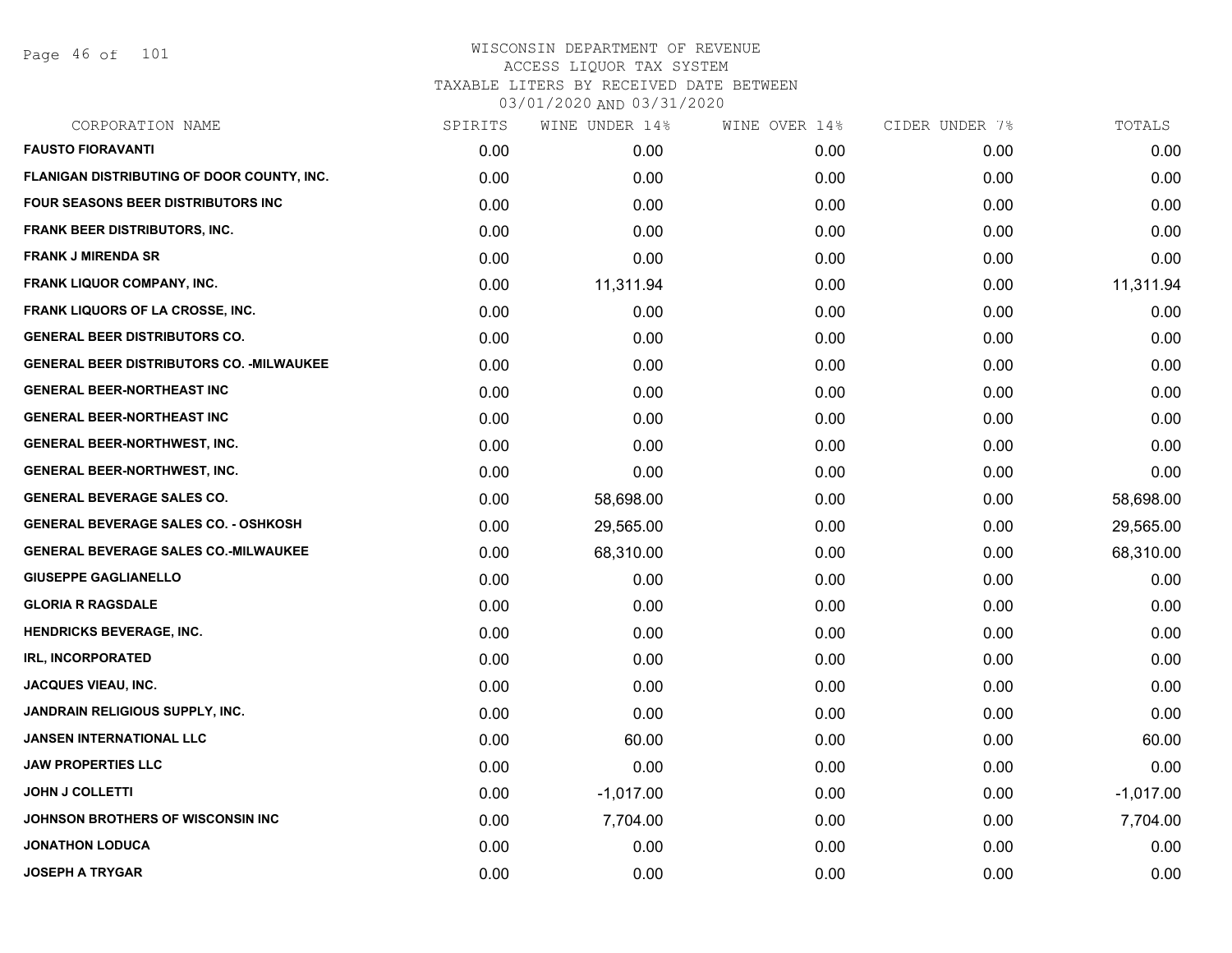Page 47 of 101

| CORPORATION NAME                         | SPIRITS  | WINE UNDER 14% | WINE OVER 14% | CIDER UNDER 7% | TOTALS    |
|------------------------------------------|----------|----------------|---------------|----------------|-----------|
| <b>JOYVINE LLC</b>                       | 0.00     | 0.00           | 0.00          | 0.00           | 0.00      |
| KAY BEER DISTRIBUTING, INC.              | 0.00     | 0.00           | 0.00          | 0.00           | 0.00      |
| <b>KRH ENTERPRISES, LLC</b>              | 0.00     | 0.00           | 0.00          | 0.00           | 0.00      |
| LA CROSSE BEVERAGE LLC                   | 0.00     | 0.00           | 0.00          | 0.00           | 0.00      |
| <b>LARRY'S DISTRIBUTING CO., INC.</b>    | 0.00     | 0.00           | 0.00          | 0.00           | 0.00      |
| LEE BEVERAGE OF WISCONSIN LLC            | 0.00     | 0.00           | 0.00          | 0.00           | 0.00      |
| LEE BEVERAGE OF WISCONSIN LLC            | 0.00     | 0.00           | 0.00          | 0.00           | 0.00      |
| LEE BEVERAGE-CIDERS WINES & SPIRITS LLC  | 0.00     | 0.00           | 0.00          | 0.00           | 0.00      |
| <b>L'EFT BANK WINE COMPANY LIMITED</b>   | 0.00     | 18,801.00      | 1,143.00      | 0.00           | 19,944.00 |
| LIB DIB, LLC                             | 0.00     | 0.00           | 0.00          | 0.00           | 0.00      |
| LO DUCA BROS., INC.                      | 0.00     | $-792.00$      | 0.00          | 0.00           | $-792.00$ |
| <b>LORI SCOTT</b>                        | 0.00     | 0.00           | 0.00          | 0.00           | 0.00      |
| LOS ALTOS AGAVE DISTRIBUTOR INC          | 0.00     | 0.00           | 0.00          | 0.00           | 0.00      |
| <b>LOVINO LLC</b>                        | 0.00     | 0.00           | 0.00          | 0.00           | 0.00      |
| <b>LYNDA MALMBERG</b>                    | 0.00     | 0.00           | 0.00          | 0.00           | 0.00      |
| <b>M SHIRAZ LLC</b>                      | 0.00     | 0.00           | 0.00          | 0.00           | 0.00      |
| <b>MICCA HUTCHINS</b>                    | 0.00     | 0.00           | 0.00          | 0.00           | 0.00      |
| <b>MICHAEL G ANSAY</b>                   | 0.00     | 342.00         | 0.00          | 394.24         | 736.24    |
| <b>MICHAEL LENTINO</b>                   | 0.00     | 0.00           | 0.00          | 0.00           | 0.00      |
| <b>MIDWEST SALES &amp; SERVICE, INC.</b> | 0.00     | 0.00           | 0.00          | 0.00           | 0.00      |
| <b>NOELKE DISTRIBUTORS, INC.</b>         | 0.00     | 0.00           | 0.00          | 0.00           | 0.00      |
| <b>NOUVEAU VENTURES LLC</b>              | $-31.80$ | 0.00           | 0.00          | 0.00           | $-31.80$  |
| OTT SCHWEITZER DISTRIBUTORSHIP, INC.     | 0.00     | 0.00           | 0.00          | 0.00           | 0.00      |
| <b>PARK RIDGE DISTRIBUTING, INC.</b>     | 0.00     | 0.00           | 0.00          | 0.00           | 0.00      |
| PEHLER DISTRIBUTING, INC.                | 0.00     | 0.00           | 0.00          | 0.00           | 0.00      |
| PHILLIPS DISTRIBUTING CORPORATION        | 0.00     | 0.00           | 0.00          | 0.00           | 0.00      |
| PHILLIPS WINE COMPANY                    | 0.00     | 0.00           | 0.00          | 0.00           | 0.00      |
| PURE WINE WISCONSIN INC                  | 0.00     | 0.00           | 0.00          | 0.00           | 0.00      |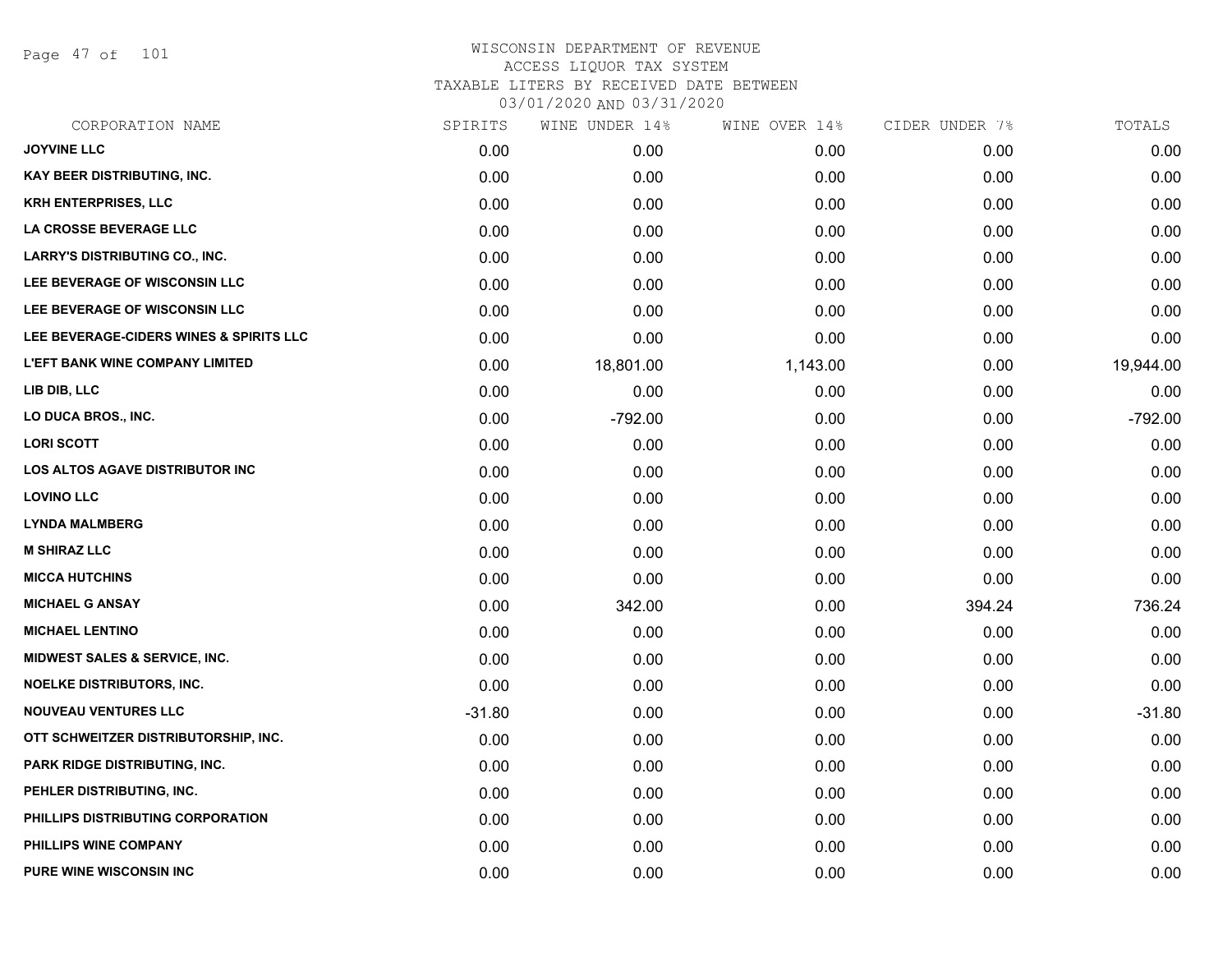Page 48 of 101

| CORPORATION NAME                        | SPIRITS | WINE UNDER 14% | WINE OVER 14% | CIDER UNDER 7% | TOTALS      |
|-----------------------------------------|---------|----------------|---------------|----------------|-------------|
| <b>PURPLE FEET WINES, LLC</b>           | 0.00    | 0.00           | 0.00          | 0.00           | 0.00        |
| <b>PVD ENTERPRISES LLC</b>              | 0.00    | 0.00           | 0.00          | 0.00           | 0.00        |
| <b>RATAS WHOLESALE LIQUOR COMPANY</b>   | 0.00    | 0.00           | 0.00          | 0.00           | 0.00        |
| S. & S. DISTRIBUTING, INC.              | 0.00    | 0.00           | 0.00          | 0.00           | 0.00        |
| S. & S. DISTRIBUTING, INC.              | 0.00    | 0.00           | 0.00          | 0.00           | 0.00        |
| <b>SALIM M SHAMMO</b>                   | 0.00    | 0.00           | 0.00          | 0.00           | 0.00        |
| SARATOGA LIQUOR CO., INC.               | 0.00    | 0.00           | 0.00          | 0.00           | 0.00        |
| <b>SMALL LOT WINE WI, INC.</b>          | 0.00    | $-2,864.25$    | $-623.25$     | 0.00           | $-3,487.50$ |
| <b>SP3 LLC</b>                          | 0.00    | 0.00           | 0.00          | 0.00           | 0.00        |
| <b>SUPERIOR BEVERAGES LLC</b>           | 0.00    | 0.00           | 0.00          | 0.00           | 0.00        |
| T.H. STEMPER COMPANY, INC.              | 0.00    | 0.00           | 0.00          | 0.00           | 0.00        |
| <b>TIMOTHY REILLY SR</b>                | 0.00    | 0.00           | 0.00          | 0.00           | 0.00        |
| TJ INTERNATIONAL LTD                    | 0.00    | 0.00           | 0.00          | 0.00           | 0.00        |
| <b>TORI-VERDI GROUP LLC</b>             | 0.00    | 0.00           | 0.00          | 0.00           | 0.00        |
| TRANSNATIONAL ENTERPRISES, INCORPORATED | 0.00    | 0.00           | 0.00          | 0.00           | 0.00        |
| TRIANGLE DISTRIBUTING COMPANY, INC.     | 0.00    | 0.00           | 0.00          | 0.00           | 0.00        |
| <b>TRI-MART COMPANY LLC</b>             | 0.00    | 0.00           | 0.00          | 0.00           | 0.00        |
| VINO VERITAS, LTD.                      | 0.00    | 270.00         | 1,026.00      | 0.00           | 1,296.00    |
| <b>WDI LLC</b>                          | 0.00    | 0.00           | 0.00          | 0.00           | 0.00        |
| <b>WDI LLC</b>                          | 0.00    | 0.00           | 0.00          | 0.00           | 0.00        |
| <b>WILLIAM D HANSEN</b>                 | 0.00    | 0.00           | 0.00          | 0.00           | 0.00        |
| <b>WISCONSIN DISTRIBUTORS EAST LLC</b>  | 0.00    | 0.00           | 0.00          | 0.00           | 0.00        |
| <b>WISCONSIN DISTRIBUTORS NORTH LLC</b> | 0.00    | 0.00           | 0.00          | 0.00           | 0.00        |
| <b>WISCONSIN DISTRIBUTORS SOUTH LLC</b> | 0.00    | 0.00           | 0.00          | 0.00           | 0.00        |
| <b>WISCONSIN WINE AND SPIRITS INC</b>   | 0.00    | 0.00           | 0.00          | 0.00           | 0.00        |
| <b>WISCONSIN WINERY CO-OP</b>           | 0.00    | 0.00           | 0.00          | 0.00           | 0.00        |
| <b>WOODFIELD DISTRIBUTION LLC</b>       | 0.00    | 0.00           | 0.00          | 0.00           | 0.00        |
| ZASTROW THE BEER MAN, INC.              | 0.00    | 0.00           | 0.00          | 0.00           | 0.00        |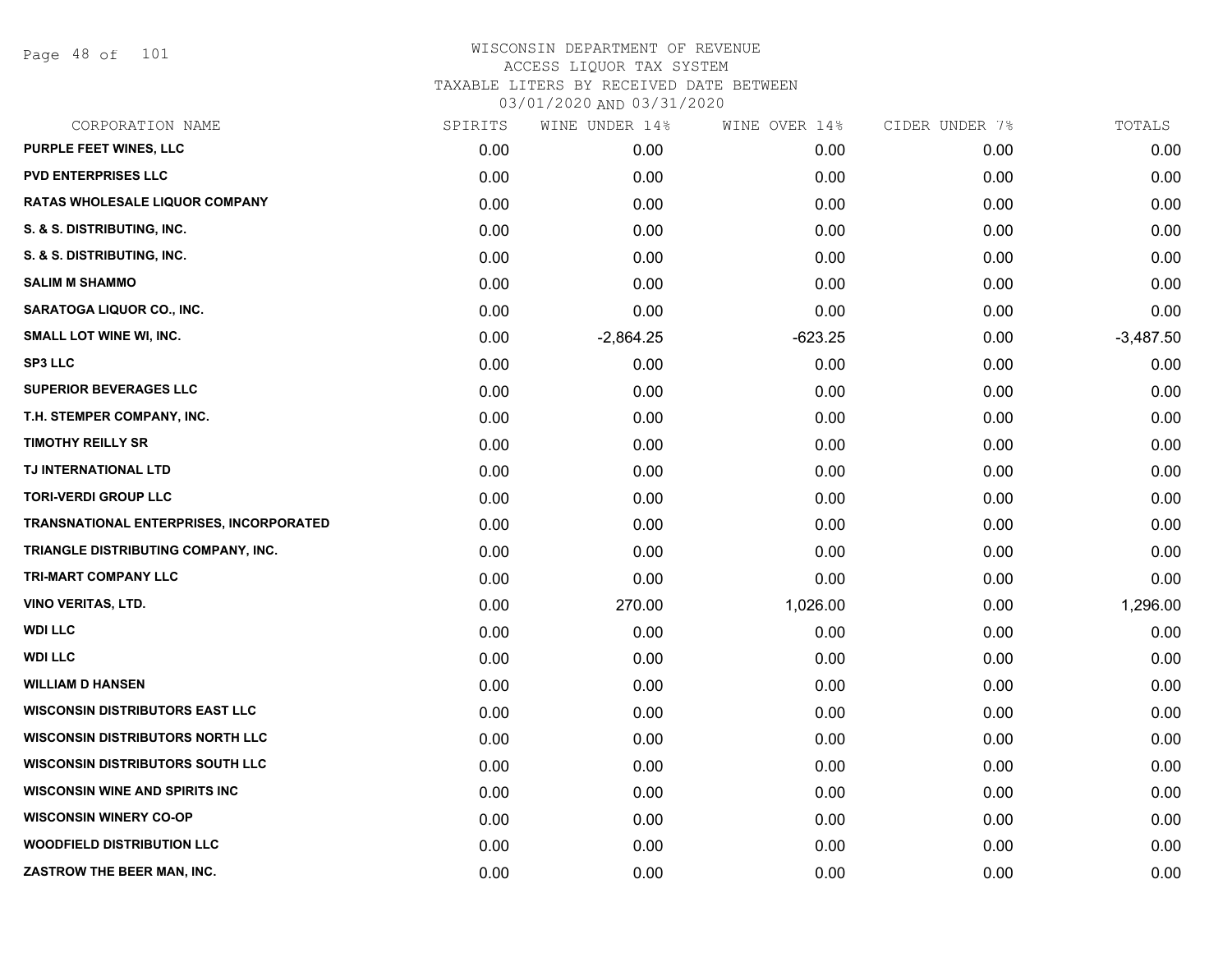Page 49 of 101

| CORPORATION NAME                  | SPIRITS    | WINE UNDER 14% | WINE OVER 14% | CIDER UNDER 7% | TOTALS     |  |  |
|-----------------------------------|------------|----------------|---------------|----------------|------------|--|--|
| <b>TOTAL LITERS FOR 3/31/2020</b> | 128,754.15 | 288,319.54     | .545.75       | 394.24         | 419,013.68 |  |  |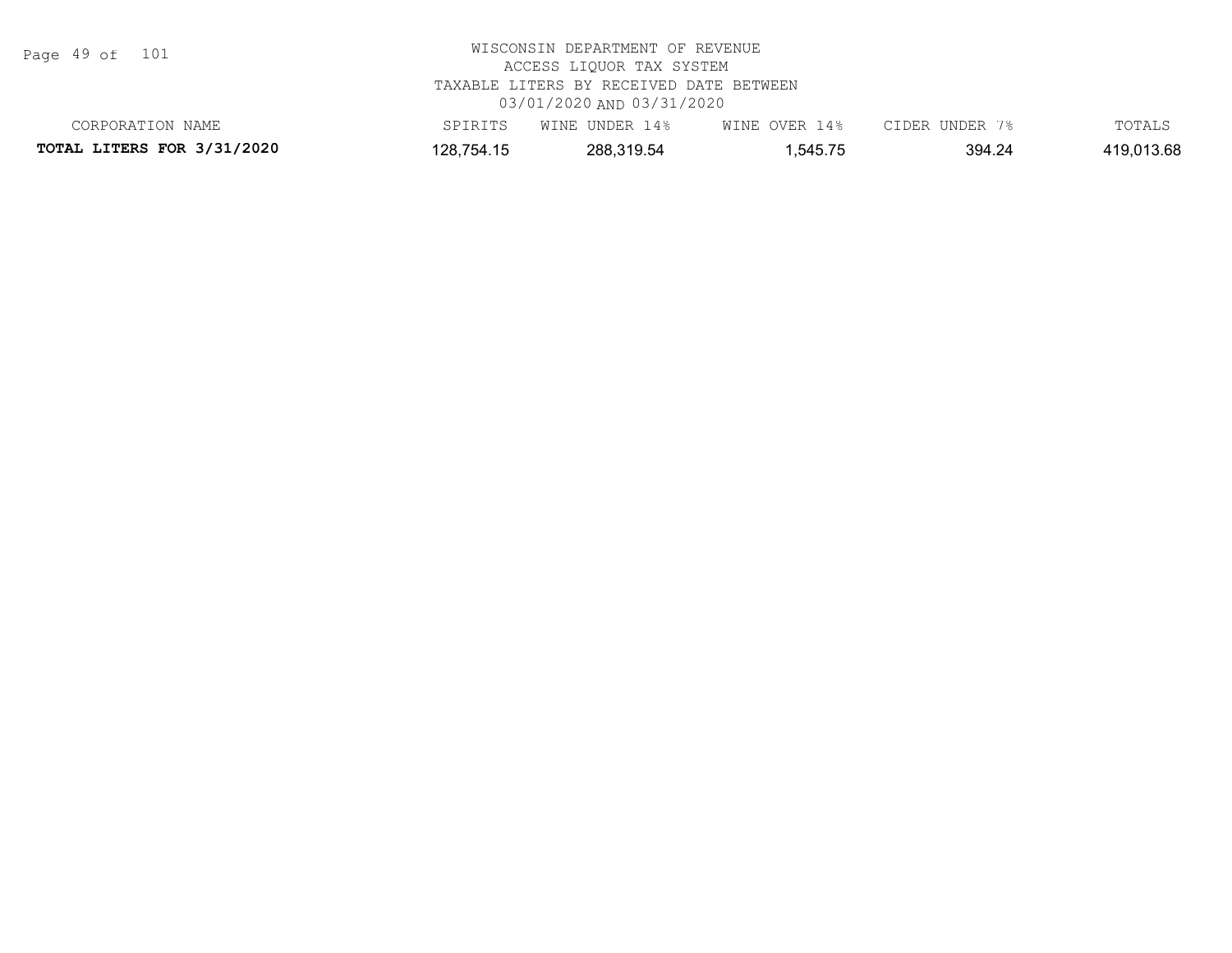Page 50 of 101

# WISCONSIN DEPARTMENT OF REVENUE ACCESS LIQUOR TAX SYSTEM TAXABLE LITERS BY RECEIVED DATE BETWEEN 03/01/2020 AND 03/31/2020

CORPORATION NAME SPIRITS WINE UNDER 14% WINE OVER 14% CIDER UNDER 7% TOTALS

**IN STATE MANUFACTURER (WM)**

| <b>45TH PARALLEL SPIRITS, LLC</b>         | 0.00      | 0.00   | 0.00 | 0.00 | 0.00      |
|-------------------------------------------|-----------|--------|------|------|-----------|
| ACE ETHANOL, LLC                          | 0.00      | 0.00   | 0.00 | 0.00 | 0.00      |
| <b>AEPPELTREOW INC</b>                    | 13.51     | 0.00   | 0.00 | 0.00 | 13.51     |
| ANGRY SPIRITS DISTILLING LLC              | 0.00      | 0.00   | 0.00 | 0.00 | 0.00      |
| <b>B &amp; E DISTILLERY INC.</b>          | 0.00      | 0.00   | 0.00 | 0.00 | 0.00      |
| <b>BRIAN SAMMONS</b>                      | 515.01    | 0.00   | 0.00 | 0.00 | 515.01    |
| <b>C &amp; N CORPORATION</b>              | 1,153.56  | 0.00   | 0.00 | 0.00 | 1,153.56  |
| <b>CENTRAL STANDARD LLC</b>               | 0.00      | 0.00   | 0.00 | 0.00 | 0.00      |
| <b>CENTRAL STANDARD LLC</b>               | 0.00      | 0.00   | 0.00 | 0.00 | 0.00      |
| CENTRAL TIME DISTILLERY AND WINERY, INC.  | 263.35    | 0.00   | 0.00 | 0.00 | 263.35    |
| CHIPPEWA RIVER DISTILLERY AND BREWERY LLC | 818.33    | 0.00   | 0.00 | 0.00 | 818.33    |
| <b>CLOVER MEADOW LLC</b>                  | 0.00      | 0.00   | 0.00 | 0.00 | 0.00      |
| <b>COPPER CROW DISTILLERY LLC</b>         | 423.09    | 0.00   | 0.00 | 0.00 | 423.09    |
| <b>CULLEN AND HARRISON LLC</b>            | 0.00      | 0.00   | 0.00 | 0.00 | 0.00      |
| <b>DANCING GOAT DISTILLERY, LLC</b>       | 0.00      | 0.00   | 0.00 | 0.00 | 0.00      |
| <b>DENNIS E ERB</b>                       | 0.00      | 0.00   | 0.00 | 0.00 | 0.00      |
| <b>DISTILLERY PARTNERS, LLC</b>           | 12,172.24 | 0.00   | 0.00 | 0.00 | 12,172.24 |
| DOG AND SHRUB DISTILLERY LLC              | 0.00      | 0.00   | 0.00 | 0.00 | 0.00      |
| <b>DOUNDRINS DISTILLING</b>               | 298.35    | 0.00   | 0.00 | 0.00 | 298.35    |
| DRIFTLESS GLEN DISTILLERY LLC             | 1,906.11  | 0.00   | 0.00 | 0.00 | 1,906.11  |
| <b>DRIFTLESS PURE LLC</b>                 | 1,629.75  | 0.00   | 0.00 | 0.00 | 1,629.75  |
| <b>EAGLE TRACE BREWING COMPANY LLC</b>    | 0.00      | 0.00   | 0.00 | 0.00 | 0.00      |
| <b>EMCO CHEMICAL DISTRIBUTORS, INC.</b>   | 0.00      | 0.00   | 0.00 | 0.00 | 0.00      |
| <b>FREDERICK QUANDT</b>                   | 0.00      | 596.20 | 0.00 | 0.00 | 596.20    |
| <b>GLOBAL UNIVERSAL SRL</b>               | 0.00      | 0.00   | 0.00 | 0.00 | 0.00      |
| <b>GRANT J VAN DRIEST</b>                 | 0.00      | 0.00   | 0.00 | 0.00 | 0.00      |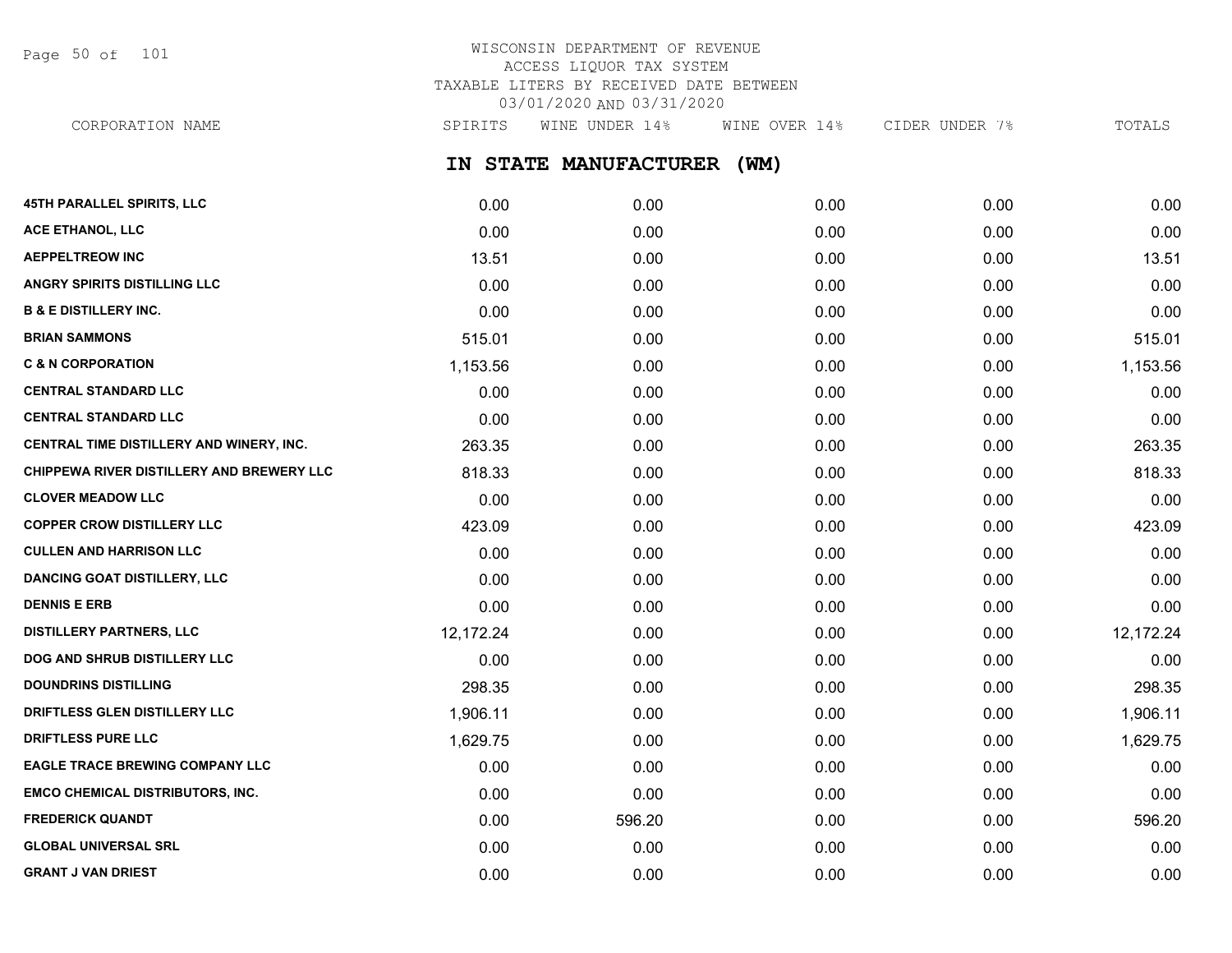Page 51 of 101

| CORPORATION NAME                             | SPIRITS  | WINE UNDER 14% | WINE OVER 14% | CIDER UNDER 7% | TOTALS   |
|----------------------------------------------|----------|----------------|---------------|----------------|----------|
| <b>GREAT LAKES DISTILLERY LLC</b>            | 0.00     | 0.00           | 0.00          | 0.00           | 0.00     |
| <b>HENDRICKS FAMILY DISTILLERY LLC</b>       | 253.85   | 0.00           | 0.00          | 0.00           | 253.85   |
| <b>HICKORY VIEW DISTILLERY LLC</b>           | 439.50   | 0.00           | 0.00          | 0.00           | 439.50   |
| INCIDER, INC.                                | 0.00     | 0.00           | 0.00          | 0.00           | 0.00     |
| <b>ISAAC SHOWAKI</b>                         | 0.00     | 0.00           | 0.00          | 0.00           | 0.00     |
| <b>JACKSON WINE LLC</b>                      | 0.00     | 495.02         | 16.50         | 0.00           | 511.52   |
| <b>JAMES PLOETZ</b>                          | 22.64    | 0.00           | 0.00          | 0.00           | 22.64    |
| <b>JARIN K GELHAR</b>                        | 94.26    | 0.00           | 0.00          | 0.00           | 94.26    |
| <b>JKLM DISTILLING PARTNERS LLC</b>          | 220.88   | 0.00           | 0.00          | 0.00           | 220.88   |
| <b>JOSEPH RETZER III</b>                     | 287.99   | 0.00           | 0.00          | 0.00           | 287.99   |
| <b>KATCHEVER &amp; CO LLC</b>                | 0.00     | 0.00           | 0.00          | 0.00           | 0.00     |
| <b>MATTHEW RICK</b>                          | 0.00     | 0.00           | 0.00          | 0.00           | 0.00     |
| <b>MEISENBURG BREWING AND DISTILLING LLC</b> | 0.00     | 0.00           | 0.00          | 0.00           | 0.00     |
| <b>MOLSON COORS BEVERAGE COMPANY USA LLC</b> | 0.00     | 0.00           | 0.00          | 0.00           | 0.00     |
| <b>NATHAN G GREENAWALT</b>                   | 293.98   | 0.00           | 0.00          | 911.34         | 1,205.32 |
| <b>NORTHERN WATERS DISTILLERY LLC</b>        | 551.23   | 0.00           | 0.00          | 0.00           | 551.23   |
| <b>PABST HOLDINGS LLC</b>                    | 0.00     | 0.00           | 0.00          | 0.00           | 0.00     |
| PERLICK DISTILLERY, LLC                      | 1,080.13 | 0.00           | 0.00          | 0.00           | 1,080.13 |
| <b>RIVER BEND VINEYARD &amp; WINERY LLC</b>  | 0.00     | 0.00           | 0.00          | 0.00           | 0.00     |
| <b>SENSIENT FLAVORS LLC</b>                  | 0.00     | 0.00           | 0.00          | 0.00           | 0.00     |
| <b>ST CROIX SPIRITS LLC</b>                  | 0.00     | 0.00           | 0.00          | 0.00           | 0.00     |
| ST MARY'S DISTILLARY LLC                     | 0.00     | 0.00           | 0.00          | 0.00           | 0.00     |
| STATE LINE DISTILLERY, LLC                   | 2,626.88 | 0.00           | 0.00          | 0.00           | 2,626.88 |
| <b>SUGAR RIVER DISTILLERY INC</b>            | 0.00     | 0.00           | 0.00          | 0.00           | 0.00     |
| THE NORTH WOODS DISTILLERY LLC               | 0.00     | 0.00           | 0.00          | 0.00           | 0.00     |
| <b>TWO TALL GUYS LLC</b>                     | 0.00     | 0.00           | 0.00          | 0.00           | 0.00     |
| WHITE WINTER WINERY INC                      | 0.00     | 0.00           | 0.00          | 0.00           | 0.00     |
| WOLLERSHEIM WINERY, INC.                     | 616.49   | 0.00           | 0.00          | 0.00           | 616.49   |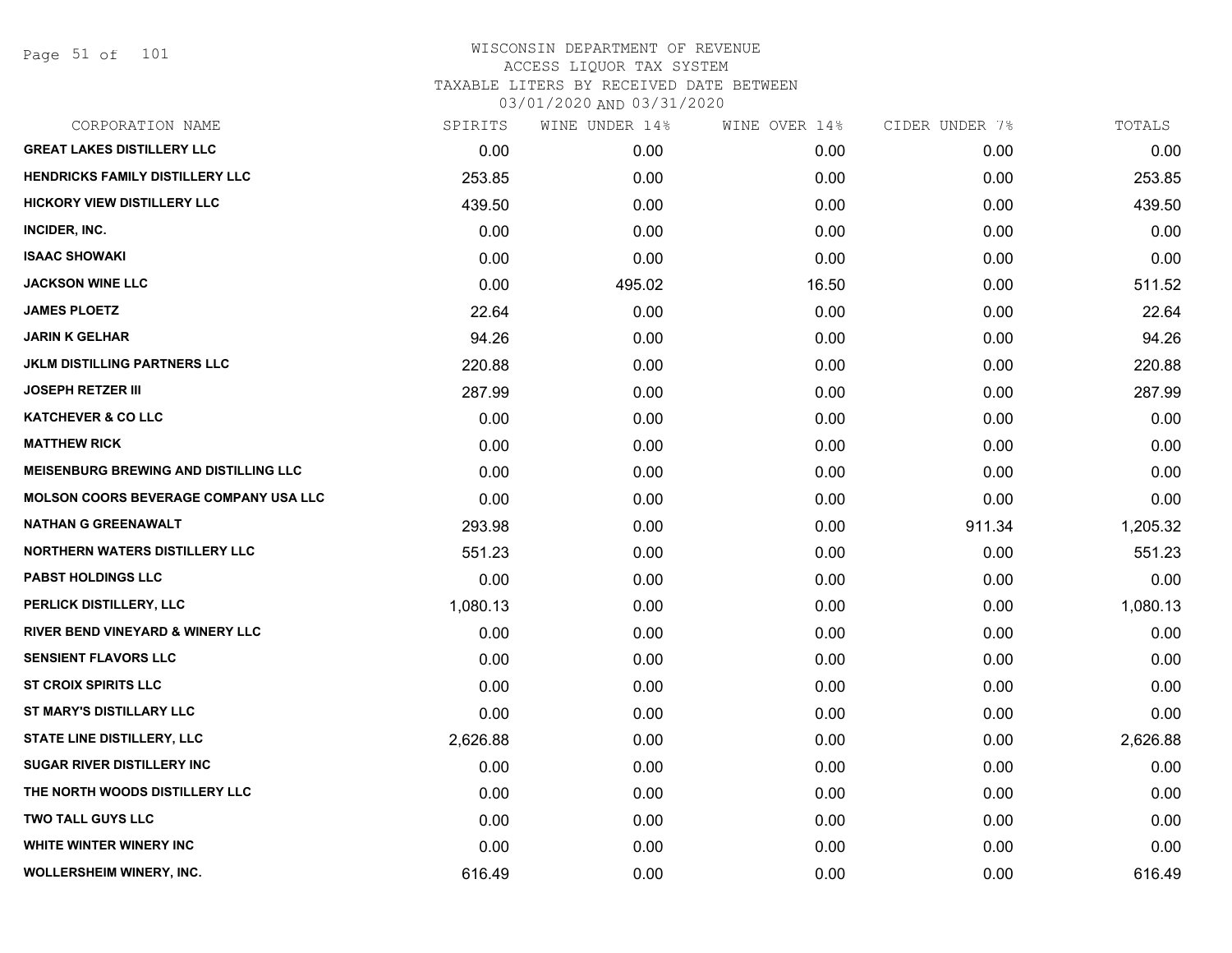Page 52 of 101

| CORPORATION NAME            | SPIRITS   | WINE UNDER 14% | WINE OVER 14% | CIDER UNDER 7% | TOTALS    |
|-----------------------------|-----------|----------------|---------------|----------------|-----------|
| YAHARA BAY DISTILLERS. INC. | 2,218.26  | 0.00           |               | 0.00           | 2,218.26  |
| TOTAL LITERS FOR 3/31/2020  | 27,899.39 | .091.22        | 16.50         | 911.34         | 29,918.45 |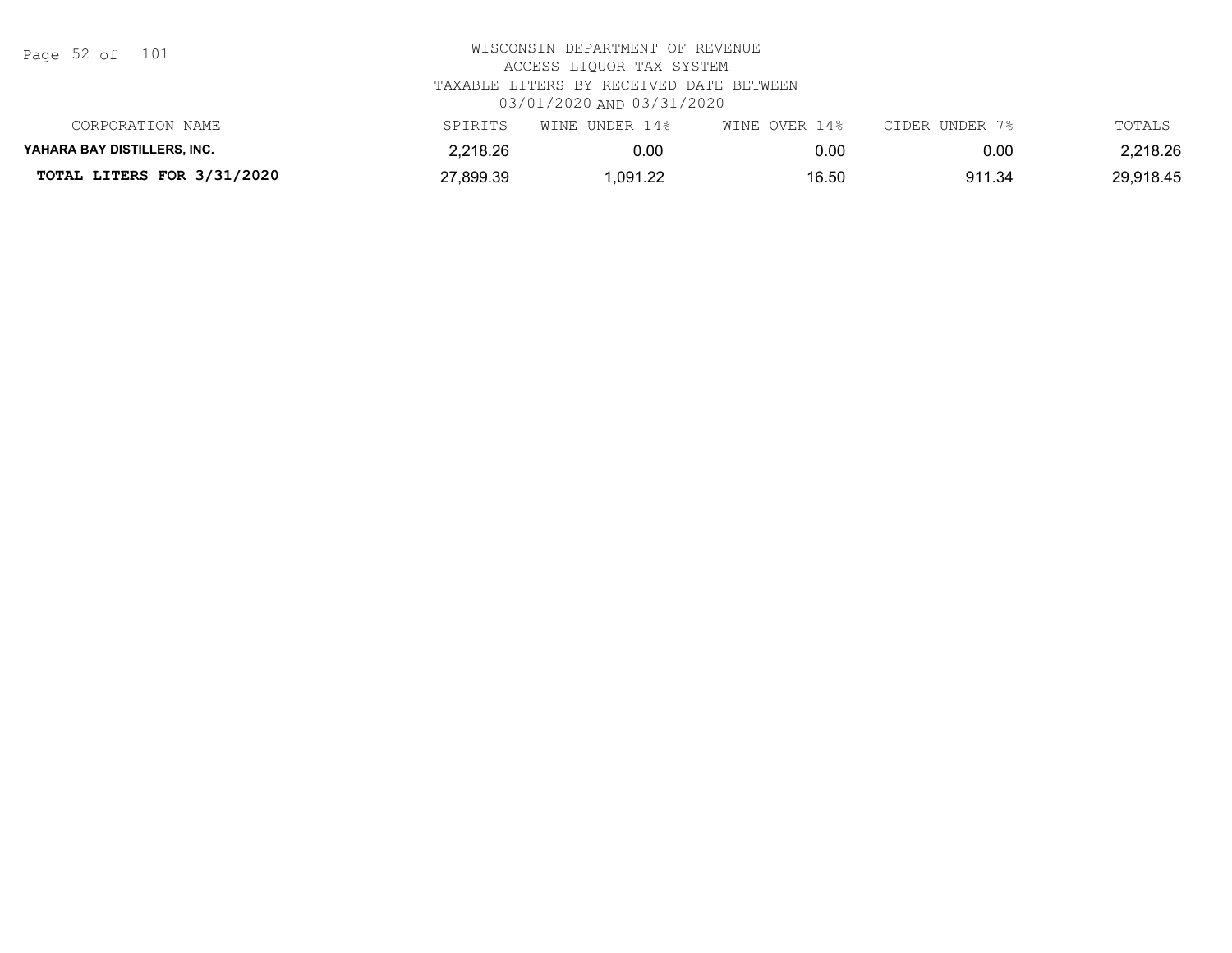Page 53 of 101

## WISCONSIN DEPARTMENT OF REVENUE ACCESS LIQUOR TAX SYSTEM TAXABLE LITERS BY RECEIVED DATE BETWEEN 03/01/2020 AND 03/31/2020 CORPORATION NAME SPIRITS WINE UNDER 14% WINE OVER 14% CIDER UNDER 7% TOTALS

## **IN STATE RECTIFIER (WR)**

| <b>45TH PARALLEL SPIRITS, LLC</b>   | 2,030.25  | 0.00     | 0.00 | 0.00 | 2,030.25  |
|-------------------------------------|-----------|----------|------|------|-----------|
| <b>ARTYS PREMIUM BEVERAGES INC</b>  | 1,497.58  | 0.00     | 0.00 | 0.00 | 1,497.58  |
| <b>CENTRAL STANDARD LLC</b>         | 0.00      | 0.00     | 0.00 | 0.00 | 0.00      |
| <b>CITY BREWING COMPANY, LLC</b>    | 0.00      | 0.00     | 0.00 | 0.00 | 0.00      |
| <b>DANCING GOAT DISTILLERY, LLC</b> | 0.00      | 0.00     | 0.00 | 0.00 | 0.00      |
| <b>DISTILLERY PARTNERS, LLC</b>     | 0.00      | 0.00     | 0.00 | 0.00 | 0.00      |
| <b>DOUNDRINS DISTILLING</b>         | 0.00      | 0.00     | 0.00 | 0.00 | 0.00      |
| <b>FREDERICK QUANDT</b>             | 0.00      | 908.50   | 0.00 | 0.00 | 908.50    |
| <b>GALLOWAY COMPANY</b>             | 0.00      | 0.00     | 0.00 | 0.00 | 0.00      |
| <b>GLOBAL UNIVERSAL SRL</b>         | 0.00      | 0.00     | 0.00 | 0.00 | 0.00      |
| <b>GREAT LAKES DISTILLERY LLC</b>   | 0.00      | 0.00     | 0.00 | 0.00 | 0.00      |
| HENRY FARMS PRAIRIE SPIRITS LLC     | 0.00      | 0.00     | 0.00 | 0.00 | 0.00      |
| <b>JACKSON WINE LLC</b>             | 0.00      | 0.00     | 0.00 | 0.00 | 0.00      |
| <b>KELLY M YOCOM</b>                | 36.00     | 450.00   | 0.00 | 0.00 | 486.00    |
| <b>MIDWEST CUSTOM BOTTLING LLC</b>  | 30,105.17 | 1,006.90 | 0.00 | 0.00 | 31,112.07 |
| <b>NATHAN G GREENAWALT</b>          | 0.00      | 0.00     | 0.00 | 0.00 | 0.00      |
| ST MARY'S DISTILLARY LLC            | 0.00      | 0.00     | 0.00 | 0.00 | 0.00      |
| YAHARA BAY DISTILLERS, INC.         | 0.00      | 0.00     | 0.00 | 0.00 | 0.00      |
| YAHARA BAY DISTILLERS, INC.         | 0.00      | 0.00     | 0.00 | 0.00 | 0.00      |
| TOTAL LITERS FOR 3/31/2020          | 33,669.00 | 2,365.40 | 0.00 | 0.00 | 36,034.40 |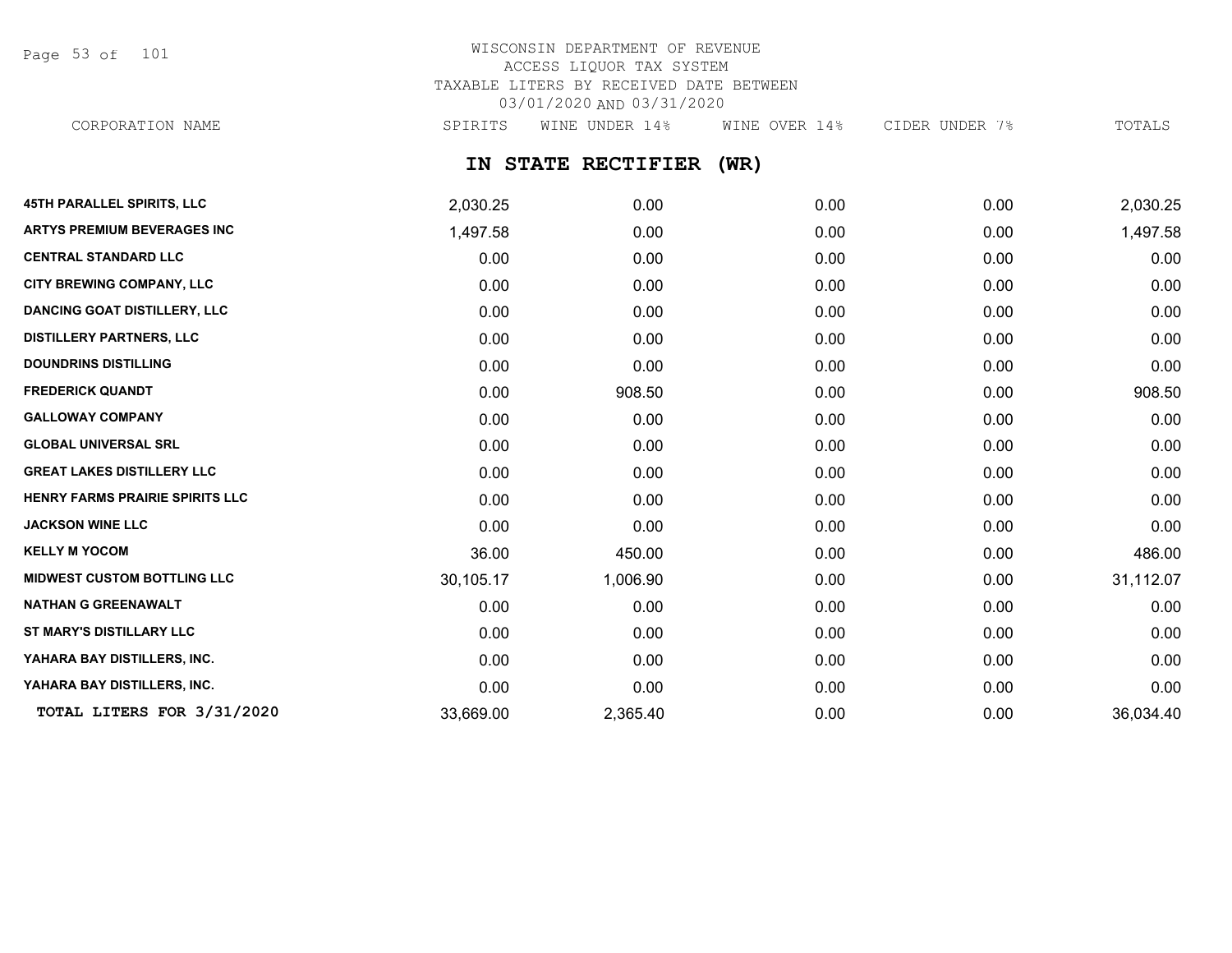Page 54 of 101

# WISCONSIN DEPARTMENT OF REVENUE ACCESS LIQUOR TAX SYSTEM TAXABLE LITERS BY RECEIVED DATE BETWEEN 03/01/2020 AND 03/31/2020

CORPORATION NAME SPIRITS WINE UNDER 14% WINE OVER 14% CIDER UNDER 7% TOTALS

**IN STATE WINERY (WWI)**

| <b>AEPPELTREOW INC</b>                  | 0.00 | 45.42     | 0.00   | 373.34   | 418.76    |
|-----------------------------------------|------|-----------|--------|----------|-----------|
| ALLEN L NAPARALLA                       | 0.00 | 0.00      | 0.00   | 0.00     | 0.00      |
| <b>AMANDA STEFL</b>                     | 0.00 | 1,020.35  | 0.00   | 0.00     | 1,020.35  |
| <b>ANDREW J HEINZL</b>                  | 0.00 | 0.00      | 0.00   | 25.55    | 25.55     |
| <b>BADGER STATE BREWING COMPANY LLC</b> | 0.00 | 0.00      | 0.00   | 0.00     | 0.00      |
| <b>BAYFIELD WINERY, LTD.</b>            | 0.00 | 0.00      | 0.00   | 0.00     | 0.00      |
| <b>BELLEVINEZ LLC</b>                   | 0.00 | 441.00    | 0.00   | 0.00     | 441.00    |
| <b>BLIND HORSE WINERY LLC</b>           | 0.00 | 0.00      | 0.00   | 0.00     | 0.00      |
| <b>BOTHAM BRANDS LLC</b>                | 0.00 | 1,892.70  | 0.00   | 0.00     | 1,892.70  |
| <b>BRADLEY L ALLEN</b>                  | 0.00 | 43.49     | 0.00   | 0.00     | 43.49     |
| <b>BRANCHES WINERY LLC</b>              | 0.00 | 0.00      | 0.00   | 0.00     | 0.00      |
| <b>BRIAN C LOKRANTZ</b>                 | 0.00 | 0.00      | 0.00   | 0.00     | 0.00      |
| <b>BRIGADOON FARM &amp; WINERY LLC</b>  | 0.00 | 0.00      | 0.00   | 0.00     | 0.00      |
| <b>BRIX CIDER LLC</b>                   | 0.00 | 0.00      | 0.00   | 1,182.75 | 1,182.75  |
| <b>C &amp; N CORPORATION</b>            | 0.00 | 37,664.24 | 60.00  | 0.00     | 37,724.24 |
| <b>CAPITAL BREWERY COMPANY, INC.</b>    | 0.00 | 0.00      | 0.00   | 0.00     | 0.00      |
| CHATEAU ST CROIX WINERY & VINEYARD LLC  | 0.00 | 450.77    | 83.62  | 0.00     | 534.39    |
| <b>CHERYL JOHNSON</b>                   | 0.00 | 0.00      | 0.00   | 0.00     | 0.00      |
| <b>CIDER HOUSE OF WISCONSIN LLC</b>     | 0.00 | 0.00      | 0.00   | 393.80   | 393.80    |
| <b>CLAY JAR HOLDINGS LLC</b>            | 0.00 | 281.86    | 131.24 | 0.00     | 413.10    |
| <b>CLOVER MEADOW LLC</b>                | 0.00 | 196.84    | 0.00   | 0.00     | 196.84    |
| <b>COLLEEN M BOS</b>                    | 0.00 | 0.00      | 0.00   | 0.00     | 0.00      |
| <b>CRAIG FLETCHER</b>                   | 0.00 | 0.00      | 0.00   | 0.00     | 0.00      |
| <b>DANIEL J KOEPKE</b>                  | 0.00 | 783.58    | 0.00   | 0.00     | 783.58    |
| <b>DANZINGER VINEYARDS LLC</b>          | 0.00 | 0.00      | 0.00   | 0.00     | 0.00      |
| <b>DAVID F MAHER</b>                    | 0.00 | 0.00      | 0.00   | 0.00     | 0.00      |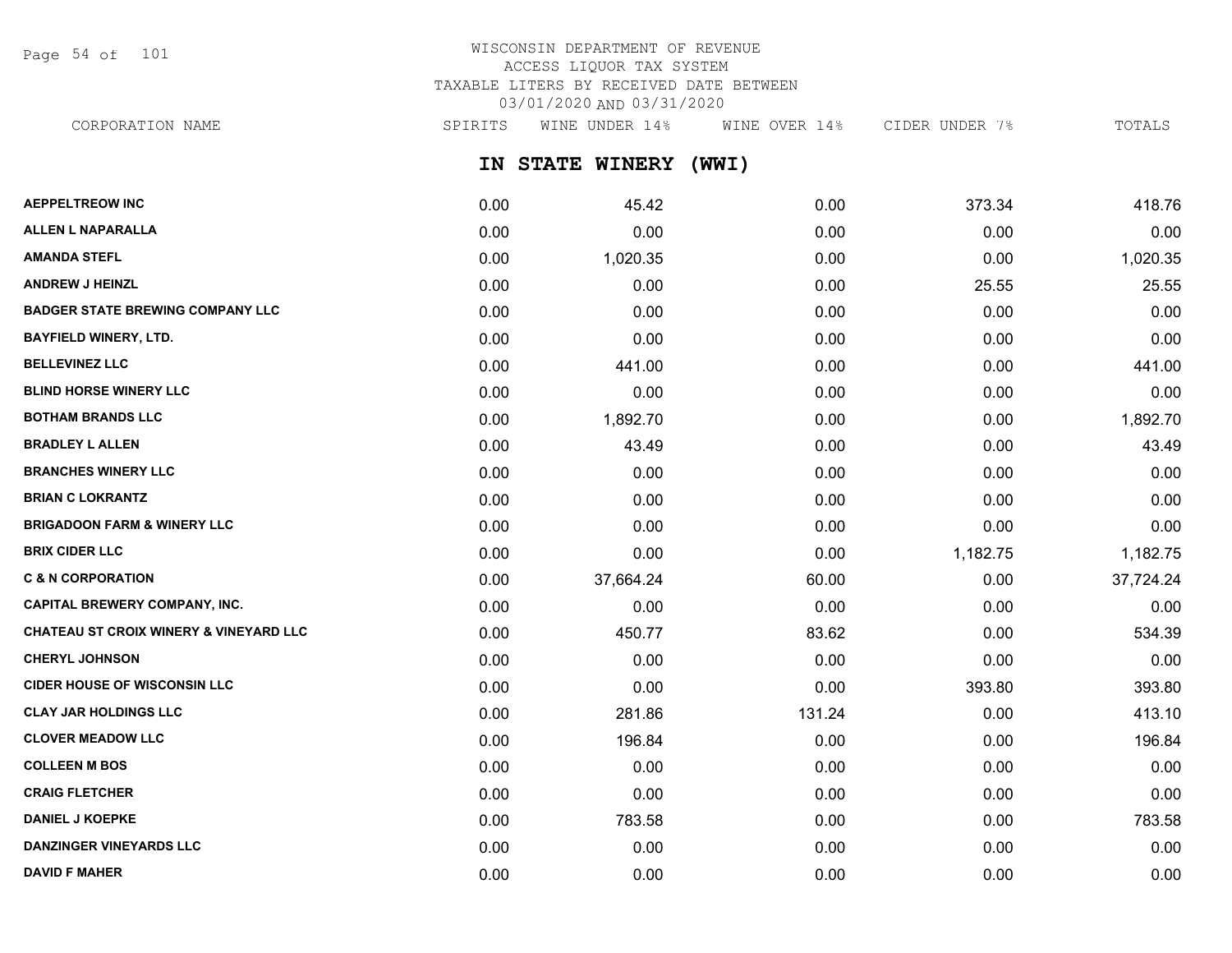Page 55 of 101

| CORPORATION NAME                     | SPIRITS | WINE UNDER 14% | WINE OVER 14% | CIDER UNDER 7% | TOTALS   |
|--------------------------------------|---------|----------------|---------------|----------------|----------|
| <b>DAVID R RASMUSSEN</b>             | 0.00    | 0.00           | 0.00          | 0.00           | 0.00     |
| <b>DEAN L BAUMGARTEN</b>             | 0.00    | 0.00           | 0.00          | 0.00           | 0.00     |
| <b>DIANA HOBSON</b>                  | 0.00    | 0.00           | 0.00          | 0.00           | 0.00     |
| <b>DON GRASSE</b>                    | 0.00    | 0.00           | 0.00          | 0.00           | 0.00     |
| <b>DRUMLIN RIDGE WINERY LLC</b>      | 0.00    | 2,869.33       | 0.00          | 0.00           | 2,869.33 |
| <b>EASTERN RIDGES VINEYARD, LLC</b>  | 0.00    | 620.81         | 0.00          | 0.00           | 620.81   |
| <b>EDWARD J RINK</b>                 | 0.00    | 50.99          | 41.26         | 0.00           | 92.25    |
| <b>ELISABETH W KLEIN</b>             | 0.00    | 227.12         | 0.00          | 0.00           | 227.12   |
| <b>FAWN CREEK WINERY LLC</b>         | 0.00    | 3,573.75       | 0.00          | 0.00           | 3,573.75 |
| <b>FERMENTING CELLARS LLC</b>        | 0.00    | 227.36         | 12.39         | 0.00           | 239.75   |
| FISHER KING WINERY, LLC              | 0.00    | 0.00           | 0.00          | 0.00           | 0.00     |
| <b>FRESAR INC</b>                    | 0.00    | 56.78          | 0.00          | 0.00           | 56.78    |
| FRUIT OF THE WOODS WINE CELLAR, INC. | 0.00    | 0.00           | 0.00          | 0.00           | 0.00     |
| <b>HALF KRAKT LLC</b>                | 0.00    | 0.00           | 0.00          | 0.00           | 0.00     |
| HALF MOON HILL LLC                   | 0.00    | 7.50           | 0.00          | 12.79          | 20.29    |
| <b>HARBOR RIDGE WINERY INC.</b>      | 0.00    | 4,284.81       | 1,317.24      | 0.00           | 5,602.05 |
| HAYWARD LAKES WINERY, LLC            | 0.00    | 0.00           | 0.00          | 0.00           | 0.00     |
| <b>HERDIE BAISDEN</b>                | 0.00    | 0.00           | 0.00          | 993.01         | 993.01   |
| <b>ISLAND ORCHARD CIDER LLC</b>      | 0.00    | 305.26         | 188.63        | 5,444.21       | 5,938.10 |
| <b>JAMES F HAUSER JR</b>             | 0.00    | 0.00           | 0.00          | 0.00           | 0.00     |
| <b>JAMES PLOETZ</b>                  | 0.00    | 288.76         | 2.23          | 0.00           | 290.99   |
| <b>JEFFERY BEMIS</b>                 | 0.00    | 37.85          | 0.00          | 0.00           | 37.85    |
| <b>JEFFREY L STOEGER</b>             | 0.00    | 0.00           | 0.00          | 0.00           | 0.00     |
| <b>JOHN BIONDI</b>                   | 0.00    | 0.00           | 0.00          | 881.00         | 881.00   |
| <b>JONATHAN DALE</b>                 | 0.00    | 13.25          | 0.00          | 0.00           | 13.25    |
| <b>JORNY'S END LLC</b>               | 0.00    | 291.48         | 0.00          | 0.00           | 291.48   |
| <b>JORNY'S END LLC</b>               | 0.00    | 3,524.21       | 0.00          | 0.00           | 3,524.21 |
| <b>JOSEPH CALLOW</b>                 | 0.00    | 4,033.05       | 0.00          | 242.27         | 4,275.32 |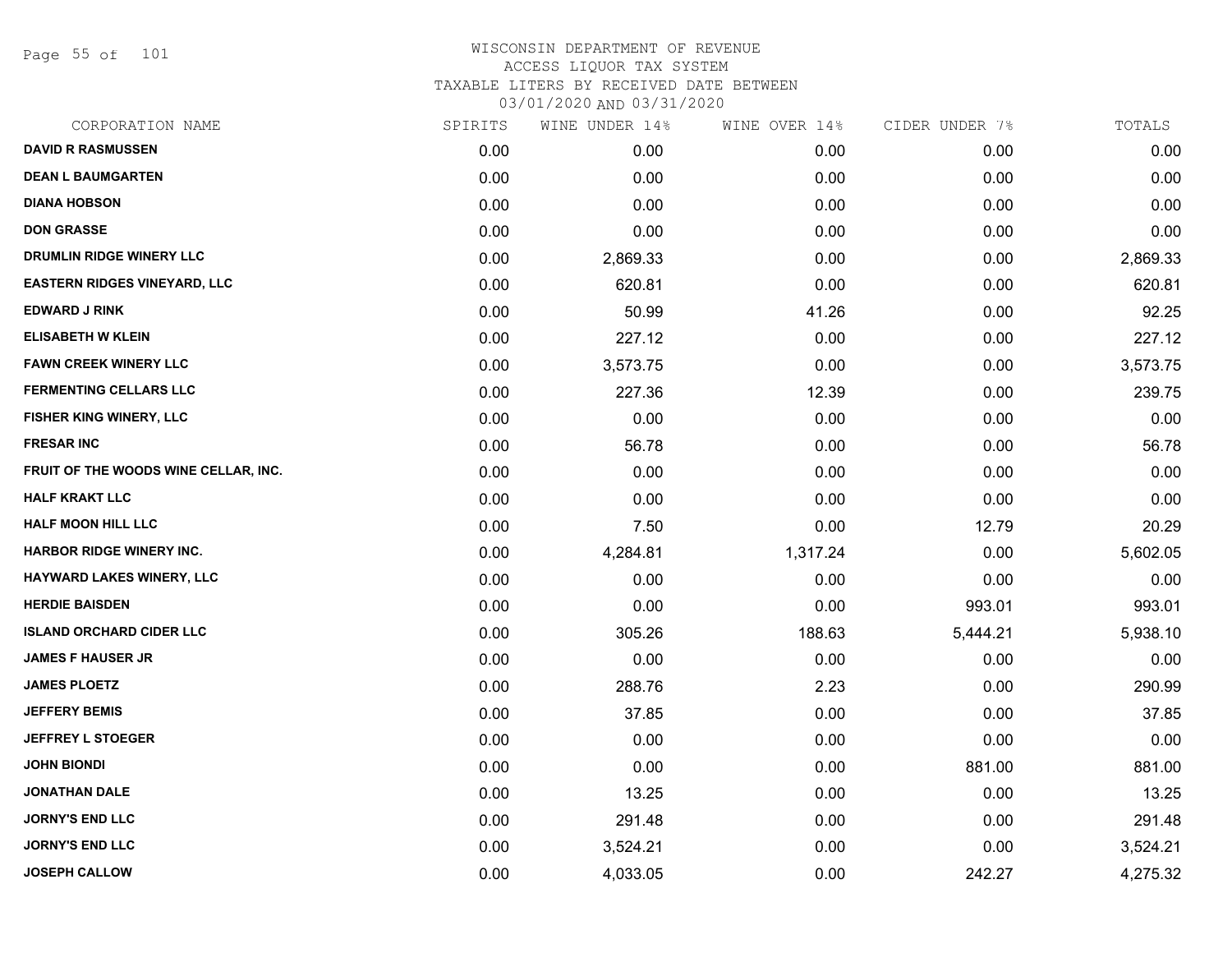Page 56 of 101

# WISCONSIN DEPARTMENT OF REVENUE ACCESS LIQUOR TAX SYSTEM TAXABLE LITERS BY RECEIVED DATE BETWEEN

| CORPORATION NAME                             | SPIRITS | WINE UNDER 14% | WINE OVER 14% | CIDER UNDER 7% | TOTALS   |
|----------------------------------------------|---------|----------------|---------------|----------------|----------|
| <b>JOSEPH STALLER</b>                        | 0.00    | 0.00           | 0.00          | 0.00           | 0.00     |
| <b>JOSEPH WYNIMKO</b>                        | 0.00    | 173.56         | 0.00          | 0.00           | 173.56   |
| <b>JULIE A ANDRZEJCZAK</b>                   | 0.00    | 20.44          | 0.00          | 30.28          | 50.72    |
| <b>KATCHEVER &amp; CO LLC</b>                | 0.00    | 0.00           | 0.00          | 0.00           | 0.00     |
| <b>KEVIN BEHNKE</b>                          | 0.00    | 584.96         | 0.00          | 0.00           | 584.96   |
| <b>KRISTIN HARRINGTON-BOEGNER</b>            | 0.00    | 0.00           | 0.00          | 0.00           | 0.00     |
| <b>LAKE NOKOMIS CRANBERRIES INC</b>          | 0.00    | 0.00           | 0.00          | 0.00           | 0.00     |
| <b>LANDTA WINES LLC</b>                      | 0.00    | 158.99         | 0.00          | 0.00           | 158.99   |
| LAUTENBACH'S ORCHARD COUNTRY INC             | 0.00    | 5,696.95       | 0.00          | 0.00           | 5,696.95 |
| <b>LEDGESTONE ESTATE LLC</b>                 | 0.00    | 0.00           | 0.00          | 0.00           | 0.00     |
| LIL' OLE WINEMAKER SHOPPE LLC                | 0.00    | 631.03         | 0.00          | 0.00           | 631.03   |
| <b>LOST ISLAND WINE LLC</b>                  | 0.00    | 892.48         | 0.00          | 0.00           | 892.48   |
| <b>LUCKY DOG WINERY</b>                      | 0.00    | 0.00           | 0.00          | 0.00           | 0.00     |
| <b>LUNCH CREEK VINEYARDS LLC</b>             | 0.00    | 0.00           | 0.00          | 0.00           | 0.00     |
| <b>MARTIN E SELL</b>                         | 0.00    | 157.85         | 4.54          | 0.00           | 162.39   |
| <b>MARY BELLAZZINI</b>                       | 0.00    | 0.00           | 0.00          | 0.00           | 0.00     |
| <b>MATENAER CORPORATION</b>                  | 0.00    | 0.00           | 0.00          | 0.00           | 0.00     |
| <b>MATTHEW RICK</b>                          | 0.00    | 0.00           | 0.00          | 0.00           | 0.00     |
| MCFLESHMAN'S BREWING CO., LLC.               | 0.00    | 0.00           | 0.00          | 0.00           | 0.00     |
| <b>MCILQUHAM LLC</b>                         | 0.00    | 4,040.99       | 0.00          | 0.00           | 4,040.99 |
| <b>MERSHONIAN CIDERY LLC</b>                 | 0.00    | 0.00           | 0.00          | 0.00           | 0.00     |
| <b>MOBCRAFT BEER INC</b>                     | 0.00    | 0.00           | 0.00          | 0.00           | 0.00     |
| <b>MOLSON COORS BEVERAGE COMPANY USA LLC</b> | 0.00    | 0.00           | 0.00          | 0.00           | 0.00     |
| <b>MOLSON COORS USA LLC</b>                  | 0.00    | 0.00           | 0.00          | 0.00           | 0.00     |
| <b>MOONDANCER LLC</b>                        | 0.00    | 39.76          | 89.26         | 0.00           | 129.02   |
| <b>MUNSON BRIDGE WINERY INC</b>              | 0.00    | 0.00           | 0.00          | 0.00           | 0.00     |
| <b>MUSETTA WINERY, LLC</b>                   | 0.00    | 1,187.50       | 0.00          | 0.00           | 1,187.50 |
| <b>NOBLE ROOTS BREWING COMPANY, LLC</b>      | 0.00    | 0.00           | 0.00          | 0.00           | 0.00     |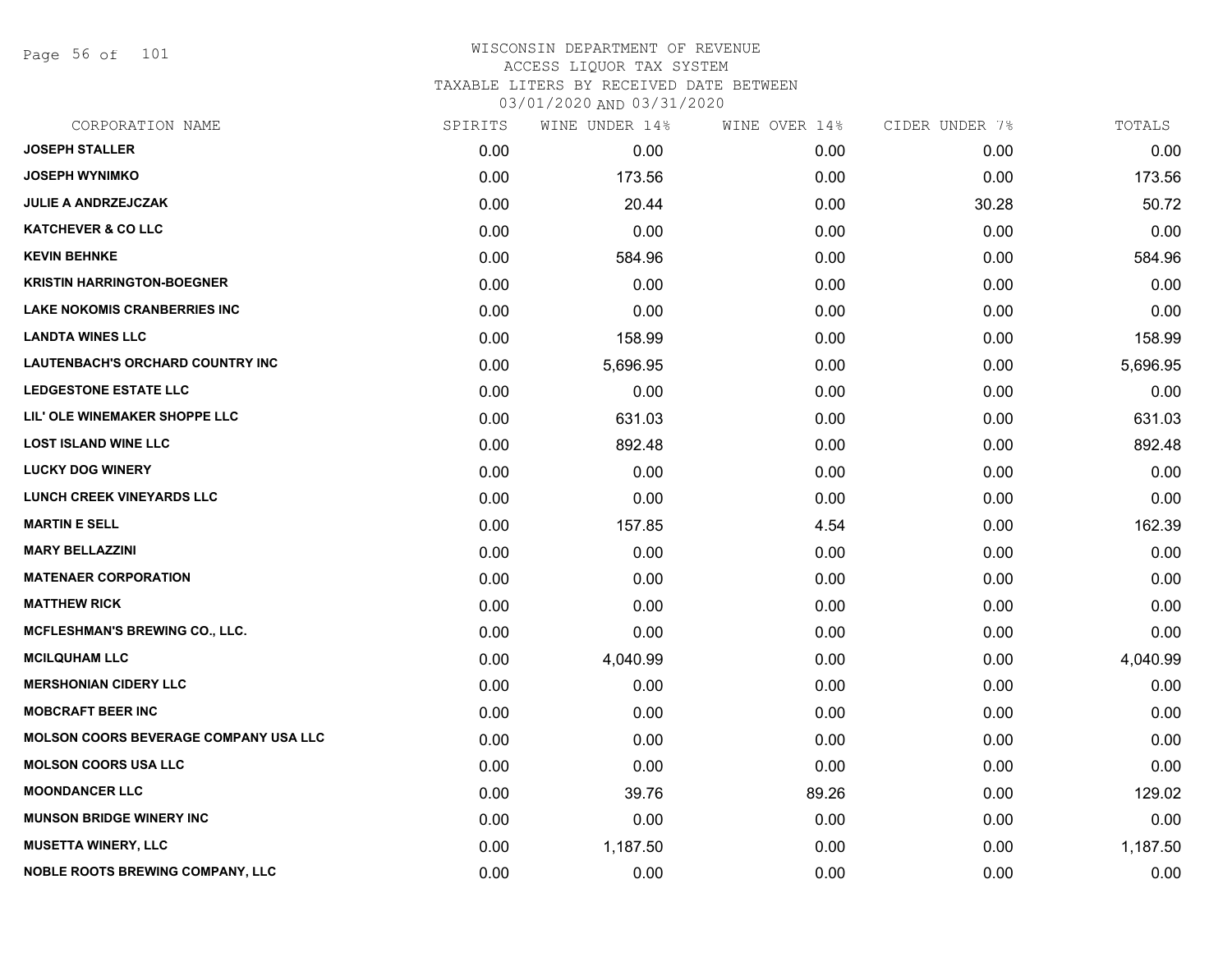Page 57 of 101

# WISCONSIN DEPARTMENT OF REVENUE ACCESS LIQUOR TAX SYSTEM

TAXABLE LITERS BY RECEIVED DATE BETWEEN

| CORPORATION NAME                                 | SPIRITS | WINE UNDER 14% | WINE OVER 14% | CIDER UNDER 7% | TOTALS   |
|--------------------------------------------------|---------|----------------|---------------|----------------|----------|
| NORTHLEAF WINERY, LLC                            | 0.00    | 1,035.76       | 13.51         | 0.00           | 1,049.27 |
| <b>ODILON FORD WINERY INC</b>                    | 0.00    | 0.00           | 0.00          | 0.00           | 0.00     |
| <b>ORGANIC ELIXIR WINERY INC</b>                 | 0.00    | 0.00           | 0.00          | 0.00           | 0.00     |
| PARALLEL 44 VINEYARD & WINERY, INC.              | 0.00    | 3,549.74       | 0.00          | 0.00           | 3,549.74 |
| PARALLEL 44 VINEYARD & WINERY, INC.              | 0.00    | 550.51         | 0.00          | 0.00           | 550.51   |
| <b>PATRICK ARNDT</b>                             | 0.00    | 227.12         | 0.00          | 0.00           | 227.12   |
| <b>PAUL D ASPER</b>                              | 0.00    | 0.00           | 0.00          | 1,854.85       | 1,854.85 |
| <b>PAUL G BLOMMEL</b>                            | 0.00    | 0.00           | 0.00          | 0.00           | 0.00     |
| <b>PAUL HAMMEN</b>                               | 0.00    | 0.00           | 0.00          | 0.00           | 0.00     |
| <b>PAUL J FRANZEN</b>                            | 0.00    | 0.00           | 0.00          | 0.00           | 0.00     |
| PETER H GENTRY                                   | 0.00    | 0.00           | 0.00          | 0.00           | 0.00     |
| <b>PIEPERTK LLC</b>                              | 0.00    | 371.23         | 1.51          | 0.00           | 372.74   |
| <b>PRAIRIE HAWK WINERY INC</b>                   | 0.00    | 106.52         | 0.00          | 0.00           | 106.52   |
| <b>RED OAK VINEYARD INC</b>                      | 0.00    | 0.00           | 0.00          | 0.00           | 0.00     |
| <b>RIO LOBO LLC</b>                              | 0.00    | 0.00           | 0.00          | 0.00           | 0.00     |
| RIVER BEND VINEYARD & WINERY LLC                 | 0.00    | 0.00           | 0.00          | 0.00           | 0.00     |
| <b>ROBERT J FOWLER</b>                           | 0.00    | 0.00           | 0.00          | 0.00           | 0.00     |
| <b>ROCK N WOOL WINERY LLC</b>                    | 0.00    | 2,059.26       | 0.00          | 0.00           | 2,059.26 |
| <b>RUSHFORD MEADERY AND WINERY LLC</b>           | 0.00    | 624.74         | 0.00          | 39.10          | 663.84   |
| <b>RYAN K ZAHLER</b>                             | 0.00    | 0.00           | 0.00          | 0.00           | 0.00     |
| <b>RYAN PRELLWITZ</b>                            | 0.00    | 5,560.75       | 0.00          | 0.00           | 5,560.75 |
| <b>SANDSTONE RIDGE VINEYARD &amp; WINERY LLC</b> | 0.00    | 0.00           | 0.00          | 0.00           | 0.00     |
| <b>SEVEN HAWKS VINEYARDS LLC</b>                 | 0.00    | 0.00           | 0.00          | 0.00           | 0.00     |
| SEVEN HAWKS VINEYARDS LLC                        | 0.00    | 161.98         | 29.98         | 0.00           | 191.96   |
| <b>SHARON L PINGEL</b>                           | 0.00    | 0.00           | 0.00          | 0.00           | 0.00     |
| <b>SHERRY HARDIE</b>                             | 0.00    | 249.81         | 0.00          | 0.00           | 249.81   |
| <b>SIMON CREEK VINEYARD LLC</b>                  | 0.00    | 1,016.99       | 156.00        | 0.00           | 1,172.99 |
| SINNIPEE VALLEY VINEYARD LLC                     | 0.00    | 0.00           | 0.00          | 0.00           | 0.00     |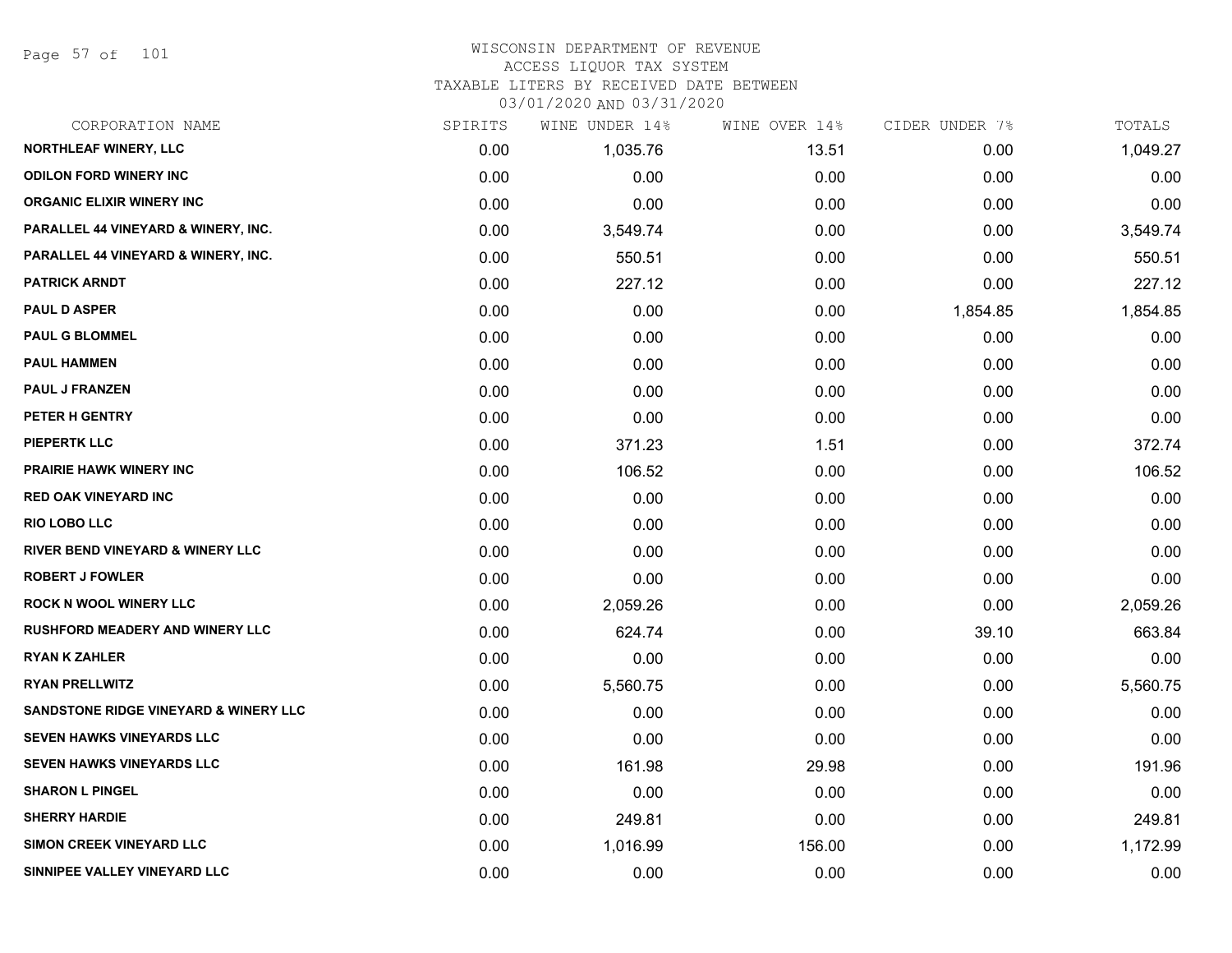Page 58 of 101

### WISCONSIN DEPARTMENT OF REVENUE ACCESS LIQUOR TAX SYSTEM TAXABLE LITERS BY RECEIVED DATE BETWEEN

| CORPORATION NAME                            | SPIRITS | WINE UNDER 14% | WINE OVER 14% | CIDER UNDER 7% | TOTALS    |
|---------------------------------------------|---------|----------------|---------------|----------------|-----------|
| <b>SPB LLC</b>                              | 0.00    | 0.00           | 0.00          | 48,660.70      | 48,660.70 |
| <b>SPIRITS OF NORWAY VINEYARD LLC</b>       | 0.00    | 312.75         | 0.00          | 0.00           | 312.75    |
| SPRECHER BREWING COMPANY, LLC               | 0.00    | 0.00           | 0.00          | 1,286.01       | 1,286.01  |
| <b>SPURGEON VINEYARDS &amp; WINERY LLC</b>  | 0.00    | 977.36         | 17.79         | 0.00           | 995.15    |
| <b>STEPHEN M KENNEDY</b>                    | 0.00    | 354.31         | 0.00          | 0.00           | 354.31    |
| <b>STEVEN DEBAKER</b>                       | 0.00    | 40.50          | 18.02         | 0.00           | 58.52     |
| <b>STEVEN M &amp; JUDITH A JACOBSON LLC</b> | 0.00    | 0.00           | 0.00          | 0.00           | 0.00      |
| <b>STILLMANK BREWING COMPANY</b>            | 0.00    | 0.00           | 0.00          | 0.00           | 0.00      |
| <b>STONES THROW WINERY INC</b>              | 0.00    | 4,182.87       | 2,922.33      | 0.00           | 7,105.20  |
| <b>SUNSET HOLLOW RANCH</b>                  | 0.00    | 0.00           | 0.00          | 0.00           | 0.00      |
| <b>SUNSET POINT WINERY LLC</b>              | 0.00    | 213.05         | 26.88         | 0.00           | 239.93    |
| <b>TENBA RIDGE WINERY LLC</b>               | 0.00    | 0.00           | 0.00          | 0.00           | 0.00      |
| THE RUM TREE, INC.                          | 0.00    | 0.00           | 0.00          | 0.00           | 0.00      |
| THE WINE VINEYARD LLC                       | 0.00    | 0.00           | 0.00          | 0.00           | 0.00      |
| THE WOODLAND TRAIL BEVERAGE COMPANY, INC.   | 0.00    | 0.00           | 0.00          | 0.00           | 0.00      |
| <b>TIMOTHY D GUILD</b>                      | 0.00    | 0.00           | 0.00          | 0.00           | 0.00      |
| <b>TIMOTHY P MCDONALD</b>                   | 0.00    | 76.50          | 0.00          | 0.00           | 76.50     |
| <b>TODD KUEHL</b>                           | 0.00    | 7,156.26       | 0.00          | 0.00           | 7,156.26  |
| <b>TOMMYS TOO HIGH WINES LLC</b>            | 0.00    | 1,124.26       | 0.00          | 0.00           | 1,124.26  |
| <b>TRACY A SOMERVILLE</b>                   | 0.00    | 0.00           | 0.00          | 0.00           | 0.00      |
| <b>TROY LANDWEHR</b>                        | 0.00    | 0.00           | 0.00          | 0.00           | 0.00      |
| TWO BROTHERS WINES LLC                      | 0.00    | 221.26         | 0.00          | 0.00           | 221.26    |
| <b>UPSTREAM CIDER LLC</b>                   | 0.00    | 0.00           | 0.00          | 0.00           | 0.00      |
| <b>VAN WYCHEN WINES INC.</b>                | 0.00    | 0.00           | 0.00          | 0.00           | 0.00      |
| <b>VERNON VINEYARDS LTD</b>                 | 0.00    | 231.67         | 0.00          | 0.00           | 231.67    |
| <b>VINES TO CELLAR, INC.</b>                | 0.00    | 391.33         | 0.00          | 0.00           | 391.33    |
| <b>VON KLAUS WINERY LLC</b>                 | 0.00    | 0.00           | 0.00          | 0.00           | 0.00      |
| <b>VON STIEHL WINERY LTD.</b>               | 0.00    | 0.00           | 0.00          | 0.00           | 0.00      |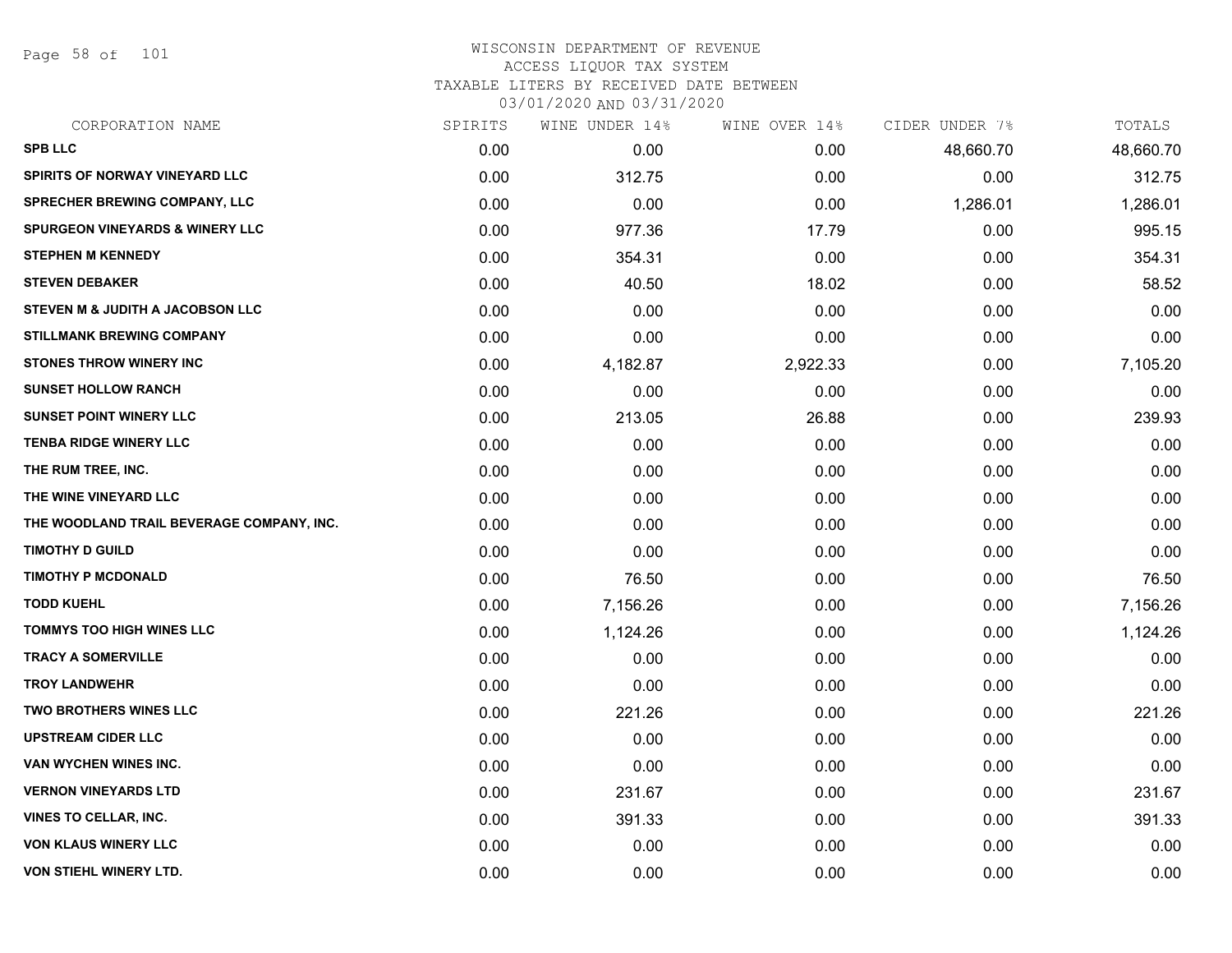Page 59 of 101

# WISCONSIN DEPARTMENT OF REVENUE

#### ACCESS LIQUOR TAX SYSTEM

TAXABLE LITERS BY RECEIVED DATE BETWEEN

| CORPORATION NAME                                   | SPIRITS | UNDER 14%<br>WINE | WINE OVER 14% | CIDER UNDER 7% | TOTALS     |
|----------------------------------------------------|---------|-------------------|---------------|----------------|------------|
| <b>VON STIEHL WINERY LTD.</b>                      | 0.00    | 20,570.01         | $-19.50$      | 3,822.17       | 24,372.68  |
| VON STIEHL WINERY LTD.                             | 0.00    | 0.00              | 0.00          | 0.00           | 0.00       |
| <b>WEST PRAIRIE WINERY LLC</b>                     | 0.00    | 833.25            | 192.00        | 0.00           | 1,025.25   |
| <b>WHISPERING BLUFFS VINEYARD &amp; WINERY LTD</b> | 0.00    | 0.00              | 0.00          | 0.00           | 0.00       |
| <b>WHITE BEAR SPIRITS LLC</b>                      | 0.00    | 0.00              | 0.00          | 0.00           | 0.00       |
| WHITE WINTER WINERY INC                            | 0.00    | 1,413.09          | 0.00          | -40.00         | 1,373.09   |
| <b>WILD EPITOME LLC</b>                            | 0.00    | 74.12             | 0.00          | 0.00           | 74.12      |
| <b>WILD HARE LLC</b>                               | 0.00    | 36.00             | 0.00          | 0.00           | 36.00      |
| <b>WILD HILLS WINERY LLC</b>                       | 0.00    | 0.00              | 0.00          | 0.00           | 0.00       |
| <b>WILLIAM F BLUHM</b>                             | 0.00    | 1,168.50          | 14.62         | 0.00           | 1,183.12   |
| <b>WINEMAKER'S DAUGHTER LLC</b>                    | 0.00    | 0.00              | 0.00          | 0.00           | 0.00       |
| <b>WINESITTER BREWHOUSE LLC</b>                    | 0.00    | 280.88            | 0.00          | 0.00           | 280.88     |
| WOLLERSHEIM WINERY, INC.                           | 0.00    | 4,020.06          | $-1.39$       | 0.00           | 4,018.67   |
| <b>WOLLERSHEIM WINERY, INC.</b>                    | 0.00    | 29,388.41         | 935.23        | 0.00           | 30,323.64  |
| TOTAL LITERS FOR 3/31/2020                         | 0.00    | 165,397.92        | 6,237.39      | 65,201.83      | 236,837.14 |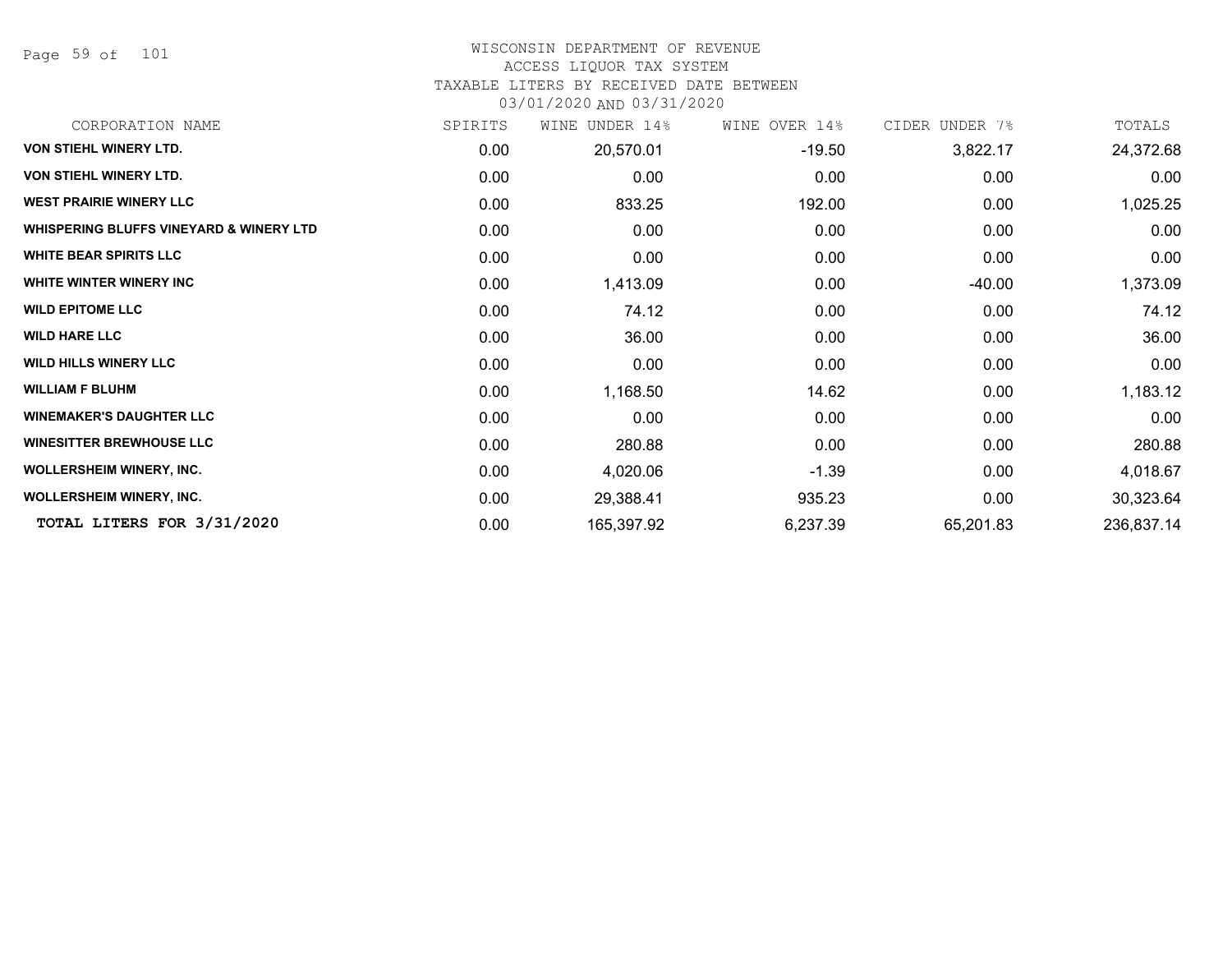Page 60 of 101

# WISCONSIN DEPARTMENT OF REVENUE ACCESS LIQUOR TAX SYSTEM TAXABLE LITERS BY RECEIVED DATE BETWEEN 03/01/2020 AND 03/31/2020

**WINE DIRECT SHIPPER (WDS) 1-800 WINESHOP.COM INC** 0.00 0.00 0.00 0.00 0.00 CORPORATION NAME SPIRITS WINE UNDER 14% WINE OVER 14% CIDER UNDER 7% TOTALS

| 0.00 | 0.00 | 0.00 | 0.00 | 0.00 |
|------|------|------|------|------|
| 0.00 | 0.00 | 0.00 | 0.00 | 0.00 |
| 0.00 | 0.00 | 0.00 | 0.00 | 0.00 |
| 0.00 | 0.00 | 0.00 | 0.00 | 0.00 |
| 0.00 | 0.00 | 0.00 | 0.00 | 0.00 |
| 0.00 | 0.00 | 0.00 | 0.00 | 0.00 |
| 0.00 | 0.00 | 0.00 | 0.00 | 0.00 |
| 0.00 | 0.00 | 0.00 | 0.00 | 0.00 |
| 0.00 | 0.00 | 0.00 | 0.00 | 0.00 |
| 0.00 | 0.00 | 0.00 | 0.00 | 0.00 |
| 0.00 | 0.00 | 0.00 | 0.00 | 0.00 |
| 0.00 | 0.00 | 0.00 | 0.00 | 0.00 |
| 0.00 | 0.00 | 0.00 | 0.00 | 0.00 |
| 0.00 | 0.00 | 0.00 | 0.00 | 0.00 |
| 0.00 | 0.00 | 0.00 | 0.00 | 0.00 |
| 0.00 | 0.00 | 0.00 | 0.00 | 0.00 |
| 0.00 | 0.00 | 0.00 | 0.00 | 0.00 |
| 0.00 | 0.00 | 0.00 | 0.00 | 0.00 |
| 0.00 | 0.00 | 0.00 | 0.00 | 0.00 |
| 0.00 | 0.00 | 0.00 | 0.00 | 0.00 |
| 0.00 | 0.00 | 0.00 | 0.00 | 0.00 |
| 0.00 | 0.00 | 0.00 | 0.00 | 0.00 |
| 0.00 | 0.00 | 0.00 | 0.00 | 0.00 |
| 0.00 | 0.00 | 0.00 | 0.00 | 0.00 |
| 0.00 | 0.00 | 0.00 | 0.00 | 0.00 |
| 0.00 | 0.00 | 0.00 | 0.00 | 0.00 |
|      |      |      |      |      |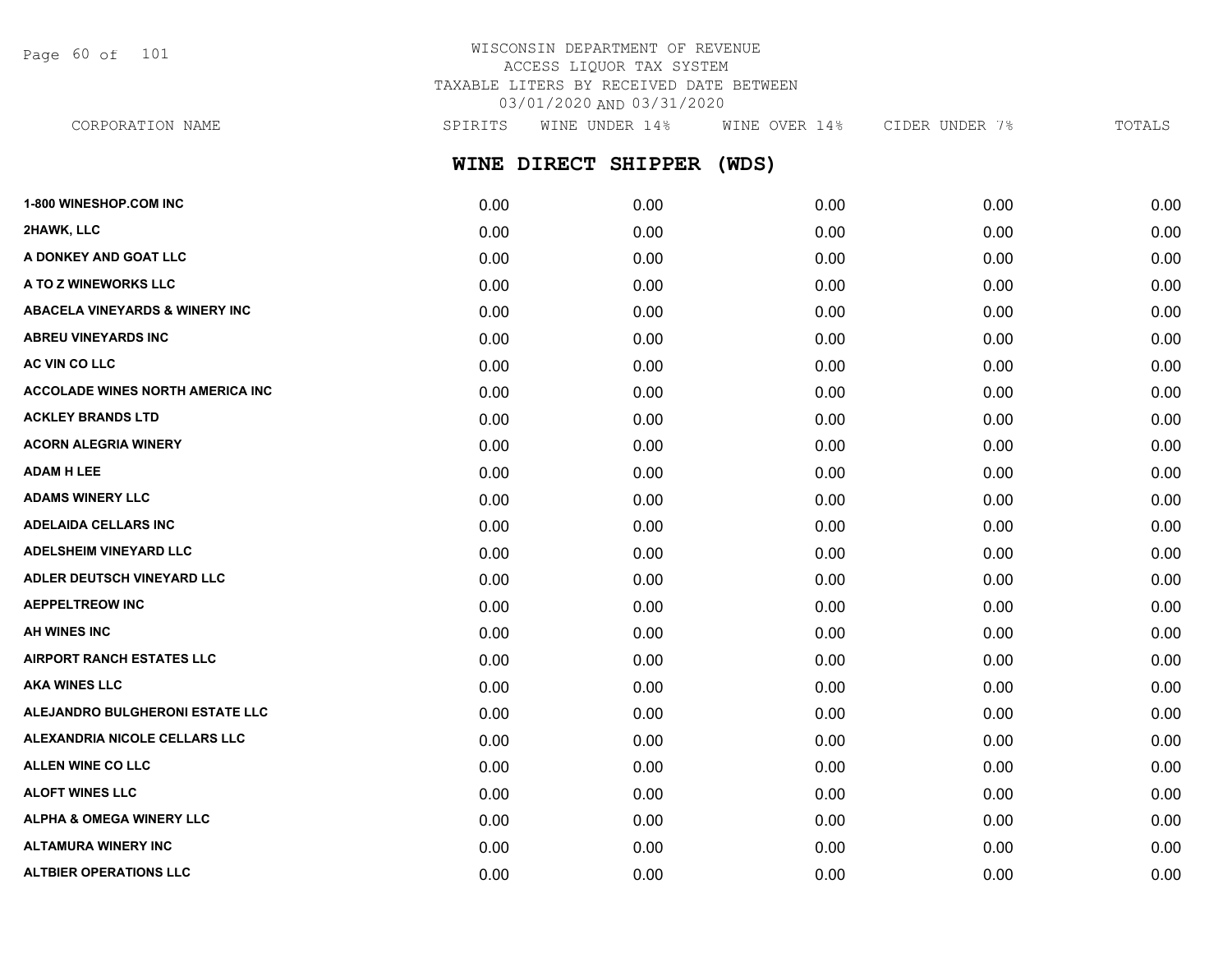Page 61 of 101

| CORPORATION NAME                            | SPIRITS | WINE UNDER 14% | WINE OVER 14% | CIDER UNDER 7% | TOTALS |
|---------------------------------------------|---------|----------------|---------------|----------------|--------|
| <b>ALVAREZ VINEYARDS LLC</b>                | 0.00    | 0.00           | 0.00          | 0.00           | 0.00   |
| <b>AMANDA STEFL</b>                         | 0.00    | 0.00           | 0.00          | 0.00           | 0.00   |
| <b>AMAPOLA CREEK VINEYARDS &amp; WINERY</b> | 0.00    | 0.00           | 0.00          | 0.00           | 0.00   |
| <b>AMAVI CELLARS LLC</b>                    | 0.00    | 0.00           | 0.00          | 0.00           | 0.00   |
| <b>AMERICAN WINE TRADE INC</b>              | 0.00    | 0.00           | 0.00          | 0.00           | 0.00   |
| <b>AMICI CELLARS INC</b>                    | 0.00    | 0.00           | 0.00          | 0.00           | 0.00   |
| <b>AMIZETTA VINEYARDS WINERY LLC</b>        | 0.00    | 0.00           | 0.00          | 0.00           | 0.00   |
| <b>AMPELOS CELLARS INC</b>                  | 0.00    | 0.00           | 0.00          | 0.00           | 0.00   |
| <b>AMUSE BOUCHE LLC</b>                     | 0.00    | 0.00           | 0.00          | 0.00           | 0.00   |
| <b>ANCIEN WINES INC</b>                     | 0.00    | 0.00           | 0.00          | 0.00           | 0.00   |
| <b>ANCIENT PEAK INC</b>                     | 0.00    | 0.00           | 0.00          | 0.00           | 0.00   |
| ANDERSONS CONN VALLEY WINERY INC            | 0.00    | 0.00           | 0.00          | 0.00           | 0.00   |
| <b>ANDIS WINES LLC</b>                      | 0.00    | 0.00           | 0.00          | 0.00           | 0.00   |
| <b>ANDREW J HEINZL</b>                      | 0.00    | 0.00           | 0.00          | 0.00           | 0.00   |
| <b>ANDREW MURRAY, LLC</b>                   | 0.00    | 0.00           | 0.00          | 0.00           | 0.00   |
| <b>ANDREW TOW</b>                           | 0.00    | 0.00           | 0.00          | 0.00           | 0.00   |
| <b>ANIMOLP</b>                              | 0.00    | 0.00           | 0.00          | 0.00           | 0.00   |
| <b>ANOMALY VINEYARDS LLC</b>                | 0.00    | 0.00           | 0.00          | 0.00           | 0.00   |
| <b>ANTHILL FARMS LLC</b>                    | 0.00    | 0.00           | 0.00          | 0.00           | 0.00   |
| <b>ANTHONY M TRUCHARD</b>                   | 0.00    | 0.00           | 0.00          | 0.00           | 0.00   |
| <b>ANTHONY ROAD WINE CO INC</b>             | 0.00    | 0.00           | 0.00          | 0.00           | 0.00   |
| <b>APPELLATION TRADING COMPANY LLC</b>      | 0.00    | 0.00           | 0.00          | 0.00           | 0.00   |
| <b>AQUA PUMPKIN INC</b>                     | 0.00    | 0.00           | 0.00          | 0.00           | 0.00   |
| <b>ARCHANGEL INVESTMENTS LLC</b>            | 0.00    | 0.00           | 0.00          | 0.00           | 0.00   |
| <b>ARETE WINES LLC</b>                      | 0.00    | 0.00           | 0.00          | 0.00           | 0.00   |
| <b>ARIETTA INC</b>                          | 0.00    | 0.00           | 0.00          | 0.00           | 0.00   |
| <b>ARISTA WINES LLC</b>                     | 0.00    | 0.00           | 0.00          | 0.00           | 0.00   |
| ARIZONA STRONGHOLD VINEYARDS LLC            | 0.00    | 0.00           | 0.00          | 0.00           | 0.00   |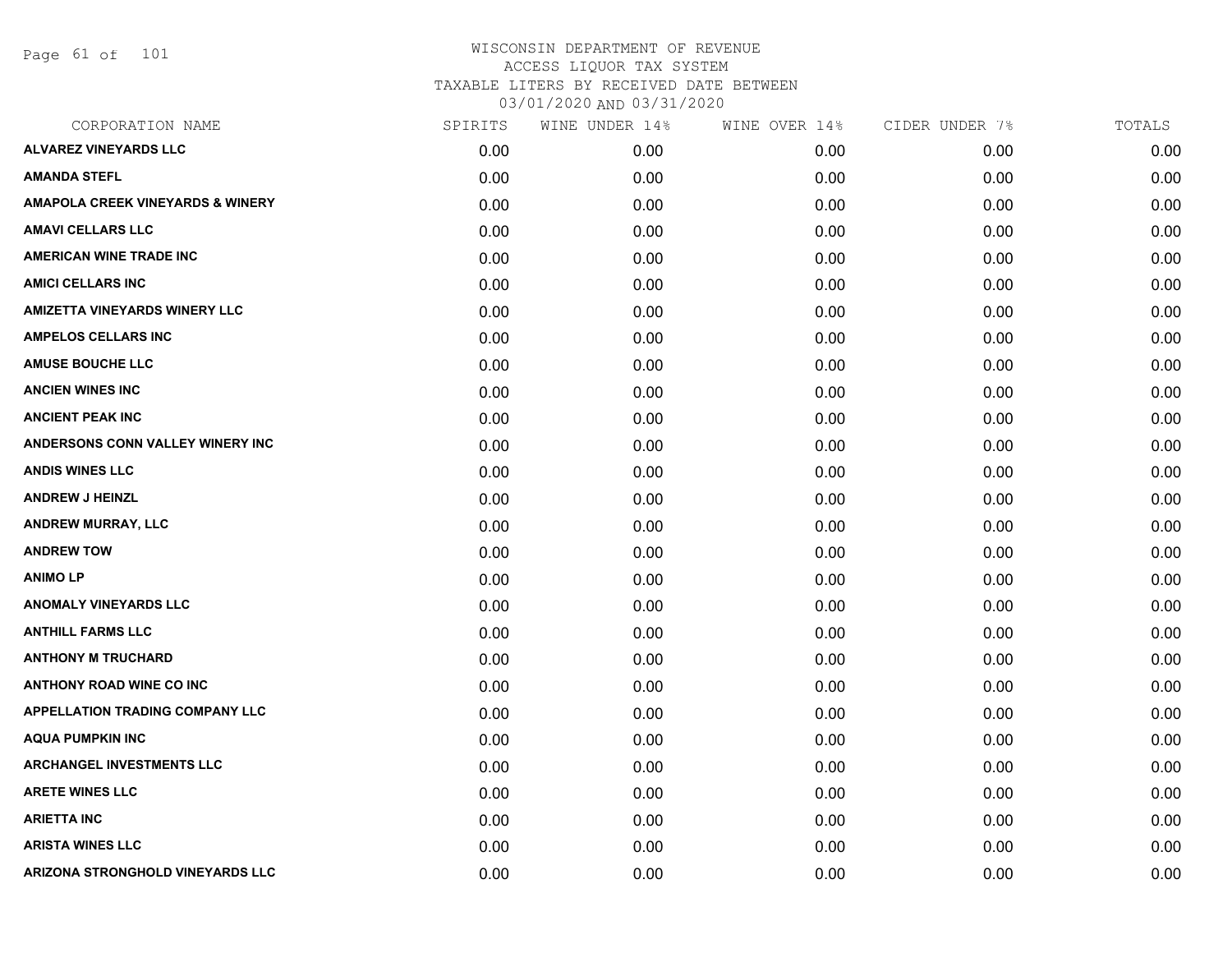Page 62 of 101

| CORPORATION NAME                       | SPIRITS | WINE UNDER 14% | WINE OVER 14% | CIDER UNDER 7% | TOTALS |
|----------------------------------------|---------|----------------|---------------|----------------|--------|
| <b>ARKENSTONE VINEYARDS LLC</b>        | 0.00    | 0.00           | 0.00          | 0.00           | 0.00   |
| <b>ARMIDA WINERY INC</b>               | 0.00    | 0.00           | 0.00          | 0.00           | 0.00   |
| <b>ARMSTRONG FAMILY WINERY LLC</b>     | 0.00    | 0.00           | 0.00          | 0.00           | 0.00   |
| <b>ARMSTRONG VINEYARDS INC</b>         | 0.00    | 0.00           | 0.00          | 0.00           | 0.00   |
| <b>ARNOT-ROBERTS LLC</b>               | 0.00    | 0.00           | 0.00          | 0.00           | 0.00   |
| <b>ARRINGTON VINEYARDS LLC</b>         | 0.00    | 0.00           | 0.00          | 0.00           | 0.00   |
| <b>ARTISTE MANAGEMENT CO LLC</b>       | 0.00    | 0.00           | 0.00          | 0.00           | 0.00   |
| AU BON CLIMAT LLC                      | 0.00    | 0.00           | 0.00          | 0.00           | 0.00   |
| <b>AUBERT WINEGROWING INC</b>          | 0.00    | 0.00           | 0.00          | 0.00           | 0.00   |
| <b>AUGUST BRIGGS JR INC</b>            | 0.00    | 0.00           | 0.00          | 0.00           | 0.00   |
| <b>AUSTIN NICHOLS &amp; CO INC</b>     | 0.00    | 0.00           | 0.00          | 0.00           | 0.00   |
| AVV WINERY CO LLC                      | 0.00    | 0.00           | 0.00          | 0.00           | 0.00   |
| <b>B &amp; B ORGANICS, LLC</b>         | 0.00    | 0.00           | 0.00          | 0.00           | 0.00   |
| <b>B WISE VINEYARDS LLC</b>            | 0.00    | 0.00           | 0.00          | 0.00           | 0.00   |
| <b>BABCOCK ENTERPRISES INC</b>         | 0.00    | 0.00           | 0.00          | 0.00           | 0.00   |
| <b>BADGER MOUNTAIN INC</b>             | 0.00    | 0.00           | 0.00          | 0.00           | 0.00   |
| <b>BALBOA WINERY LLC</b>               | 0.00    | 0.00           | 0.00          | 0.00           | 0.00   |
| <b>BALLENTINE VINEYARDS INC</b>        | 0.00    | 0.00           | 0.00          | 0.00           | 0.00   |
| <b>BALTIMORE BEND VINEYARD LLC</b>     | 0.00    | 0.00           | 0.00          | 0.00           | 0.00   |
| <b>BARGETTOS SANTA CRUZ WINERY INC</b> | 0.00    | 0.00           | 0.00          | 0.00           | 0.00   |
| <b>BARLOW VINEYARDS LLC</b>            | 0.00    | 0.00           | 0.00          | 0.00           | 0.00   |
| <b>BARNARD GRIFFIN INC</b>             | 0.00    | 0.00           | 0.00          | 0.00           | 0.00   |
| <b>BARNETT VINEYARDS LP</b>            | 0.00    | 0.00           | 0.00          | 0.00           | 0.00   |
| <b>BATTLE FAMILY VINEYARDS LLC</b>     | 0.00    | 0.00           | 0.00          | 0.00           | 0.00   |
| <b>BAW INC</b>                         | 0.00    | 0.00           | 0.00          | 0.00           | 0.00   |
| <b>BAYFIELD WINERY, LTD.</b>           | 0.00    | 0.00           | 0.00          | 0.00           | 0.00   |
| <b>BEAUREGARD VINEYARDS LLC</b>        | 0.00    | 0.00           | 0.00          | 0.00           | 0.00   |
| <b>BEAUX FRERES LLC</b>                | 0.00    | 0.00           | 0.00          | 0.00           | 0.00   |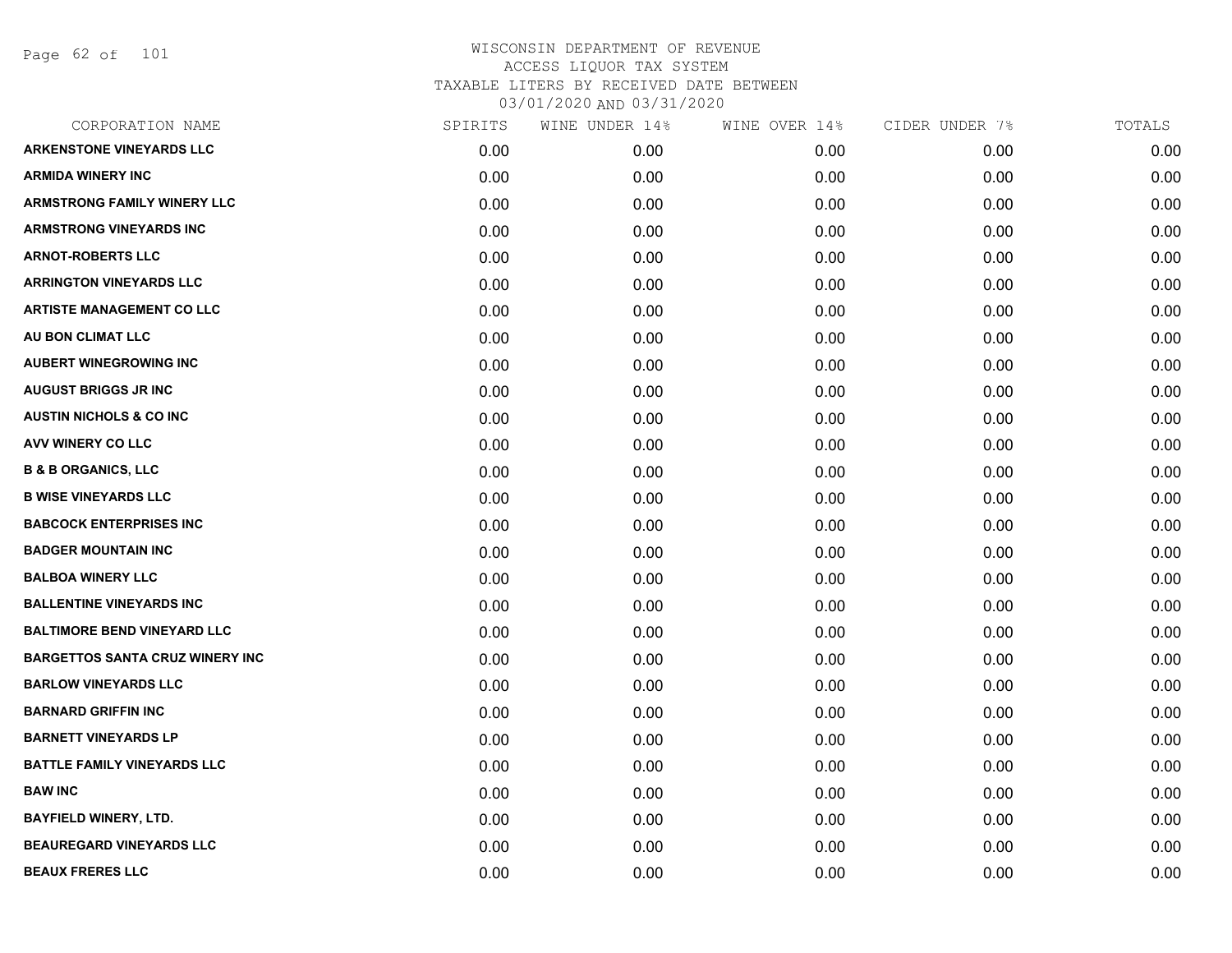Page 63 of 101

| CORPORATION NAME                                | SPIRITS | WINE UNDER 14% | WINE OVER 14% | CIDER UNDER 7% | TOTALS |
|-------------------------------------------------|---------|----------------|---------------|----------------|--------|
| <b>BECKER FARMS INC</b>                         | 0.00    | 0.00           | 0.00          | 0.00           | 0.00   |
| <b>BEDELL NORTH FORK LLC</b>                    | 0.00    | 0.00           | 0.00          | 0.00           | 0.00   |
| <b>BEDROCK WINE COMPANY LP</b>                  | 0.00    | 0.00           | 0.00          | 0.00           | 0.00   |
| <b>BEHRENS AND DRINKWARD</b>                    | 0.00    | 0.00           | 0.00          | 0.00           | 0.00   |
| <b>BEL VINO LLC</b>                             | 0.00    | 0.00           | 0.00          | 0.00           | 0.00   |
| <b>BELLAVINI WINERY</b>                         | 0.00    | 0.00           | 0.00          | 0.00           | 0.00   |
| <b>BELLEVINEZ LLC</b>                           | 0.00    | 0.00           | 0.00          | 0.00           | 0.00   |
| <b>BENESSERE VINEYARDS LTD</b>                  | 0.00    | 0.00           | 0.00          | 0.00           | 0.00   |
| <b>BENNETT LANE WINERY LLC</b>                  | 0.00    | 0.00           | 0.00          | 0.00           | 0.00   |
| <b>BENOVIA WINERY LLC</b>                       | 0.00    | 0.00           | 0.00          | 0.00           | 0.00   |
| <b>BENT CREEK WINERY LLC</b>                    | 0.00    | 0.00           | 0.00          | 0.00           | 0.00   |
| <b>BERGSTROM WINES LLC</b>                      | 0.00    | 0.00           | 0.00          | 0.00           | 0.00   |
| <b>BERNARDUS LLC</b>                            | 0.00    | 0.00           | 0.00          | 0.00           | 0.00   |
| BETHEL HEIGHTS VINEYARD INC                     | 0.00    | 0.00           | 0.00          | 0.00           | 0.00   |
| BETTER BRANDS INTERNATIONAL                     | 0.00    | 0.00           | 0.00          | 0.00           | 0.00   |
| <b>BETZ CELLARS LLC</b>                         | 0.00    | 0.00           | 0.00          | 0.00           | 0.00   |
| <b>BEVAN CELLARS, LLC</b>                       | 0.00    | 0.00           | 0.00          | 0.00           | 0.00   |
| BIEN NACIDO VINEYARDS OF RANCHO TEPUSQUET<br>LP | 0.00    | 0.00           | 0.00          | 0.00           | 0.00   |
| <b>BIG TABLE FARM, INC</b>                      | 0.00    | 0.00           | 0.00          | 0.00           | 0.00   |
| <b>BILTMORE ESTATE WINE COMPANY</b>             | 0.00    | 0.00           | 0.00          | 0.00           | 0.00   |
| <b>BLACK CAT VINEYARD LLC</b>                   | 0.00    | 0.00           | 0.00          | 0.00           | 0.00   |
| <b>BLACK MESA WINERY LLC</b>                    | 0.00    | 0.00           | 0.00          | 0.00           | 0.00   |
| <b>BLACKBIRD VINEYARDS LLC</b>                  | 0.00    | 0.00           | 0.00          | 0.00           | 0.00   |
| <b>BLAIR VINEYARDS LLC</b>                      | 0.00    | 0.00           | 0.00          | 0.00           | 0.00   |
| <b>BLANKIET ESTATE LLC</b>                      | 0.00    | 0.00           | 0.00          | 0.00           | 0.00   |
| <b>BLIND HORSE WINERY LLC</b>                   | 0.00    | 0.00           | 0.00          | 0.00           | 0.00   |
| <b>BLUE FARM, LLC</b>                           | 0.00    | 0.00           | 0.00          | 0.00           | 0.00   |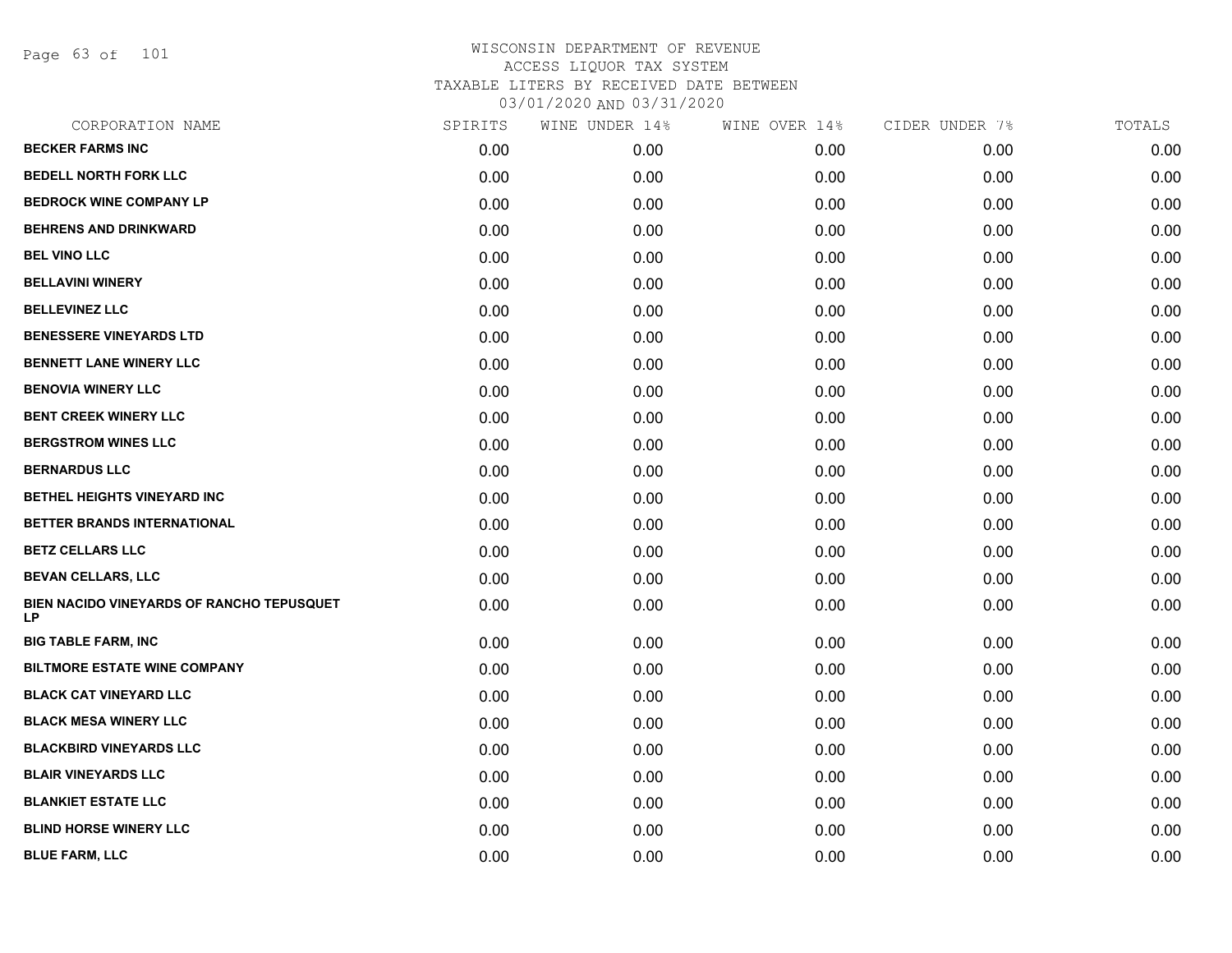Page 64 of 101

| CORPORATION NAME                              | SPIRITS | WINE UNDER 14% | WINE OVER 14% | CIDER UNDER 7% | TOTALS |
|-----------------------------------------------|---------|----------------|---------------|----------------|--------|
| <b>BLUE SKY VINTNERS LLC</b>                  | 0.00    | 0.00           | 0.00          | 0.00           | 0.00   |
| <b>BNA WINE GROUP LLC</b>                     | 0.00    | 0.00           | 0.00          | 0.00           | 0.00   |
| <b>BOARS VIEW LLC</b>                         | 0.00    | 0.00           | 0.00          | 0.00           | 0.00   |
| <b>BOEDECKER CELLARS, LLC</b>                 | 0.00    | 0.00           | 0.00          | 0.00           | 0.00   |
| <b>BOEGER WINERY INC</b>                      | 0.00    | 0.00           | 0.00          | 0.00           | 0.00   |
| <b>BOEKENOOGEN WINERY LLC</b>                 | 0.00    | 0.00           | 0.00          | 0.00           | 0.00   |
| <b>BOGLE VINEYARDS INC</b>                    | 0.00    | 0.00           | 0.00          | 0.00           | 0.00   |
| <b>BOLO CELLARS, LLC</b>                      | 0.00    | 0.00           | 0.00          | 0.00           | 0.00   |
| <b>BONNY DOON WINERY INC</b>                  | 0.00    | 0.00           | 0.00          | 0.00           | 0.00   |
| <b>BOOKWALTER WINERY LLC</b>                  | 0.00    | 0.00           | 0.00          | 0.00           | 0.00   |
| <b>BOTHAM BRANDS LLC</b>                      | 0.00    | 0.00           | 0.00          | 0.00           | 0.00   |
| <b>BOUCHAINE VINEYARDS INC</b>                | 0.00    | 0.00           | 0.00          | 0.00           | 0.00   |
| <b>BOUNDARY BREAKS LLC</b>                    | 0.00    | 0.00           | 0.00          | 0.00           | 0.00   |
| <b>BOWERS HARBOR VINEYARDS AND WINERY INC</b> | 0.00    | 0.00           | 0.00          | 0.00           | 0.00   |
| <b>BRADLEY GEARHART</b>                       | 0.00    | 0.00           | 0.00          | 0.00           | 0.00   |
| <b>BRADLEY L ALLEN</b>                        | 0.00    | 0.00           | 0.00          | 0.00           | 0.00   |
| <b>BRANCHES WINERY LLC</b>                    | 0.00    | 0.00           | 0.00          | 0.00           | 0.00   |
| <b>BRASSFIELD ESTATE WINERY LLC</b>           | 0.00    | 0.00           | 0.00          | 0.00           | 0.00   |
| <b>BRECON ESTATE INC</b>                      | 0.00    | 0.00           | 0.00          | 0.00           | 0.00   |
| <b>BRET LOPEZ</b>                             | 0.00    | 0.00           | 0.00          | 0.00           | 0.00   |
| <b>BRETON WINE COMPANY INC</b>                | 0.00    | 0.00           | 0.00          | 0.00           | 0.00   |
| <b>BRIAN C LOKRANTZ</b>                       | 0.00    | 0.00           | 0.00          | 0.00           | 0.00   |
| <b>BRIAN CARTER CELLARS LLC</b>               | 0.00    | 0.00           | 0.00          | 0.00           | 0.00   |
| <b>BRIAN M HEATH</b>                          | 0.00    | 0.00           | 0.00          | 0.00           | 0.00   |
| <b>BRICOLEUR VINEYARDS LLC</b>                | 0.00    | 0.00           | 0.00          | 0.00           | 0.00   |
| <b>BRIDGEVIEW VINEYARDS INC</b>               | 0.00    | 0.00           | 0.00          | 0.00           | 0.00   |
| <b>BRIGADOON FARM &amp; WINERY LLC</b>        | 0.00    | 0.00           | 0.00          | 0.00           | 0.00   |
| <b>BRIGHT CELLARS INC</b>                     | 0.00    | 0.00           | 0.00          | 0.00           | 0.00   |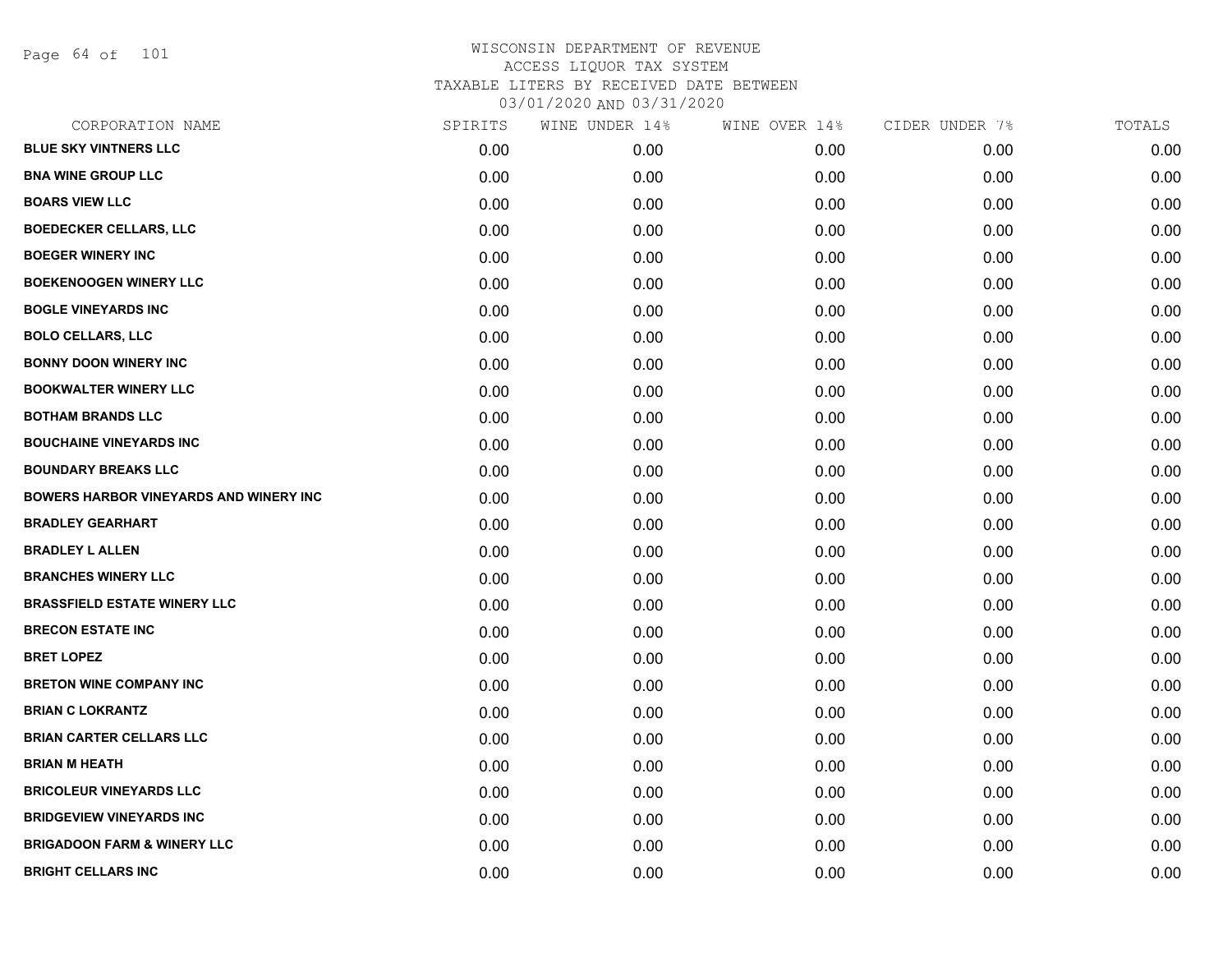Page 65 of 101

| CORPORATION NAME                             | SPIRITS | WINE UNDER 14% | WINE OVER 14% | CIDER UNDER 7% | TOTALS |
|----------------------------------------------|---------|----------------|---------------|----------------|--------|
| <b>BRIX CIDER LLC</b>                        | 0.00    | 0.00           | 0.00          | 0.00           | 0.00   |
| <b>BRONCO WINE COMPANY</b>                   | 0.00    | 0.00           | 0.00          | 0.00           | 0.00   |
| BROWN COUNTY WINE COMPANY, INC.              | 0.00    | 0.00           | 0.00          | 0.00           | 0.00   |
| <b>BROWN ESTATE VINEYARDS LLC</b>            | 0.00    | 0.00           | 0.00          | 0.00           | 0.00   |
| <b>BROWNE FAMILY WINES LLC</b>               | 0.00    | 0.00           | 0.00          | 0.00           | 0.00   |
| <b>BRUTOCAO CELLARS LP</b>                   | 0.00    | 0.00           | 0.00          | 0.00           | 0.00   |
| <b>BRYANT VINEYARDS INC</b>                  | 0.00    | 0.00           | 0.00          | 0.00           | 0.00   |
| <b>BUCKLER FAMILY VINEYARDS LLC</b>          | 0.00    | 0.00           | 0.00          | 0.00           | 0.00   |
| <b>BUEHLER VINEYARDS INC</b>                 | 0.00    | 0.00           | 0.00          | 0.00           | 0.00   |
| <b>BULLY HILL VINEYARDS INC</b>              | 0.00    | 0.00           | 0.00          | 0.00           | 0.00   |
| <b>BURGESS CELLARS INC</b>                   | 0.00    | 0.00           | 0.00          | 0.00           | 0.00   |
| <b>BURRELL SCHOOL VINEYARDS INC</b>          | 0.00    | 0.00           | 0.00          | 0.00           | 0.00   |
| <b>BUTTONWOOD FARM WINERY INC</b>            | 0.00    | 0.00           | 0.00          | 0.00           | 0.00   |
| <b>BWSC LLC</b>                              | 0.00    | 0.00           | 0.00          | 0.00           | 0.00   |
| <b>C &amp; C WINE SERVICES INC</b>           | 0.00    | 0.00           | 0.00          | 0.00           | 0.00   |
| <b>C &amp; N CORPORATION</b>                 | 0.00    | 0.00           | 0.00          | 0.00           | 0.00   |
| <b>C G DI ARIE VINEYARD &amp; WINERY LLC</b> | 0.00    | 0.00           | 0.00          | 0.00           | 0.00   |
| <b>C MONDAVI &amp; SONS</b>                  | 0.00    | 0.00           | 0.00          | 0.00           | 0.00   |
| <b>CADA LLC</b>                              | 0.00    | 0.00           | 0.00          | 0.00           | 0.00   |
| <b>CAIN CELLARS INC</b>                      | 0.00    | 0.00           | 0.00          | 0.00           | 0.00   |
| <b>CAKEBREAD CELLARS</b>                     | 0.00    | 0.00           | 0.00          | 0.00           | 0.00   |
| <b>CALCAREOUS VINEYARD LLC</b>               | 0.00    | 0.00           | 0.00          | 0.00           | 0.00   |
| <b>CALDWELL WINERY LLC</b>                   | 0.00    | 0.00           | 0.00          | 0.00           | 0.00   |
| <b>CALLAWAY TEMECULA LP</b>                  | 0.00    | 0.00           | 0.00          | 0.00           | 0.00   |
| CALWD, INC.                                  | 0.00    | 0.00           | 0.00          | 0.00           | 0.00   |
| <b>CAMARDA CORP</b>                          | 0.00    | 0.00           | 2.40          | 0.00           | 2.40   |
| <b>CARACCIOLI CELLARS INC</b>                | 0.00    | 0.00           | 0.00          | 0.00           | 0.00   |
| <b>CARHARTT VINEYARD, INC.</b>               | 0.00    | 0.00           | 0.00          | 0.00           | 0.00   |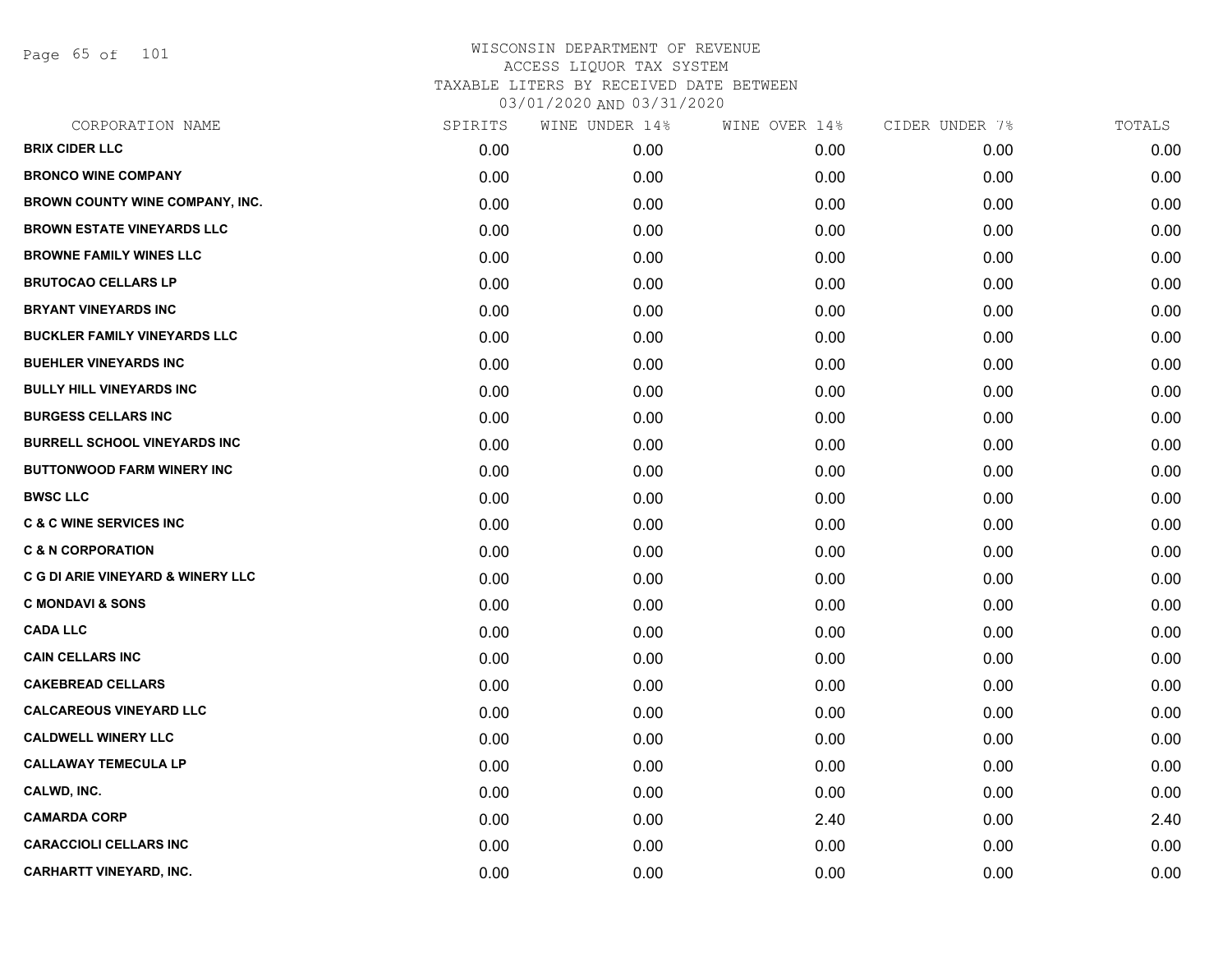Page 66 of 101

| CORPORATION NAME                           | SPIRITS | WINE UNDER 14% | WINE OVER 14% | CIDER UNDER 7% | TOTALS |
|--------------------------------------------|---------|----------------|---------------|----------------|--------|
| <b>CARL THOMA</b>                          | 0.00    | 0.00           | 0.00          | 0.00           | 0.00   |
| <b>CARLISLE WINERY &amp; VINEYARDS LLC</b> | 0.00    | 0.00           | 0.00          | 0.00           | 0.00   |
| <b>CARLSON VINEYARDS INC</b>               | 0.00    | 0.00           | 0.00          | 0.00           | 0.00   |
| <b>CARNEROS WINE COMPANY INC</b>           | 0.00    | 0.00           | 0.00          | 0.00           | 0.00   |
| <b>CARR WINERY INC</b>                     | 0.00    | 0.00           | 0.00          | 0.00           | 0.00   |
| <b>CASTORO CELLARS</b>                     | 0.00    | 0.00           | 0.00          | 0.00           | 0.00   |
| <b>CATHERINE ELIZABETH INC</b>             | 0.00    | 0.00           | 0.00          | 0.00           | 0.00   |
| <b>CAYMUS VINEYARDS INC</b>                | 0.00    | 0.00           | 0.00          | 0.00           | 0.00   |
| <b>CECIL A ZERBA</b>                       | 0.00    | 0.00           | 0.00          | 0.00           | 0.00   |
| <b>CEDAR KNOLL VINEYARDS INC</b>           | 0.00    | 0.00           | 0.00          | 0.00           | 0.00   |
| <b>CEJA VINEYARDS INC</b>                  | 0.00    | 0.00           | 0.00          | 0.00           | 0.00   |
| <b>CELIA WELCH WINES LLC</b>               | 0.00    | 0.00           | 0.00          | 0.00           | 0.00   |
| <b>CELLAR RAT CELLARS LLC</b>              | 0.00    | 0.00           | 0.00          | 0.00           | 0.00   |
| <b>CHAPPELLET WINERY INC</b>               | 0.00    | 0.00           | 0.00          | 0.00           | 0.00   |
| <b>CHARLES &amp; MARTHA BARRA</b>          | 0.00    | 0.00           | 0.00          | 0.00           | 0.00   |
| <b>CHARLES REININGER LLC</b>               | 0.00    | 0.00           | 0.00          | 0.00           | 0.00   |
| <b>CHATEAU BIANCA INC</b>                  | 0.00    | 0.00           | 0.00          | 0.00           | 0.00   |
| <b>CHATEAU DIANA LLC</b>                   | 0.00    | 0.00           | 0.00          | 0.00           | 0.00   |
| <b>CHATEAU GRAND TRAVERSE LTD</b>          | 0.00    | 0.00           | 0.00          | 0.00           | 0.00   |
| <b>CHATEAU MARGENE INC</b>                 | 0.00    | 0.00           | 0.00          | 0.00           | 0.00   |
| <b>CHATEAU MORRISETTE INC</b>              | 0.00    | 0.00           | 0.00          | 0.00           | 0.00   |
| <b>CHATEAU OPERATIONS, LTD.</b>            | 0.00    | 0.00           | 0.00          | 0.00           | 0.00   |
| <b>CHATEAU POTELLE HOLDINGS LLC</b>        | 0.00    | 0.00           | 0.00          | 0.00           | 0.00   |
| CHATEAU ST CROIX WINERY & VINEYARD LLC     | 0.00    | 0.00           | 0.00          | 0.00           | 0.00   |
| <b>CHERRY HILL LLC</b>                     | 0.00    | 0.00           | 0.00          | 0.00           | 0.00   |
| <b>CHIARELLO FAMILY VINEYARDS LLC</b>      | 0.00    | 0.00           | 0.00          | 0.00           | 0.00   |
| <b>CHILDRESS WINERY, LLC</b>               | 0.00    | 0.00           | 0.00          | 0.00           | 0.00   |
| <b>CHIMNEY ROCK WINERY LLC</b>             | 0.00    | 0.00           | 0.00          | 0.00           | 0.00   |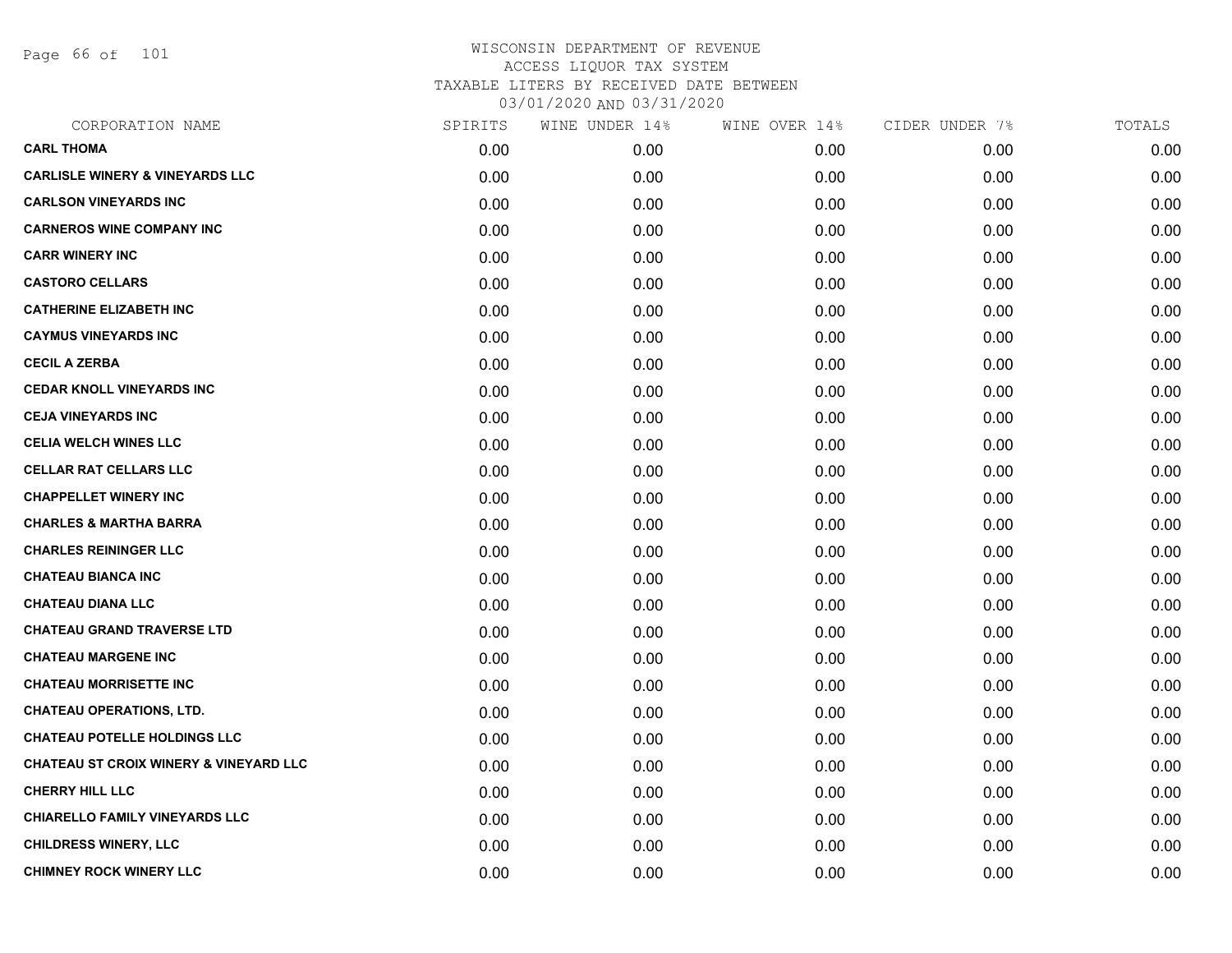Page 67 of 101

| CORPORATION NAME                             | SPIRITS | WINE UNDER 14% | WINE OVER 14% | CIDER UNDER 7% | TOTALS |
|----------------------------------------------|---------|----------------|---------------|----------------|--------|
| <b>CHRISTOPHE BARON</b>                      | 0.00    | 0.00           | 0.00          | 0.00           | 0.00   |
| <b>CHRISTOPHER FIGGINS</b>                   | 0.00    | 0.00           | 0.00          | 0.00           | 0.00   |
| <b>CHRISTOPHER L SHOWN</b>                   | 0.00    | 0.00           | 0.00          | 0.00           | 0.00   |
| <b>CIDER HOUSE OF WISCONSIN LLC</b>          | 0.00    | 0.00           | 0.00          | 0.00           | 0.00   |
| <b>CIPCO INC.</b>                            | 0.00    | 0.00           | 0.00          | 0.00           | 0.00   |
| <b>CLAY JAR HOLDINGS LLC</b>                 | 0.00    | 0.00           | 0.00          | 0.00           | 0.00   |
| <b>CLEARWATER CANYON CELLARS LLC</b>         | 0.00    | 0.00           | 0.00          | 0.00           | 0.00   |
| <b>CLIF BAR FAMILY WINERY &amp; FARM LLC</b> | 0.00    | 0.00           | 0.00          | 0.00           | 0.00   |
| <b>CLINE CELLARS INC</b>                     | 0.00    | 0.00           | 0.00          | 0.00           | 0.00   |
| <b>CLOS DU VAL WINE CO LTD</b>               | 0.00    | 0.00           | 0.00          | 0.00           | 0.00   |
| <b>CLOS LACHANCE WINES LLC</b>               | 0.00    | 0.00           | 0.00          | 0.00           | 0.00   |
| <b>COCKERELL WINE CONSULTING LLC</b>         | 0.00    | 0.00           | 0.00          | 0.00           | 0.00   |
| <b>CODORNIU NAPA INC</b>                     | 0.00    | 0.00           | 0.00          | 0.00           | 0.00   |
| <b>COELHO WINERY INC</b>                     | 0.00    | 0.00           | 0.00          | 0.00           | 0.00   |
| <b>COL SOLARE, LLP</b>                       | 0.00    | 0.00           | 0.00          | 0.00           | 0.00   |
| <b>COLGIN PARTNERS LLC</b>                   | 0.00    | 0.00           | 0.00          | 0.00           | 0.00   |
| <b>COLLEEN M BOS</b>                         | 0.00    | 0.00           | 0.00          | 0.00           | 0.00   |
| <b>COLONIAL GREEN TRUST</b>                  | 0.00    | 0.00           | 0.00          | 0.00           | 0.00   |
| <b>COLUMBIA RIVER WINERY INC</b>             | 0.00    | 0.00           | 0.00          | 0.00           | 0.00   |
| <b>CONSTELLATION BRANDS U.S. OPERATIONS</b>  | 0.00    | 0.00           | 0.00          | 0.00           | 0.00   |
| <b>CONUNDRUM WINERY LLC</b>                  | 0.00    | 0.00           | 0.00          | 0.00           | 0.00   |
| <b>CONWAY VINEYARDS INC</b>                  | 0.00    | 0.00           | 0.00          | 0.00           | 0.00   |
| <b>COOL HAND VINEYARDS LLC</b>               | 0.00    | 0.00           | 0.00          | 0.00           | 0.00   |
| <b>COPPER CANE LLC</b>                       | 0.00    | 0.00           | 0.00          | 0.00           | 0.00   |
| <b>CORISON WINERY INC</b>                    | 0.00    | 0.00           | 0.00          | 0.00           | 0.00   |
| <b>CORNERSTONE CELLARS LLC</b>               | 0.00    | 0.00           | 0.00          | 0.00           | 0.00   |
| <b>CORY J MICHAL</b>                         | 0.00    | 0.00           | 0.00          | 0.00           | 0.00   |
| <b>COTE D'OR IMPORTS LLC</b>                 | 0.00    | 0.00           | 0.00          | 0.00           | 0.00   |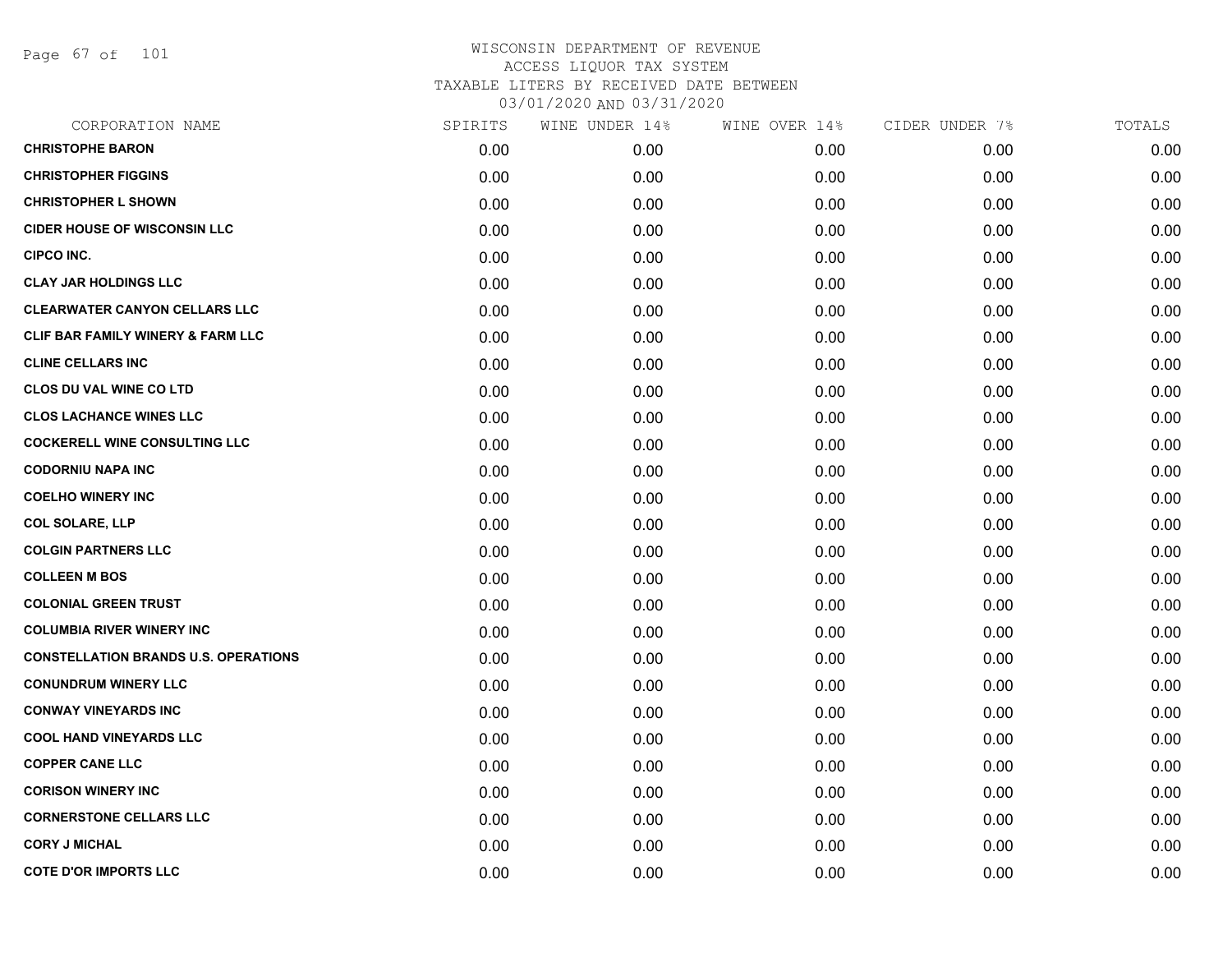Page 68 of 101

| CORPORATION NAME                       | SPIRITS | WINE UNDER 14% | WINE OVER 14% | CIDER UNDER 7% | TOTALS |
|----------------------------------------|---------|----------------|---------------|----------------|--------|
| <b>COURAGEOUS INC</b>                  | 0.00    | 0.00           | 0.00          | 0.00           | 0.00   |
| <b>CRAIG FLETCHER</b>                  | 0.00    | 0.00           | 0.00          | 0.00           | 0.00   |
| <b>CRAIG S HANDLY</b>                  | 0.00    | 0.00           | 0.00          | 0.00           | 0.00   |
| <b>CREATIVE WINE CONCEPTS INC</b>      | 0.00    | 0.00           | 0.00          | 0.00           | 0.00   |
| <b>CREW WINE COMPANY LLC</b>           | 0.00    | 0.00           | 0.00          | 0.00           | 0.00   |
| <b>CRIMSON WINE GROUP LTD</b>          | 0.00    | 0.00           | 0.00          | 0.00           | 0.00   |
| <b>CRISTOM VINEYARDS INC</b>           | 0.00    | 0.00           | 0.00          | 0.00           | 0.00   |
| <b>CROCKER &amp; STARR WINE CO LLC</b> | 0.00    | 0.00           | 0.00          | 0.00           | 0.00   |
| <b>CROFT LLC</b>                       | 0.00    | 0.00           | 0.00          | 0.00           | 0.00   |
| <b>CROWN POINT WINERY LLC</b>          | 0.00    | 0.00           | 0.00          | 0.00           | 0.00   |
| <b>CRUSE WINE COMPANY, LLC</b>         | 0.00    | 0.00           | 0.00          | 0.00           | 0.00   |
| <b>CUNAT PREMIUM VINEYARDS LLC</b>     | 0.00    | 0.00           | 0.00          | 0.00           | 0.00   |
| <b>CUSHMAN WINERY CORPORATION</b>      | 0.00    | 0.00           | 0.00          | 0.00           | 0.00   |
| <b>CUVAISON INC</b>                    | 0.00    | 0.00           | 0.00          | 0.00           | 0.00   |
| <b>CWC WINERY LLC</b>                  | 0.00    | 0.00           | 0.00          | 0.00           | 0.00   |
| <b>D MYERS LLC</b>                     | 0.00    | 0.00           | 0.00          | 0.00           | 0.00   |
| <b>DADY CAPITAL LLLP</b>               | 0.00    | 0.00           | 0.00          | 0.00           | 0.00   |
| <b>DAMIANI WINE CELLARS, LLC</b>       | 0.00    | 12.00          | 0.00          | 0.00           | 12.00  |
| <b>DANA ESTATES INC</b>                | 0.00    | 0.00           | 0.00          | 0.00           | 0.00   |
| <b>DANICA PATRICK</b>                  | 0.00    | 0.00           | 0.00          | 0.00           | 0.00   |
| <b>DANIEL J KOEPKE</b>                 | 0.00    | 0.00           | 0.00          | 0.00           | 0.00   |
| DANZA DEL SOL WINERY INC               | 0.00    | 0.00           | 0.00          | 0.00           | 0.00   |
| <b>DANZINGER VINEYARDS LLC</b>         | 0.00    | 0.00           | 0.00          | 0.00           | 0.00   |
| <b>DAOU VINEYARDS LLC</b>              | 0.00    | 0.00           | 0.00          | 0.00           | 0.00   |
| <b>DARIOUSH KHALEDI WINERY LLC</b>     | 0.00    | 0.00           | 0.00          | 0.00           | 0.00   |
| DAVERO SONOMA, INC                     | 0.00    | 0.00           | 0.00          | 0.00           | 0.00   |
| <b>DAVID BRUCE WINERY INC</b>          | 0.00    | 0.00           | 0.00          | 0.00           | 0.00   |
| <b>DAVID COFFARO</b>                   | 0.00    | 0.00           | 0.00          | 0.00           | 0.00   |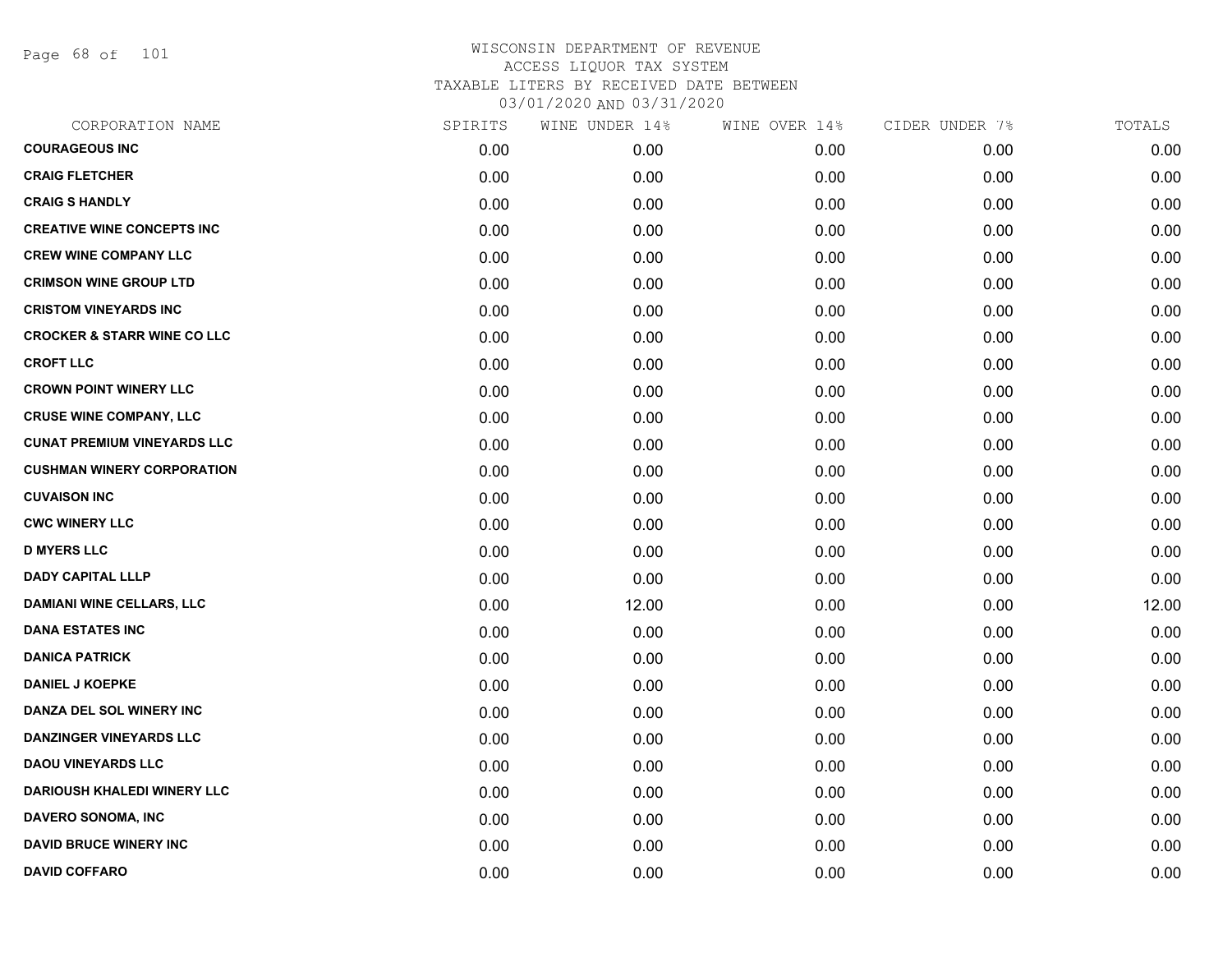Page 69 of 101

| CORPORATION NAME                                                         | SPIRITS | WINE UNDER 14% | WINE OVER 14% | CIDER UNDER 7% | TOTALS |
|--------------------------------------------------------------------------|---------|----------------|---------------|----------------|--------|
| <b>DAVID F MAHER</b>                                                     | 0.00    | 0.00           | 0.00          | 0.00           | 0.00   |
| <b>DAVID J ECKERT</b>                                                    | 0.00    | 0.00           | 0.00          | 0.00           | 0.00   |
| <b>DAVID J MATTHEWS</b>                                                  | 0.00    | 0.00           | 0.00          | 0.00           | 0.00   |
| <b>DAVID JAMES LLC</b>                                                   | 0.00    | 0.00           | 0.00          | 0.00           | 0.00   |
| <b>DAVID L MCGEE</b>                                                     | 0.00    | 0.00           | 0.00          | 0.00           | 0.00   |
| <b>DAVID R RASMUSSEN</b>                                                 | 0.00    | 0.00           | 0.00          | 0.00           | 0.00   |
| <b>DAVIS ESTATES LLC</b>                                                 | 0.00    | 0.00           | 0.00          | 0.00           | 0.00   |
| <b>DAWN'S DREAM LLC</b>                                                  | 0.00    | 0.00           | 0.00          | 0.00           | 0.00   |
| DE LA MONTANYA WINERY INC                                                | 0.00    | 0.00           | 0.00          | 0.00           | 0.00   |
| <b>DEAN VINCENT BORDIGIONI</b>                                           | 0.00    | 0.00           | 0.00          | 0.00           | 0.00   |
| <b>DEERFIELD RANCH WINERY LLC</b>                                        | 0.00    | 0.00           | 0.00          | 0.00           | 0.00   |
| DEL DOTTO VINEYARDS INC                                                  | 0.00    | 0.00           | 0.00          | 0.00           | 0.00   |
| <b>DELICATO VINEYARDS INC</b>                                            | 0.00    | 0.00           | 0.00          | 0.00           | 0.00   |
| <b>DELILLE CELLARS LLC</b>                                               | 0.00    | 0.00           | 0.00          | 0.00           | 0.00   |
| <b>DELLA TERRA LLC</b>                                                   | 0.00    | 0.00           | 0.00          | 0.00           | 0.00   |
| <b>DENNIS R ONEIL</b>                                                    | 0.00    | 0.00           | 0.00          | 0.00           | 0.00   |
| DH GUSTAFSON FAMILY VINEYARDS LLC                                        | 0.00    | 0.00           | 0.00          | 0.00           | 0.00   |
| <b>DIANA HOBSON</b>                                                      | 0.00    | 0.00           | 0.00          | 0.00           | 0.00   |
| <b>DINO DINA</b>                                                         | 0.00    | 0.00           | 0.00          | 0.00           | 0.00   |
| <b>DOMAINE CARNEROS LTD</b>                                              | 0.00    | 0.00           | 0.00          | 0.00           | 0.00   |
| <b>DOMAINE CHANDON INC</b>                                               | 0.00    | 0.00           | 0.00          | 0.00           | 0.00   |
| <b>DOMAINE DE MARIA SOTER LLC</b>                                        | 0.00    | 0.00           | 0.00          | 0.00           | 0.00   |
| <b>DOMAINE DROUHIN OREGON LLC</b>                                        | 0.00    | 0.00           | 0.00          | 0.00           | 0.00   |
| <b>DOMAINE SERENE VINEYARDS &amp; WINERY INC</b>                         | 0.00    | 0.00           | 0.00          | 0.00           | 0.00   |
| <b>DOMINICK CHIRICHILLO</b>                                              | 0.00    | 0.00           | 0.00          | 0.00           | 0.00   |
| <b>DON GRASSE</b>                                                        | 0.00    | 0.00           | 0.00          | 0.00           | 0.00   |
| <b>DON SEBASTIANI &amp; SONS INTERNATIONAL WINE</b><br><b>NEGOCIANTS</b> | 0.00    | 0.00           | 0.00          | 0.00           | 0.00   |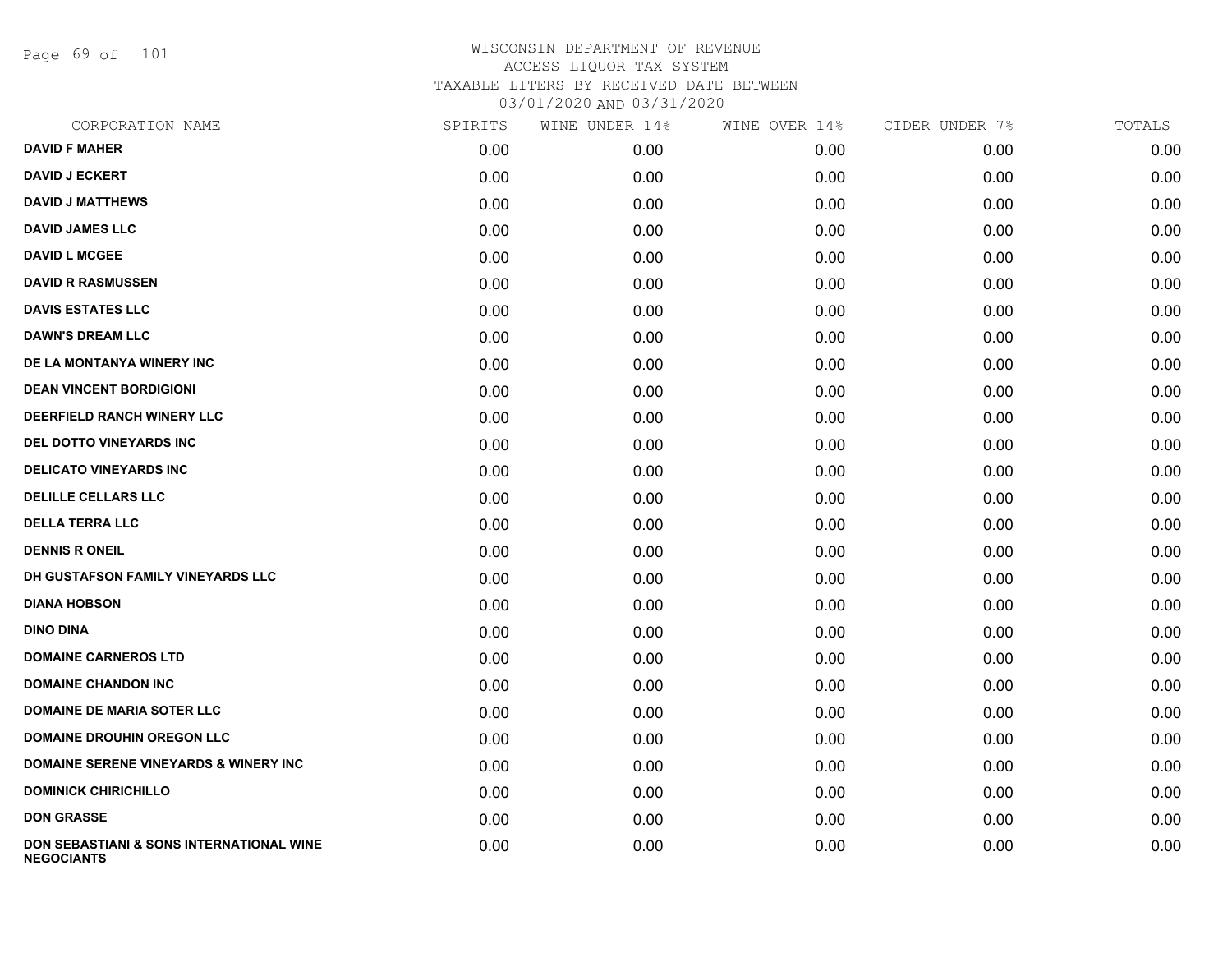Page 70 of 101

| CORPORATION NAME                    | SPIRITS | WINE UNDER 14% | WINE OVER 14% | CIDER UNDER 7% | TOTALS |
|-------------------------------------|---------|----------------|---------------|----------------|--------|
| <b>DONALD PHILLIPS HILL JR</b>      | 0.00    | 0.00           | 0.00          | 0.00           | 0.00   |
| <b>DONATI FAMILY VINEYARD, INC</b>  | 0.00    | 0.00           | 0.00          | 0.00           | 0.00   |
| DONELAN FAMILY WINE CELLARS LLC     | 0.00    | 0.00           | 0.00          | 0.00           | 0.00   |
| <b>DONGYI INTERNATIONAL LLC</b>     | 0.00    | 0.00           | 0.00          | 0.00           | 0.00   |
| <b>DOROTHY PANELLA</b>              | 0.00    | 0.00           | 0.00          | 0.00           | 0.00   |
| <b>DOSSEY VINEYARDS LLC</b>         | 0.00    | 0.00           | 0.00          | 0.00           | 0.00   |
| DOUBLE CANYON VINEYARDS LLC         | 0.00    | 0.00           | 0.00          | 0.00           | 0.00   |
| DOUKENIE WINERY, INC.               | 0.00    | 0.00           | 0.00          | 0.00           | 0.00   |
| DRAGONETTE CELLARS LLC              | 0.00    | 0.00           | 0.00          | 0.00           | 0.00   |
| DRAKE MAKES WINE, INC.              | 0.00    | 0.00           | 0.00          | 0.00           | 0.00   |
| DRUMLIN RIDGE WINERY LLC            | 0.00    | 0.00           | 0.00          | 0.00           | 0.00   |
| DRY CREEK VINEYARD INC              | 0.00    | 0.00           | 0.00          | 0.00           | 0.00   |
| <b>DSC INVESTORS INC</b>            | 0.00    | 0.00           | 0.00          | 0.00           | 0.00   |
| <b>DUCKHORN WINE COMPANY</b>        | 0.00    | 0.00           | 0.00          | 0.00           | 0.00   |
| <b>DUMOL WINERY LLC</b>             | 0.00    | 0.00           | 0.00          | 0.00           | 0.00   |
| <b>DUNHAM CELLARS LLC</b>           | 0.00    | 0.00           | 0.00          | 0.00           | 0.00   |
| <b>DUNN VINEYARDS LLC</b>           | 0.00    | 0.00           | 0.00          | 0.00           | 0.00   |
| <b>DUPLIN WINE CELLARS INC</b>      | 0.00    | 0.00           | 0.00          | 0.00           | 0.00   |
| <b>DURANT VINEYARDS LLC</b>         | 0.00    | 0.00           | 0.00          | 0.00           | 0.00   |
| DUTTON GOLDFIELD WINERY LLC         | 0.00    | 0.00           | 0.00          | 0.00           | 0.00   |
| <b>E &amp; J GALLO WINERY</b>       | 0.00    | 0.00           | 0.00          | 0.00           | 0.00   |
| <b>E STRING CELLARS LLC</b>         | 0.00    | 0.00           | 0.00          | 0.00           | 0.00   |
| <b>EAGLES LANDING WINERY LLC</b>    | 0.00    | 0.00           | 0.00          | 0.00           | 0.00   |
| <b>EAST BRANCH WINERY, INC.</b>     | 0.00    | 0.00           | 0.00          | 0.00           | 0.00   |
| <b>EASTERN RIDGES VINEYARD, LLC</b> | 0.00    | 0.00           | 0.00          | 0.00           | 0.00   |
| <b>EBERLE WINERY LP</b>             | 0.00    | 0.00           | 0.00          | 0.00           | 0.00   |
| EDEN ICE CIDER COMPANY INC.         | 0.00    | 0.00           | 0.00          | 0.00           | 0.00   |
| <b>EDWARD J RINK</b>                | 0.00    | 0.00           | 0.00          | 0.00           | 0.00   |
|                                     |         |                |               |                |        |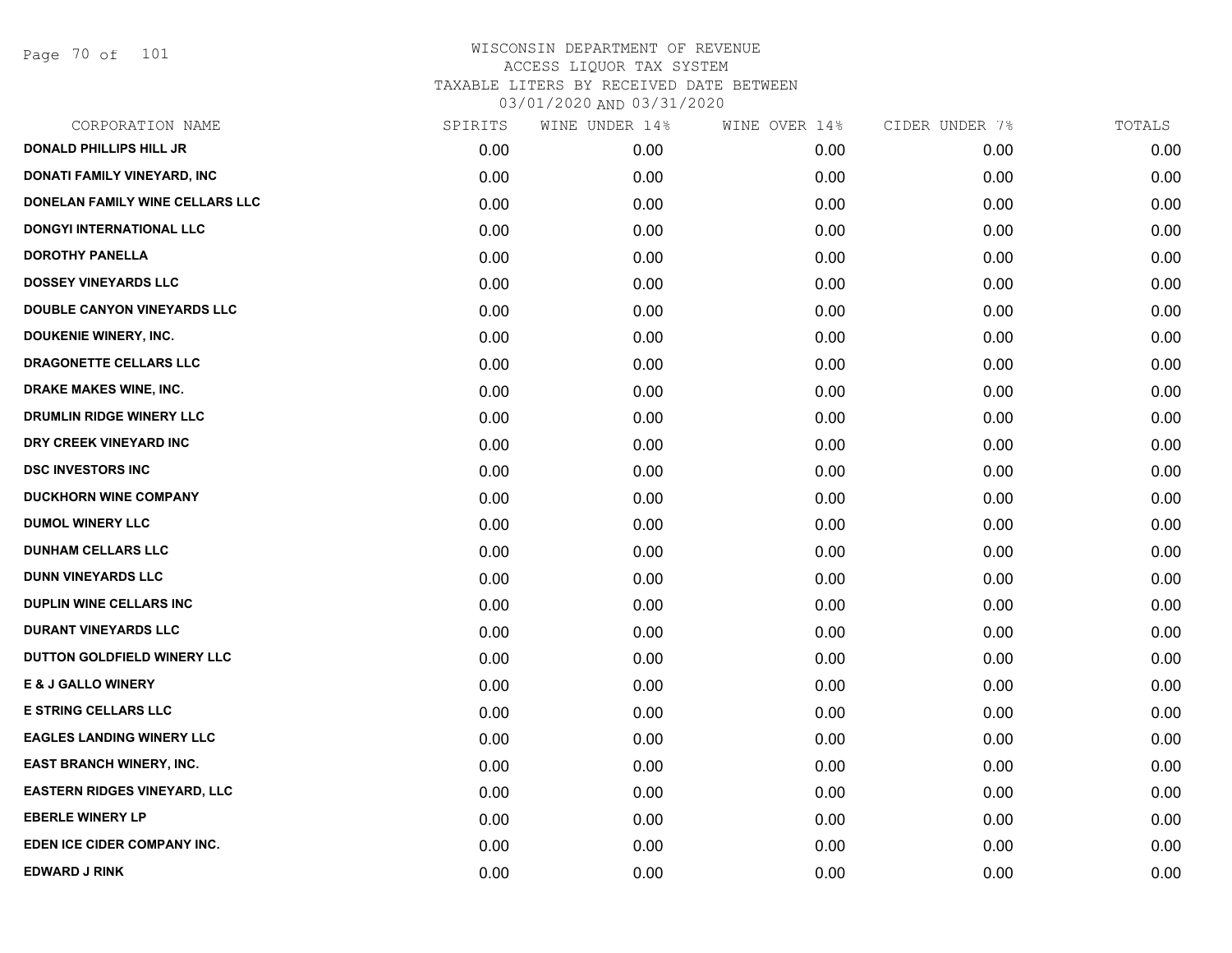Page 71 of 101

| CORPORATION NAME                                 | SPIRITS | WINE UNDER 14% | WINE OVER 14% | CIDER UNDER 7% | TOTALS |
|--------------------------------------------------|---------|----------------|---------------|----------------|--------|
| EHREN JORDAN WINE CELLARS LLC                    | 0.00    | 0.00           | 0.00          | 0.00           | 0.00   |
| <b>EILEEN BRYS</b>                               | 0.00    | 0.00           | 0.00          | 0.00           | 0.00   |
| <b>ELEGANCE PROPERTIES LLC</b>                   | 0.00    | 0.00           | 0.00          | 0.00           | 0.00   |
| <b>ELISABETH W KLEIN</b>                         | 0.00    | 0.00           | 0.00          | 0.00           | 0.00   |
| ELK COVE VINEYARDS INC                           | 0.00    | 0.00           | 0.00          | 0.00           | 0.00   |
| ELLIOTT SMITH DEVELOPMENT COMPANY                | 0.00    | 0.00           | 0.00          | 0.00           | 0.00   |
| <b>ELV-OREGON LLC</b>                            | 0.00    | 0.00           | 0.00          | 0.00           | 0.00   |
| <b>EMILIO GUGLIELMO WINERY INC</b>               | 0.00    | 0.00           | 0.00          | 0.00           | 0.00   |
| <b>EMMOLO RIVER RANCH LLC</b>                    | 0.00    | 0.00           | 0.00          | 0.00           | 0.00   |
| <b>ENTENTE SPIRITS LLC</b>                       | 0.00    | 0.00           | 0.00          | 0.00           | 0.00   |
| <b>EOLA HILLS WINE CELLARS INC</b>               | 0.00    | 0.00           | 0.00          | 0.00           | 0.00   |
| ERIC TRUMP WINE MANUFACTURING LLC                | 0.00    | 0.00           | 0.00          | 0.00           | 0.00   |
| ERIK MILLER WINES, INC.                          | 0.00    | 0.00           | 0.00          | 0.00           | 0.00   |
| <b>ERNEST VINEYARDS LLC</b>                      | 0.00    | 0.00           | 0.00          | 0.00           | 0.00   |
| <b>EUGENE PERATA</b>                             | 0.00    | 0.00           | 0.00          | 0.00           | 0.00   |
| <b>F KORBEL &amp; BROS INC</b>                   | 0.00    | 0.00           | 0.00          | 0.00           | 0.00   |
| <b>FAETHM INC</b>                                | 0.00    | 0.00           | 0.00          | 0.00           | 0.00   |
| <b>FANTESCA LLC</b>                              | 0.00    | 0.00           | 0.00          | 0.00           | 0.00   |
| <b>FAT BOYS INC</b>                              | 0.00    | 0.00           | 0.00          | 0.00           | 0.00   |
| <b>FAWN CREEK WINERY LLC</b>                     | 0.00    | 0.00           | 0.00          | 0.00           | 0.00   |
| <b>FAZELI VINEYARDS, LLC</b>                     | 0.00    | 0.00           | 0.00          | 0.00           | 0.00   |
| <b>FENESTRA WINERY INC</b>                       | 0.00    | 0.00           | 0.00          | 0.00           | 0.00   |
| FENN VALLEY VINEYARDS, INC.                      | 0.00    | 0.00           | 0.00          | 0.00           | 0.00   |
| <b>FERMENTING CELLARS LLC</b>                    | 0.00    | 0.00           | 0.00          | 0.00           | 0.00   |
| <b>FERNRAY LLC</b>                               | 0.00    | 0.00           | 0.00          | 0.00           | 0.00   |
| <b>FERRARI CARANO VINEYARDS &amp; WINERY LLC</b> | 0.00    | 0.00           | 0.00          | 0.00           | 0.00   |
| <b>FETZER VINEYARDS</b>                          | 0.00    | 0.00           | 0.00          | 0.00           | 0.00   |
| <b>FICKLIN VINEYARDS INC</b>                     | 0.00    | 0.00           | 0.00          | 0.00           | 0.00   |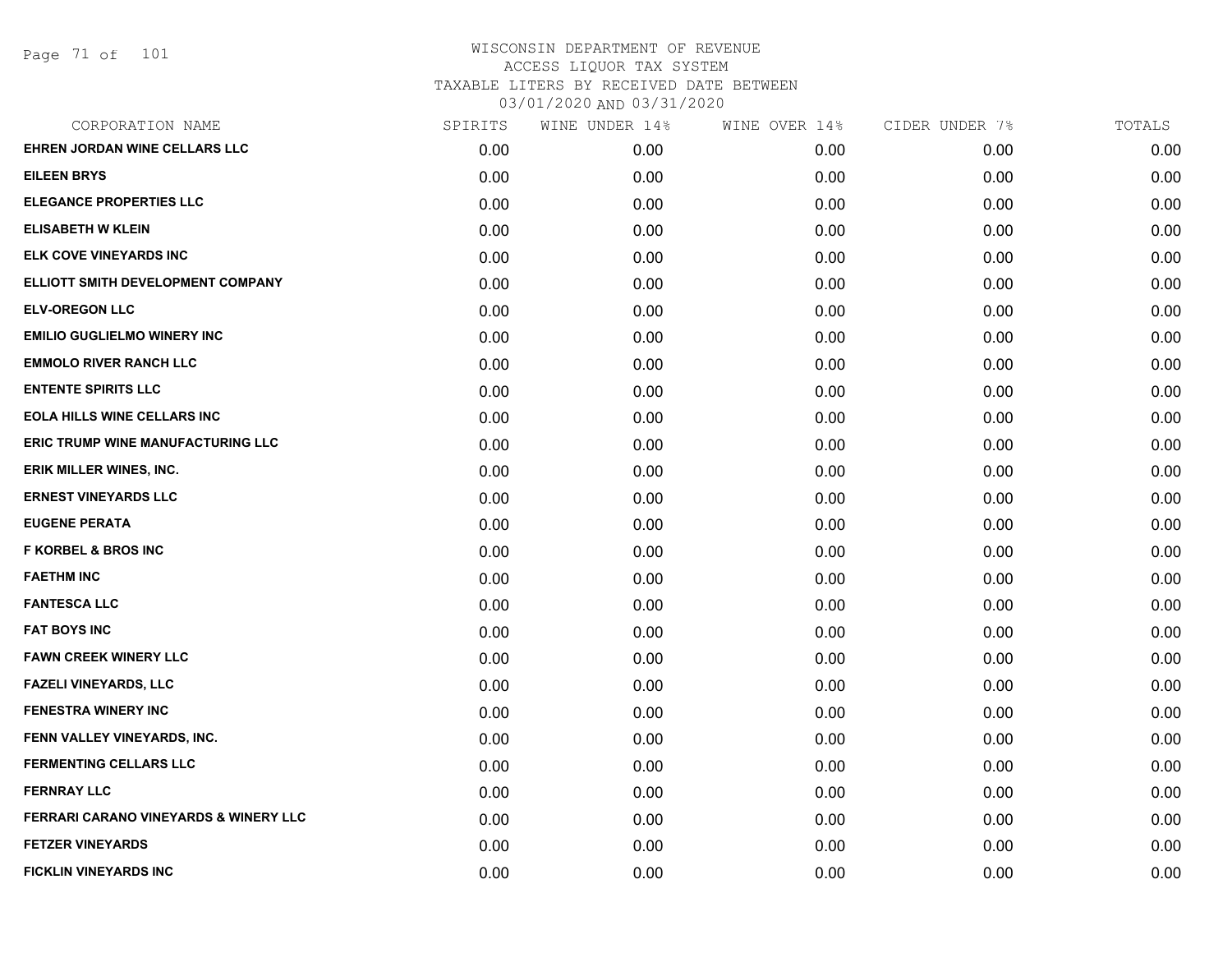Page 72 of 101

| CORPORATION NAME                               | SPIRITS | WINE UNDER 14% | WINE OVER 14% | CIDER UNDER 7% | TOTALS |
|------------------------------------------------|---------|----------------|---------------|----------------|--------|
| <b>FIDDLEHEAD CELLARS LP</b>                   | 0.00    | 0.00           | 0.00          | 0.00           | 0.00   |
| <b>FIDELITAS WINES LLC</b>                     | 0.00    | 0.00           | 0.00          | 0.00           | 0.00   |
| FIESTA VINEYARD & WINERY LLC                   | 0.00    | 0.00           | 0.00          | 0.00           | 0.00   |
| <b>FINKELSTEIN VINEYARDS INC</b>               | 0.00    | 0.00           | 0.00          | 0.00           | 0.00   |
| <b>FIRESTEED CORPORATION</b>                   | 0.00    | 0.00           | 0.00          | 0.00           | 0.00   |
| <b>FISHER KING WINERY, LLC</b>                 | 0.00    | 0.00           | 0.00          | 0.00           | 0.00   |
| <b>FISHER VINEYARDS</b>                        | 0.00    | 0.00           | 31.50         | 0.00           | 31.50  |
| <b>FITVINE LLC</b>                             | 0.00    | 0.00           | 0.00          | 0.00           | 0.00   |
| <b>FIVE VINES LLC</b>                          | 0.00    | 0.00           | 0.00          | 0.00           | 0.00   |
| <b>FLOOD RANCH COMPANY</b>                     | 0.00    | 0.00           | 0.00          | 0.00           | 0.00   |
| <b>FLORA SPRINGS WINE COMPANY</b>              | 0.00    | 0.00           | 0.00          | 0.00           | 0.00   |
| <b>FLORIDA ORANGE GROVES INC</b>               | 0.00    | 0.00           | 0.00          | 0.00           | 0.00   |
| <b>FLOWERS VINEYARD AND WINERY, LLC</b>        | 0.00    | 0.00           | 0.00          | 0.00           | 0.00   |
| <b>FLYING B VINEYARD LP</b>                    | 0.00    | 0.00           | 0.00          | 0.00           | 0.00   |
| FN CELLARS LLC                                 | 0.00    | 0.00           | 0.00          | 0.00           | 0.00   |
| <b>FOLEY ESTATES VINEYARD &amp; WINERY LLC</b> | 0.00    | 0.00           | 0.00          | 0.00           | 0.00   |
| <b>FOLEY FAMILY WINES INC</b>                  | 0.00    | 0.00           | 0.00          | 0.00           | 0.00   |
| <b>FOLIO WINE COMPANY LLC</b>                  | 0.00    | 0.00           | 0.00          | 0.00           | 0.00   |
| <b>FONTANELLA WINES LLC</b>                    | 0.00    | 0.00           | 0.00          | 0.00           | 0.00   |
| <b>FORIS VINEYARDS WINERY LLC</b>              | 0.00    | 0.00           | 0.00          | 0.00           | 0.00   |
| <b>FORT ROSS VINEYARD &amp; WINERY LLC</b>     | 0.00    | 0.00           | 0.00          | 0.00           | 0.00   |
| <b>FORWARD CIDER LLC</b>                       | 0.00    | 0.00           | 0.00          | 0.00           | 0.00   |
| <b>FOUR BEARS WINERY LLC</b>                   | 0.00    | 0.00           | 0.00          | 0.00           | 0.00   |
| FOUR DAUGHTERS VINEYARD AND WINERY LLC         | 0.00    | 0.00           | 0.00          | 0.00           | 0.00   |
| <b>FOX RUN VINEYARDS INC</b>                   | 0.00    | 0.00           | 0.00          | 0.00           | 0.00   |
| <b>FOXEN VINEYARD INC</b>                      | 0.00    | 0.00           | 0.00          | 0.00           | 0.00   |
| <b>FRANCIS COPPOLA WINERY LLC</b>              | 0.00    | 0.00           | 0.00          | 0.00           | 0.00   |
| <b>FRANCISCAN VINEYARDS INC</b>                | 0.00    | 0.00           | 0.00          | 0.00           | 0.00   |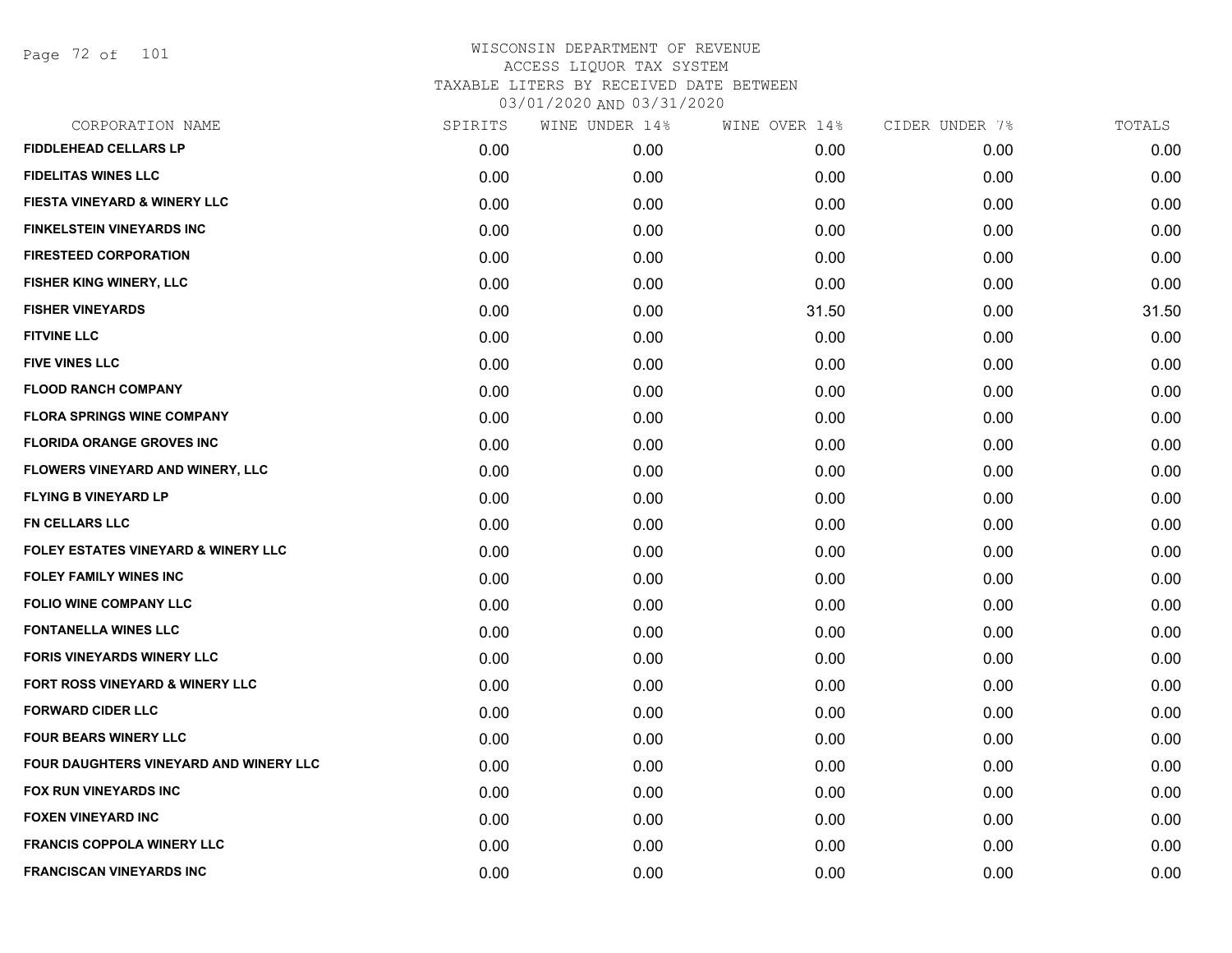Page 73 of 101

| CORPORATION NAME                           | SPIRITS | WINE UNDER 14% | WINE OVER 14% | CIDER UNDER 7% | TOTALS |
|--------------------------------------------|---------|----------------|---------------|----------------|--------|
| <b>FRANK FAMILY VINEYARDS LLC</b>          | 0.00    | 0.00           | 0.00          | 0.00           | 0.00   |
| <b>FRED C SCHERRER</b>                     | 0.00    | 0.00           | 0.00          | 0.00           | 0.00   |
| <b>FREDERICK QUANDT</b>                    | 0.00    | 0.00           | 0.00          | 0.00           | 0.00   |
| <b>FREIXENET SONOMA CAVES INC</b>          | 0.00    | 0.00           | 0.00          | 0.00           | 0.00   |
| <b>FREY FAMILY WINERY LLC</b>              | 0.00    | 0.00           | 0.00          | 0.00           | 0.00   |
| <b>FREY VINEYARDS LTD</b>                  | 0.00    | 0.00           | 0.00          | 0.00           | 0.00   |
| <b>FROGS LEAP WINERY</b>                   | 0.00    | 0.00           | 0.00          | 0.00           | 0.00   |
| <b>FROGTOWN CELLARS LLP</b>                | 0.00    | 0.00           | 0.00          | 0.00           | 0.00   |
| <b>FROST WINES LLC</b>                     | 0.00    | 14.25          | 0.00          | 0.00           | 14.25  |
| FRUIT OF THE WOODS WINE CELLAR, INC.       | 0.00    | 0.00           | 0.00          | 0.00           | 0.00   |
| <b>FULCRUM WINES LLC</b>                   | 0.00    | 0.00           | 0.00          | 0.00           | 0.00   |
| <b>FULKERSON WINE CELLARS LLC</b>          | 0.00    | 0.00           | 0.00          | 0.00           | 0.00   |
| <b>FULLERTON WINES, INC</b>                | 0.00    | 0.00           | 0.00          | 0.00           | 0.00   |
| <b>FURTHERMORE LLC</b>                     | 0.00    | 0.00           | 0.00          | 0.00           | 0.00   |
| <b>G GRAHAM WINES INC</b>                  | 0.00    | 0.00           | 0.00          | 0.00           | 0.00   |
| <b>GALANTE FAMILY WINERY INC</b>           | 0.00    | 0.00           | 0.00          | 0.00           | 0.00   |
| <b>GALENA CELLARS INC</b>                  | 0.00    | 0.00           | 0.00          | 0.00           | 0.00   |
| <b>GALLICA WINES LLC</b>                   | 0.00    | 0.00           | 0.00          | 0.00           | 0.00   |
| <b>GAMBA VINEYARDS AND WINERY LLC</b>      | 0.00    | 0.00           | 0.00          | 0.00           | 0.00   |
| <b>GAMBLE FAMILY VINEYARDS LLC</b>         | 0.00    | 0.00           | 0.00          | 0.00           | 0.00   |
| <b>GANDONA INC</b>                         | 0.00    | 0.00           | 0.00          | 0.00           | 0.00   |
| <b>GARGIULO VINEYARD LLC</b>               | 0.00    | 0.00           | 0.00          | 0.00           | 0.00   |
| <b>GARROD TRUST</b>                        | 0.00    | 0.00           | 0.00          | 0.00           | 0.00   |
| <b>GARY FRANSCIONI, INC.</b>               | 0.00    | 0.00           | 0.00          | 0.00           | 0.00   |
| <b>GEARY MARKET INVESTMENT COMPANY LTD</b> | 0.00    | 0.00           | 0.00          | 0.00           | 0.00   |
| <b>GEMSTONE VINEYARDS LLC</b>              | 0.00    | 0.00           | 0.00          | 0.00           | 0.00   |
| <b>GENERATIONS OF SONOMA LLC</b>           | 0.00    | 0.00           | 0.00          | 0.00           | 0.00   |
| <b>GENESEO PARTNERS LP</b>                 | 0.00    | 0.00           | 0.00          | 0.00           | 0.00   |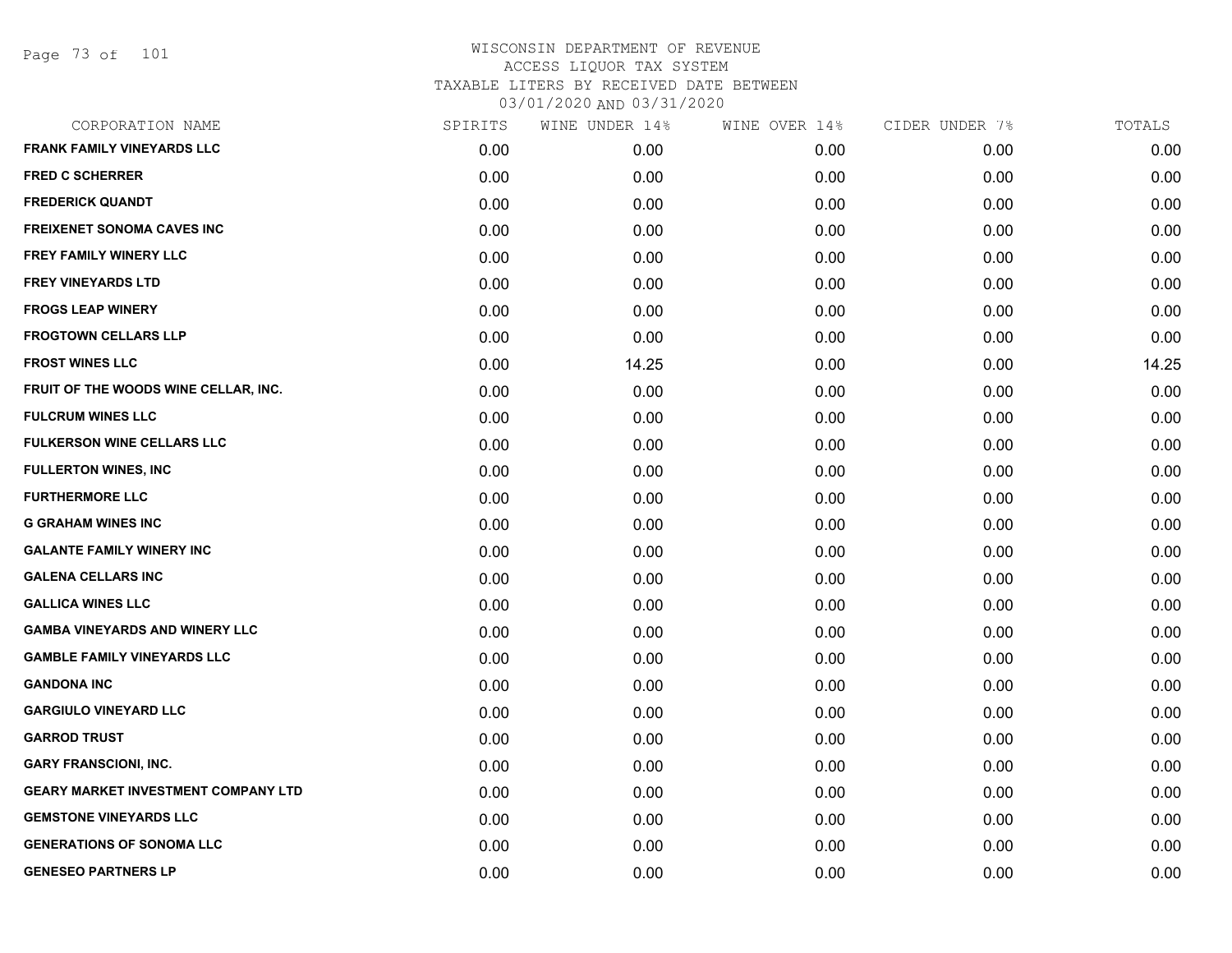Page 74 of 101

| CORPORATION NAME                                    | SPIRITS | WINE UNDER 14% | WINE OVER 14% | CIDER UNDER 7% | TOTALS |
|-----------------------------------------------------|---------|----------------|---------------|----------------|--------|
| <b>GEORGE O HENDRY</b>                              | 0.00    | 0.00           | 0.00          | 0.00           | 0.00   |
| <b>GEORGE RONALD DENNER</b>                         | 0.00    | 0.00           | 0.00          | 0.00           | 0.00   |
| <b>GERALD E FORTH</b>                               | 0.00    | 0.00           | 0.00          | 0.00           | 0.00   |
| <b>GERBER, GERBER &amp; GERBER DISCLAIMER TRUST</b> | 0.00    | 0.00           | 0.00          | 0.00           | 0.00   |
| <b>GF VINEYARDS LLC</b>                             | 0.00    | 0.00           | 0.00          | 0.00           | 0.00   |
| <b>GF WINES LLC</b>                                 | 0.00    | 0.00           | 0.00          | 0.00           | 0.00   |
| <b>GHOST HILL CELLARS LLC</b>                       | 0.00    | 0.00           | 0.00          | 0.00           | 0.00   |
| <b>GIFT SERVICES INC</b>                            | 0.00    | 0.00           | 0.00          | 0.00           | 0.00   |
| <b>GLENORA WINE CELLARS INC</b>                     | 0.00    | 0.00           | 0.00          | 0.00           | 0.00   |
| <b>GLOBAL UNIVERSAL SRL</b>                         | 0.00    | 0.00           | 0.00          | 0.00           | 0.00   |
| <b>GOLDIN INVESTMENT II INC</b>                     | 0.00    | 0.00           | 0.00          | 0.00           | 0.00   |
| <b>GOLDRIDGEPINOT.COM LLC</b>                       | 0.00    | 0.00           | 0.00          | 0.00           | 0.00   |
| <b>GOOD FOUNDATIONS INC</b>                         | 0.00    | 0.00           | 0.00          | 0.00           | 0.00   |
| <b>GOOSE EGG, LLC</b>                               | 0.00    | 0.00           | 0.00          | 0.00           | 0.00   |
| <b>GOOSE RIDGE LLC</b>                              | 0.00    | 0.00           | 0.00          | 0.00           | 0.00   |
| <b>GRAPE VISIONS LLC</b>                            | 0.00    | 0.00           | 0.00          | 0.00           | 0.00   |
| <b>GRAPESEED WINE FUND LLC</b>                      | 0.00    | 0.00           | 0.00          | 0.00           | 0.00   |
| <b>GRASSINI FAMILY VINEYARDS LLC</b>                | 0.00    | 0.00           | 0.00          | 0.00           | 0.00   |
| <b>GREEN FAMILY WINERY LLC</b>                      | 0.00    | 0.00           | 0.00          | 0.00           | 0.00   |
| <b>GREG SANDERS</b>                                 | 0.00    | 0.00           | 0.00          | 0.00           | 0.00   |
| <b>GREGORY GRAZIANO</b>                             | 0.00    | 0.00           | 0.00          | 0.00           | 0.00   |
| <b>GRGICH HILLS CELLAR</b>                          | 0.00    | 0.00           | 0.00          | 0.00           | 0.00   |
| <b>GRIEB OPTIMAL WINECRAFTING LLC</b>               | 0.00    | 0.00           | 0.00          | 0.00           | 0.00   |
| <b>GROTH VINEYARDS &amp; WINERY LLC</b>             | 0.00    | 0.00           | 0.00          | 0.00           | 0.00   |
| <b>GULLETT &amp; GULLETT</b>                        | 0.00    | 0.00           | 0.00          | 0.00           | 0.00   |
| H DE V LLC                                          | 0.00    | 0.00           | 0.00          | 0.00           | 0.00   |
| <b>HAFNER VINEYARD LLC</b>                          | 0.00    | 0.00           | 0.00          | 0.00           | 0.00   |
| <b>HAGAFEN CELLARS INC</b>                          | 0.00    | 0.00           | 0.00          | 0.00           | 0.00   |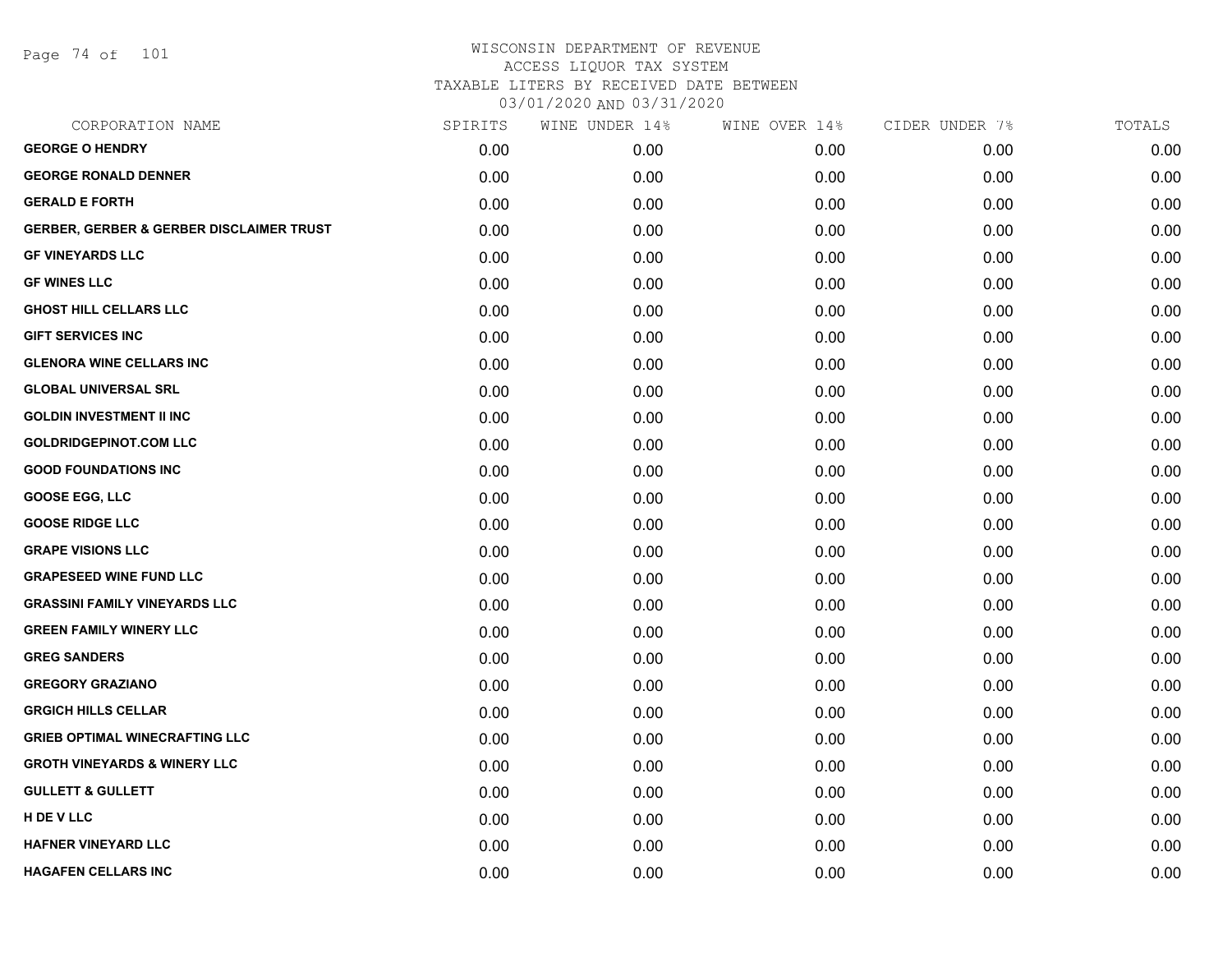Page 75 of 101

| CORPORATION NAME                    | SPIRITS | WINE UNDER 14% | WINE OVER 14% | CIDER UNDER 7% | TOTALS |
|-------------------------------------|---------|----------------|---------------|----------------|--------|
| <b>HAHN ESTATE</b>                  | 0.00    | 0.00           | 0.00          | 0.00           | 0.00   |
| <b>HALF KRAKT LLC</b>               | 0.00    | 0.00           | 0.00          | 0.00           | 0.00   |
| <b>HALF MOON HILL LLC</b>           | 0.00    | 0.00           | 0.00          | 0.00           | 0.00   |
| <b>HALL WINES LLC</b>               | 0.00    | 0.00           | 0.00          | 0.00           | 0.00   |
| <b>HAMEL FAMILY WINES LLC</b>       | 0.00    | 0.00           | 0.00          | 0.00           | 0.00   |
| <b>HAMMLER WINE CORP</b>            | 0.00    | 0.00           | 0.00          | 0.00           | 0.00   |
| HANDLEY CELLARS LIMITED PARTNERSHIP | 0.00    | 0.00           | 0.00          | 0.00           | 0.00   |
| <b>HANNA WINERY INC</b>             | 0.00    | 0.00           | 0.00          | 0.00           | 0.00   |
| <b>HANSJOERG WYSS</b>               | 0.00    | 0.00           | 0.00          | 0.00           | 0.00   |
| <b>HARBOR RIDGE WINERY INC.</b>     | 0.00    | 0.00           | 0.00          | 0.00           | 0.00   |
| <b>HARLAN ESTATE WINERY INC</b>     | 0.00    | 0.00           | 0.00          | 0.00           | 0.00   |
| HARMELL CELLARS LLC                 | 0.00    | 0.00           | 0.00          | 0.00           | 0.00   |
| <b>HARRIS &amp; HARRIS</b>          | 0.00    | 0.00           | 0.00          | 0.00           | 0.00   |
| HARRY & DAVID HOLDINGS INC          | 0.00    | 0.00           | 0.00          | 0.00           | 0.00   |
| HAUS BEVERAGE, INC                  | 0.00    | 0.00           | 0.00          | 0.00           | 0.00   |
| <b>HAWK AND HORSE VINEYARDS LLC</b> | 0.00    | 0.00           | 0.00          | 0.00           | 0.00   |
| <b>HAWKES LLC</b>                   | 0.00    | 0.00           | 0.00          | 0.00           | 0.00   |
| <b>HAZLITT 1852 VINEYARDS INC</b>   | 0.00    | 0.00           | 0.00          | 0.00           | 0.00   |
| <b>HDD LLC</b>                      | 0.00    | 0.00           | 0.00          | 0.00           | 0.00   |
| <b>HEITZ WINE CELLARS</b>           | 0.00    | 0.00           | 0.00          | 0.00           | 0.00   |
| <b>HEMISPHERE WINE COMPANY INC</b>  | 0.00    | 0.00           | 0.00          | 0.00           | 0.00   |
| <b>HEMISPHERES LLC</b>              | 0.00    | 0.00           | 0.00          | 0.00           | 0.00   |
| <b>HERDIE BAISDEN</b>               | 0.00    | 0.00           | 0.00          | 0.00           | 0.00   |
| <b>HERMAN STORY WINES INC</b>       | 0.00    | 0.00           | 0.00          | 0.00           | 0.00   |
| <b>HERON HILL VINEYARDS INC</b>     | 0.00    | 0.00           | 0.00          | 0.00           | 0.00   |
| <b>HERRERA &amp; HERRERA</b>        | 0.00    | 0.00           | 0.00          | 0.00           | 0.00   |
| <b>HESTAN VINEYARDS LLC</b>         | 0.00    | 0.00           | 0.00          | 0.00           | 0.00   |
| <b>HICKORY FARMS LLC</b>            | 0.00    | 0.00           | 0.00          | 0.00           | 0.00   |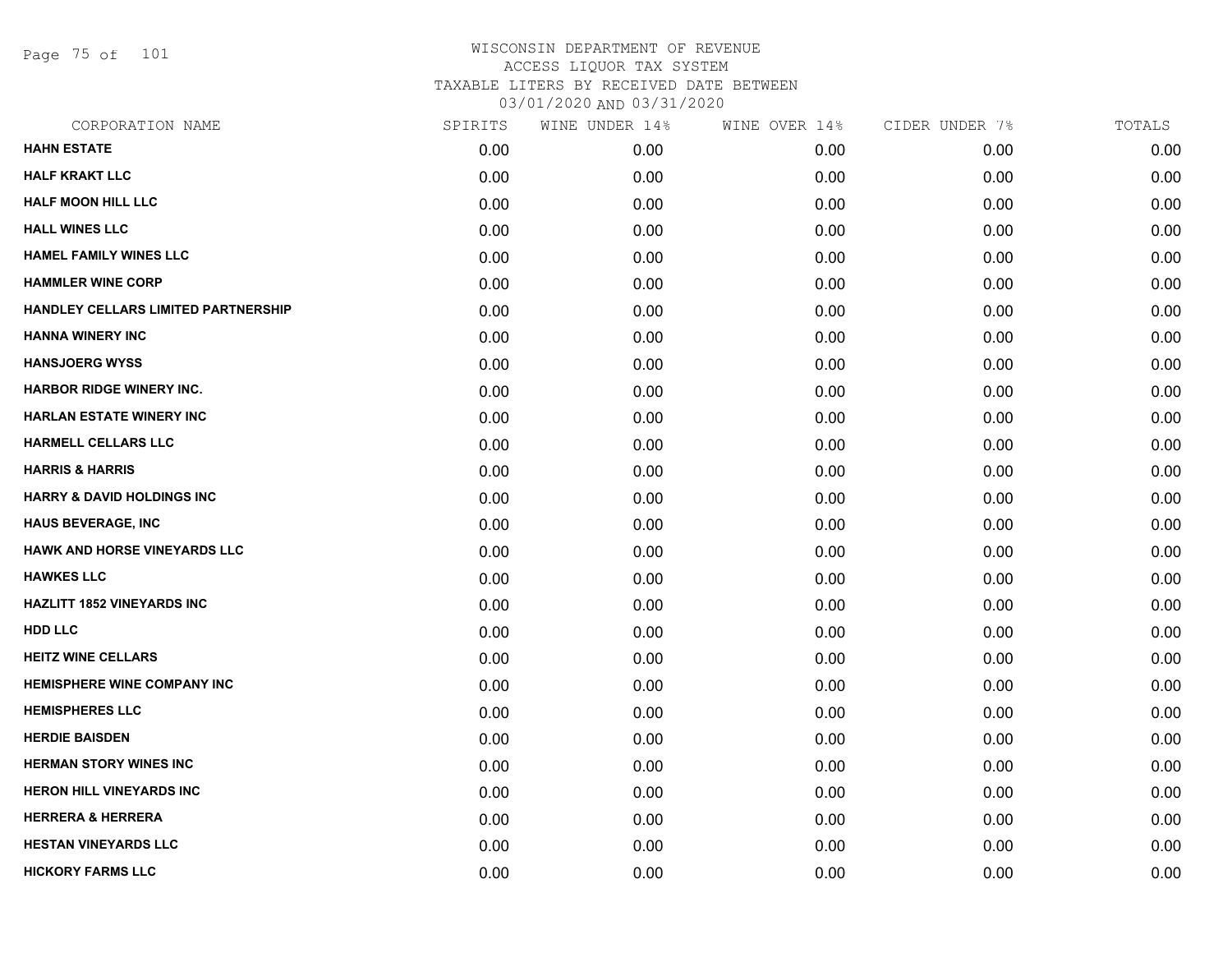| CORPORATION NAME                             | SPIRITS | WINE UNDER 14% | WINE OVER 14% | CIDER UNDER 7% | TOTALS |
|----------------------------------------------|---------|----------------|---------------|----------------|--------|
| <b>HIDDEN RIDGE VINEYARD LLC</b>             | 0.00    | 0.00           | 0.00          | 0.00           | 0.00   |
| <b>HILL ESTATES INC</b>                      | 0.00    | 0.00           | 0.00          | 0.00           | 0.00   |
| <b>HILLSIDE WINERY</b>                       | 0.00    | 0.00           | 0.00          | 0.00           | 0.00   |
| <b>HIRSCH WINERY LLC</b>                     | 0.00    | 0.00           | 0.00          | 0.00           | 0.00   |
| HOLLYS HILL VINEYARDS LLC                    | 0.00    | 0.00           | 0.00          | 0.00           | 0.00   |
| HONIG VINEYARD AND WINERY LLC                | 0.00    | 0.00           | 0.00          | 0.00           | 0.00   |
| <b>HOPE WINE LLC</b>                         | 0.00    | 0.00           | 0.00          | 0.00           | 0.00   |
| <b>HOUDINI INC</b>                           | 0.00    | 0.00           | 0.00          | 0.00           | 0.00   |
| <b>HOURGLASS WINE COMPANY INC</b>            | 0.00    | 0.00           | 0.00          | 0.00           | 0.00   |
| <b>HQ WINERY LLC</b>                         | 0.00    | 0.00           | 0.00          | 0.00           | 0.00   |
| <b>HUA YUAN</b>                              | 0.00    | 0.00           | 0.00          | 0.00           | 0.00   |
| <b>HUNEEUS VINTNERS LLC</b>                  | 0.00    | 0.00           | 0.00          | 0.00           | 0.00   |
| HUNEEUS WINES HOLDCO LLC                     | 0.00    | 0.00           | 0.00          | 0.00           | 0.00   |
| HUNT COUNTRY VINEYARDS LLC                   | 0.00    | 0.00           | 0.00          | 0.00           | 0.00   |
| <b>HUSCH VINEYARDS INC</b>                   | 0.00    | 0.00           | 0.00          | 0.00           | 0.00   |
| <b>INCEPTION WINES LLC</b>                   | 0.00    | 0.00           | 0.00          | 0.00           | 0.00   |
| INCIDER, INC.                                | 0.00    | 0.00           | 0.00          | 0.00           | 0.00   |
| <b>INMAN FAMILY WINES LLC</b>                | 0.00    | 0.00           | 0.00          | 0.00           | 0.00   |
| <b>INVESTOR'S OF AMERICA LP</b>              | 0.00    | 0.00           | 0.00          | 0.00           | 0.00   |
| <b>IRON HORSE VINEYARDS LP</b>               | 0.00    | 0.00           | 0.00          | 0.00           | 0.00   |
| <b>ISENHOWER CELLARS LLC</b>                 | 0.00    | 0.00           | 0.00          | 0.00           | 0.00   |
| <b>ISLAND ORCHARD CIDER LLC</b>              | 0.00    | 0.00           | 0.00          | 0.00           | 0.00   |
| <b>ISR VINEYARDS ASSOCIATION</b>             | 0.00    | 0.00           | 0.00          | 0.00           | 0.00   |
| J BLAIR PENCE, TRUSTEE OF PENCE FAMILY TRUST | 0.00    | 0.00           | 0.00          | 0.00           | 0.00   |
| <b>J CELLARS INVESTMENTS LLC</b>             | 0.00    | 0.00           | 0.00          | 0.00           | 0.00   |
| <b>J LOHR WINERY CORP</b>                    | 0.00    | 0.00           | 0.00          | 0.00           | 0.00   |
| <b>J PEDRONCELLI WINERY</b>                  | 0.00    | 0.00           | 0.00          | 0.00           | 0.00   |
| <b>J RICKARDS WINERY LLC</b>                 | 0.00    | 0.00           | 0.00          | 0.00           | 0.00   |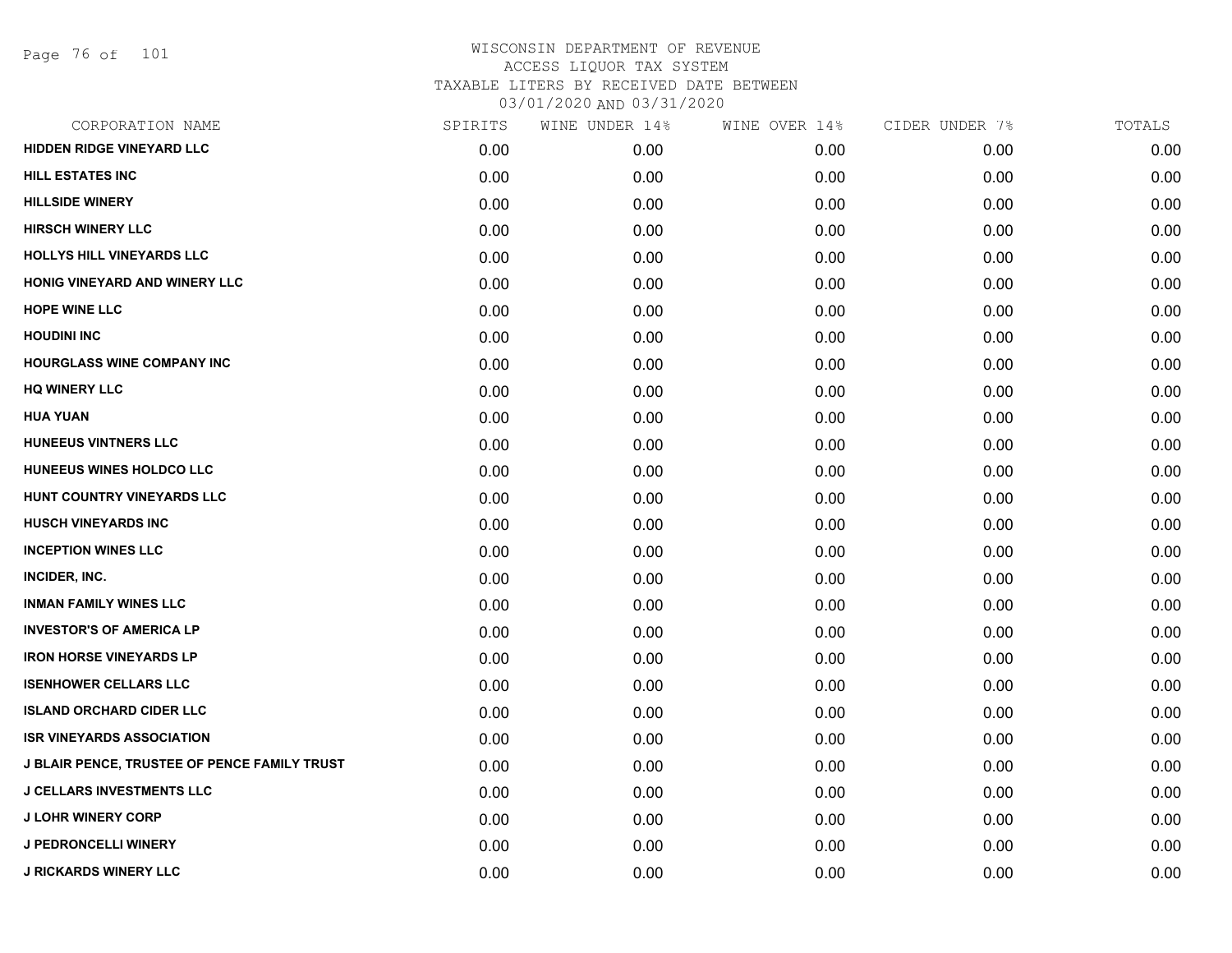Page 77 of 101

|      | WINE UNDER 14% | WINE OVER 14% | CIDER UNDER 7% | TOTALS |
|------|----------------|---------------|----------------|--------|
| 0.00 | 0.00           | 0.00          | 0.00           | 0.00   |
| 0.00 | 0.00           | 0.00          | 0.00           | 0.00   |
| 0.00 | 0.00           | 0.00          | 0.00           | 0.00   |
| 0.00 | 0.00           | 0.00          | 0.00           | 0.00   |
| 0.00 | 0.00           | 0.00          | 0.00           | 0.00   |
| 0.00 | 0.00           | 0.00          | 0.00           | 0.00   |
| 0.00 | 0.00           | 0.00          | 0.00           | 0.00   |
| 0.00 | 0.00           | 0.00          | 0.00           | 0.00   |
| 0.00 | 0.00           | 0.00          | 0.00           | 0.00   |
| 0.00 | 0.00           | 0.00          | 0.00           | 0.00   |
| 0.00 | 0.00           | 0.00          | 0.00           | 0.00   |
| 0.00 | 0.00           | 0.00          | 0.00           | 0.00   |
| 0.00 | 0.00           | 0.00          | 0.00           | 0.00   |
| 0.00 | 0.00           | 0.00          | 0.00           | 0.00   |
| 0.00 | 0.00           | 0.00          | 0.00           | 0.00   |
| 0.00 | 0.00           | 0.00          | 0.00           | 0.00   |
| 0.00 | 0.00           | 0.00          | 0.00           | 0.00   |
| 0.00 | 0.00           | 0.00          | 0.00           | 0.00   |
| 0.00 | 0.00           | 0.00          | 0.00           | 0.00   |
| 0.00 | 0.00           | 0.00          | 0.00           | 0.00   |
| 0.00 | 0.00           | 0.00          | 0.00           | 0.00   |
| 0.00 | 0.00           | 0.00          | 0.00           | 0.00   |
| 0.00 | 0.00           | 0.00          | 0.00           | 0.00   |
| 0.00 | 0.00           | 0.00          | 0.00           | 0.00   |
| 0.00 | 0.00           | 0.00          | 0.00           | 0.00   |
| 0.00 | 0.00           | 0.00          | 0.00           | 0.00   |
| 0.00 | 0.00           | 0.00          | 0.00           | 0.00   |
| 0.00 | 0.00           | 0.00          | 0.00           | 0.00   |
|      | SPIRITS        |               |                |        |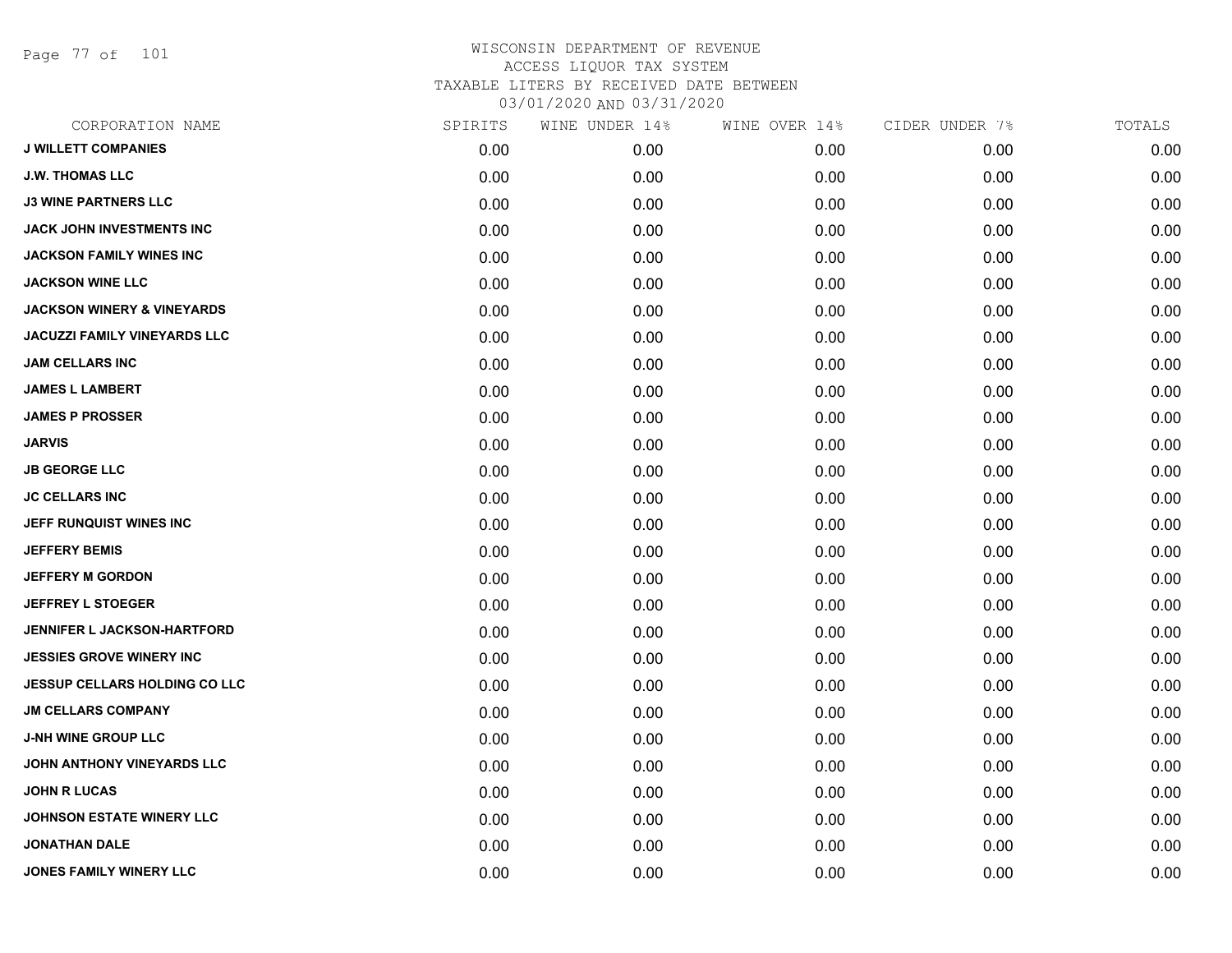Page 78 of 101

| CORPORATION NAME                         | SPIRITS | WINE UNDER 14% | WINE OVER 14% | CIDER UNDER 7% | TOTALS |
|------------------------------------------|---------|----------------|---------------|----------------|--------|
| <b>JORNY'S END LLC</b>                   | 0.00    | 0.00           | 0.00          | 0.00           | 0.00   |
| <b>JOSEPH ALEXANDER VILLICANA II</b>     | 0.00    | 0.00           | 0.00          | 0.00           | 0.00   |
| <b>JOSEPH CALLOW</b>                     | 0.00    | 0.00           | 0.00          | 0.00           | 0.00   |
| <b>JOSEPH PHELPS VINEYARDS LLC</b>       | 0.00    | 0.00           | 0.00          | 0.00           | 0.00   |
| <b>JOSEPH STALLER</b>                    | 0.00    | 0.00           | 0.00          | 0.00           | 0.00   |
| <b>JOSEPH WYNIMKO</b>                    | 0.00    | 0.00           | 0.00          | 0.00           | 0.00   |
| <b>JOYCE VINEYARDS LLC</b>               | 0.00    | 0.00           | 0.00          | 0.00           | 0.00   |
| <b>JULIE A ANDRZEJCZAK</b>               | 0.00    | 0.00           | 0.00          | 0.00           | 0.00   |
| <b>JUSTIN VINEYARDS &amp; WINERY LLC</b> | 0.00    | 0.00           | 0.00          | 0.00           | 0.00   |
| <b>JVW CORPORATION</b>                   | 0.00    | 0.00           | 0.00          | 0.00           | 0.00   |
| <b>K VINTNERS LLC</b>                    | 0.00    | 0.00           | 0.00          | 0.00           | 0.00   |
| <b>KACHINA CELLARS LLC</b>               | 0.00    | 0.00           | 0.00          | 0.00           | 0.00   |
| <b>KALYRA WINERY LLC</b>                 | 0.00    | 0.00           | 0.00          | 0.00           | 0.00   |
| <b>KAMEN WINES LLC</b>                   | 0.00    | 0.00           | 0.00          | 0.00           | 0.00   |
| <b>KANGARU ENTERPRISES LLC</b>           | 0.00    | 0.00           | 0.00          | 0.00           | 0.00   |
| <b>KATCHEVER &amp; CO LLC</b>            | 0.00    | 0.00           | 0.00          | 0.00           | 0.00   |
| <b>KDS LLC</b>                           | 0.00    | 0.00           | 0.00          | 0.00           | 0.00   |
| <b>KEEVER VINEYARDS LLC</b>              | 0.00    | 0.00           | 0.00          | 0.00           | 0.00   |
| <b>KEN BROWN WINES LLC</b>               | 0.00    | 0.00           | 0.00          | 0.00           | 0.00   |
| <b>KENEFICK RANCHES WINERY LLC</b>       | 0.00    | 0.00           | 0.00          | 0.00           | 0.00   |
| <b>KENT HUMPHREY</b>                     | 0.00    | 0.00           | 0.00          | 0.00           | 0.00   |
| <b>KENWARD FAMILY VINEYARDS, LLC</b>     | 0.00    | 0.00           | 0.00          | 0.00           | 0.00   |
| <b>KENZO ESTATE INC</b>                  | 0.00    | 0.00           | 0.00          | 0.00           | 0.00   |
| <b>KERWIN ESTATE LLC</b>                 | 0.00    | 0.00           | 0.00          | 0.00           | 0.00   |
| <b>KESTREL PROPERTIES LLC</b>            | 0.00    | 0.00           | 0.00          | 0.00           | 0.00   |
| <b>KEVIN BEHNKE</b>                      | 0.00    | 0.00           | 0.00          | 0.00           | 0.00   |
| <b>KING ESTATE WINERY LP</b>             | 0.00    | 0.00           | 0.00          | 0.00           | 0.00   |
| KISMET WINE, INC.                        | 0.00    | 0.00           | 0.00          | 0.00           | 0.00   |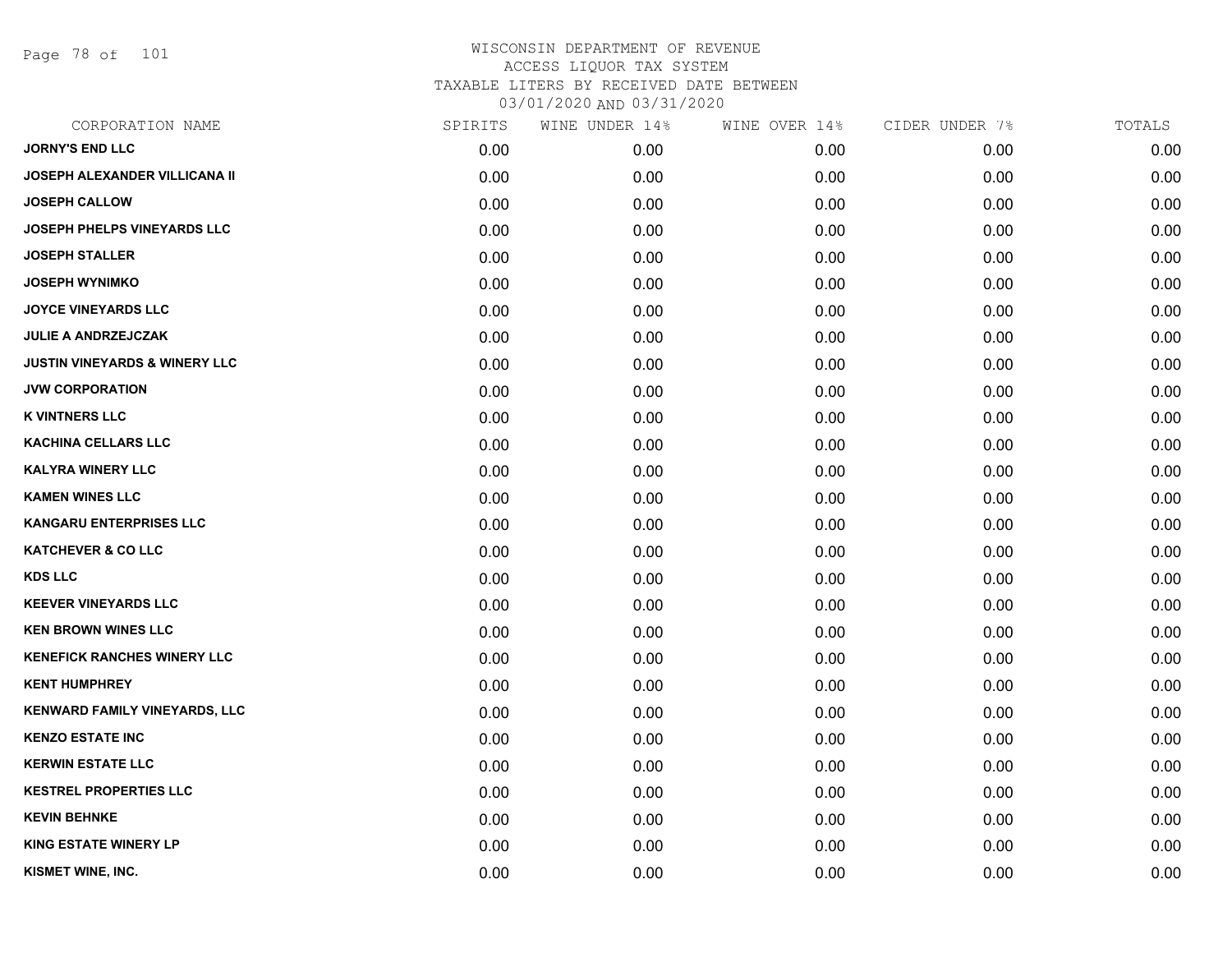Page 79 of 101

| CORPORATION NAME                             | SPIRITS | WINE UNDER 14% | WINE OVER 14% | CIDER UNDER 7% | TOTALS |
|----------------------------------------------|---------|----------------|---------------|----------------|--------|
| <b>KISTLER VINEYARDS, LLC</b>                | 0.00    | 0.00           | 0.00          | 0.00           | 0.00   |
| <b>KLEIN FOODS INC</b>                       | 0.00    | 0.00           | 0.00          | 0.00           | 0.00   |
| <b>KNIGHTS BRIDGE WINERY LLC</b>             | 0.00    | 0.00           | 0.00          | 0.00           | 0.00   |
| <b>KOEHLER WINERY LLC</b>                    | 0.00    | 0.00           | 0.00          | 0.00           | 0.00   |
| <b>KONSTANTIN D FRANK &amp; SONS</b>         | 0.00    | 0.00           | 0.00          | 0.00           | 0.00   |
| <b>KOPRI INC</b>                             | 0.00    | 0.00           | 0.00          | 0.00           | 0.00   |
| <b>KPC MT. PALOMAR WINERY LLC</b>            | 0.00    | 0.00           | 0.00          | 0.00           | 0.00   |
| <b>KRAUSE FAMILY CELLARS LLC</b>             | 0.00    | 0.00           | 0.00          | 0.00           | 0.00   |
| <b>KRISTIN HARRINGTON-BOEGNER</b>            | 0.00    | 0.00           | 0.00          | 0.00           | 0.00   |
| <b>KRUPP BROTHERS LLC</b>                    | 0.00    | 0.00           | 0.00          | 0.00           | 0.00   |
| <b>KSSM LLC</b>                              | 0.00    | 0.00           | 0.00          | 0.00           | 0.00   |
| <b>KT WINECO LLC</b>                         | 0.00    | 0.00           | 0.00          | 0.00           | 0.00   |
| <b>KULETO VILLA LLC</b>                      | 0.00    | 0.00           | 0.00          | 0.00           | 0.00   |
| <b>KUNDE ENTERPRISES INC</b>                 | 0.00    | 0.00           | 0.00          | 0.00           | 0.00   |
| <b>KV WINES LLC</b>                          | 0.00    | 0.00           | 0.00          | 0.00           | 0.00   |
| L C WINE                                     | 0.00    | 0.00           | 0.00          | 0.00           | 0.00   |
| L FOPPIANO WINE CO INC                       | 0.00    | 0.00           | 0.00          | 0.00           | 0.00   |
| L. MAWBY, LLC                                | 0.00    | 0.00           | 0.00          | 0.00           | 0.00   |
| L18 HOLDINGS, INC.                           | 0.00    | 0.00           | 0.00          | 0.00           | 0.00   |
| <b>LADERA WINERY LLC</b>                     | 0.00    | 0.00           | 0.00          | 0.00           | 0.00   |
| <b>LAETITIA VINEYARD &amp; WINERY INC</b>    | 0.00    | 0.00           | 0.00          | 0.00           | 0.00   |
| <b>LAGUNA OAKS VINEYARD &amp; WINERY INC</b> | 0.00    | 0.00           | 0.00          | 0.00           | 0.00   |
| <b>LAIL VINEYARDS LLC</b>                    | 0.00    | 0.00           | 0.00          | 0.00           | 0.00   |
| <b>LAIRD FAMILY ESTATE LLC</b>               | 0.00    | 0.00           | 0.00          | 0.00           | 0.00   |
| <b>LAKE NOKOMIS CRANBERRIES INC</b>          | 0.00    | 0.00           | 0.00          | 0.00           | 0.00   |
| <b>LAMBERT BRIDGE WINERY INC</b>             | 0.00    | 0.00           | 0.00          | 0.00           | 0.00   |
| <b>LAMBORN FAMILY WINE COMPANY LP</b>        | 0.00    | 0.00           | 0.00          | 0.00           | 0.00   |
| <b>LAMOREAUX LANDING WINE CELLARS LLC</b>    | 0.00    | 0.00           | 0.00          | 0.00           | 0.00   |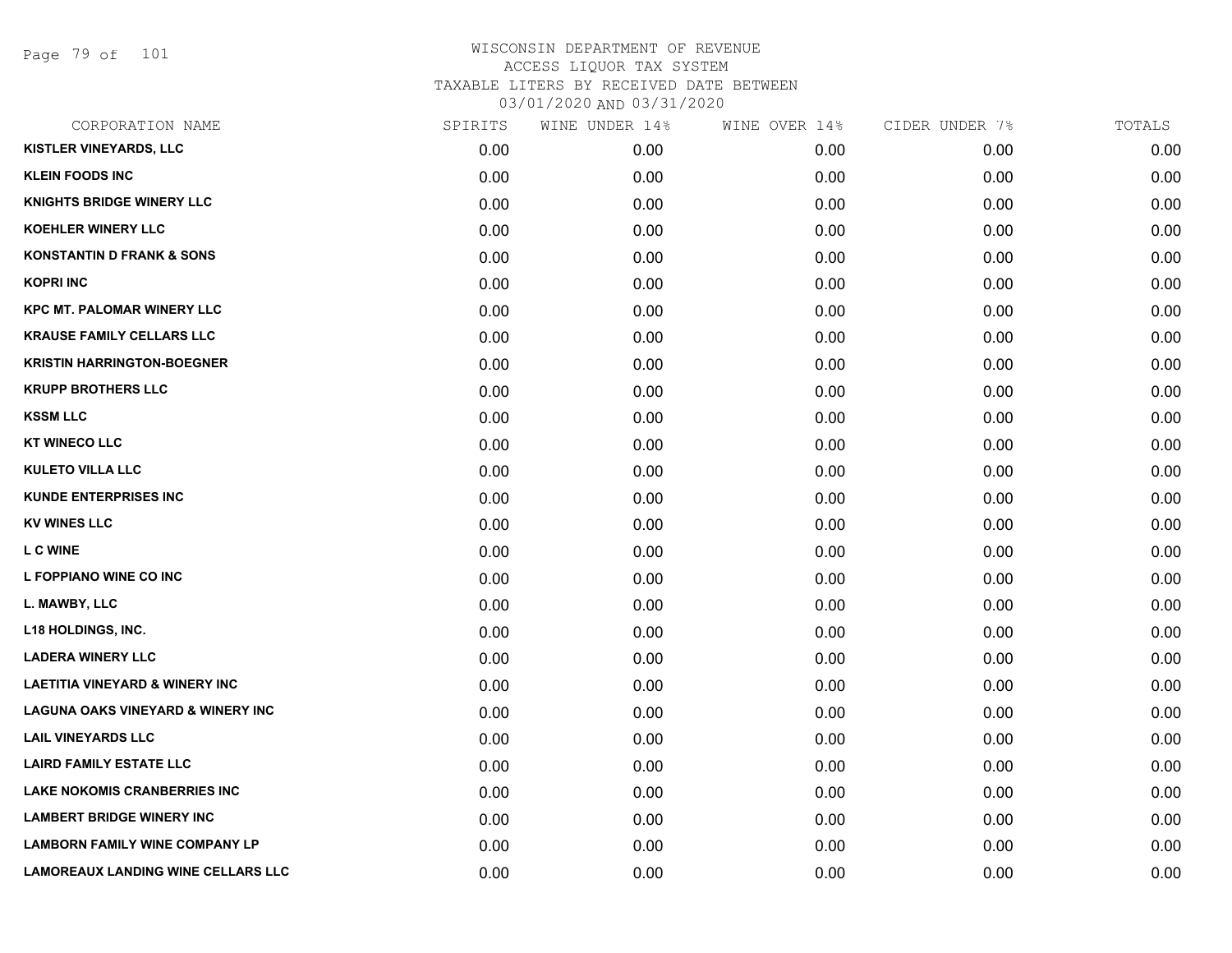Page 80 of 101

| CORPORATION NAME                                  | SPIRITS | WINE UNDER 14% | WINE OVER 14% | CIDER UNDER 7% | TOTALS |
|---------------------------------------------------|---------|----------------|---------------|----------------|--------|
| <b>LANCASTER ESTATE VINEYARD &amp; WINERY LLC</b> | 0.00    | 0.00           | 0.00          | 0.00           | 0.00   |
| <b>LANGE WINERY LLC</b>                           | 0.00    | 0.00           | 0.00          | 0.00           | 0.00   |
| <b>LANGETWINS WINE CO INC</b>                     | 0.00    | 0.00           | 0.00          | 0.00           | 0.00   |
| <b>LANGTRY VINEYARD &amp; WINERY, LLC</b>         | 0.00    | 0.00           | 0.00          | 0.00           | 0.00   |
| <b>LARKMEAD VINEYARDS INC</b>                     | 0.00    | 0.00           | 0.00          | 0.00           | 0.00   |
| <b>LARSON FAMILY WINERY INC</b>                   | 0.00    | 0.00           | 0.00          | 0.00           | 0.00   |
| <b>LASSETER FAMILY WINERY LLC</b>                 | 0.00    | 0.00           | 0.00          | 0.00           | 0.00   |
| <b>LATAH CREEK WINE CELLARS LTD</b>               | 0.00    | 0.00           | 0.00          | 0.00           | 0.00   |
| <b>LAURO GUERRA</b>                               | 0.00    | 0.00           | 0.00          | 0.00           | 0.00   |
| LAUTENBACH'S ORCHARD COUNTRY INC                  | 0.00    | 0.00           | 0.00          | 0.00           | 0.00   |
| <b>LAVA SPRINGS INC</b>                           | 0.00    | 0.00           | 0.00          | 0.00           | 0.00   |
| <b>LAW ESTATE WINES</b>                           | 0.00    | 0.00           | 0.00          | 0.00           | 0.00   |
| <b>LAWER FAMILY WINERY INC</b>                    | 0.00    | 0.00           | 0.00          | 0.00           | 0.00   |
| <b>LAWRENCE CELLARS LLC</b>                       | 0.00    | 0.00           | 0.00          | 0.00           | 0.00   |
| LE CEP II INC                                     | 0.00    | 0.00           | 0.00          | 0.00           | 0.00   |
| <b>LEAL VINEYARDS INC</b>                         | 0.00    | 0.00           | 0.00          | 0.00           | 0.00   |
| <b>LEDGESTONE ESTATE LLC</b>                      | 0.00    | 0.00           | 0.00          | 0.00           | 0.00   |
| LEELANAU WINE CELLARS, LTD.                       | 0.00    | 0.00           | 0.00          | 0.00           | 0.00   |
| LEFT COAST CELLARS LLC                            | 0.00    | 0.00           | 0.00          | 0.00           | 0.00   |
| <b>LEMELSON WINERY LLC</b>                        | 0.00    | 0.00           | 0.00          | 0.00           | 0.00   |
| <b>LEONARDINI FAMILY WINERY LLC</b>               | 0.00    | 0.00           | 0.00          | 0.00           | 0.00   |
| <b>LEONESSE CELLARS LLC</b>                       | 0.00    | 0.00           | 0.00          | 0.00           | 0.00   |
| <b>LEONETTI CELLAR LLC</b>                        | 0.00    | 0.00           | 0.00          | 0.00           | 0.00   |
| LIFE IS SHORT! LLC                                | 0.00    | 0.00           | 0.00          | 0.00           | 0.00   |
| LIL' OLE WINEMAKER SHOPPE LLC                     | 0.00    | 0.00           | 0.00          | 0.00           | 0.00   |
| <b>LIMERICK LANE CELLARS INC</b>                  | 0.00    | 0.00           | 0.00          | 0.00           | 0.00   |
| LINGUA FRANCA-LS VINEYARDS HOLDINGS, LLC          | 0.00    | 0.00           | 0.00          | 0.00           | 0.00   |
| LINSFIELD WINE CO., LLC                           | 0.00    | 0.00           | 0.00          | 0.00           | 0.00   |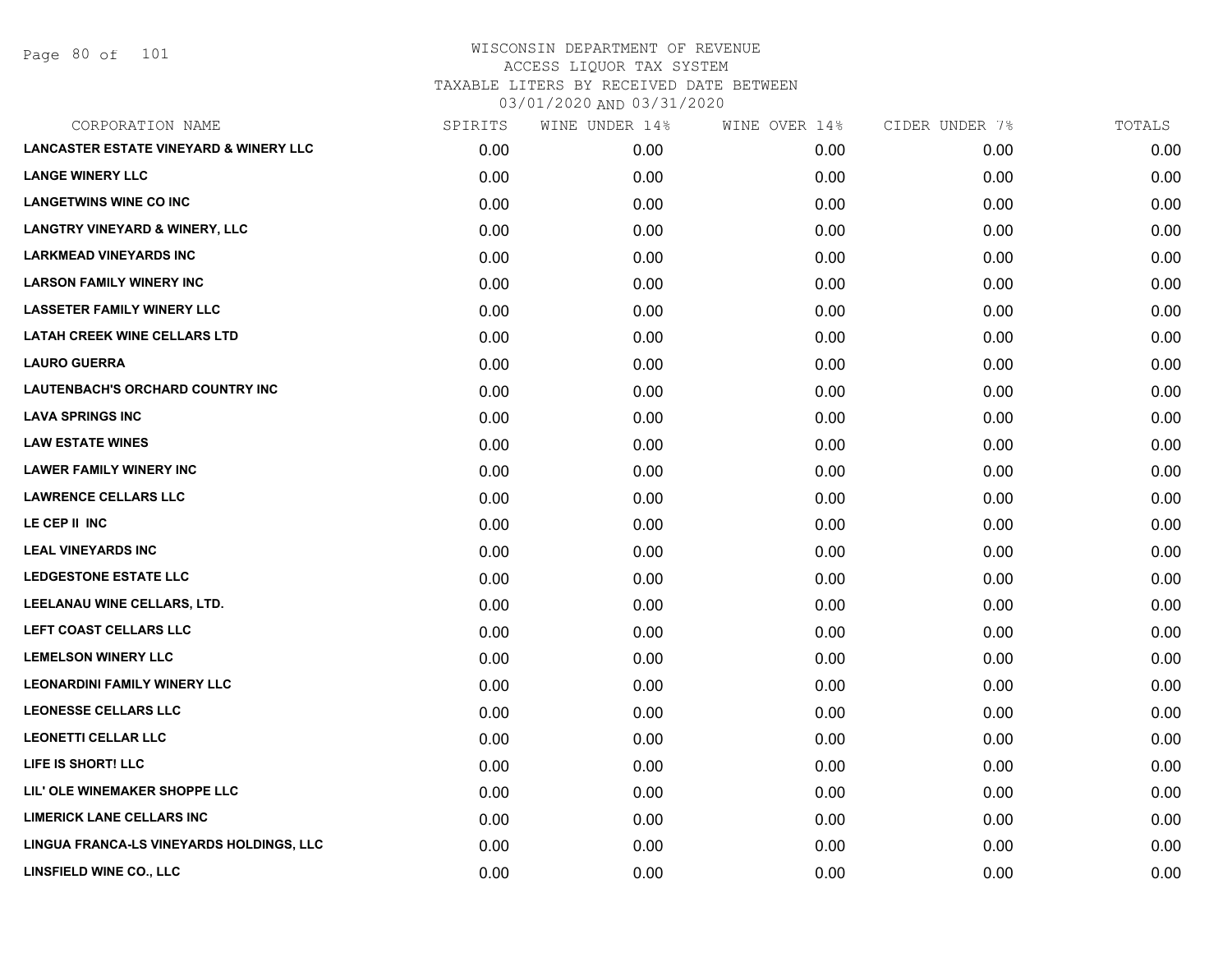Page 81 of 101

| CORPORATION NAME                          | SPIRITS | WINE UNDER 14% | WINE OVER 14% | CIDER UNDER 7% | TOTALS |
|-------------------------------------------|---------|----------------|---------------|----------------|--------|
| <b>LION NATHAN USA INC</b>                | 0.00    | 0.00           | 0.00          | 0.00           | 0.00   |
| <b>LIONS PEAK</b>                         | 0.00    | 0.00           | 0.00          | 0.00           | 0.00   |
| <b>LISA REDMON</b>                        | 0.00    | 0.00           | 0.00          | 0.00           | 0.00   |
| <b>LLOYD CELLARS INC</b>                  | 0.00    | 0.00           | 0.00          | 0.00           | 0.00   |
| <b>LLOYD W DAVIS</b>                      | 0.00    | 0.00           | 0.00          | 0.00           | 0.00   |
| <b>LOBO WINES LLC</b>                     | 0.00    | 0.00           | 0.00          | 0.00           | 0.00   |
| <b>LONG MEADOW RANCH WINERY INC</b>       | 0.00    | 0.00           | 0.00          | 0.00           | 0.00   |
| <b>LONG SHADOWS VINTNERS LLC</b>          | 0.00    | 0.00           | 0.00          | 0.00           | 0.00   |
| <b>LONGBOARD VINEYARDS LLC</b>            | 0.00    | 0.00           | 0.00          | 0.00           | 0.00   |
| <b>LONGORIA &amp; LONGORIA</b>            | 0.00    | 0.00           | 0.00          | 0.00           | 0.00   |
| <b>LORIMAR WINERY INC</b>                 | 0.00    | 0.00           | 0.00          | 0.00           | 0.00   |
| <b>LOST ISLAND WINE LLC</b>               | 0.00    | 0.00           | 0.00          | 0.00           | 0.00   |
| <b>LOWDEN SCHOOLHOUSE CORPORATION</b>     | 0.00    | 0.00           | 0.00          | 0.00           | 0.00   |
| <b>LUCAS &amp; LEWELLEN VINEYARDS INC</b> | 0.00    | 0.00           | 0.00          | 0.00           | 0.00   |
| <b>LUKE BRADFORD</b>                      | 0.00    | 0.00           | 0.00          | 0.00           | 0.00   |
| <b>LUNA VINEYARDS INC</b>                 | 0.00    | 0.00           | 0.00          | 0.00           | 0.00   |
| <b>LYNFRED WINERY INC</b>                 | 0.00    | 0.00           | 0.00          | 0.00           | 0.00   |
| <b>LYNMAR WINERY LLC</b>                  | 0.00    | 0.00           | 0.00          | 0.00           | 0.00   |
| <b>M &amp; J MONDAVI FAMILY LLC</b>       | 0.00    | 0.00           | 0.00          | 0.00           | 0.00   |
| <b>M.A.C. WINES, LLC</b>                  | 0.00    | 0.00           | 0.00          | 0.00           | 0.00   |
| <b>MACCHIA, INC</b>                       | 0.00    | 0.00           | 0.00          | 0.00           | 0.00   |
| <b>MADRIGAL FAMILY WINERY LLC</b>         | 0.00    | 0.00           | 0.00          | 0.00           | 0.00   |
| <b>MADRONA VINEYARDS LP</b>               | 0.00    | 0.00           | 0.00          | 0.00           | 0.00   |
| <b>MAKK WINE LLC</b>                      | 0.00    | 0.00           | 0.00          | 0.00           | 0.00   |
| <b>MANO'S INC</b>                         | 0.00    | 0.00           | 0.00          | 0.00           | 0.00   |
| <b>MARGERUM WINE COMPANY INC</b>          | 0.00    | 0.00           | 0.00          | 0.00           | 0.00   |
| <b>MARIETTA CELLARS INC</b>               | 0.00    | 0.00           | 0.00          | 0.00           | 0.00   |
| <b>MARK HEROLD</b>                        | 0.00    | 0.00           | 0.00          | 0.00           | 0.00   |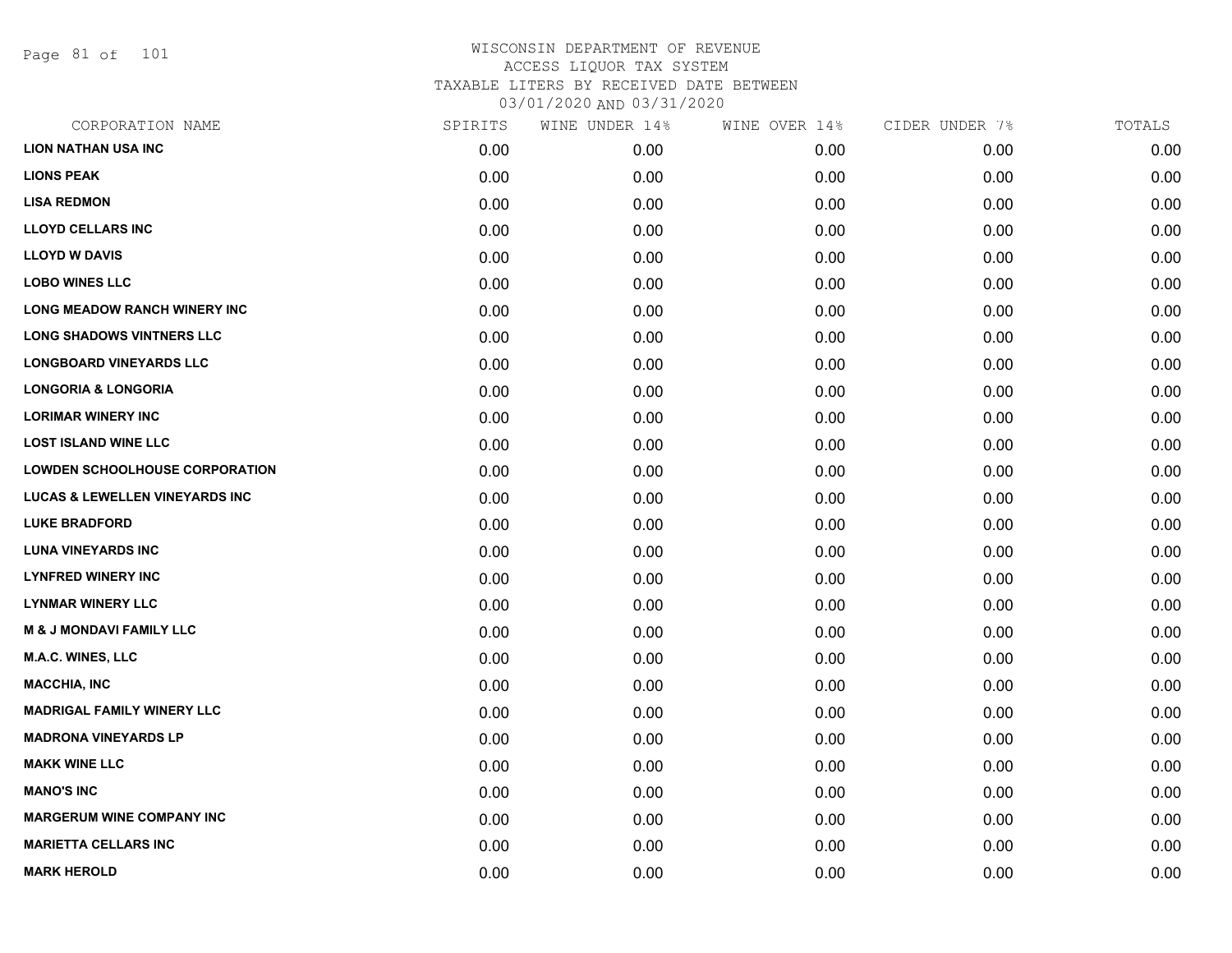Page 82 of 101

| <b>MARK RYAN WINERY, LLC</b><br>0.00<br>0.00<br>0.00<br>0.00<br><b>MARKHAM VINEYARDS</b><br>0.00<br>0.00<br>0.00<br>0.00<br><b>MARTIN E SELL</b><br>0.00<br>0.00<br>0.00<br>0.00<br><b>MARTIN RAY WINERY INC</b><br>0.00<br>0.00<br>0.00<br>0.00<br><b>MARTINELLI WINERY INC</b><br>0.00<br>0.00<br>0.00<br>0.00<br><b>MARYANN MCNALLY</b><br>0.00<br>0.00<br>0.00<br>0.00<br><b>MATHY WINERY LLC</b><br>0.00<br>0.00<br>0.00<br>0.00<br><b>MATRICK HOLDINGS CORPORATION</b><br>0.00<br>0.00<br>0.00<br>0.00<br><b>MATT PREIS</b><br>0.00<br>0.00<br>0.00<br>0.00<br><b>MATTHEW RICK</b><br>0.00<br>0.00<br>0.00<br>0.00<br><b>MATTHIAS A PIPPIG &amp; JAMIE M KINSER</b><br>0.00<br>0.00<br>0.00<br>0.00<br><b>MAUI WINE LTD</b><br>0.00<br>0.00<br>0.00<br>0.00<br><b>MAURITSON FAMILY WINERY</b><br>0.00<br>0.00<br>0.00<br>0.00<br><b>MAYACAMAS VINEYARDS INC</b><br>0.00<br>0.00<br>0.00<br>0.00<br><b>MAYNARD JAMES KEENAN</b><br>0.00<br>0.00<br>0.00<br>0.00<br><b>MCBRIDE SISTERS COLLECTIONS INC</b><br>0.00<br>0.00<br>0.00<br>0.00<br><b>MCILQUHAM LLC</b><br>0.00<br>0.00<br>0.00<br>0.00<br>MCKAHN FAMILY CELLARS, LLC<br>0.00<br>0.00<br>0.00<br>0.00<br><b>MCMENAMINS INC</b><br>0.00<br>0.00<br>0.00<br>0.00<br><b>MCNAB RIDGE WINERY LLC</b><br>0.00<br>0.00<br>0.00<br>0.00<br><b>MELROSE CELLARS LLC</b><br>0.00<br>0.00<br>0.00<br>0.00<br><b>MELVILLE VINEYARDS SOUTH LLC</b><br>0.00<br>0.00<br>0.00<br>0.00<br><b>MENDOCINO WINE GROUP LLC</b><br>0.00<br>0.00<br>0.00<br>0.00<br><b>MER ET SOLEIL LLC</b><br>0.00<br>0.00<br>0.00<br>0.00<br><b>MERCER WINE ESTATES LLC</b><br>0.00<br>0.00<br>0.00<br>0.00<br><b>MERRYVALE VINEYARDS LLC</b><br>0.00<br>0.00<br>0.00<br>0.00<br><b>MERSHONIAN CIDERY LLC</b><br>0.00<br>0.00<br>0.00<br>0.00<br><b>MESSINA HOF WINE CELLARS INC</b><br>0.00<br>0.00<br>0.00<br>0.00 | CORPORATION NAME | SPIRITS | WINE UNDER 14% | WINE OVER 14% | CIDER UNDER 7% | TOTALS |
|-----------------------------------------------------------------------------------------------------------------------------------------------------------------------------------------------------------------------------------------------------------------------------------------------------------------------------------------------------------------------------------------------------------------------------------------------------------------------------------------------------------------------------------------------------------------------------------------------------------------------------------------------------------------------------------------------------------------------------------------------------------------------------------------------------------------------------------------------------------------------------------------------------------------------------------------------------------------------------------------------------------------------------------------------------------------------------------------------------------------------------------------------------------------------------------------------------------------------------------------------------------------------------------------------------------------------------------------------------------------------------------------------------------------------------------------------------------------------------------------------------------------------------------------------------------------------------------------------------------------------------------------------------------------------------------------------------------------------------------------------------------------------------------------------------------------------------------------------|------------------|---------|----------------|---------------|----------------|--------|
|                                                                                                                                                                                                                                                                                                                                                                                                                                                                                                                                                                                                                                                                                                                                                                                                                                                                                                                                                                                                                                                                                                                                                                                                                                                                                                                                                                                                                                                                                                                                                                                                                                                                                                                                                                                                                                               |                  |         |                |               |                | 0.00   |
|                                                                                                                                                                                                                                                                                                                                                                                                                                                                                                                                                                                                                                                                                                                                                                                                                                                                                                                                                                                                                                                                                                                                                                                                                                                                                                                                                                                                                                                                                                                                                                                                                                                                                                                                                                                                                                               |                  |         |                |               |                | 0.00   |
|                                                                                                                                                                                                                                                                                                                                                                                                                                                                                                                                                                                                                                                                                                                                                                                                                                                                                                                                                                                                                                                                                                                                                                                                                                                                                                                                                                                                                                                                                                                                                                                                                                                                                                                                                                                                                                               |                  |         |                |               |                | 0.00   |
|                                                                                                                                                                                                                                                                                                                                                                                                                                                                                                                                                                                                                                                                                                                                                                                                                                                                                                                                                                                                                                                                                                                                                                                                                                                                                                                                                                                                                                                                                                                                                                                                                                                                                                                                                                                                                                               |                  |         |                |               |                | 0.00   |
|                                                                                                                                                                                                                                                                                                                                                                                                                                                                                                                                                                                                                                                                                                                                                                                                                                                                                                                                                                                                                                                                                                                                                                                                                                                                                                                                                                                                                                                                                                                                                                                                                                                                                                                                                                                                                                               |                  |         |                |               |                | 0.00   |
|                                                                                                                                                                                                                                                                                                                                                                                                                                                                                                                                                                                                                                                                                                                                                                                                                                                                                                                                                                                                                                                                                                                                                                                                                                                                                                                                                                                                                                                                                                                                                                                                                                                                                                                                                                                                                                               |                  |         |                |               |                | 0.00   |
|                                                                                                                                                                                                                                                                                                                                                                                                                                                                                                                                                                                                                                                                                                                                                                                                                                                                                                                                                                                                                                                                                                                                                                                                                                                                                                                                                                                                                                                                                                                                                                                                                                                                                                                                                                                                                                               |                  |         |                |               |                | 0.00   |
|                                                                                                                                                                                                                                                                                                                                                                                                                                                                                                                                                                                                                                                                                                                                                                                                                                                                                                                                                                                                                                                                                                                                                                                                                                                                                                                                                                                                                                                                                                                                                                                                                                                                                                                                                                                                                                               |                  |         |                |               |                | 0.00   |
|                                                                                                                                                                                                                                                                                                                                                                                                                                                                                                                                                                                                                                                                                                                                                                                                                                                                                                                                                                                                                                                                                                                                                                                                                                                                                                                                                                                                                                                                                                                                                                                                                                                                                                                                                                                                                                               |                  |         |                |               |                | 0.00   |
|                                                                                                                                                                                                                                                                                                                                                                                                                                                                                                                                                                                                                                                                                                                                                                                                                                                                                                                                                                                                                                                                                                                                                                                                                                                                                                                                                                                                                                                                                                                                                                                                                                                                                                                                                                                                                                               |                  |         |                |               |                | 0.00   |
|                                                                                                                                                                                                                                                                                                                                                                                                                                                                                                                                                                                                                                                                                                                                                                                                                                                                                                                                                                                                                                                                                                                                                                                                                                                                                                                                                                                                                                                                                                                                                                                                                                                                                                                                                                                                                                               |                  |         |                |               |                | 0.00   |
|                                                                                                                                                                                                                                                                                                                                                                                                                                                                                                                                                                                                                                                                                                                                                                                                                                                                                                                                                                                                                                                                                                                                                                                                                                                                                                                                                                                                                                                                                                                                                                                                                                                                                                                                                                                                                                               |                  |         |                |               |                | 0.00   |
|                                                                                                                                                                                                                                                                                                                                                                                                                                                                                                                                                                                                                                                                                                                                                                                                                                                                                                                                                                                                                                                                                                                                                                                                                                                                                                                                                                                                                                                                                                                                                                                                                                                                                                                                                                                                                                               |                  |         |                |               |                | 0.00   |
|                                                                                                                                                                                                                                                                                                                                                                                                                                                                                                                                                                                                                                                                                                                                                                                                                                                                                                                                                                                                                                                                                                                                                                                                                                                                                                                                                                                                                                                                                                                                                                                                                                                                                                                                                                                                                                               |                  |         |                |               |                | 0.00   |
|                                                                                                                                                                                                                                                                                                                                                                                                                                                                                                                                                                                                                                                                                                                                                                                                                                                                                                                                                                                                                                                                                                                                                                                                                                                                                                                                                                                                                                                                                                                                                                                                                                                                                                                                                                                                                                               |                  |         |                |               |                | 0.00   |
|                                                                                                                                                                                                                                                                                                                                                                                                                                                                                                                                                                                                                                                                                                                                                                                                                                                                                                                                                                                                                                                                                                                                                                                                                                                                                                                                                                                                                                                                                                                                                                                                                                                                                                                                                                                                                                               |                  |         |                |               |                | 0.00   |
|                                                                                                                                                                                                                                                                                                                                                                                                                                                                                                                                                                                                                                                                                                                                                                                                                                                                                                                                                                                                                                                                                                                                                                                                                                                                                                                                                                                                                                                                                                                                                                                                                                                                                                                                                                                                                                               |                  |         |                |               |                | 0.00   |
|                                                                                                                                                                                                                                                                                                                                                                                                                                                                                                                                                                                                                                                                                                                                                                                                                                                                                                                                                                                                                                                                                                                                                                                                                                                                                                                                                                                                                                                                                                                                                                                                                                                                                                                                                                                                                                               |                  |         |                |               |                | 0.00   |
|                                                                                                                                                                                                                                                                                                                                                                                                                                                                                                                                                                                                                                                                                                                                                                                                                                                                                                                                                                                                                                                                                                                                                                                                                                                                                                                                                                                                                                                                                                                                                                                                                                                                                                                                                                                                                                               |                  |         |                |               |                | 0.00   |
|                                                                                                                                                                                                                                                                                                                                                                                                                                                                                                                                                                                                                                                                                                                                                                                                                                                                                                                                                                                                                                                                                                                                                                                                                                                                                                                                                                                                                                                                                                                                                                                                                                                                                                                                                                                                                                               |                  |         |                |               |                | 0.00   |
|                                                                                                                                                                                                                                                                                                                                                                                                                                                                                                                                                                                                                                                                                                                                                                                                                                                                                                                                                                                                                                                                                                                                                                                                                                                                                                                                                                                                                                                                                                                                                                                                                                                                                                                                                                                                                                               |                  |         |                |               |                | 0.00   |
|                                                                                                                                                                                                                                                                                                                                                                                                                                                                                                                                                                                                                                                                                                                                                                                                                                                                                                                                                                                                                                                                                                                                                                                                                                                                                                                                                                                                                                                                                                                                                                                                                                                                                                                                                                                                                                               |                  |         |                |               |                | 0.00   |
|                                                                                                                                                                                                                                                                                                                                                                                                                                                                                                                                                                                                                                                                                                                                                                                                                                                                                                                                                                                                                                                                                                                                                                                                                                                                                                                                                                                                                                                                                                                                                                                                                                                                                                                                                                                                                                               |                  |         |                |               |                | 0.00   |
|                                                                                                                                                                                                                                                                                                                                                                                                                                                                                                                                                                                                                                                                                                                                                                                                                                                                                                                                                                                                                                                                                                                                                                                                                                                                                                                                                                                                                                                                                                                                                                                                                                                                                                                                                                                                                                               |                  |         |                |               |                | 0.00   |
|                                                                                                                                                                                                                                                                                                                                                                                                                                                                                                                                                                                                                                                                                                                                                                                                                                                                                                                                                                                                                                                                                                                                                                                                                                                                                                                                                                                                                                                                                                                                                                                                                                                                                                                                                                                                                                               |                  |         |                |               |                | 0.00   |
|                                                                                                                                                                                                                                                                                                                                                                                                                                                                                                                                                                                                                                                                                                                                                                                                                                                                                                                                                                                                                                                                                                                                                                                                                                                                                                                                                                                                                                                                                                                                                                                                                                                                                                                                                                                                                                               |                  |         |                |               |                | 0.00   |
|                                                                                                                                                                                                                                                                                                                                                                                                                                                                                                                                                                                                                                                                                                                                                                                                                                                                                                                                                                                                                                                                                                                                                                                                                                                                                                                                                                                                                                                                                                                                                                                                                                                                                                                                                                                                                                               |                  |         |                |               |                | 0.00   |
|                                                                                                                                                                                                                                                                                                                                                                                                                                                                                                                                                                                                                                                                                                                                                                                                                                                                                                                                                                                                                                                                                                                                                                                                                                                                                                                                                                                                                                                                                                                                                                                                                                                                                                                                                                                                                                               |                  |         |                |               |                | 0.00   |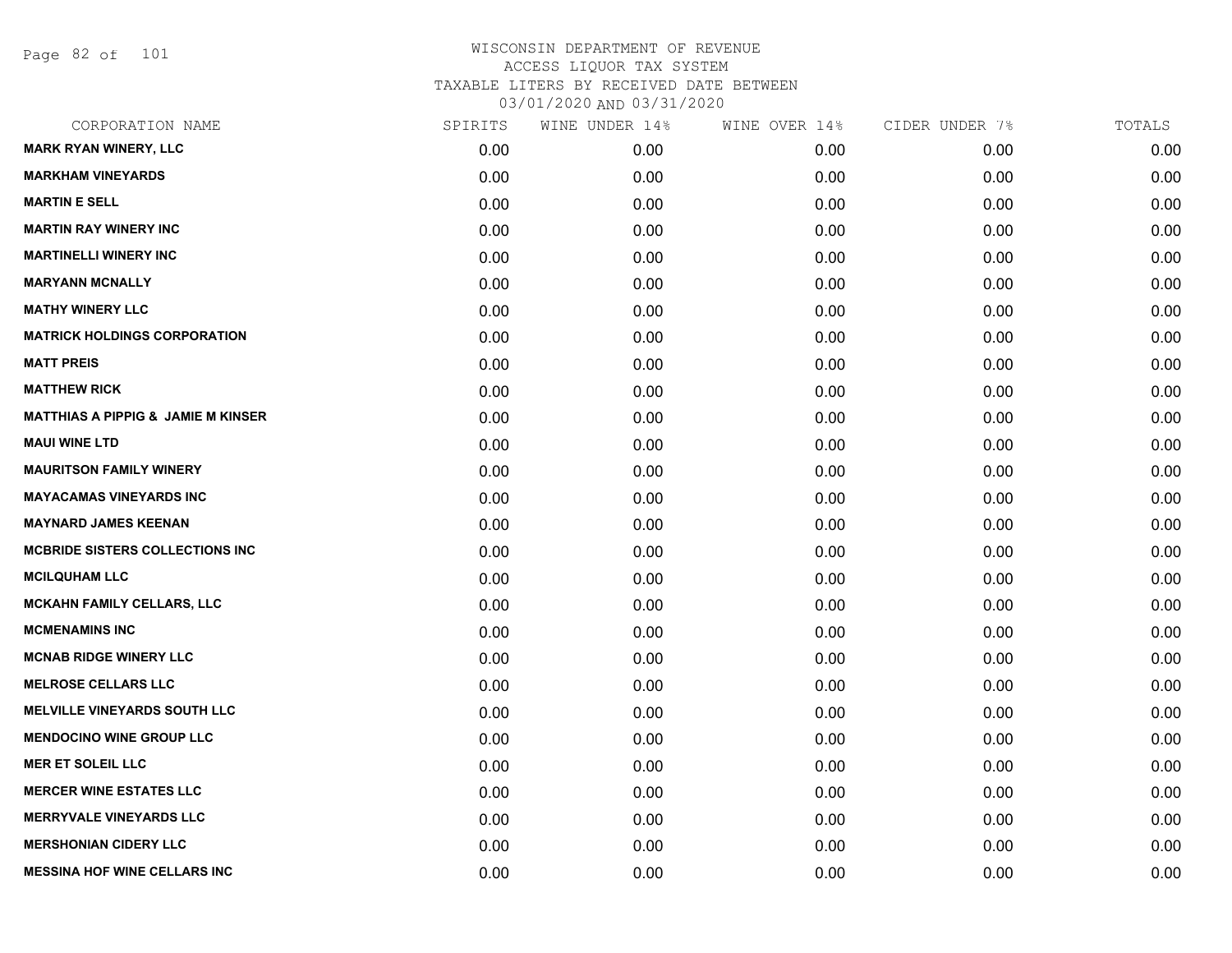Page 83 of 101

| CORPORATION NAME                                  | SPIRITS | WINE UNDER 14% | WINE OVER 14% | CIDER UNDER 7% | TOTALS |
|---------------------------------------------------|---------|----------------|---------------|----------------|--------|
| <b>METAMORPHOSIS WINES LLC</b>                    | 0.00    | 0.00           | 0.00          | 0.00           | 0.00   |
| <b>METEOR VINEYARD LLC</b>                        | 0.00    | 0.00           | 0.00          | 0.00           | 0.00   |
| <b>METROPOLITAN WINES LLC</b>                     | 0.00    | 0.00           | 0.00          | 0.00           | 0.00   |
| <b>METTLER WINES LLC</b>                          | 0.00    | 0.00           | 0.00          | 0.00           | 0.00   |
| <b>MEV CORPORATION</b>                            | 0.00    | 0.00           | 0.00          | 0.00           | 0.00   |
| <b>MEYER CELLARS LLC</b>                          | 0.00    | 0.00           | 0.00          | 0.00           | 0.00   |
| <b>MICHEAL DASHE</b>                              | 0.00    | 0.00           | 0.00          | 0.00           | 0.00   |
| <b>MIDDLETON FAMILY WINES LLC</b>                 | 0.00    | 0.00           | 0.00          | 0.00           | 0.00   |
| <b>MIDNIGHT CELLARS INC</b>                       | 0.00    | 0.00           | 0.00          | 0.00           | 0.00   |
| <b>MILBRANDT FAMILY WINES LLC</b>                 | 0.00    | 0.00           | 0.00          | 0.00           | 0.00   |
| <b>MILDARA BLASS INC</b>                          | 0.00    | 0.00           | 0.00          | 0.00           | 0.00   |
| <b>MILL CREEK VINEYARDS</b>                       | 0.00    | 0.00           | 0.00          | 0.00           | 0.00   |
| <b>MILLBROOK WINERY INC</b>                       | 0.00    | 0.00           | 0.00          | 0.00           | 0.00   |
| <b>MINER FAMILY WINERY LLC</b>                    | 0.00    | 0.00           | 0.00          | 0.00           | 0.00   |
| <b>MINNESOTAS FINEST FERMENTED PRODUCTS</b>       | 0.00    | 0.00           | 0.00          | 0.00           | 0.00   |
| <b>MIRA WINERY LLC</b>                            | 0.00    | 0.00           | 0.00          | 0.00           | 0.00   |
| <b>MIRAMONT ESTATE VINEYARDS &amp; WINERY INC</b> | 0.00    | 0.00           | 0.00          | 0.00           | 0.00   |
| <b>MIRASOL WINE LLC</b>                           | 0.00    | 0.00           | 0.00          | 0.00           | 0.00   |
| <b>MOBCRAFT BEER INC</b>                          | 0.00    | 0.00           | 0.00          | 0.00           | 0.00   |
| <b>MODERN DEVELOPMENT COMPANY</b>                 | 0.00    | 0.00           | 0.00          | 0.00           | 0.00   |
| <b>MOLLY AIDA INC</b>                             | 0.00    | 0.00           | 30.00         | 0.00           | 30.00  |
| <b>MOLLYDOOKER INTERNATIONAL LLC</b>              | 0.00    | 0.00           | 0.00          | 0.00           | 0.00   |
| <b>MONTEREY WINE AND PRODUCE CORP</b>             | 0.00    | 0.00           | 0.00          | 0.00           | 0.00   |
| <b>MONTICELLO CELLARS INC</b>                     | 0.00    | 0.00           | 0.00          | 0.00           | 0.00   |
| <b>MOONDANCER LLC</b>                             | 0.00    | 0.00           | 0.00          | 0.00           | 0.00   |
| <b>MORCHELLA WINE CELLARS LLC</b>                 | 0.00    | 0.00           | 0.00          | 0.00           | 0.00   |
| <b>MORGAN WINERY INC</b>                          | 0.00    | 0.00           | 0.00          | 0.00           | 0.00   |
| <b>MOSHIN VINEYARDS INC</b>                       | 0.00    | 0.00           | 0.00          | 0.00           | 0.00   |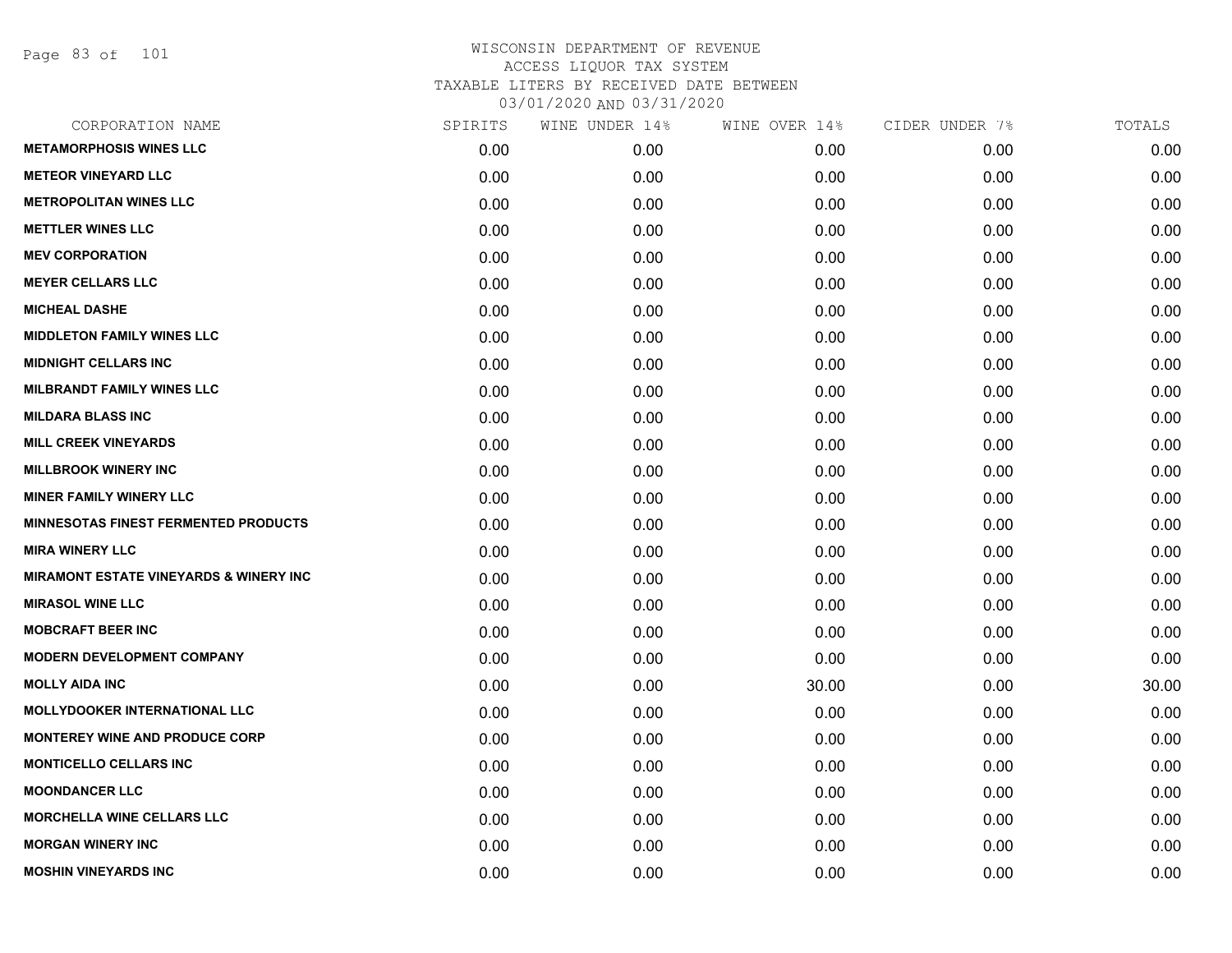Page 84 of 101

| CORPORATION NAME                  | SPIRITS | WINE UNDER 14% | WINE OVER 14% | CIDER UNDER 7% | TOTALS |
|-----------------------------------|---------|----------------|---------------|----------------|--------|
| <b>MOUNT VEEDER SPRINGS LLC</b>   | 0.00    | 0.00           | 0.00          | 0.00           | 0.00   |
| <b>MULLIGAN &amp; MULLIGAN</b>    | 0.00    | 0.00           | 0.00          | 0.00           | 0.00   |
| <b>MUNCH &amp; FOX</b>            | 0.00    | 0.00           | 0.00          | 0.00           | 0.00   |
| <b>MUNSON BRIDGE WINERY INC</b>   | 0.00    | 0.00           | 0.00          | 0.00           | 0.00   |
| <b>MUSCARDINI CELLARS, LLC</b>    | 0.00    | 0.00           | 0.00          | 0.00           | 0.00   |
| <b>MUSETTA WINERY, LLC</b>        | 0.00    | 0.00           | 0.00          | 0.00           | 0.00   |
| <b>NCWGINC</b>                    | 0.00    | 0.00           | 0.00          | 0.00           | 0.00   |
| <b>NABOR WINES LLC</b>            | 0.00    | 0.00           | 0.00          | 0.00           | 0.00   |
| <b>NAKED WINES LLC</b>            | 0.00    | 0.00           | 0.00          | 0.00           | 0.00   |
| <b>NAKEDWINES.COM INC</b>         | 0.00    | 0.00           | 0.00          | 0.00           | 0.00   |
| <b>NALLE WINERY, INC.</b>         | 0.00    | 0.00           | 0.00          | 0.00           | 0.00   |
| NAPA WINE CELLAR, INC.            | 0.00    | 0.00           | 0.00          | 0.00           | 0.00   |
| NAPA WINERY GROUP, LLC            | 0.00    | 0.00           | 0.00          | 0.00           | 0.00   |
| <b>NATURAL SELECTIONS 357 LLC</b> | 0.00    | 0.00           | 0.00          | 0.00           | 0.00   |
| <b>NAVARRE CELLARS LTD</b>        | 0.00    | 0.00           | 0.00          | 0.00           | 0.00   |
| NAVARRO VINEYARDS, LLC            | 0.00    | 0.00           | 0.00          | 0.00           | 0.00   |
| <b>NEFF CELLARS LLC</b>           | 0.00    | 0.00           | 0.00          | 0.00           | 0.00   |
| <b>NEVADA WINE CELLARS INC</b>    | 0.00    | 0.00           | 0.00          | 0.00           | 0.00   |
| <b>NEW VAVIN INC</b>              | 0.00    | 0.00           | 0.00          | 0.00           | 0.00   |
| <b>NEWBERG MAIL ROOM INC</b>      | 0.00    | 0.00           | 0.00          | 0.00           | 0.00   |
| <b>NEWTON VINEYARD LLC</b>        | 0.00    | 0.00           | 0.00          | 0.00           | 0.00   |
| <b>NICALI, LLC</b>                | 0.00    | 0.00           | 0.00          | 0.00           | 0.00   |
| <b>NICHOLSON RANCH LLC</b>        | 0.00    | 0.00           | 0.00          | 0.00           | 0.00   |
| NIEBAUM-COPPOLA ESTATE WINERY LP  | 0.00    | 0.00           | 0.00          | 0.00           | 0.00   |
| <b>NINER WINE ESTATES LLC</b>     | 0.00    | 0.00           | 0.00          | 0.00           | 0.00   |
| <b>NOAH DORRANCE</b>              | 0.00    | 0.00           | 0.00          | 0.00           | 0.00   |
| <b>NORMAN LEE WILLIAMS</b>        | 0.00    | 0.00           | 0.00          | 0.00           | 0.00   |
| NORTHLEAF WINERY, LLC             | 0.00    | 0.00           | 0.00          | 0.00           | 0.00   |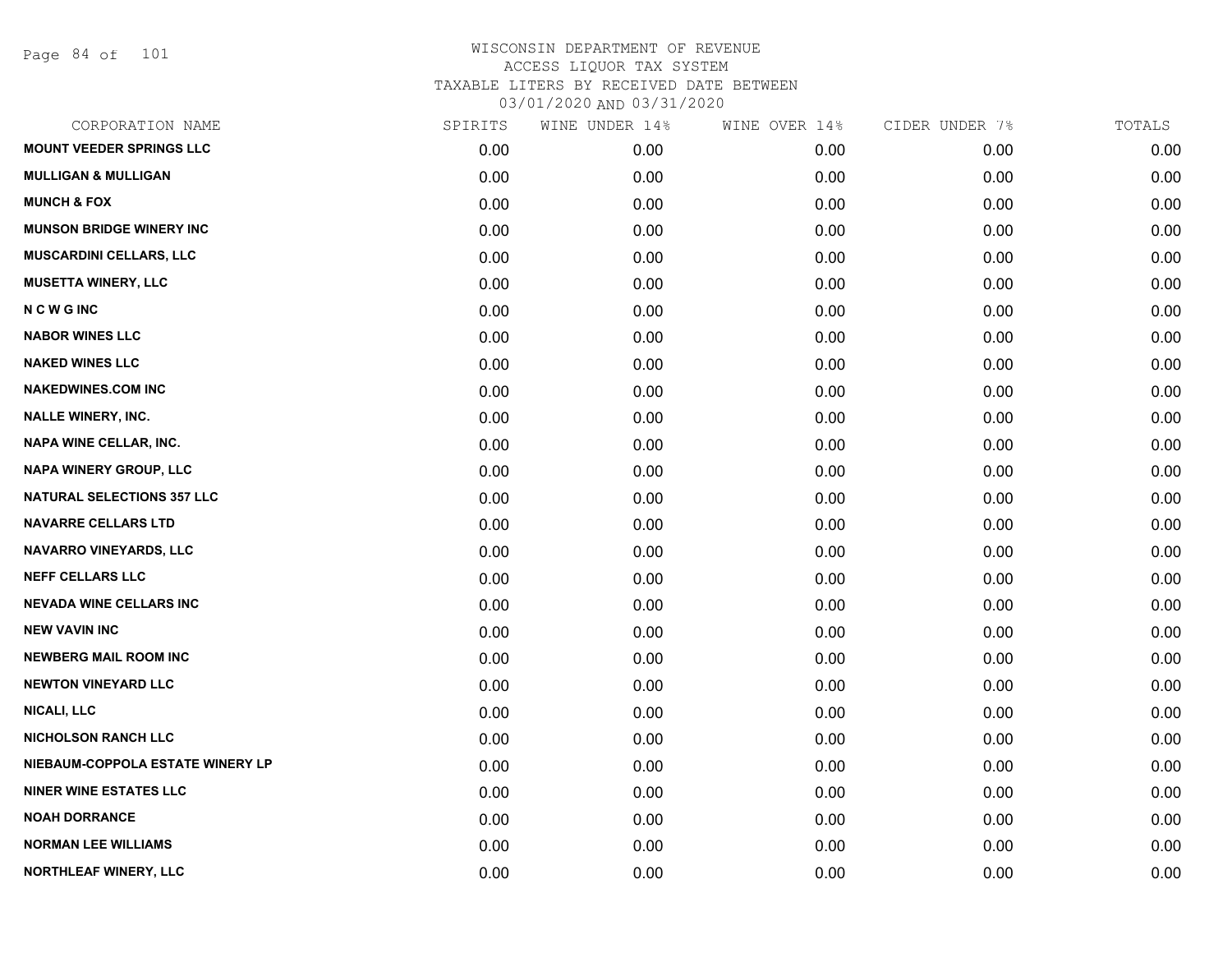Page 85 of 101

| CORPORATION NAME                    | SPIRITS | WINE UNDER 14% | WINE OVER 14% | CIDER UNDER 7% | TOTALS |
|-------------------------------------|---------|----------------|---------------|----------------|--------|
| NOTRE VUE ESTATE WINE GROUP, INC.   | 0.00    | 0.00           | 0.00          | 0.00           | 0.00   |
| <b>NOVA WINES, INC.</b>             | 0.00    | 0.00           | 0.00          | 0.00           | 0.00   |
| <b>NV AWG LTD</b>                   | 0.00    | 0.00           | 0.00          | 0.00           | 0.00   |
| <b>NW WINE COMPANY LLC</b>          | 0.00    | 0.00           | 0.00          | 0.00           | 0.00   |
| OAK RIDGE WINERY LLC                | 0.00    | 0.00           | 0.00          | 0.00           | 0.00   |
| OAKVILLE HILLS CELLARS INC          | 0.00    | 0.00           | 0.00          | 0.00           | 0.00   |
| <b>OAKVILLE RANCH WINERY INC</b>    | 0.00    | 0.00           | 0.00          | 0.00           | 0.00   |
| <b>OAT HILL CORPORATION</b>         | 0.00    | 0.00           | 0.00          | 0.00           | 0.00   |
| OBLOQUY, INC.                       | 0.00    | 0.00           | 37.50         | 0.00           | 37.50  |
| <b>OBRIEN FAMILY VINEYARD LLC</b>   | 0.00    | 0.00           | 0.00          | 0.00           | 0.00   |
| <b>ODILON FORD WINERY INC</b>       | 0.00    | 0.00           | 0.00          | 0.00           | 0.00   |
| <b>OGB PARTNERS LLC</b>             | 0.00    | 0.00           | 0.00          | 0.00           | 0.00   |
| <b>OGILVIE MERWIN VENTURES, LLC</b> | 0.00    | 0.00           | 0.00          | 0.00           | 0.00   |
| OLD VINE WINE PARTNERS LLC          | 0.00    | 0.00           | 0.00          | 0.00           | 0.00   |
| <b>OLIVER WINE COMPANY INC</b>      | 0.00    | 0.00           | 0.00          | 0.00           | 0.00   |
| ON Q WINES, LLC                     | 0.00    | 0.00           | 0.00          | 0.00           | 0.00   |
| O'NEILL BEVERAGES CO LLC            | 0.00    | 0.00           | 0.00          | 0.00           | 0.00   |
| <b>ONX WINERY INC</b>               | 0.00    | 0.00           | 0.00          | 0.00           | 0.00   |
| OPAL WEST WINES, LLC                | 0.00    | 0.00           | 0.00          | 0.00           | 0.00   |
| OPOLO WINES LP                      | 0.00    | 0.00           | 0.00          | 0.00           | 0.00   |
| OPUS ONE WINERY LLC                 | 0.00    | 0.00           | 0.00          | 0.00           | 0.00   |
| ORCA PROPERTIES LLC                 | 0.00    | 0.00           | 0.00          | 0.00           | 0.00   |
| <b>ORFILA VINEYARDS INC</b>         | 0.00    | 0.00           | 0.00          | 0.00           | 0.00   |
| <b>ORGANIC ELIXIR WINERY INC</b>    | 0.00    | 0.00           | 0.00          | 0.00           | 0.00   |
| <b>O'SHAUGHNESSY DEL OSO LLC</b>    | 0.00    | 0.00           | 0.00          | 0.00           | 0.00   |
| OUT FROM LAND INVESTOR GROUP LLC    | 0.00    | 0.00           | 0.00          | 0.00           | 0.00   |
| <b>OWEN ROE LLC</b>                 | 0.00    | 0.00           | 0.00          | 0.00           | 0.00   |
| <b>PAHLMEYER LLC</b>                | 0.00    | 0.00           | 0.00          | 0.00           | 0.00   |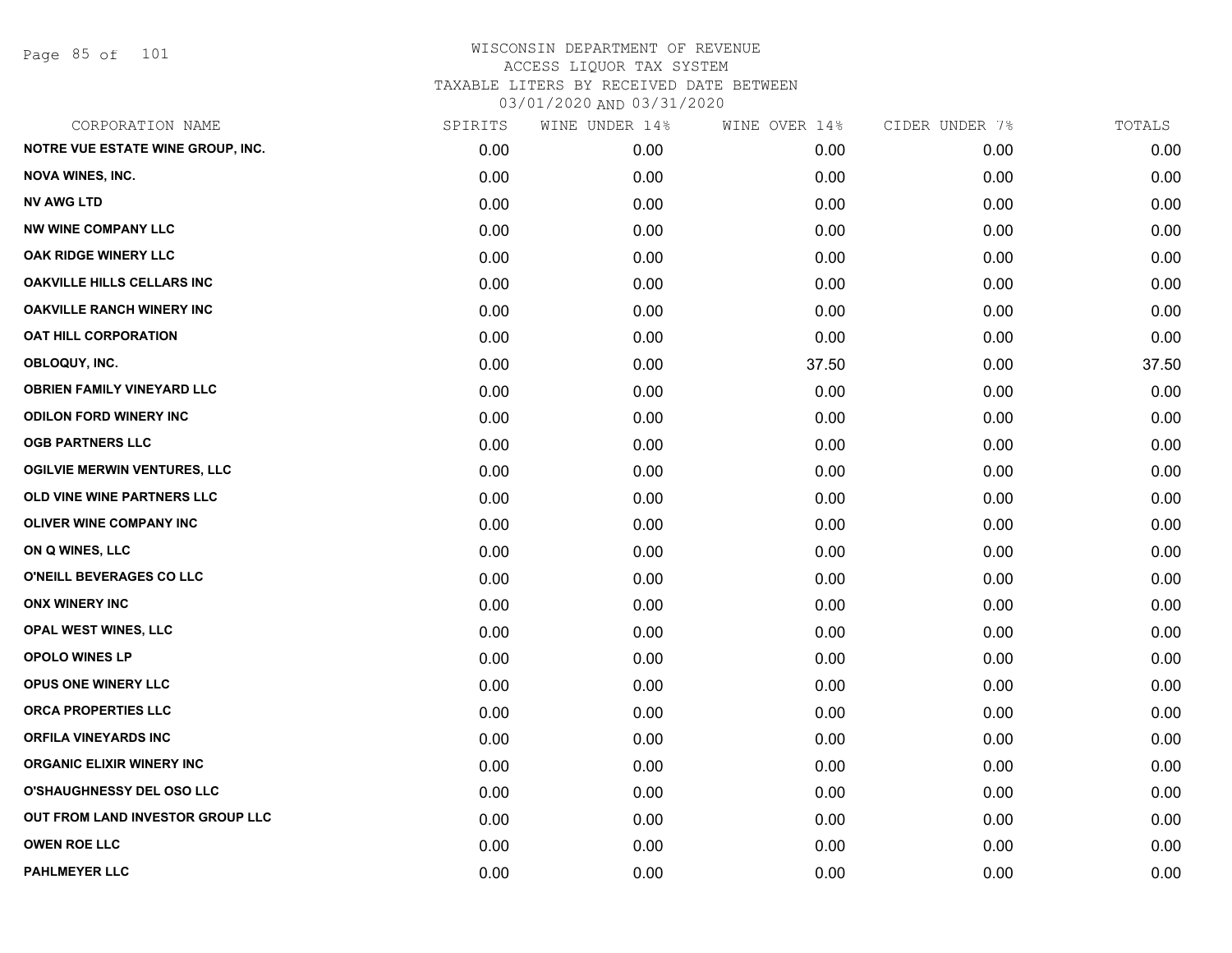Page 86 of 101

|      | WINE UNDER 14% | WINE OVER 14% | CIDER UNDER 7% | TOTALS |
|------|----------------|---------------|----------------|--------|
| 0.00 | 0.00           | 0.00          | 0.00           | 0.00   |
| 0.00 | 0.00           | 0.00          | 0.00           | 0.00   |
| 0.00 | 0.00           | 0.00          | 0.00           | 0.00   |
| 0.00 | 0.00           | 0.00          | 0.00           | 0.00   |
| 0.00 | 0.00           | 0.00          | 0.00           | 0.00   |
| 0.00 | 0.00           | 0.00          | 0.00           | 0.00   |
| 0.00 | 0.00           | 0.00          | 0.00           | 0.00   |
| 0.00 | 0.00           | 0.00          | 0.00           | 0.00   |
| 0.00 | 0.00           | 0.00          | 0.00           | 0.00   |
| 0.00 | 0.00           | 0.00          | 0.00           | 0.00   |
| 0.00 | 0.00           | 0.00          | 0.00           | 0.00   |
| 0.00 | 0.00           | 0.00          | 0.00           | 0.00   |
| 0.00 | 0.00           | 0.00          | 0.00           | 0.00   |
| 0.00 | 0.00           | 0.00          | 0.00           | 0.00   |
| 0.00 | 0.00           | 0.00          | 0.00           | 0.00   |
| 0.00 | 0.00           | 0.00          | 0.00           | 0.00   |
| 0.00 | 0.00           | 0.00          | 0.00           | 0.00   |
| 0.00 | 0.00           | 0.00          | 0.00           | 0.00   |
| 0.00 | 0.00           | 0.00          | 0.00           | 0.00   |
| 0.00 | 0.00           | 0.00          | 0.00           | 0.00   |
| 0.00 | 0.00           | 0.00          | 0.00           | 0.00   |
| 0.00 | 0.00           | 0.00          | 0.00           | 0.00   |
| 0.00 | 0.00           | 0.00          | 0.00           | 0.00   |
| 0.00 | 0.00           | 0.00          | 0.00           | 0.00   |
| 0.00 | 0.00           | 0.00          | 0.00           | 0.00   |
| 0.00 | 0.00           | 0.00          | 0.00           | 0.00   |
| 0.00 | 0.00           | 0.00          | 0.00           | 0.00   |
| 0.00 | 0.00           | 0.00          | 0.00           | 0.00   |
|      | SPIRITS        |               |                |        |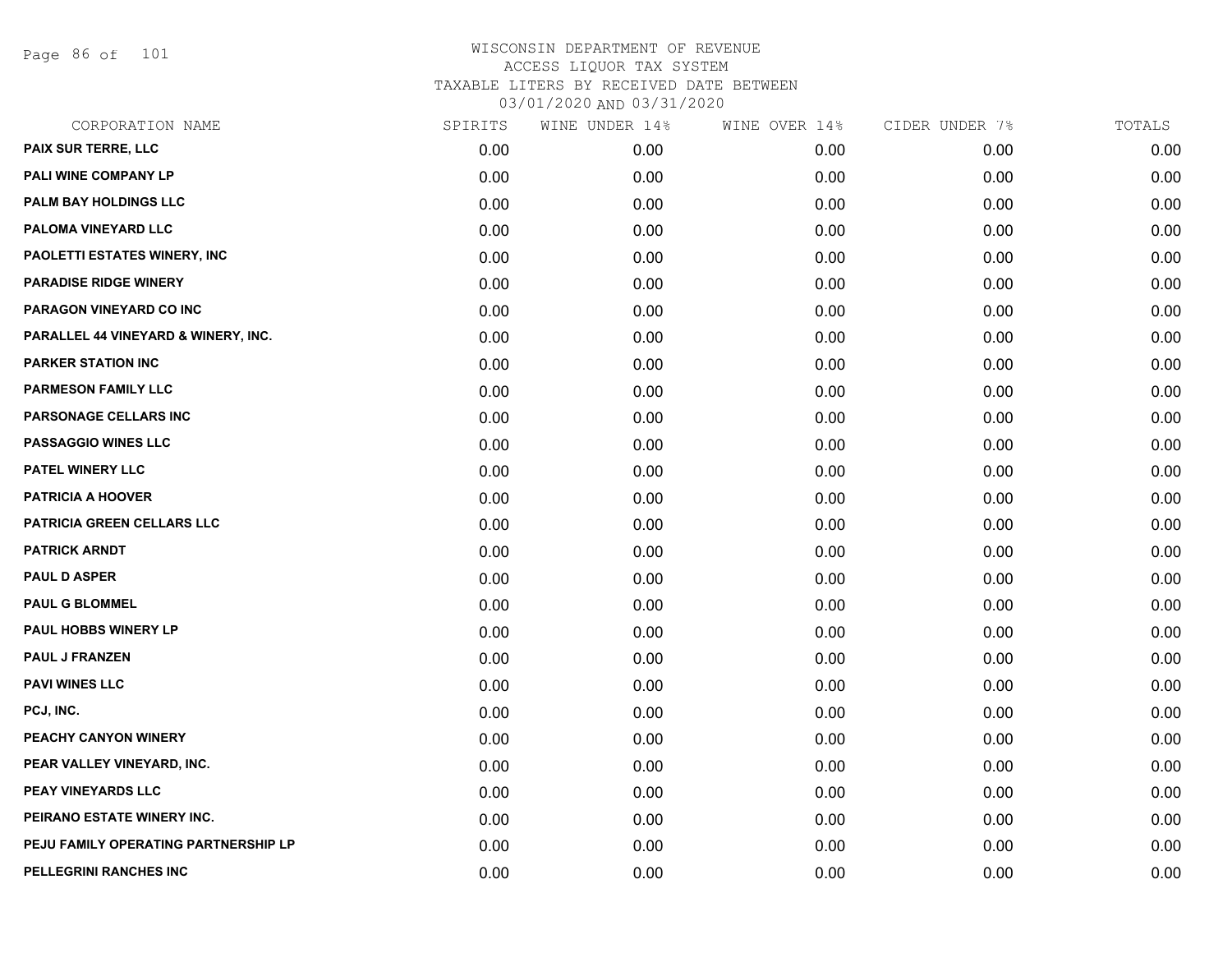Page 87 of 101

| CORPORATION NAME                            | SPIRITS | WINE UNDER 14% | WINE OVER 14% | CIDER UNDER 7% | TOTALS |
|---------------------------------------------|---------|----------------|---------------|----------------|--------|
| PENROSE HILL, LIMITED                       | 0.00    | 0.00           | 0.00          | 0.00           | 0.00   |
| PEPPER BRIDGE WINERY LLC                    | 0.00    | 0.00           | 0.00          | 0.00           | 0.00   |
| PERNOD RICARD KENWOOD HOLDING LLC           | 0.00    | 0.00           | 0.00          | 0.00           | 0.00   |
| <b>PERVINO INC</b>                          | 0.00    | 0.00           | 0.00          | 0.00           | 0.00   |
| PETER FRANUS WINE COMPANY INC               | 0.00    | 0.00           | 0.00          | 0.00           | 0.00   |
| PETER MICHAEL WINERY                        | 0.00    | 0.00           | 0.00          | 0.00           | 0.00   |
| PETERSON WINERY LLC                         | 0.00    | 0.00           | 0.00          | 0.00           | 0.00   |
| PETROGLYPH WINERY LLC                       | 0.00    | 0.00           | 0.00          | 0.00           | 0.00   |
| PETRONI VINEYARDS LLC                       | 0.00    | 0.00           | 0.00          | 0.00           | 0.00   |
| PHASE 2 CELLARS LLC                         | 0.00    | 0.00           | 0.00          | 0.00           | 0.00   |
| PHILIP TOGNI VINEYARD LP                    | 0.00    | 0.00           | 0.00          | 0.00           | 0.00   |
| PHILLIPS FARMS LLC                          | 0.00    | 0.00           | 0.00          | 0.00           | 0.00   |
| <b>PIEPERTK LLC</b>                         | 0.00    | 0.00           | 0.00          | 0.00           | 0.00   |
| <b>PINA CELLARS LP</b>                      | 0.00    | 0.00           | 0.00          | 0.00           | 0.00   |
| PINE RIDGE WINERY LLC                       | 0.00    | 0.00           | 0.00          | 0.00           | 0.00   |
| PINK SANDS, INC.                            | 0.00    | 0.00           | 0.00          | 0.00           | 0.00   |
| <b>PJK WINERY LLC</b>                       | 0.00    | 0.00           | 0.00          | 0.00           | 0.00   |
| PLYMOUTH ROCKS WINE, LLC                    | 0.00    | 0.00           | 0.00          | 0.00           | 0.00   |
| PONZI VINEYARDS, LLC                        | 0.00    | 0.00           | 0.00          | 0.00           | 0.00   |
| POPE VALLEY WINERY LLC                      | 0.00    | 0.00           | 0.00          | 0.00           | 0.00   |
| PORTER FAMILY VINEYARDS LLC                 | 0.00    | 0.00           | 0.00          | 0.00           | 0.00   |
| <b>POTT WINE</b>                            | 0.00    | 0.00           | 0.00          | 0.00           | 0.00   |
| <b>PRAGER WINERY &amp; PORT WORKS, INC.</b> | 0.00    | 0.00           | 0.00          | 0.00           | 0.00   |
| <b>PRAIRIE BERRY LLC</b>                    | 0.00    | 0.00           | 0.00          | 0.00           | 0.00   |
| <b>PRAIRIE HAWK WINERY INC</b>              | 0.00    | 0.00           | 0.00          | 0.00           | 0.00   |
| PRECEPT BRANDS LLC                          | 0.00    | 0.00           | 0.00          | 0.00           | 0.00   |
| <b>PREMIUM VINTNERS LLC</b>                 | 0.00    | 0.00           | 0.00          | 0.00           | 0.00   |
| PRESQU'ILE WINERY                           | 0.00    | 0.00           | 0.00          | 0.00           | 0.00   |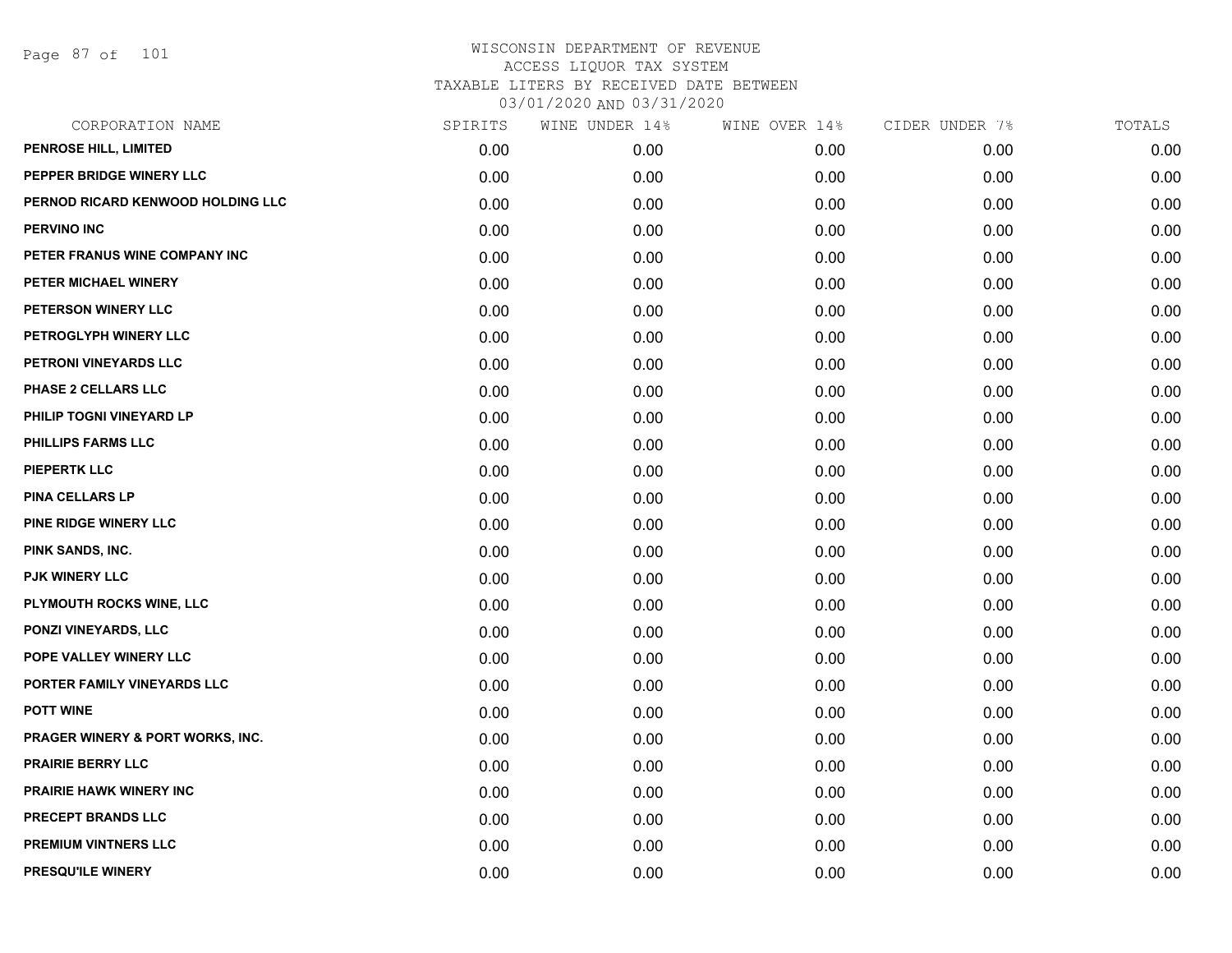Page 88 of 101

| CORPORATION NAME                         | SPIRITS | WINE UNDER 14% | WINE OVER 14% | CIDER UNDER 7% | TOTALS |
|------------------------------------------|---------|----------------|---------------|----------------|--------|
| PRIDE MOUNTAIN VINEYARDS LLC             | 0.00    | 0.00           | 0.00          | 0.00           | 0.00   |
| PRINCE MICHEL LLC                        | 0.00    | 0.00           | 0.00          | 0.00           | 0.00   |
| <b>PROMONTORY LLC</b>                    | 0.00    | 0.00           | 0.00          | 0.00           | 0.00   |
| <b>PWG LLC</b>                           | 0.00    | 0.00           | 0.00          | 0.00           | 0.00   |
| <b>QUADY SOUTH WINERY LLC</b>            | 0.00    | 0.00           | 0.00          | 0.00           | 0.00   |
| QUILCEDA CREEK VINTNERS INC              | 0.00    | 0.00           | 0.00          | 0.00           | 0.00   |
| <b>QUIXOTE WINERY, LLC</b>               | 0.00    | 0.00           | 0.00          | 0.00           | 0.00   |
| <b>RH KEENAN CO</b>                      | 0.00    | 0.00           | 0.00          | 0.00           | 0.00   |
| RADIO-COTEAU WINE CELLARS LLC            | 0.00    | 0.00           | 0.00          | 0.00           | 0.00   |
| <b>RAMAZZOTTI WINES LLC</b>              | 0.00    | 0.00           | 0.00          | 0.00           | 0.00   |
| <b>RAMEY WINE CELLARS INC</b>            | 0.00    | 0.00           | 0.00          | 0.00           | 0.00   |
| <b>RAPTOR RIDGE WINERY LLC</b>           | 0.00    | 0.00           | 0.00          | 0.00           | 0.00   |
| RASA VINEYARDS, LLC                      | 0.00    | 0.00           | 0.00          | 0.00           | 0.00   |
| <b>RASMUSSEN FAMILY WINES, LLC</b>       | 0.00    | 0.00           | 0.00          | 0.00           | 0.00   |
| <b>RAYMOND SIGNORELLO</b>                | 0.00    | 0.00           | 0.00          | 0.00           | 0.00   |
| <b>RAYMOND VINEYARD &amp; CELLAR INC</b> | 0.00    | 0.00           | 0.00          | 0.00           | 0.00   |
| <b>RB WINE ASSOCIATES LLC</b>            | 0.00    | 0.00           | 0.00          | 0.00           | 0.00   |
| <b>RBZ VINEYARDS LLC</b>                 | 0.00    | 0.00           | 0.00          | 0.00           | 0.00   |
| <b>RED CAR WINE COMPANY LLC</b>          | 0.00    | 0.00           | 0.00          | 0.00           | 0.00   |
| <b>RED HILLS CELLARS, LLC</b>            | 0.00    | 0.00           | 0.00          | 0.00           | 0.00   |
| <b>RED MARE WINES LLC</b>                | 0.00    | 0.00           | 0.00          | 0.00           | 0.00   |
| <b>RED OAK VINEYARD INC</b>              | 0.00    | 0.00           | 0.00          | 0.00           | 0.00   |
| <b>REGENERATIVE GIFT, LLC</b>            | 0.00    | 0.00           | 0.00          | 0.00           | 0.00   |
| <b>REGUSCI WINERY INC</b>                | 0.00    | 0.00           | 0.00          | 0.00           | 0.00   |
| <b>REVANA FAMILY PARTNERS LP</b>         | 0.00    | 0.00           | 0.00          | 0.00           | 0.00   |
| <b>REVANA FAMILY PARTNERS LP</b>         | 0.00    | 0.00           | 0.00          | 0.00           | 0.00   |
| <b>REVELRY VINTNERS LLC</b>              | 0.00    | 0.00           | 0.00          | 0.00           | 0.00   |
| REYNOLDS CREATIVE PRODUCTS INC           | 0.00    | 0.00           | 0.00          | 0.00           | 0.00   |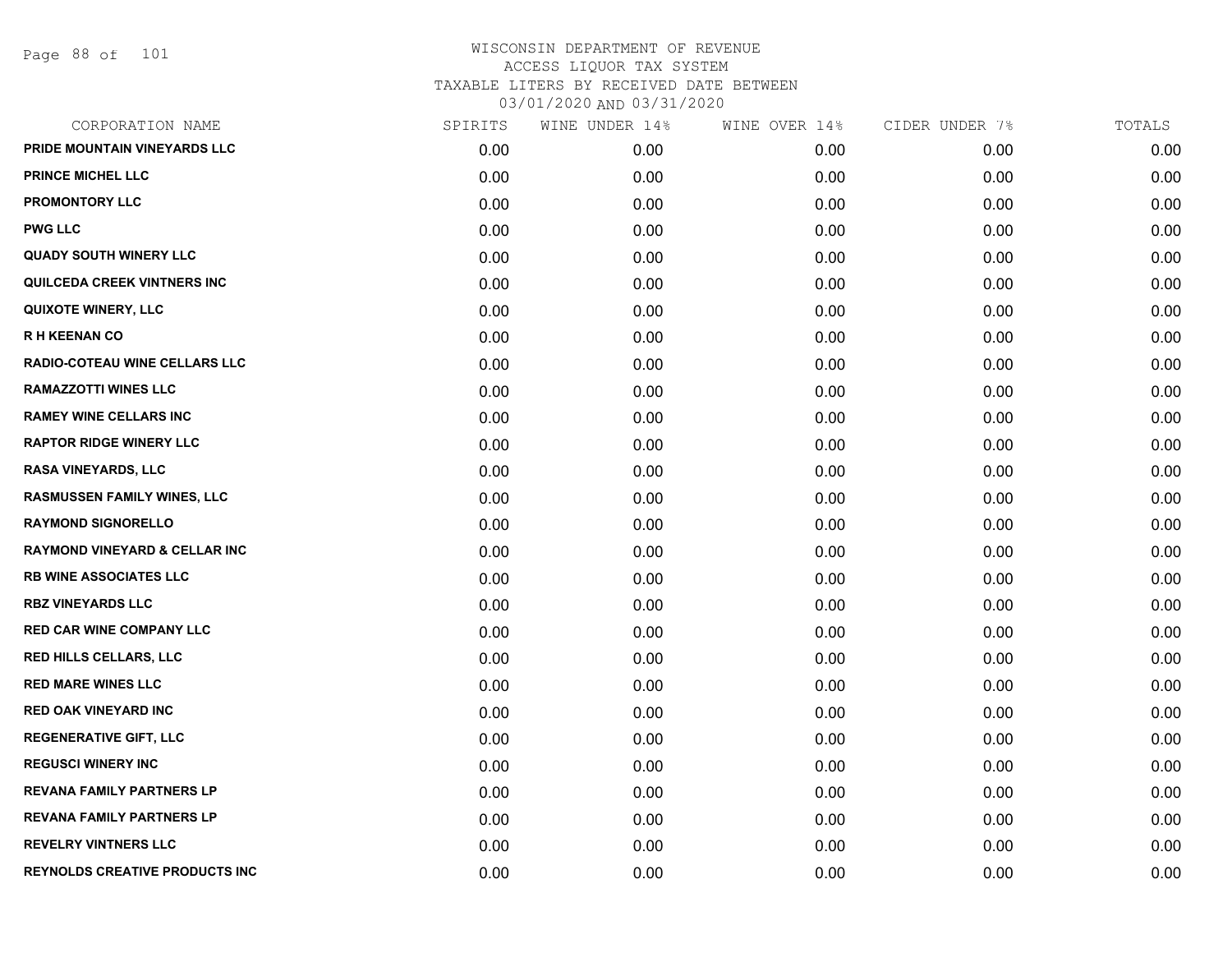Page 89 of 101

| CORPORATION NAME                            | SPIRITS | WINE UNDER 14% | WINE OVER 14% | CIDER UNDER 7% | TOTALS |
|---------------------------------------------|---------|----------------|---------------|----------------|--------|
| <b>RH WINERY LLC</b>                        | 0.00    | 0.00           | 0.00          | 0.00           | 0.00   |
| <b>RHYS VINEYARDS LLC</b>                   | 0.00    | 0.00           | 0.00          | 0.00           | 0.00   |
| <b>RICHARD E LIBBY</b>                      | 0.00    | 0.00           | 0.00          | 0.00           | 0.00   |
| <b>RICHARD FORTUNE</b>                      | 0.00    | 0.00           | 0.00          | 0.00           | 0.00   |
| <b>RIDGE VINEYARDS INC</b>                  | 0.00    | 0.00           | 0.00          | 0.00           | 0.00   |
| <b>RIGHT SIDE LLC</b>                       | 0.00    | 0.00           | 0.00          | 0.00           | 0.00   |
| RIO LOBO LLC                                | 0.00    | 0.00           | 0.00          | 0.00           | 0.00   |
| <b>RIVER BEND VINEYARD &amp; WINERY LLC</b> | 0.00    | 0.00           | 0.00          | 0.00           | 0.00   |
| RIVER VALLEY VINEYARD INC                   | 0.00    | 0.00           | 0.00          | 0.00           | 0.00   |
| <b>RIVERBENCH LLC</b>                       | 0.00    | 0.00           | 0.00          | 0.00           | 0.00   |
| <b>ROBERT CRAIG WINERY LP</b>               | 0.00    | 0.00           | 0.00          | 0.00           | 0.00   |
| <b>ROBERT DUNNING</b>                       | 0.00    | 0.00           | 0.00          | 0.00           | 0.00   |
| <b>ROBERT FOLEY LLC</b>                     | 0.00    | 0.00           | 0.00          | 0.00           | 0.00   |
| <b>ROBERT J BRAKESMAN</b>                   | 0.00    | 0.00           | 0.00          | 0.00           | 0.00   |
| <b>ROBERT J FOWLER</b>                      | 0.00    | 0.00           | 0.00          | 0.00           | 0.00   |
| <b>ROBERT L HUDSON</b>                      | 0.00    | 0.00           | 0.00          | 0.00           | 0.00   |
| <b>ROBERT MUELLER CELLARS</b>               | 0.00    | 0.00           | 0.00          | 0.00           | 0.00   |
| ROBERT YOUNG ESTATE WINERY LLC              | 0.00    | 0.00           | 0.00          | 0.00           | 0.00   |
| <b>ROBIN PFEIFFER</b>                       | 0.00    | 0.00           | 0.00          | 0.00           | 0.00   |
| <b>ROBLAR LLC</b>                           | 0.00    | 0.00           | 0.00          | 0.00           | 0.00   |
| <b>ROCCA FAMILY VINEYARDS INC</b>           | 0.00    | 0.00           | 0.00          | 0.00           | 0.00   |
| <b>ROCHE WINERY LLC</b>                     | 0.00    | 0.00           | 0.00          | 0.00           | 0.00   |
| ROCHIOLI VINEYARD & WINERY LLC              | 0.00    | 0.00           | 0.00          | 0.00           | 0.00   |
| <b>ROCK N WOOL WINERY LLC</b>               | 0.00    | 0.00           | 0.00          | 0.00           | 0.00   |
| <b>ROCK WALL WINE COMPANY INC</b>           | 0.00    | 0.00           | 0.00          | 0.00           | 0.00   |
| <b>ROEDERER ESTATE INC</b>                  | 0.00    | 0.00           | 0.00          | 0.00           | 0.00   |
| <b>ROGER PENG</b>                           | 0.00    | 0.00           | 0.00          | 0.00           | 0.00   |
| ROMBAUER VINEYARDS INC                      | 0.00    | 0.00           | 0.00          | 0.00           | 0.00   |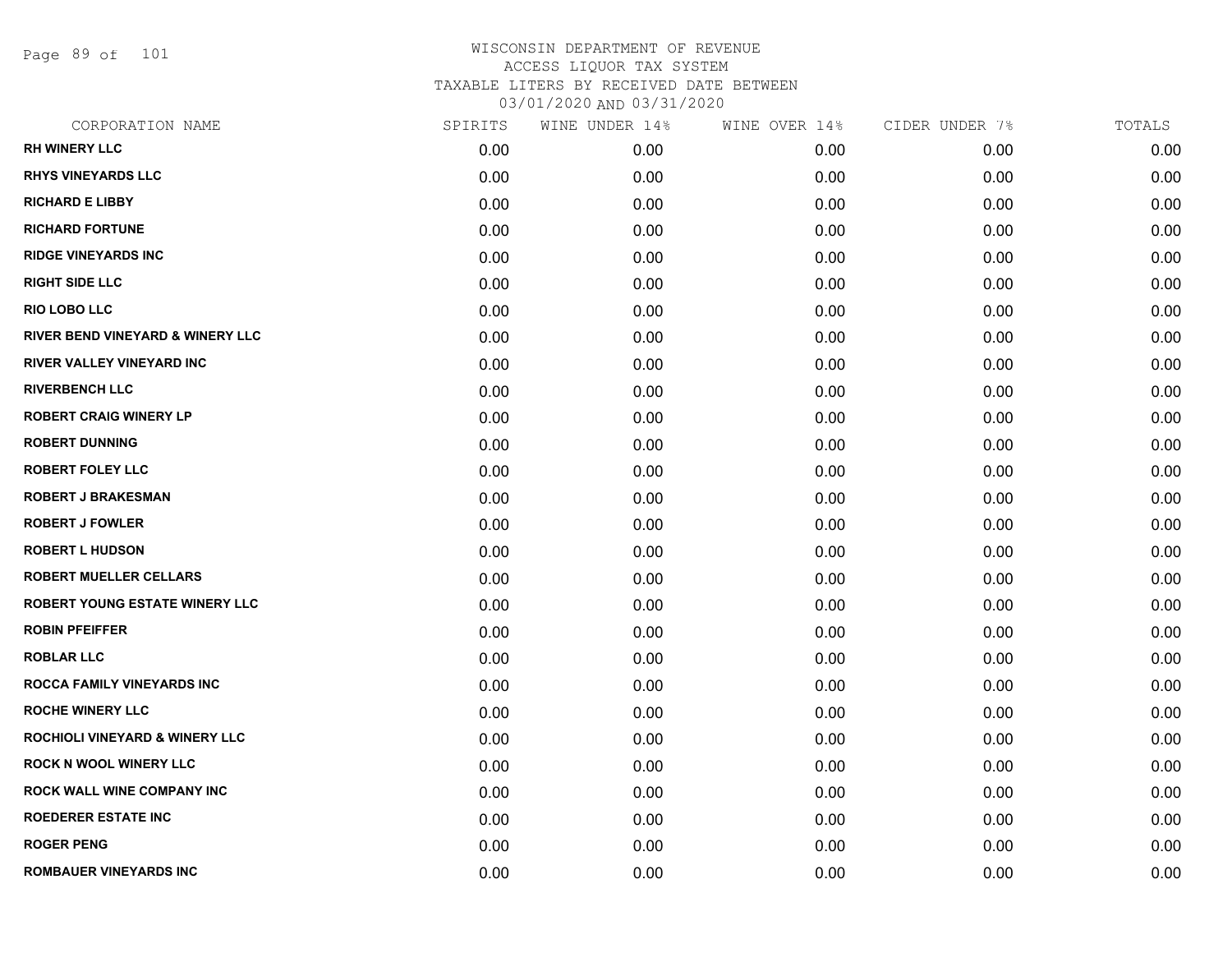Page 90 of 101

| SPIRITS | WINE UNDER 14% | WINE OVER 14% | CIDER UNDER 7% | TOTALS |
|---------|----------------|---------------|----------------|--------|
| 0.00    | 0.00           | 0.00          | 0.00           | 0.00   |
| 0.00    | 0.00           | 0.00          | 0.00           | 0.00   |
| 0.00    | 0.00           | 0.00          | 0.00           | 0.00   |
| 0.00    | 0.00           | 0.00          | 0.00           | 0.00   |
| 0.00    | 0.00           | 0.00          | 0.00           | 0.00   |
| 0.00    | 0.00           | 0.00          | 0.00           | 0.00   |
| 0.00    | 0.00           | 0.00          | 0.00           | 0.00   |
| 0.00    | 0.00           | 0.00          | 0.00           | 0.00   |
| 0.00    | 0.00           | 0.00          | 0.00           | 0.00   |
| 0.00    | 0.00           | 0.00          | 0.00           | 0.00   |
| 0.00    | 0.00           | 0.00          | 0.00           | 0.00   |
| 0.00    | 0.00           | 0.00          | 0.00           | 0.00   |
| 0.00    | 0.00           | 0.00          | 0.00           | 0.00   |
| 0.00    | 0.00           | 0.00          | 0.00           | 0.00   |
| 0.00    | 0.00           | 0.00          | 0.00           | 0.00   |
| 0.00    | 0.00           | 0.00          | 0.00           | 0.00   |
| 0.00    | 0.00           | 0.00          | 0.00           | 0.00   |
| 0.00    | 0.00           | 0.00          | 0.00           | 0.00   |
| 0.00    | 0.00           | 0.00          | 0.00           | 0.00   |
| 0.00    | 0.00           | 0.00          | 0.00           | 0.00   |
| 0.00    | 0.00           | 0.00          | 0.00           | 0.00   |
| 0.00    | 0.00           | 0.00          | 0.00           | 0.00   |
| 0.00    | 0.00           | 0.00          | 0.00           | 0.00   |
| 0.00    | 0.00           | 0.00          | 0.00           | 0.00   |
| 0.00    | 0.00           | 0.00          | 0.00           | 0.00   |
| 0.00    | 0.00           | 0.00          | 0.00           | 0.00   |
| 0.00    | 0.00           | 0.00          | 0.00           | 0.00   |
| 0.00    | 0.00           | 0.00          | 0.00           | 0.00   |
|         |                |               |                |        |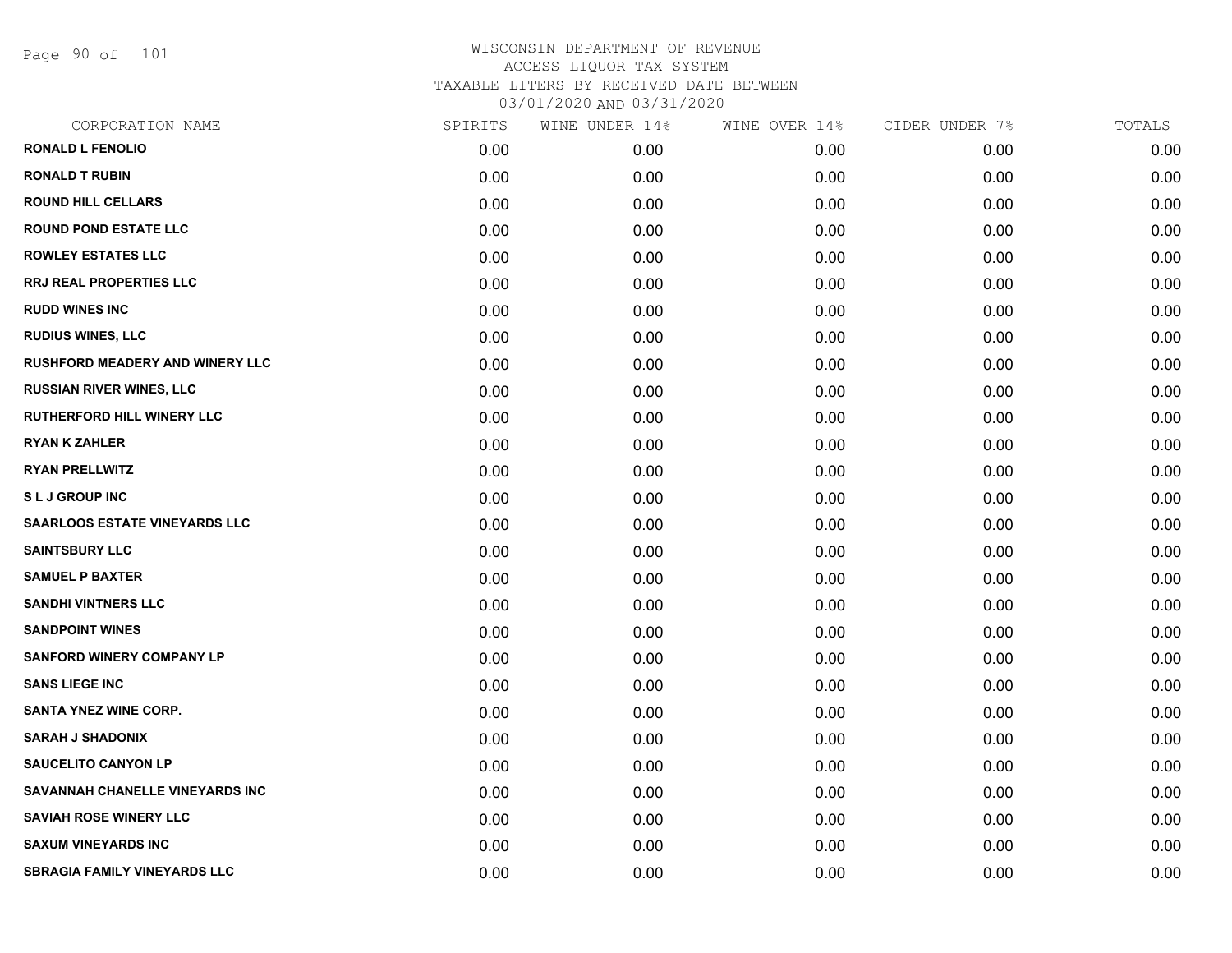| CORPORATION NAME                              | SPIRITS | WINE UNDER 14% | WINE OVER 14% | CIDER UNDER 7% | TOTALS |
|-----------------------------------------------|---------|----------------|---------------|----------------|--------|
| <b>SCHEID VINEYARDS CALIFORNIA INC</b>        | 0.00    | 0.00           | 0.00          | 0.00           | 0.00   |
| <b>SCHLOSSADLER INC</b>                       | 0.00    | 0.00           | 0.00          | 0.00           | 0.00   |
| <b>SCHRADER CELLARS LLC</b>                   | 0.00    | 0.00           | 0.00          | 0.00           | 0.00   |
| <b>SCHRAMSBERG VINEYARDS CO INC</b>           | 0.00    | 0.00           | 0.00          | 0.00           | 0.00   |
| <b>SCHUG WINERY LLC</b>                       | 0.00    | 0.00           | 0.00          | 0.00           | 0.00   |
| <b>SCHWEIGER VINEYARDS INC</b>                | 0.00    | 0.00           | 0.00          | 0.00           | 0.00   |
| <b>SCREAMING EAGLE LLC</b>                    | 0.00    | 0.00           | 0.00          | 0.00           | 0.00   |
| <b>SEA SMOKE INC</b>                          | 0.00    | 0.00           | 0.00          | 0.00           | 0.00   |
| <b>SEAVER VINEYARDS LLC</b>                   | 0.00    | 0.00           | 0.00          | 0.00           | 0.00   |
| <b>SEAVEY VINEYARD LP</b>                     | 0.00    | 0.00           | 0.00          | 0.00           | 0.00   |
| <b>SEBASTOPOL VINEYARDS &amp; WINERY CORP</b> | 0.00    | 0.00           | 0.00          | 0.00           | 0.00   |
| <b>SELBY ENTERPRISES INC</b>                  | 0.00    | 0.00           | 0.00          | 0.00           | 0.00   |
| <b>SEQUOIA GROVE VINEYARDS LP</b>             | 0.00    | 0.00           | 0.00          | 0.00           | 0.00   |
| <b>SEVEN STONES WINERY LLC</b>                | 0.00    | 0.00           | 0.00          | 0.00           | 0.00   |
| <b>SFW, LLC</b>                               | 0.00    | 0.00           | 0.00          | 0.00           | 0.00   |
| <b>SFW, LLC</b>                               | 0.00    | 0.00           | 0.00          | 0.00           | 0.00   |
| <b>SHADY LADIES LLC</b>                       | 0.00    | 0.00           | 0.00          | 0.00           | 0.00   |
| <b>SHADYBROOK ESTATE LLC</b>                  | 0.00    | 0.00           | 0.00          | 0.00           | 0.00   |
| <b>SHAFER VINEYARDS INC</b>                   | 0.00    | 0.00           | 0.00          | 0.00           | 0.00   |
| <b>SHANNON RIDGE INC</b>                      | 0.00    | 0.00           | 0.00          | 0.00           | 0.00   |
| <b>SHARON L PINGEL</b>                        | 0.00    | 0.00           | 0.00          | 0.00           | 0.00   |
| SHELDRAKE POINT VINEYARD LLC                  | 0.00    | 0.00           | 0.00          | 0.00           | 0.00   |
| SHELTON-MACKENZIE WINE COMPANY                | 0.00    | 0.00           | 0.00          | 0.00           | 0.00   |
| <b>SHERRY HARDIE</b>                          | 0.00    | 0.00           | 0.00          | 0.00           | 0.00   |
| <b>SHERWIN FAMILY VINEYARDS LLC</b>           | 0.00    | 0.00           | 0.00          | 0.00           | 0.00   |
| <b>SIERRA SUNRISE VINEYARDS</b>               | 0.00    | 0.00           | 0.00          | 0.00           | 0.00   |
| <b>SILVER OAK WINE CELLARS LLC</b>            | 0.00    | 0.00           | 0.00          | 0.00           | 0.00   |
| SILVER TRIDENT WINERY LLC                     | 0.00    | 0.00           | 0.00          | 0.00           | 0.00   |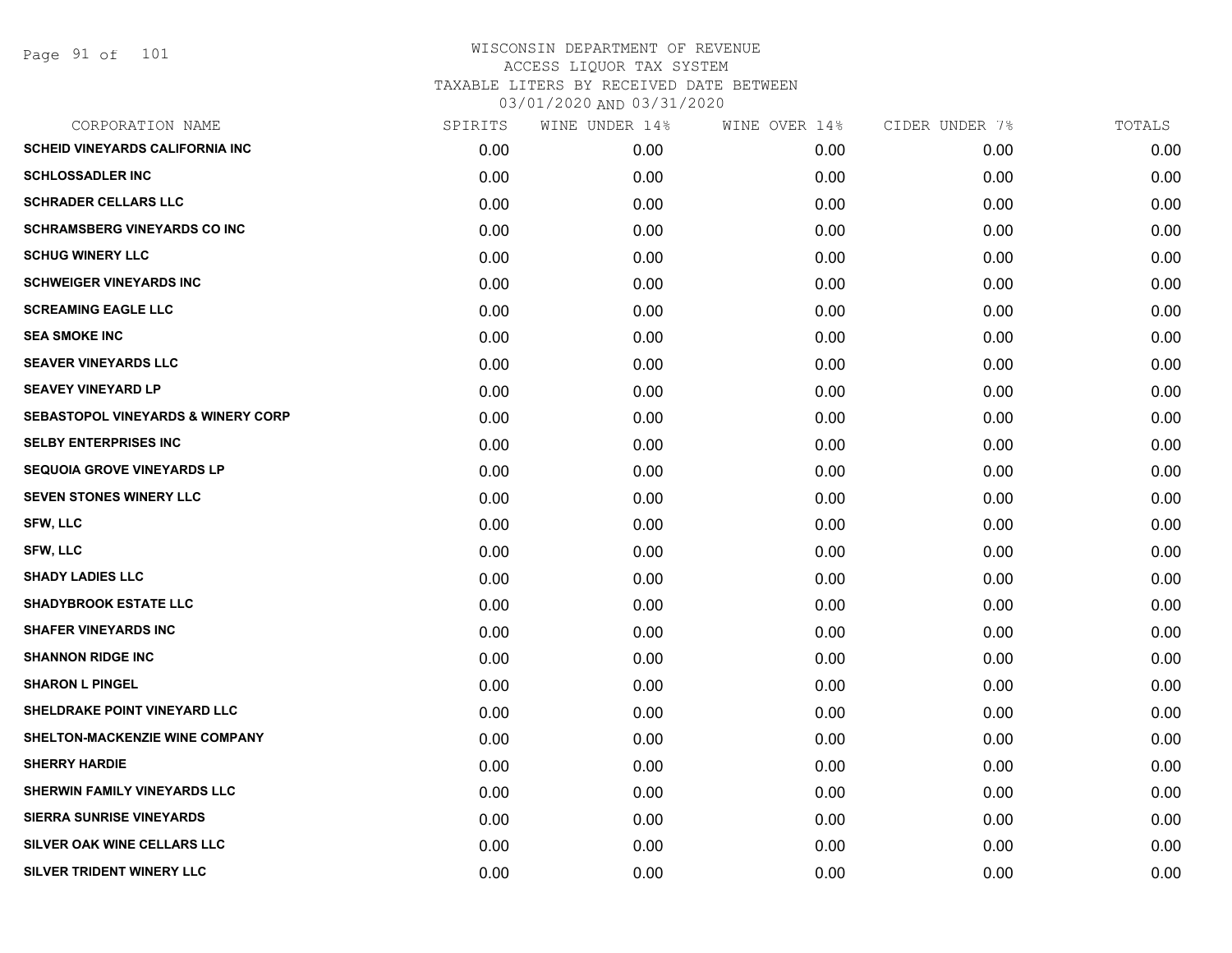Page 92 of 101

| CORPORATION NAME                           | SPIRITS | WINE UNDER 14% | WINE OVER 14% | CIDER UNDER 7% | TOTALS |
|--------------------------------------------|---------|----------------|---------------|----------------|--------|
| <b>SINE QUA NON INC</b>                    | 0.00    | 0.00           | 0.00          | 0.00           | 0.00   |
| SINNIPEE VALLEY VINEYARD LLC               | 0.00    | 0.00           | 0.00          | 0.00           | 0.00   |
| <b>SINSKEY VINEYARDS INC</b>               | 0.00    | 0.00           | 0.00          | 0.00           | 0.00   |
| <b>SIX SIGMA WINERY LLC</b>                | 0.00    | 0.00           | 0.00          | 0.00           | 0.00   |
| <b>SKYWALKER VINEYARDS, LLC</b>            | 0.00    | 0.00           | 0.00          | 0.00           | 0.00   |
| SLEIGHT OF HAND CELLARS, LLC               | 0.00    | 0.00           | 0.00          | 0.00           | 0.00   |
| <b>SMALL VINES WINES INC</b>               | 0.00    | 0.00           | 0.00          | 0.00           | 0.00   |
| SMITH ANDERSON ENTERPRISES INC             | 0.00    | 0.00           | 0.00          | 0.00           | 0.00   |
| <b>SOCIAL ENJOYMENTS LLC</b>               | 0.00    | 0.00           | 0.00          | 0.00           | 0.00   |
| <b>SOKOL BLOSSER LTD</b>                   | 0.00    | 0.00           | 0.00          | 0.00           | 0.00   |
| <b>SOMERSTON WINE COMPANY, LLC</b>         | 0.00    | 0.00           | 0.00          | 0.00           | 0.00   |
| <b>SONJA MAGDEVSKI</b>                     | 0.00    | 0.00           | 0.00          | 0.00           | 0.00   |
| SONOMA VINEYARD COMPANY, INC.              | 0.00    | 0.00           | 0.00          | 0.00           | 0.00   |
| SONOMA-CUTRER VINEYARDS INC                | 0.00    | 0.00           | 0.00          | 0.00           | 0.00   |
| <b>SOQUEL VINEYARDS</b>                    | 0.00    | 0.00           | 0.00          | 0.00           | 0.00   |
| SOUTH COAST WINERY INC                     | 0.00    | 0.00           | 0.00          | 0.00           | 0.00   |
| <b>SP GROSSNICKLE LLC</b>                  | 0.00    | 0.00           | 0.00          | 0.00           | 0.00   |
| <b>SPANOS BERBERIAN WINERY LLC</b>         | 0.00    | 0.00           | 0.00          | 0.00           | 0.00   |
| <b>SPARKLING OREGON LLC</b>                | 0.00    | 0.00           | 0.00          | 0.00           | 0.00   |
| SPIRITS OF NORWAY VINEYARD LLC             | 0.00    | 0.00           | 0.00          | 0.00           | 0.00   |
| <b>SPOTTSWOODE WINERY INC</b>              | 0.00    | 0.00           | 0.00          | 0.00           | 0.00   |
| SPRECHER BREWING COMPANY, LLC              | 0.00    | 0.00           | 0.00          | 0.00           | 0.00   |
| <b>SPRING MOUNTAIN VINEYARD INC</b>        | 0.00    | 0.00           | 0.00          | 0.00           | 0.00   |
| <b>SPURGEON VINEYARDS &amp; WINERY LLC</b> | 0.00    | 0.00           | 0.00          | 0.00           | 0.00   |
| <b>SQUIX LLC</b>                           | 0.00    | 0.00           | 0.00          | 0.00           | 0.00   |
| <b>ST HELENA ESTATE LLC</b>                | 0.00    | 0.00           | 0.00          | 0.00           | 0.00   |
| <b>ST JAMES WINERY INC</b>                 | 0.00    | 0.00           | 0.00          | 0.00           | 0.00   |
| ST JULIAN WINE COMPANY INC                 | 0.00    | 0.00           | 0.00          | 0.00           | 0.00   |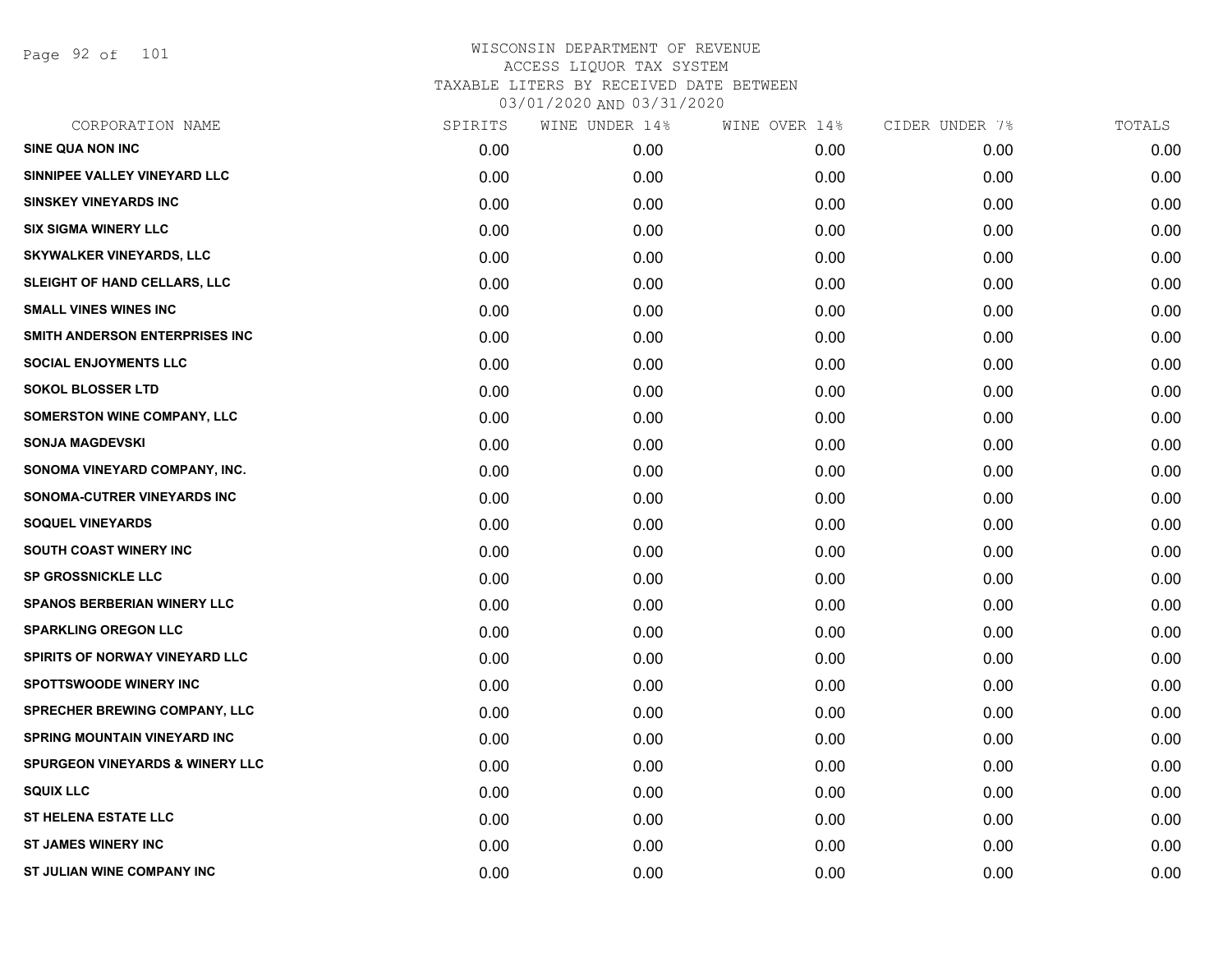Page 93 of 101

| CORPORATION NAME                    | SPIRITS | WINE UNDER 14% | WINE OVER 14% | CIDER UNDER 7% | TOTALS |
|-------------------------------------|---------|----------------|---------------|----------------|--------|
| <b>ST SUPERY INC</b>                | 0.00    | 0.00           | 0.00          | 0.00           | 0.00   |
| ST. FRANCIS WINERY & VINEYARD L.P.  | 0.00    | 0.00           | 0.00          | 0.00           | 0.00   |
| STAGLIN FAMILY VINEYARD LLC         | 0.00    | 0.00           | 0.00          | 0.00           | 0.00   |
| <b>STAG'S LEAP WINE CELLARS LLC</b> | 0.00    | 0.00           | 0.00          | 0.00           | 0.00   |
| <b>STANDING JOURNEY LLC</b>         | 0.00    | 0.00           | 0.00          | 0.00           | 0.00   |
| <b>STANLEY R BOYD</b>               | 0.00    | 0.00           | 0.00          | 0.00           | 0.00   |
| STE. MICHELLE WINE ESTATES LTD.     | 0.00    | 0.00           | 0.00          | 0.00           | 0.00   |
| <b>STEDUM PROPERTIES LLC</b>        | 0.00    | 0.00           | 0.00          | 0.00           | 0.00   |
| <b>STEFFENS FAMILY WINES LLC</b>    | 0.00    | 0.00           | 0.00          | 0.00           | 0.00   |
| <b>STEPHAN VINEYARD INC</b>         | 0.00    | 0.00           | 0.00          | 0.00           | 0.00   |
| <b>STEPHEN A MCPHERSON</b>          | 0.00    | 0.00           | 0.00          | 0.00           | 0.00   |
| <b>STEPHEN M KENNEDY</b>            | 0.00    | 0.00           | 0.00          | 0.00           | 0.00   |
| <b>STEPHEN M REUSTLE</b>            | 0.00    | 0.00           | 0.00          | 0.00           | 0.00   |
| <b>STEVE MANNEBACH</b>              | 0.00    | 0.00           | 0.00          | 0.00           | 0.00   |
| <b>STEVEN DEBAKER</b>               | 0.00    | 0.00           | 0.00          | 0.00           | 0.00   |
| STEVEN M & JUDITH A JACOBSON LLC    | 0.00    | 0.00           | 0.00          | 0.00           | 0.00   |
| <b>STEVEN N LEDSON</b>              | 0.00    | 0.00           | 0.00          | 0.00           | 0.00   |
| <b>STEVEN TONELLA</b>               | 0.00    | 0.00           | 0.00          | 0.00           | 0.00   |
| <b>STEWART CELLARS, LLC</b>         | 0.00    | 0.00           | 0.00          | 0.00           | 0.00   |
| <b>STOLLER VINEYARDS INC</b>        | 0.00    | 0.00           | 0.00          | 0.00           | 0.00   |
| <b>STOLPMAN VINEYARDS LLC</b>       | 0.00    | 0.00           | 0.00          | 0.00           | 0.00   |
| <b>STONE EDGE WINERY LLC</b>        | 0.00    | 0.00           | 0.00          | 0.00           | 0.00   |
| <b>STONE HILL WINE CO INC</b>       | 0.00    | 0.00           | 0.00          | 0.00           | 0.00   |
| STONE WOLF VINEYARDS, LLC           | 0.00    | 0.00           | 0.00          | 0.00           | 0.00   |
| <b>STONECUSHION INC</b>             | 0.00    | 0.00           | 0.00          | 0.00           | 0.00   |
| STONEHAUS WINERY, INC.              | 0.00    | 0.00           | 0.00          | 0.00           | 0.00   |
| <b>STONES THROW WINERY INC</b>      | 0.00    | 0.00           | 0.00          | 0.00           | 0.00   |
| <b>STONY HILL VINEYARD INC</b>      | 0.00    | 0.00           | 0.00          | 0.00           | 0.00   |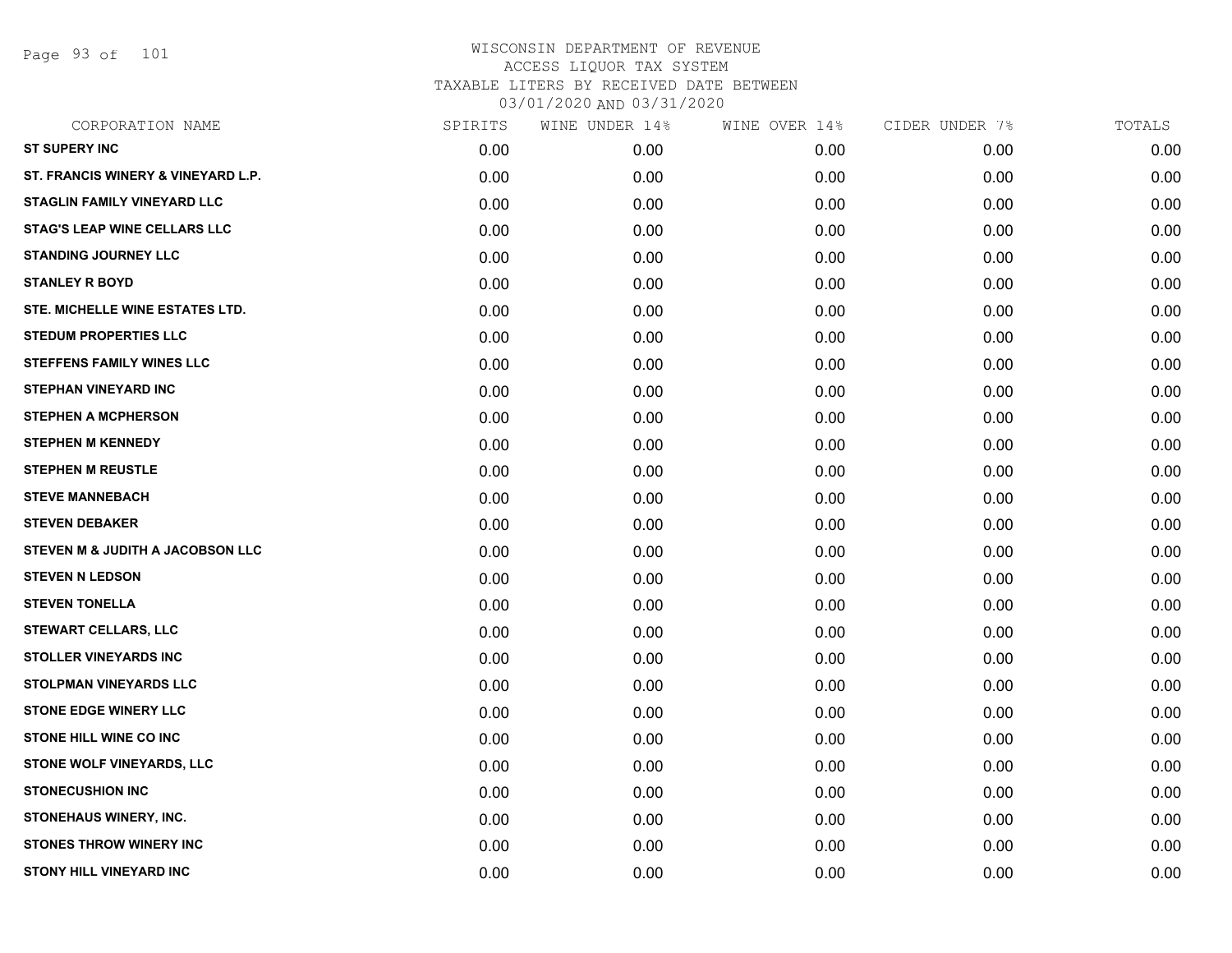Page 94 of 101

| CORPORATION NAME                           | SPIRITS | WINE UNDER 14% | WINE OVER 14% | CIDER UNDER 7% | TOTALS |
|--------------------------------------------|---------|----------------|---------------|----------------|--------|
| STORYBOOK MOUNTAIN WINERY INC              | 0.00    | 0.00           | 0.00          | 0.00           | 0.00   |
| <b>STRALA VINEYARDS, LLC</b>               | 0.00    | 0.00           | 0.00          | 0.00           | 0.00   |
| <b>STRATEGY PARTNERS INTERNATIONAL</b>     | 0.00    | 0.00           | 0.00          | 0.00           | 0.00   |
| SULPHUR SPRINGS WINERY LLC                 | 0.00    | 0.00           | 0.00          | 0.00           | 0.00   |
| <b>SUMMERWOOD WINERY &amp; INN INC</b>     | 0.00    | 0.00           | 0.00          | 0.00           | 0.00   |
| <b>SUNSET HOLLOW RANCH</b>                 | 0.00    | 0.00           | 0.00          | 0.00           | 0.00   |
| <b>SUNSET POINT WINERY LLC</b>             | 0.00    | 0.00           | 0.00          | 0.00           | 0.00   |
| <b>SUNSTONE VINEYARDS &amp; WINERY INC</b> | 0.00    | 0.00           | 0.00          | 0.00           | 0.00   |
| <b>SUSAN M BOSWELL</b>                     | 0.00    | 0.00           | 0.00          | 0.00           | 0.00   |
| <b>SUTTER HOME WINERY INC</b>              | 0.00    | 0.00           | 0.00          | 0.00           | 0.00   |
| <b>SWEAZEY WINERY INVESTMENT LLC</b>       | 0.00    | 0.00           | 0.00          | 0.00           | 0.00   |
| SWEDISH HILL VINEYARD INC                  | 0.00    | 0.00           | 0.00          | 0.00           | 0.00   |
| <b>SWEET CHEEKS VINEYARDS INC</b>          | 0.00    | 0.00           | 0.00          | 0.00           | 0.00   |
| <b>TABLAS CREEK VINEYARD LP</b>            | 0.00    | 0.00           | 0.00          | 0.00           | 0.00   |
| <b>TAFT STREET INC</b>                     | 0.00    | 0.00           | 0.00          | 0.00           | 0.00   |
| <b>TAKARA SAKE USA INC</b>                 | 0.00    | 0.00           | 0.00          | 0.00           | 0.00   |
| <b>TALLEY VINEYARDS INC</b>                | 0.00    | 0.00           | 0.00          | 0.00           | 0.00   |
| <b>TAMBER BEY VINEYARDS LLC</b>            | 0.00    | 0.00           | 0.00          | 0.00           | 0.00   |
| <b>TANDEM WINES LLC</b>                    | 0.00    | 0.00           | 0.00          | 0.00           | 0.00   |
| <b>TARA BELLA WINERY LLC</b>               | 0.00    | 0.00           | 0.00          | 0.00           | 0.00   |
| <b>TEALE CREEK ASSOCIATES</b>              | 0.00    | 0.00           | 0.00          | 0.00           | 0.00   |
| <b>TELAYA, LLC</b>                         | 0.00    | 0.00           | 0.00          | 0.00           | 0.00   |
| <b>TENBA RIDGE WINERY LLC</b>              | 0.00    | 0.00           | 0.00          | 0.00           | 0.00   |
| <b>TERRA VINUM LLC</b>                     | 0.00    | 0.00           | 0.00          | 0.00           | 0.00   |
| <b>TERRAVANT WINE COMPANY LLC</b>          | 0.00    | 0.00           | 0.00          | 0.00           | 0.00   |
| <b>TESTAROSSA VINEYARDS LLC</b>            | 0.00    | 0.00           | 0.00          | 0.00           | 0.00   |
| <b>TEXAS FULFILLMENT SERVICES</b>          | 0.00    | 0.00           | 0.00          | 0.00           | 0.00   |
| THATCH WINERY, LLC                         | 0.00    | 0.00           | 0.00          | 0.00           | 0.00   |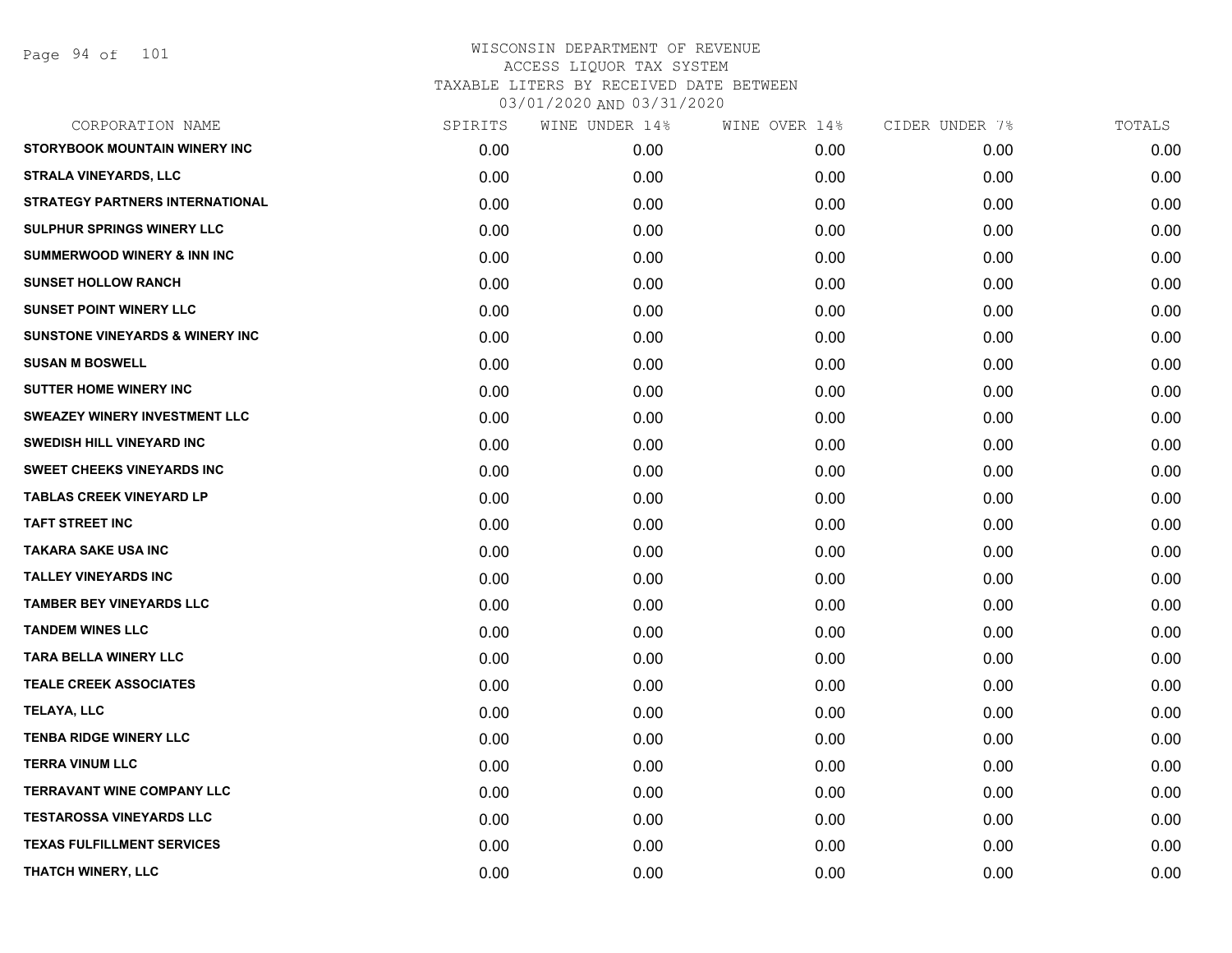Page 95 of 101

|      | WINE UNDER 14% |      | CIDER UNDER 7% | TOTALS |
|------|----------------|------|----------------|--------|
| 0.00 | 0.00           | 0.00 | 0.00           | 0.00   |
| 0.00 | 0.00           | 0.00 | 0.00           | 0.00   |
| 0.00 | 0.00           | 0.00 | 0.00           | 0.00   |
| 0.00 | 0.00           | 0.00 | 0.00           | 0.00   |
| 0.00 | 0.00           | 0.00 | 0.00           | 0.00   |
| 0.00 | 0.00           | 0.00 | 0.00           | 0.00   |
| 0.00 | 0.00           | 0.00 | 0.00           | 0.00   |
| 0.00 | 0.00           | 0.00 | 0.00           | 0.00   |
| 0.00 | 0.00           | 0.00 | 0.00           | 0.00   |
| 0.00 | 0.00           | 0.00 | 0.00           | 0.00   |
| 0.00 | 0.00           | 0.00 | 0.00           | 0.00   |
| 0.00 | 0.00           | 0.00 | 0.00           | 0.00   |
| 0.00 | 0.00           | 0.00 | 0.00           | 0.00   |
| 0.00 | 0.00           | 0.00 | 0.00           | 0.00   |
| 0.00 | 0.00           | 0.00 | 0.00           | 0.00   |
| 0.00 | 0.00           | 0.00 | 0.00           | 0.00   |
| 0.00 | 0.00           | 0.00 | 0.00           | 0.00   |
| 0.00 | 0.00           | 0.00 | 0.00           | 0.00   |
| 0.00 | 0.00           | 0.00 | 0.00           | 0.00   |
| 0.00 | 0.00           | 0.00 | 0.00           | 0.00   |
| 0.00 | 0.00           | 0.00 | 0.00           | 0.00   |
| 0.00 | 0.00           | 0.00 | 0.00           | 0.00   |
| 0.00 | 0.00           | 0.00 | 0.00           | 0.00   |
| 0.00 | 0.00           | 0.00 | 0.00           | 0.00   |
| 0.00 | 0.00           | 0.00 | 0.00           | 0.00   |
| 0.00 | 0.00           | 0.00 | 0.00           | 0.00   |
| 0.00 | 0.00           | 0.00 | 0.00           | 0.00   |
| 0.00 | 0.00           | 0.00 | 0.00           | 0.00   |
|      | SPIRITS        |      | WINE OVER 14%  |        |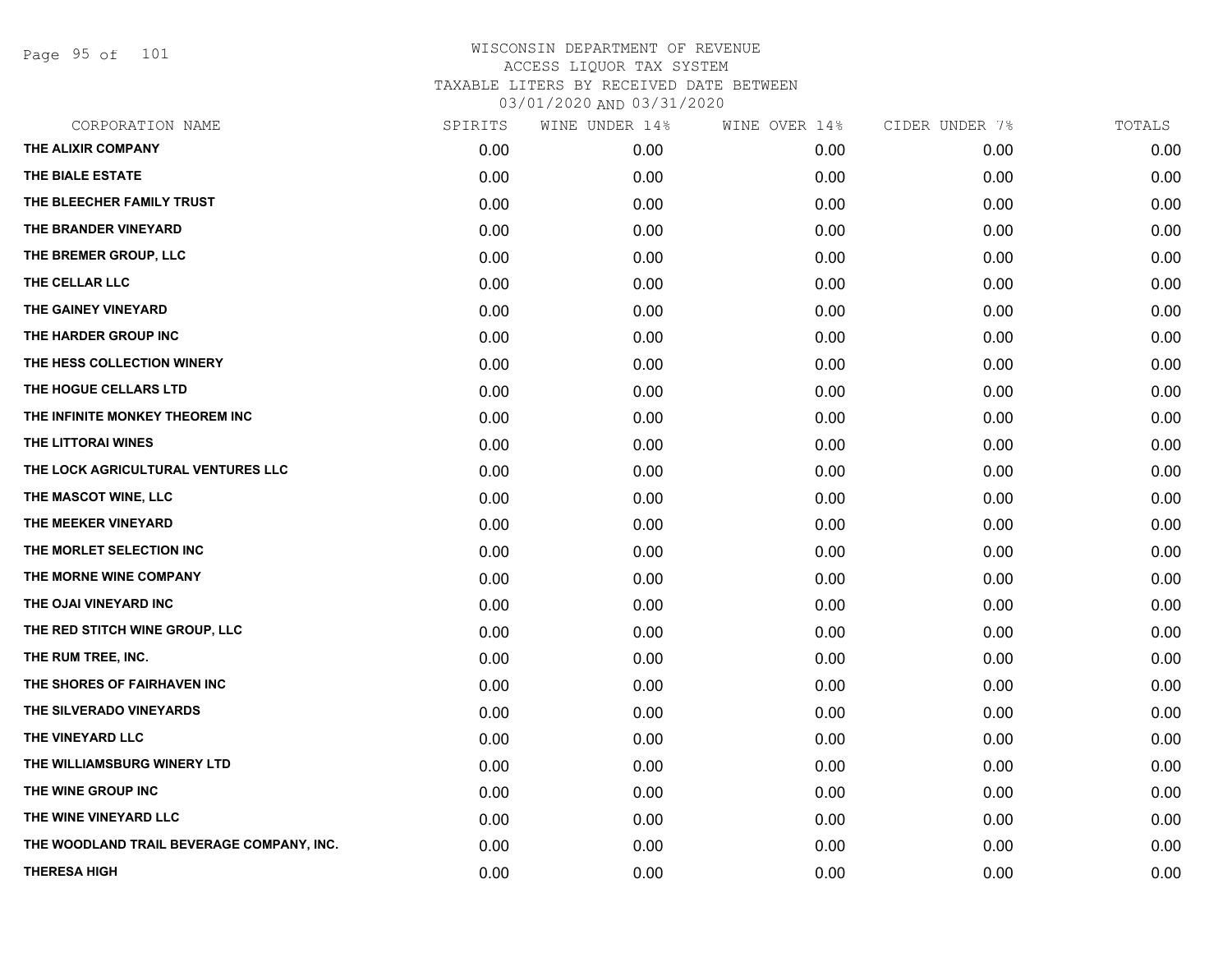| CORPORATION NAME                               | SPIRITS | WINE UNDER 14% | WINE OVER 14% | CIDER UNDER 7% | TOTALS |
|------------------------------------------------|---------|----------------|---------------|----------------|--------|
| THIRTY-ONE PRODUCTION LLC                      | 0.00    | 0.00           | 0.00          | 0.00           | 0.00   |
| THIS REALM LLC                                 | 0.00    | 0.00           | 0.00          | 0.00           | 0.00   |
| <b>THOMAS C HOFFMAN</b>                        | 0.00    | 0.00           | 0.00          | 0.00           | 0.00   |
| THOMAS FOGARTY WINERY LLC                      | 0.00    | 0.00           | 0.00          | 0.00           | 0.00   |
| <b>THOMAS L BECKMEN &amp; JUDITH F BECKMEN</b> | 0.00    | 0.00           | 0.00          | 0.00           | 0.00   |
| <b>THURMAN J RODGERS</b>                       | 0.00    | 0.00           | 0.00          | 0.00           | 0.00   |
| <b>THVS CORP</b>                               | 0.00    | 0.00           | 0.00          | 0.00           | 0.00   |
| TIM BLUE WINES LLC                             | 0.00    | 0.00           | 0.00          | 0.00           | 0.00   |
| <b>TIM SLATER</b>                              | 0.00    | 0.00           | 0.00          | 0.00           | 0.00   |
| <b>TIMOTHY D GUILD</b>                         | 0.00    | 0.00           | 0.00          | 0.00           | 0.00   |
| <b>TIMOTHY P MCDONALD</b>                      | 0.00    | 0.00           | 0.00          | 0.00           | 0.00   |
| TMR WINE COMPANY LLC                           | 0.00    | 0.00           | 0.00          | 0.00           | 0.00   |
| <b>TOAD HOLLOW VINEYARDS INC</b>               | 0.00    | 0.00           | 0.00          | 0.00           | 0.00   |
| <b>TOBIN J HEMINWAY</b>                        | 0.00    | 0.00           | 0.00          | 0.00           | 0.00   |
| <b>TOBIN JAMES CELLARS</b>                     | 0.00    | 0.00           | 0.00          | 0.00           | 0.00   |
| <b>TODD KUEHL</b>                              | 0.00    | 0.00           | 0.00          | 0.00           | 0.00   |
| <b>TOLLIVER RANCH BRANDS LLC</b>               | 0.00    | 0.00           | 0.00          | 0.00           | 0.00   |
| <b>TOM MEADOWCROFT</b>                         | 0.00    | 0.00           | 0.00          | 0.00           | 0.00   |
| <b>TOMMYS TOO HIGH WINES LLC</b>               | 0.00    | 0.00           | 0.00          | 0.00           | 0.00   |
| TOUR DE FORCE WINE COMPANY LLC                 | 0.00    | 0.00           | 0.00          | 0.00           | 0.00   |
| <b>TRACY A SOMERVILLE</b>                      | 0.00    | 0.00           | 0.00          | 0.00           | 0.00   |
| <b>TREANA WINERY LLC</b>                       | 0.00    | 0.00           | 0.00          | 0.00           | 0.00   |
| <b>TREASURY WINE ESTATES AMERICAS COMPANY</b>  | 0.00    | 0.00           | 0.00          | 0.00           | 0.00   |
| TREFETHEN VINEYARDS WINERY INC                 | 0.00    | 0.00           | 0.00          | 0.00           | 0.00   |
| <b>TRENTADUE WINERY LLC</b>                    | 0.00    | 0.00           | 0.00          | 0.00           | 0.00   |
| <b>TRESPASS VINEYARDS INC.</b>                 | 0.00    | 0.00           | 0.00          | 0.00           | 0.00   |
| <b>TRINITAS CELLARS LLC</b>                    | 0.00    | 0.00           | 0.00          | 0.00           | 0.00   |
| <b>TRIONE VINEYARDS LLC</b>                    | 0.00    | 0.00           | 0.00          | 0.00           | 0.00   |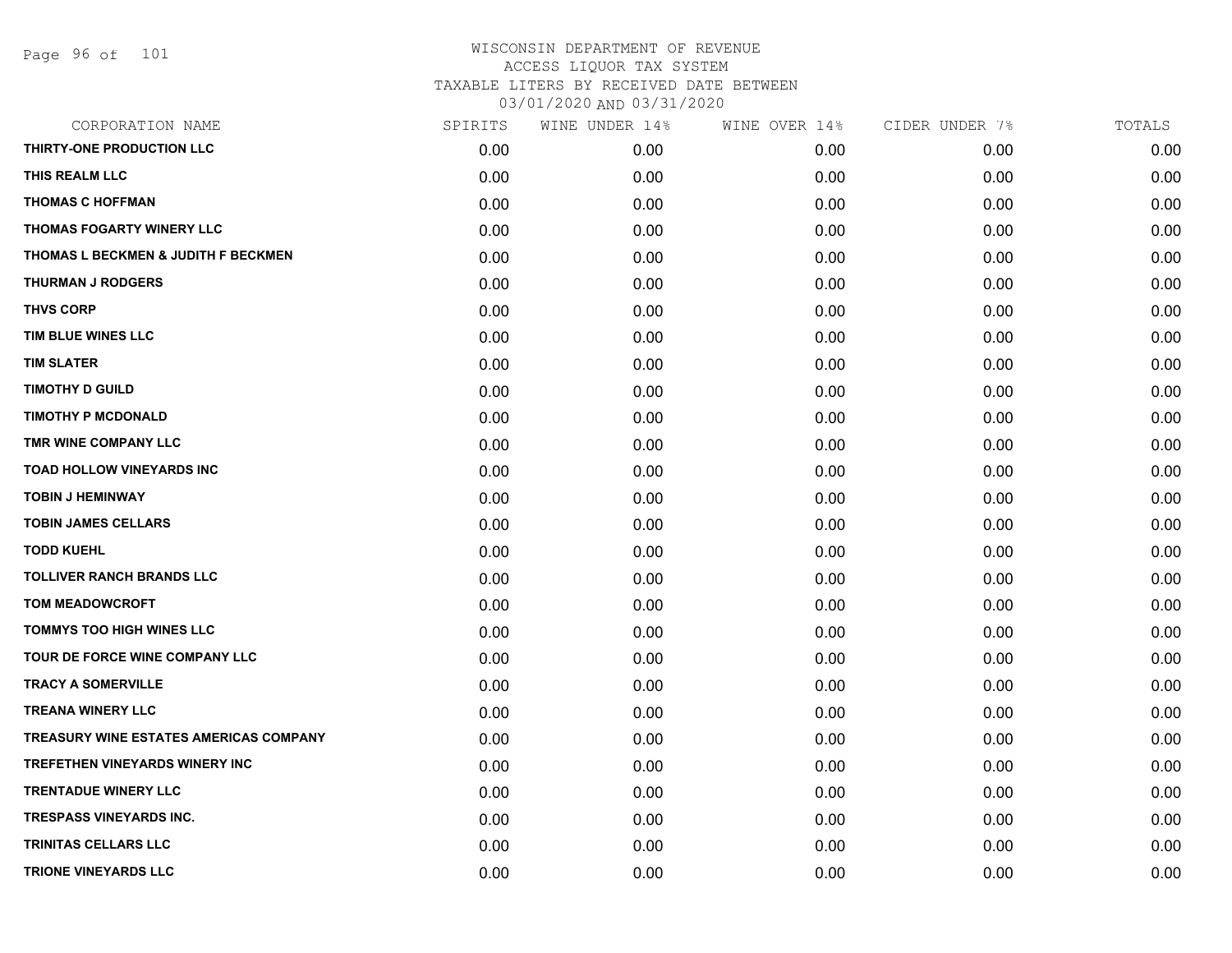Page 97 of 101

| CORPORATION NAME                  | SPIRITS | WINE UNDER 14% | WINE OVER 14% | CIDER UNDER 7% | TOTALS |
|-----------------------------------|---------|----------------|---------------|----------------|--------|
| <b>TROY LANDWEHR</b>              | 0.00    | 0.00           | 0.00          | 0.00           | 0.00   |
| <b>TSG LLC</b>                    | 0.00    | 0.00           | 0.00          | 0.00           | 0.00   |
| <b>TURKOVICH FAMILY WINES LLC</b> | 0.00    | 0.00           | 0.00          | 0.00           | 0.00   |
| <b>TURLEY WINE CELLARS INC</b>    | 0.00    | 0.00           | 0.00          | 0.00           | 0.00   |
| <b>TURNBULL WINE CELLARS</b>      | 0.00    | 0.00           | 0.00          | 0.00           | 0.00   |
| <b>TUSK ESTATES LLC</b>           | 0.00    | 0.00           | 0.00          | 0.00           | 0.00   |
| <b>TWIN PEAKS WINERY INC</b>      | 0.00    | 0.00           | 0.00          | 0.00           | 0.00   |
| <b>TWIN RIDGE ESTATES LLC</b>     | 0.00    | 0.00           | 0.00          | 0.00           | 0.00   |
| <b>TWISTED OAK WINERY LLC</b>     | 0.00    | 0.00           | 0.00          | 0.00           | 0.00   |
| <b>TWO LADS LLC</b>               | 0.00    | 0.00           | 0.00          | 0.00           | 0.00   |
| <b>TY R CATON</b>                 | 0.00    | 0.00           | 0.00          | 0.00           | 0.00   |
| <b>UNION WINE COMPANY</b>         | 0.00    | 0.00           | 0.00          | 0.00           | 0.00   |
| UNTI WINE CO LLC                  | 0.00    | 0.00           | 0.00          | 0.00           | 0.00   |
| <b>UPSTREAM CIDER LLC</b>         | 0.00    | 0.00           | 0.00          | 0.00           | 0.00   |
| <b>URBAN CELLARS LLC</b>          | 0.00    | 9.00           | 0.00          | 0.00           | 9.00   |
| V & C LLC                         | 0.00    | 0.00           | 0.00          | 0.00           | 0.00   |
| <b>V SATTUI WINERY INC</b>        | 0.00    | 0.00           | 0.00          | 0.00           | 0.00   |
| <b>VALIANT VINEYARDS INC</b>      | 0.00    | 0.00           | 0.00          | 0.00           | 0.00   |
| VAN RUITEN FAMILY WINERY LLC      | 0.00    | 0.00           | 0.00          | 0.00           | 0.00   |
| VAN WYCHEN WINES INC.             | 0.00    | 0.00           | 0.00          | 0.00           | 0.00   |
| <b>VERMEIL WINE GROUP LLC</b>     | 0.00    | 0.00           | 0.00          | 0.00           | 0.00   |
| <b>VERNON VINEYARDS LTD</b>       | 0.00    | 0.00           | 0.00          | 0.00           | 0.00   |
| <b>VICINI ENTERPRISES LLC</b>     | 0.00    | 0.00           | 0.00          | 0.00           | 0.00   |
| <b>VICTOR ROBERTS</b>             | 0.00    | 0.00           | 0.00          | 0.00           | 0.00   |
| <b>VIGNETTE WINERY LLC</b>        | 0.00    | 0.00           | 0.00          | 0.00           | 0.00   |
| <b>VILLA AMOROSA INC</b>          | 0.00    | 0.00           | 0.00          | 0.00           | 0.00   |
| <b>VILLA ENCINAL PARTNERS LP</b>  | 0.00    | 0.00           | 502.50        | 0.00           | 502.50 |
| <b>VILLA SAN JULIETTE INC</b>     | 0.00    | 0.00           | 0.00          | 0.00           | 0.00   |
|                                   |         |                |               |                |        |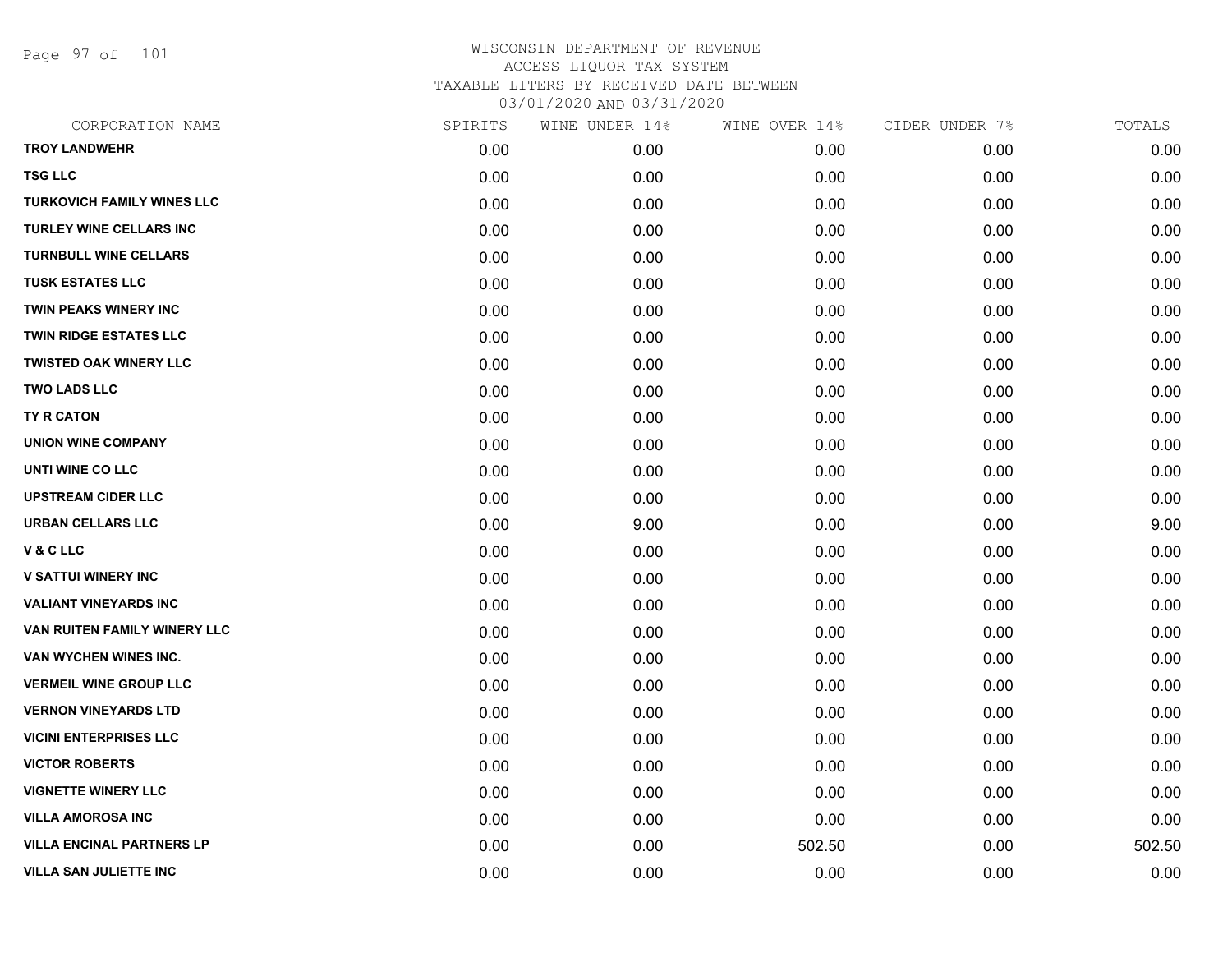Page 98 of 101

| CORPORATION NAME                  | SPIRITS | WINE UNDER 14% | WINE OVER 14% | CIDER UNDER 7% | TOTALS |
|-----------------------------------|---------|----------------|---------------|----------------|--------|
| <b>VILLA TOSCANO INC</b>          | 0.00    | 0.00           | 0.00          | 0.00           | 0.00   |
| VIN DE ZO LLC                     | 0.00    | 0.00           | 0.00          | 0.00           | 0.00   |
| <b>VINA ROBLES INC</b>            | 0.00    | 0.00           | 0.00          | 0.00           | 0.00   |
| <b>VINCENT ARROYO WINERY INC</b>  | 0.00    | 0.00           | 0.00          | 0.00           | 0.00   |
| <b>VINE &amp; SUN LLC</b>         | 0.00    | 0.00           | 0.00          | 0.00           | 0.00   |
| <b>VINE CLIFF WINERY INC</b>      | 0.00    | 0.00           | 0.00          | 0.00           | 0.00   |
| <b>VINEBOX INC.</b>               | 0.00    | 0.00           | 0.00          | 0.00           | 0.00   |
| <b>VINEBURG LLC</b>               | 0.00    | 0.00           | 0.00          | 0.00           | 0.00   |
| VINES TO CELLAR, INC.             | 0.00    | 0.00           | 0.00          | 0.00           | 0.00   |
| <b>VINESSE LLC</b>                | 0.00    | 0.00           | 0.00          | 0.00           | 0.00   |
| <b>VINEYARD 29 LLC</b>            | 0.00    | 0.00           | 0.00          | 0.00           | 0.00   |
| VIN-GO, LLC                       | 0.00    | 0.00           | 0.00          | 0.00           | 0.00   |
| <b>VINTAGE WINE ESTATES, INC.</b> | 0.00    | 0.00           | 0.00          | 0.00           | 0.00   |
| <b>VINTAGE WINE ESTATES, INC.</b> | 0.00    | 0.00           | 0.00          | 0.00           | 0.00   |
| <b>VINTAGE WINE ESTATES, INC.</b> | 0.00    | 0.00           | 0.00          | 0.00           | 0.00   |
| <b>VINTAGE WINE ESTATES, INC.</b> | 0.00    | 0.00           | 0.00          | 0.00           | 0.00   |
| <b>VINTAGE WINE ESTATES, INC.</b> | 0.00    | 0.00           | 0.00          | 0.00           | 0.00   |
| <b>VINTAGE WINE ESTATES, INC.</b> | 0.00    | 0.00           | 0.00          | 0.00           | 0.00   |
| <b>VINTAGE WINE ESTATES, INC.</b> | 0.00    | 0.00           | 0.00          | 0.00           | 0.00   |
| <b>VINTAGE WINE ESTATES, INC.</b> | 0.00    | 0.00           | 0.00          | 0.00           | 0.00   |
| <b>VINTAGE WINE ESTATES, INC.</b> | 0.00    | 0.00           | 0.00          | 0.00           | 0.00   |
| <b>VINTAGE WINE ESTATES, INC.</b> | 0.00    | 0.00           | 0.00          | 0.00           | 0.00   |
| <b>VINUM CELLARS INC</b>          | 0.00    | 0.00           | 0.00          | 0.00           | 0.00   |
| <b>VITE GALLERON ASSETS CORP</b>  | 0.00    | 0.00           | 0.00          | 0.00           | 0.00   |
| <b>VON KLAUS WINERY LLC</b>       | 0.00    | 0.00           | 0.00          | 0.00           | 0.00   |
| VON STIEHL WINERY LTD.            | 0.00    | 0.00           | 0.00          | 0.00           | 0.00   |
| <b>W G BEST WEINKELLEREI INC</b>  | 0.00    | 0.00           | 0.00          | 0.00           | 0.00   |
| <b>W J DEUTSCH &amp; SONS LTD</b> | 0.00    | 0.00           | 0.00          | 0.00           | 0.00   |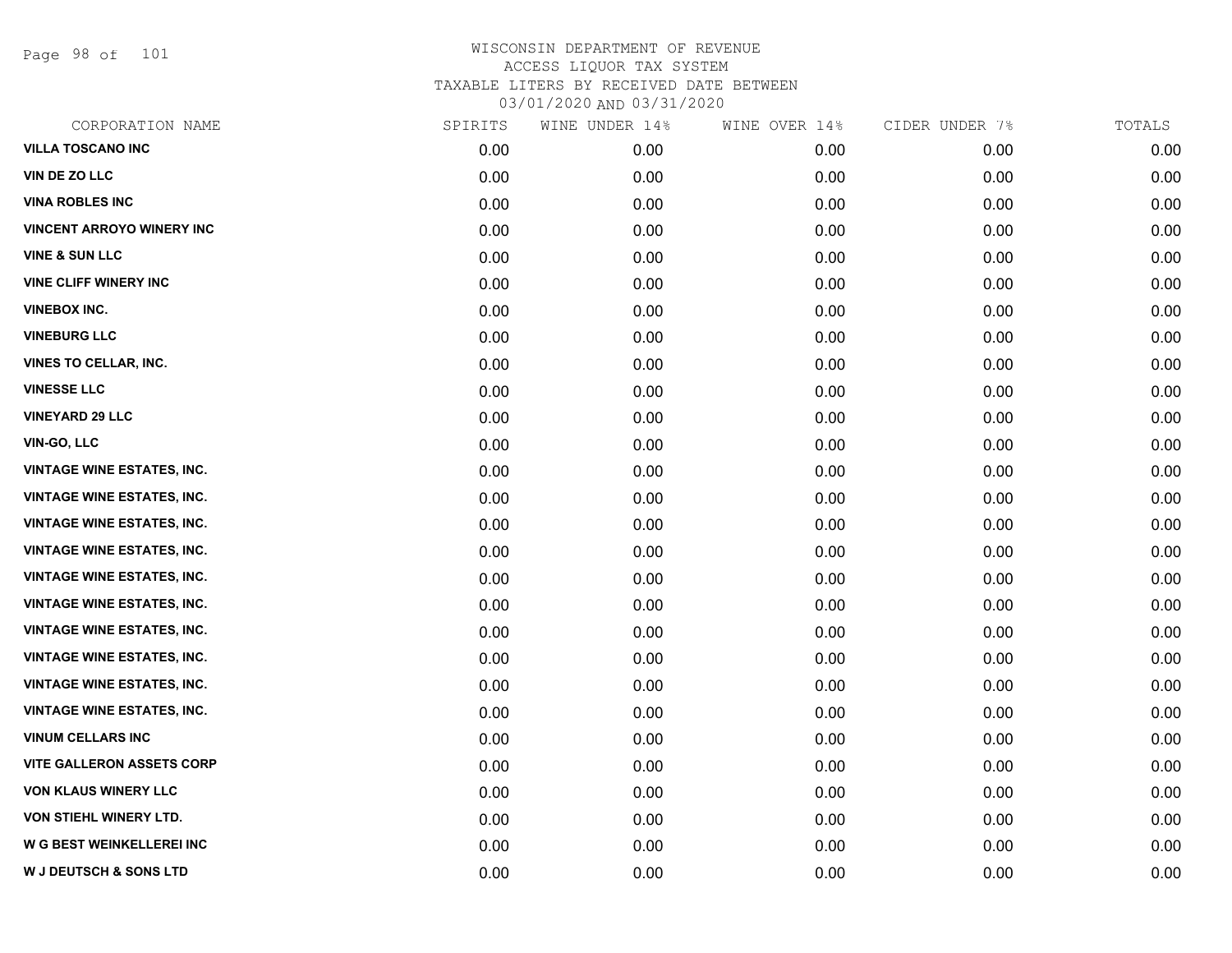Page 99 of 101

| CORPORATION NAME                                   | SPIRITS | WINE UNDER 14% | WINE OVER 14% | CIDER UNDER 7% | TOTALS |
|----------------------------------------------------|---------|----------------|---------------|----------------|--------|
| <b>WAGNER WINERY LLC</b>                           | 0.00    | 0.00           | 0.00          | 0.00           | 0.00   |
| <b>WAITS-MAST FAMILY CELLARS LLC</b>               | 0.00    | 0.00           | 0.00          | 0.00           | 0.00   |
| <b>WALTER HANSEL WINERY &amp; VINEYARD LLC</b>     | 0.00    | 0.00           | 0.00          | 0.00           | 0.00   |
| <b>WASHINGTON VINTNERS LLC</b>                     | 0.00    | 0.00           | 0.00          | 0.00           | 0.00   |
| <b>WEIBEL INCORPORATED</b>                         | 0.00    | 0.00           | 0.00          | 0.00           | 0.00   |
| <b>WENTE BROS</b>                                  | 0.00    | 0.00           | 0.00          | 0.00           | 0.00   |
| <b>WEST COAST WINE PARTNERS LLC</b>                | 0.00    | 0.00           | 0.00          | 0.00           | 0.00   |
| <b>WEST PRAIRIE WINERY LLC</b>                     | 0.00    | 0.00           | 0.00          | 0.00           | 0.00   |
| <b>WESTFALL WINERY LLC</b>                         | 0.00    | 0.00           | 0.00          | 0.00           | 0.00   |
| <b>WESTPORT WINERY LLC</b>                         | 0.00    | 0.00           | 0.00          | 0.00           | 0.00   |
| <b>WHEELER WINERY INC</b>                          | 0.00    | 0.00           | 0.00          | 0.00           | 0.00   |
| <b>WHETSTONE WINE CELLARS LLC</b>                  | 0.00    | 0.00           | 0.00          | 0.00           | 0.00   |
| <b>WHISPERING BLUFFS VINEYARD &amp; WINERY LTD</b> | 0.00    | 0.00           | 0.00          | 0.00           | 0.00   |
| <b>WHITE BEAR SPIRITS LLC</b>                      | 0.00    | 0.00           | 0.00          | 0.00           | 0.00   |
| <b>WHITE OAK VINEYARDS &amp; WINERY LLC</b>        | 0.00    | 0.00           | 0.00          | 0.00           | 0.00   |
| WHITE WINTER WINERY INC                            | 0.00    | 0.00           | 0.00          | 0.00           | 0.00   |
| <b>WIENS CELLARS LLC</b>                           | 0.00    | 0.00           | 0.00          | 0.00           | 0.00   |
| <b>WILD EPITOME LLC</b>                            | 0.00    | 0.00           | 0.00          | 0.00           | 0.00   |
| <b>WILD HILLS WINERY LLC</b>                       | 0.00    | 0.00           | 0.00          | 0.00           | 0.00   |
| <b>WILDEROTTER WINERY LLC</b>                      | 0.00    | 0.00           | 0.00          | 0.00           | 0.00   |
| <b>WILLAMETTE VALLEY VINEYARDS INC</b>             | 0.00    | 0.00           | 0.00          | 0.00           | 0.00   |
| <b>WILLIAM F BLUHM</b>                             | 0.00    | 0.00           | 0.00          | 0.00           | 0.00   |
| <b>WILLIAM MOSBY</b>                               | 0.00    | 0.00           | 0.00          | 0.00           | 0.00   |
| <b>WILLIAM PRICE III</b>                           | 0.00    | 0.00           | 0.00          | 0.00           | 0.00   |
| <b>WILLIAMS &amp; SELYEM LLC</b>                   | 0.00    | 0.00           | 0.00          | 0.00           | 0.00   |
| <b>WILRONA LLC</b>                                 | 0.00    | 0.00           | 0.00          | 0.00           | 0.00   |
| <b>WILSON CREEK WINERY &amp; VINEYARDS INC</b>     | 0.00    | 0.00           | 0.00          | 0.00           | 0.00   |
| <b>WINDERLEA WINE COMPANY LLC</b>                  | 0.00    | 0.00           | 0.00          | 0.00           | 0.00   |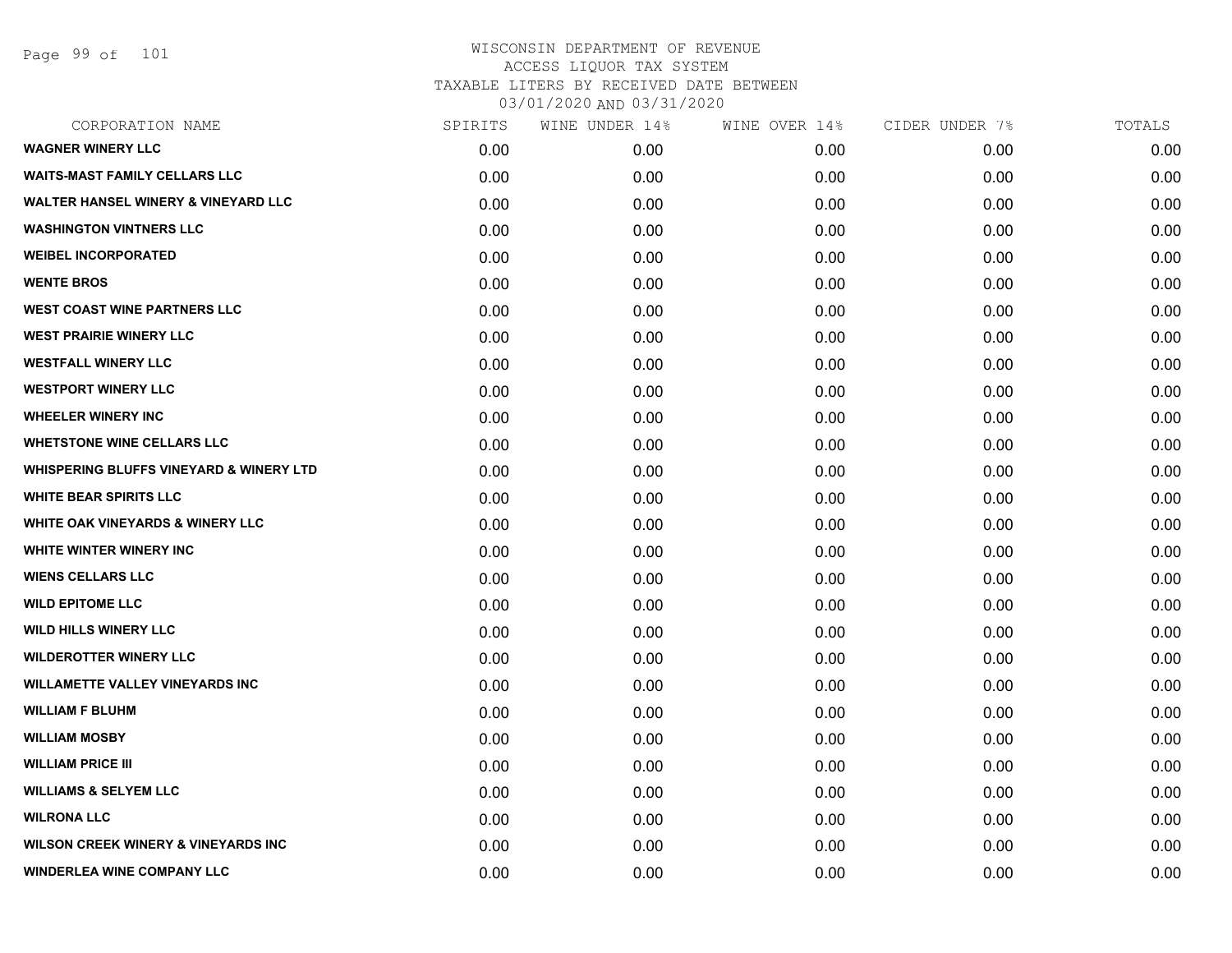Page 100of 101

| CORPORATION NAME                       | SPIRITS | WINE UNDER 14% | WINE OVER 14% | CIDER UNDER 7% | TOTALS |
|----------------------------------------|---------|----------------|---------------|----------------|--------|
| WINDWARD VINEYARD LLC                  | 0.00    | 0.00           | 0.00          | 0.00           | 0.00   |
| <b>WINE BY JOE LLC</b>                 | 0.00    | 0.00           | 0.00          | 0.00           | 0.00   |
| <b>WINE EXPEDITE</b>                   | 0.00    | 0.00           | 0.00          | 0.00           | 0.00   |
| WINE OF THE MONTH CLUB, INC.           | 0.00    | 0.00           | 0.00          | 0.00           | 0.00   |
| <b>WINE ROAD VINTNERS LLC</b>          | 0.00    | 0.00           | 0.00          | 0.00           | 0.00   |
| <b>WINE SOCIETY LLC</b>                | 0.00    | 0.00           | 0.00          | 0.00           | 0.00   |
| <b>WINE.COM OF TEXAS LLC</b>           | 0.00    | 0.00           | 0.00          | 0.00           | 0.00   |
| <b>WINERY AT BLACK STAR FARMS LLC</b>  | 0.00    | 0.00           | 0.00          | 0.00           | 0.00   |
| <b>WINERY EXCHANGE, INC.</b>           | 0.00    | 0.00           | 0.00          | 0.00           | 0.00   |
| <b>WINERY FULFILLMENT SERVICES LLC</b> | 0.00    | 0.00           | 0.00          | 0.00           | 0.00   |
| <b>WINESITTER BREWHOUSE LLC</b>        | 0.00    | 0.00           | 0.00          | 0.00           | 0.00   |
| WINNESHIEK WILDBERRY WINERY LLC        | 0.00    | 0.00           | 0.00          | 0.00           | 0.00   |
| <b>WINSIDE USA INC</b>                 | 0.00    | 0.00           | 0.00          | 0.00           | 0.00   |
| <b>WOLFF VINEYARD LLC</b>              | 0.00    | 0.00           | 0.00          | 0.00           | 0.00   |
| <b>WOLFFER ESTATE VINEYARDS INC</b>    | 0.00    | 0.00           | 0.00          | 0.00           | 0.00   |
| <b>WOLLERSHEIM WINERY, INC.</b>        | 0.00    | 0.00           | 0.00          | 0.00           | 0.00   |
| <b>WOLLERSHEIM WINERY, INC.</b>        | 0.00    | 0.00           | 0.00          | 0.00           | 0.00   |
| <b>WOODSON WINES LLC</b>               | 0.00    | 0.00           | 0.00          | 0.00           | 0.00   |
| <b>WOODWARD CANYON WINERY INC</b>      | 0.00    | 0.00           | 0.00          | 0.00           | 0.00   |
| <b>WORLD OF WINE, LTD</b>              | 0.00    | 0.00           | 0.00          | 0.00           | 0.00   |
| <b>WYLIE-YOUNG, LLC</b>                | 0.00    | 0.00           | 0.00          | 0.00           | 0.00   |
| <b>YIANNIS CHOUTRIS</b>                | 0.00    | 0.00           | 0.00          | 0.00           | 0.00   |
| YORKVILLE CELLARS INC                  | 0.00    | 0.00           | 0.00          | 0.00           | 0.00   |
| <b>ZD WINES LLC</b>                    | 0.00    | 0.00           | 0.00          | 0.00           | 0.00   |
| <b>ZERO LINK MARKETS INC</b>           | 0.00    | 0.00           | 0.00          | 0.00           | 0.00   |
| TOTAL LITERS FOR 3/31/2020             | 0.00    | 35.25          | 603.90        | 0.00           | 639.15 |